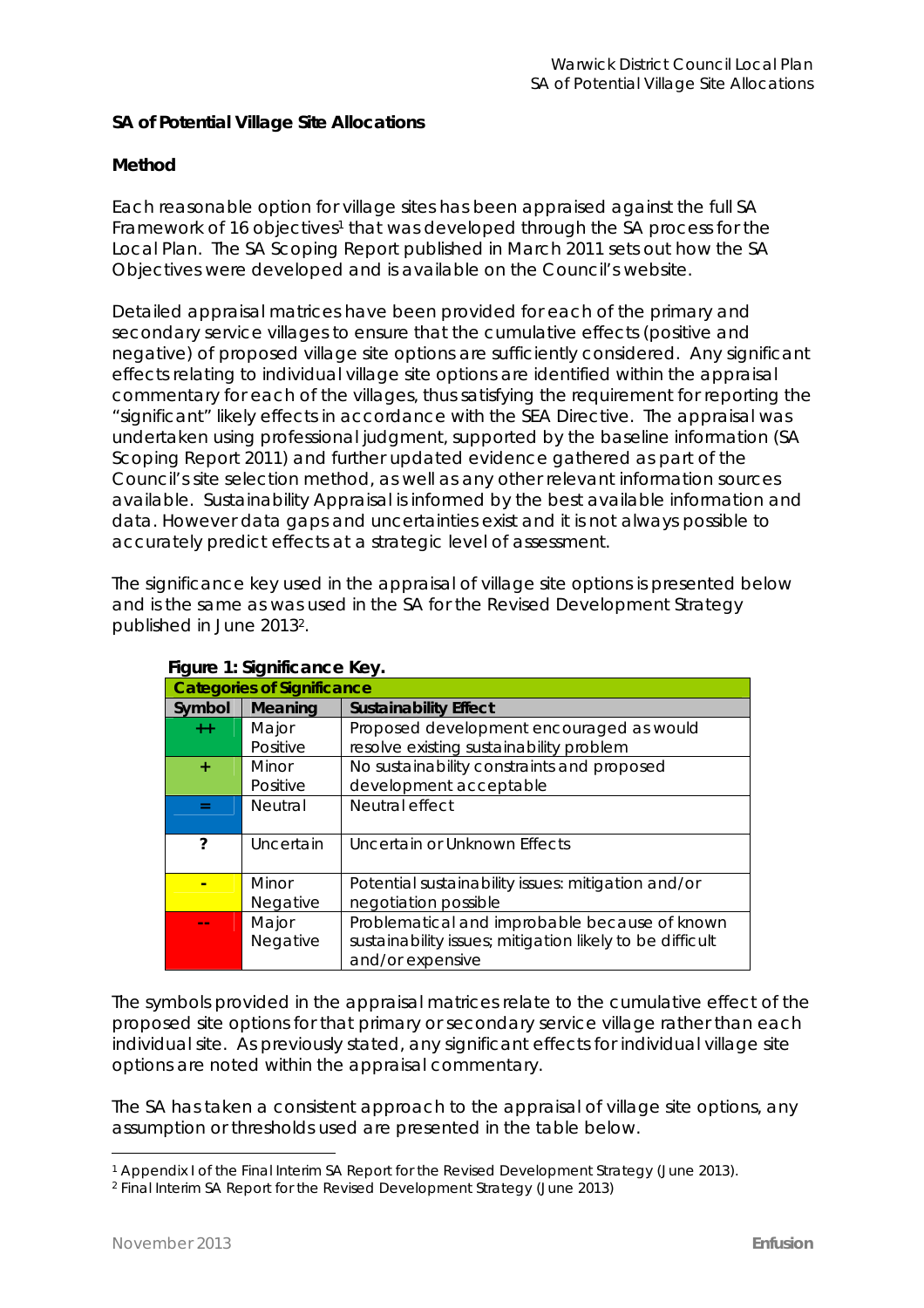| <b>SA Objective</b>   |                | <b>Assumptions and Thresholds</b>                                         |
|-----------------------|----------------|---------------------------------------------------------------------------|
| 1. To have a strong   | $+ +$          | Positive effects considered unlikely as no employment land                |
| and stable economy    | $^+$           | will be delivered.                                                        |
|                       | $\equiv$       | Assumed no employment will be provided by proposed                        |
|                       |                | village sites and that most people will travel to the larger              |
|                       |                | settlements.                                                              |
|                       | $\overline{?}$ | Proposed sites in that village contain current employment                 |
|                       |                | uses which could be lost; however, the precise nature of                  |
|                       |                | proposals is not yet known so the effect is considered                    |
|                       |                | uncertain.                                                                |
|                       |                | Negative effects are not considered likely; the loss of                   |
|                       |                | existing employment is addressed above.                                   |
| 2. To enable a range  |                | Distance from public transport as well as potential impacts on traffic    |
| of sustainable        |                | are considered against this SA Objective. It is assumed that              |
| transport options     |                | development at any of the village site options will increase traffic.     |
|                       | $+ +$          | Majority of proposed sites in village have access to bus stop             |
|                       |                | within 0 - 400m and/or access to train station within 1km.                |
|                       | $+$            | Majority of proposed sites in village have access to bus stop             |
|                       |                | within 400 - 800m.                                                        |
|                       | $=$            | Development is unlikely to have a positive or negative                    |
|                       |                | effect.                                                                   |
|                       | ?              | No evidence relating to capacity of existing highway                      |
|                       |                | network.                                                                  |
|                       |                | Majority of proposed sites in village have access to bus stop             |
|                       |                | within 800 - 1,600m and/ or traffic flow problem or other                 |
|                       |                | transport issue identified by Transport Assessment (2012).                |
|                       |                | Access to bus stop greater than 1,600m and/ or traffic flow               |
|                       |                | problem or other transport issue identified by Transport                  |
|                       |                | Assessment (2012) <sup>3</sup> and/or more than 80 dwellings <sup>4</sup> |
|                       |                | proposed if all options were progressed and developed.                    |
| 3. To reduce the need | $+ +$          | Development would significantly reduce the need to travel.                |
| to travel             |                | This is considered unlikely as the proposed sites are in                  |
|                       |                | villages.                                                                 |
|                       | $+$            | Development would reduce the need to travel. This is                      |
|                       |                | considered unlikely as the proposed sites are in villages.                |
|                       | $=$            | A neutral effect is considered unlikely.                                  |
|                       | ?              | An uncertain effect is considered unlikely.                               |
|                       |                | Assumed there will be a need to travel to other villages or               |
|                       |                | towns to obtain access to employment as well as services                  |
|                       |                | and facilities to meet the majority of peoples' needs. Minor              |
|                       |                | long-term negative effect for all village sites and minor                 |
|                       |                | negative cumulative effects for all villages.                             |
|                       | $- -$          | Major negative effects considered unlikely, as sites are                  |
|                       |                | being identified in primary and secondary service villages.               |
| 4. To reduce the      | $+ +$          | Positive effects considered unlikely as development will                  |
| generation of waste   | $^{+}$         | lead to an increase amount of waste produced.                             |
| and increase          | $=$            | Neutral effect considered unlikely as development will lead               |
| recycling             |                | to an increase amount of waste produced.                                  |
|                       | ?              | An uncertain effect is not considered likely, please see                  |
|                       |                | below.                                                                    |
|                       |                |                                                                           |

<sup>3</sup> Warwickshire County Council and Highways Agency (March 2012) Warwick District Council Local Development Framework Core Strategy Strategic Transport Assessment Overview Report. 4 Guidance threshold that would require the production of a Transport Assessment and Travel Plan as set out in the Department For Transport's Guidance on Transport Assessment (March 2007).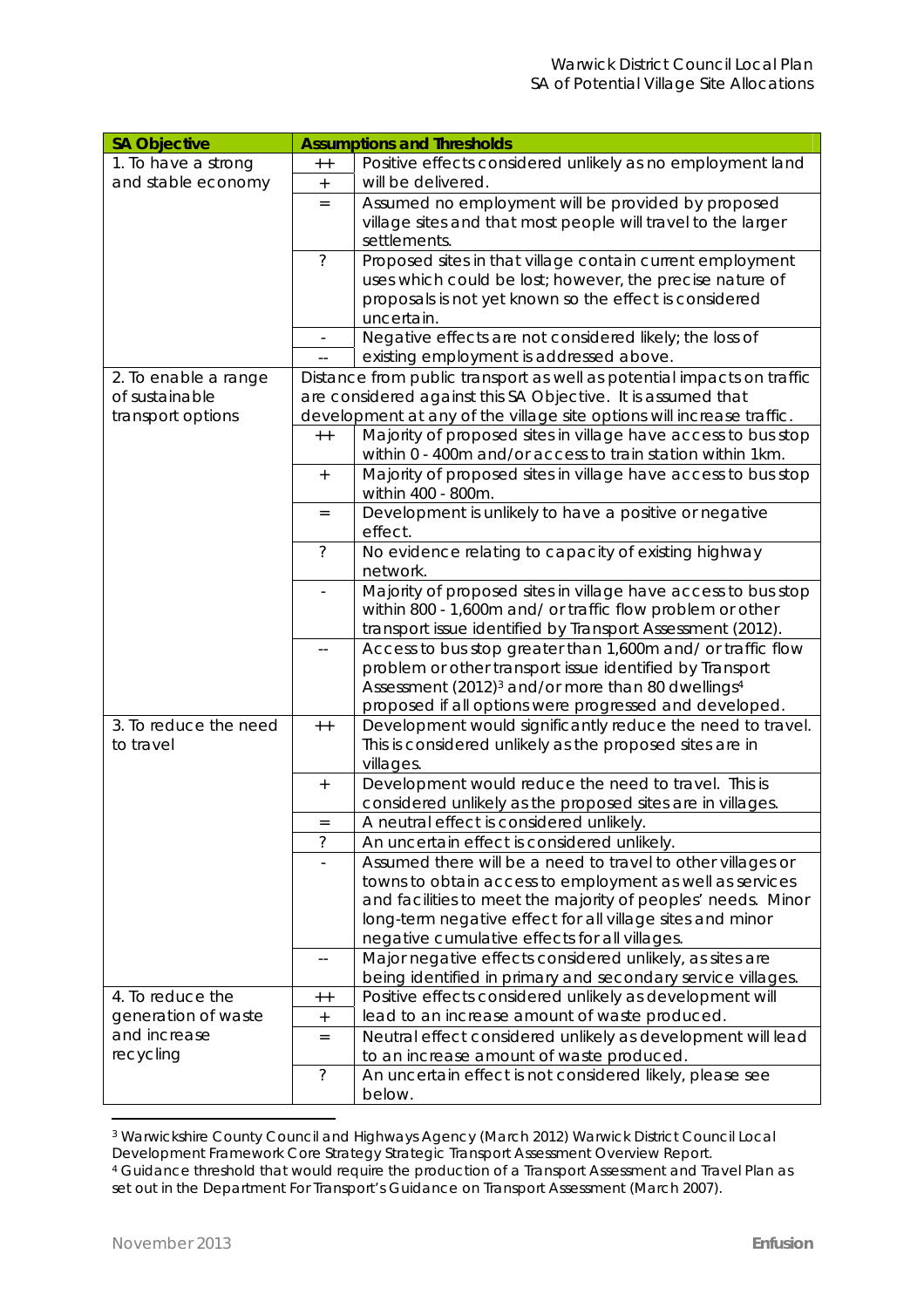|                        |                                               | Assumed that all village site options will have a minor long-              |
|------------------------|-----------------------------------------------|----------------------------------------------------------------------------|
|                        |                                               | term negative effect negative through the generation of                    |
|                        |                                               | waste with the potential for minor long-term negative                      |
|                        |                                               | cumulative effect for all villages.                                        |
|                        | $\mathord{\hspace{1pt}\text{--}\hspace{1pt}}$ | Major negative effects considered unlikely given the scale                 |
|                        |                                               | of development.                                                            |
| 5. To ensure the       |                                               | Land type and water protected areas are considered against this            |
| prudent use of land    | SA objective.                                 |                                                                            |
| and natural resources  | $\; + \; +$                                   | All potential sites are Brownfield Land.                                   |
|                        | $\ddot{}$                                     | Majority of sites are either entirely or predominantly                     |
|                        |                                               | Brownfield Land.                                                           |
|                        | $=$                                           | A neutral effect is not considered possible.                               |
|                        | $\overline{?}$                                | Land type is unknown and no evidence relating to water                     |
|                        |                                               | protected areas.                                                           |
|                        |                                               | Development would lead to the loss of Greenfield land.<br>$\bullet$        |
|                        |                                               | Site[s] within a Surface Water Safeguarded Zone and/<br>$\bullet$          |
|                        |                                               | or Groundwater Source Protection Zone.                                     |
|                        |                                               | Development would lead to the loss of Green Belt Land.<br>$\bullet$        |
|                        |                                               | Site[s] within a Surface Water Drinking Water Protection<br>$\bullet$      |
|                        |                                               | Area 'at risk' or 'probably at risk' and/or Groundwater                    |
|                        |                                               | Drinking Water Protected Area 'at risk' or 'probably at                    |
|                        |                                               | risk'.                                                                     |
| 6. To protect and      |                                               | The natural environment includes landscape and biodiversity.               |
| enhance the natural    | $+ +$                                         | Development has the potential for major positive effects on                |
| environment            |                                               | the landscape and/or biodiversity. Development would                       |
|                        |                                               | need to directly address an existing issue with regard to                  |
|                        |                                               | landscape and/or biodiversity.                                             |
|                        | $\! + \!\!\!\!$                               | Development has the potential for positive effects on the                  |
|                        |                                               | landscape and/or biodiversity.                                             |
|                        | $=$                                           | Neutral effect on landscape and biodiversity is considered                 |
|                        |                                               | unlikely.                                                                  |
|                        | $\overline{?}$                                | The landscape and ecological value of the site[s] is not                   |
|                        |                                               | known.                                                                     |
|                        |                                               | Development proposed in area of low to medium or<br>$\bullet$              |
|                        |                                               | medium landscape value.                                                    |
|                        |                                               | Development proposed in area of low to medium or                           |
|                        |                                               | medium ecological value.                                                   |
|                        |                                               | Development could have impacts on locally                                  |
|                        |                                               | designated biodiversity adjacent to proposed village                       |
|                        |                                               | sites, includes, Local Wildlife Sites and Biodiversity Action              |
|                        |                                               | Plan Habitats.                                                             |
|                        |                                               | Development proposed in area of medium to high or<br>$\bullet$             |
|                        |                                               | high landscape value.<br>Development proposed in area of medium to high or |
|                        |                                               | ٠<br>high ecological value.                                                |
|                        |                                               | Protected species present.<br>$\bullet$                                    |
|                        |                                               | Development could have impacts on internationally or<br>$\bullet$          |
|                        |                                               | nationally designated biodiversity.                                        |
| 7. To create and       | $+ +$                                         | Development directly addresses an existing issue with                      |
| maintain safe, well-   |                                               | regard to the built environment.                                           |
| designed, high quality | $^{+}$                                        | The NPPF requires that all development should achieve high                 |
| built environments     |                                               | quality and inclusive design, establish a strong sense of                  |
|                        |                                               | place, respond to local character and create safe and                      |
|                        |                                               | accessible environment. It is therefore assumed that all                   |
|                        |                                               | proposed sites can achieve this with minor positive effects                |
|                        |                                               |                                                                            |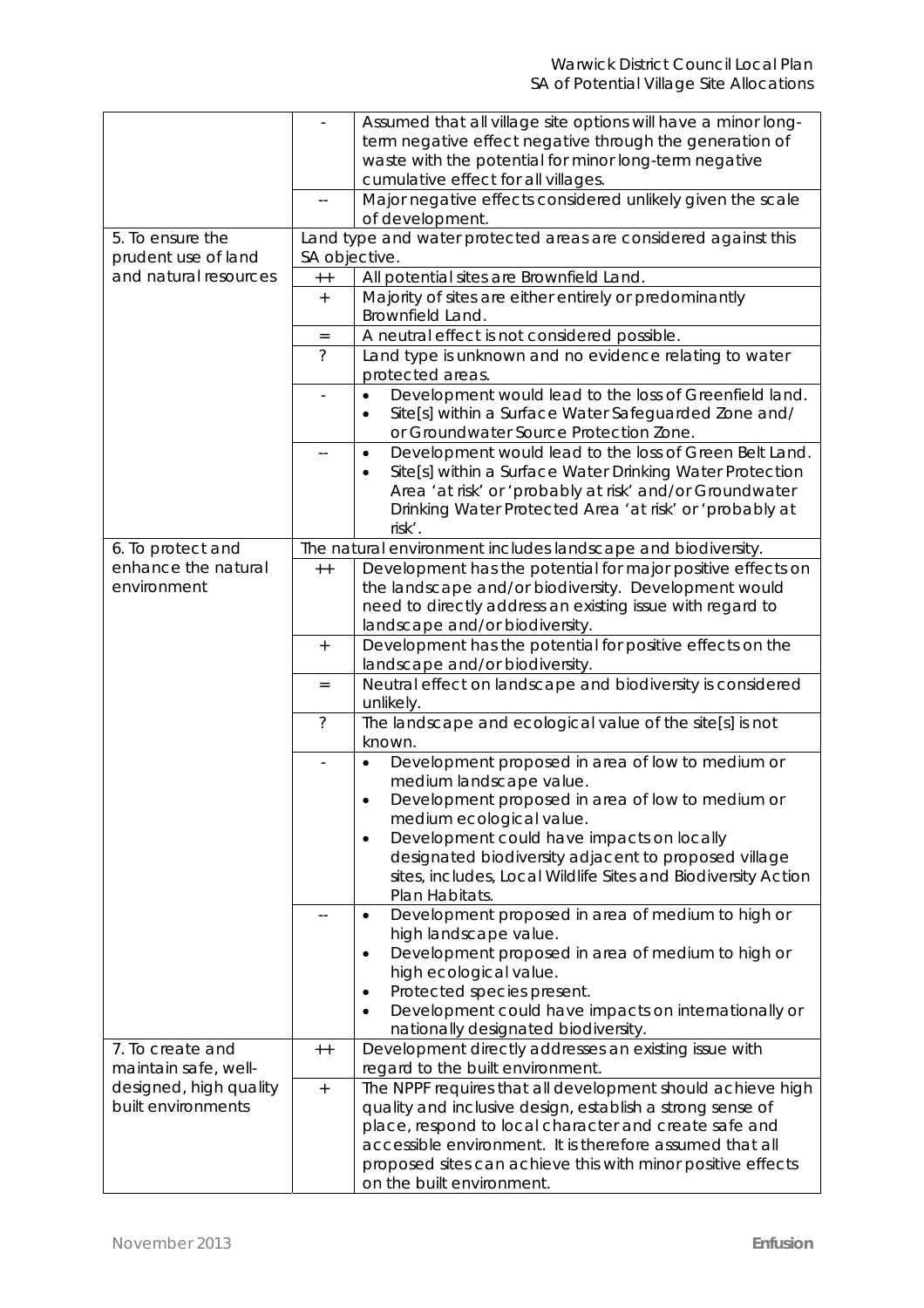|                                                                                                          | $=$    | Neutral effect considered unlikely given the requirements of<br>the NPPF.                                                                                                                                                                                                                                                                                                                                               |
|----------------------------------------------------------------------------------------------------------|--------|-------------------------------------------------------------------------------------------------------------------------------------------------------------------------------------------------------------------------------------------------------------------------------------------------------------------------------------------------------------------------------------------------------------------------|
|                                                                                                          | ?      | Uncertain effect considered unlikely given the requirements<br>of the NPPF.                                                                                                                                                                                                                                                                                                                                             |
|                                                                                                          |        | A proposed site goes against the Village Design Statement<br>or Parish Plan.                                                                                                                                                                                                                                                                                                                                            |
|                                                                                                          |        | Development would have major negative effects on the<br>built environment.                                                                                                                                                                                                                                                                                                                                              |
| 8. To protect and<br>enhance the historic                                                                | $+ +$  | Development directly addresses an existing issue with<br>regard to the historic environment.                                                                                                                                                                                                                                                                                                                            |
| environment                                                                                              | $^{+}$ | Development has the potential for positive effects on the<br>historic environment.                                                                                                                                                                                                                                                                                                                                      |
|                                                                                                          | $=$    | Development is unlikely to have either a positive or<br>negative effect on the historic environment.                                                                                                                                                                                                                                                                                                                    |
|                                                                                                          | ?      | No heritage assets on or adjacent to proposed sites and<br>archaeology unknown.                                                                                                                                                                                                                                                                                                                                         |
|                                                                                                          |        | Development at a proposed site could have an indirect<br>effect on a Scheduled Monument, Listed Building and/or<br>Conservation Area including their setting.                                                                                                                                                                                                                                                           |
|                                                                                                          |        | Development at proposed sites could have a direct effect<br>on a Scheduled Monument, Listed Building and/or<br>Conservation Area.                                                                                                                                                                                                                                                                                       |
| 9. To create good<br>quality air, water and                                                              | $+ +$  | Development at the site[s] would directly address an<br>existing issue with regard to air, water and soil quality.                                                                                                                                                                                                                                                                                                      |
| soils                                                                                                    | $+$    | Development at the site[s] has the potential for positive<br>effects on air, water and soil quality.                                                                                                                                                                                                                                                                                                                    |
|                                                                                                          | $=$    | Development at the site[s] is unlikely to have a positive or<br>negative effect on air, water and soil quality.                                                                                                                                                                                                                                                                                                         |
|                                                                                                          | ?      | The potential effects of development at the site[s] are<br>uncertain.                                                                                                                                                                                                                                                                                                                                                   |
|                                                                                                          |        | It is assumed that development at all the village sites<br>$\bullet$<br>have the potential for a minor long-term negative<br>effect against this SA Objective.<br>Site[s] within a Groundwater Vulnerability Zone.<br>٠                                                                                                                                                                                                 |
|                                                                                                          |        | Site[s] adjacent to or in close proximity to sewerage<br>$\bullet$<br>treatment plant, airport, main road (Motorway or A<br>road) and/ or railway line.<br>Site[s] located on historic landfill site.<br>$\bullet$<br>Development would lead to the loss of best and most<br>$\bullet$<br>versatile agricultural land.<br>Site[s] have been identified as potentially being<br>$\bullet$<br>contaminated <sup>5</sup> . |
| 10. To minimise the<br>causes of climate<br>change by reducing<br>greenhouse gases<br>and increasing the | $+ +$  | Major positive effects are considered unlikely as<br>development would need to reduce greenhouse gas<br>emissions and provide renewable or low carbon energy. It<br>is assumed for all sites that development will increase levels<br>of traffic.                                                                                                                                                                       |
| proportion of energy<br>generated from<br>renewable and low                                              | $^{+}$ | Minor positive effects are considered unlikely as it is<br>assumed for all sites that development will increase levels of<br>traffic and therefore greenhouse gas emissions.                                                                                                                                                                                                                                            |
| carbon sources.                                                                                          | $=$    | A neutral effect is considered unlikely as it is assumed for all<br>sites that development will increase levels of traffic and<br>therefore greenhouse gas emissions.                                                                                                                                                                                                                                                   |
|                                                                                                          | ?      | An uncertain effect is considered unlikely as it is assumed                                                                                                                                                                                                                                                                                                                                                             |

5 Warwick District Council Environmental Health Team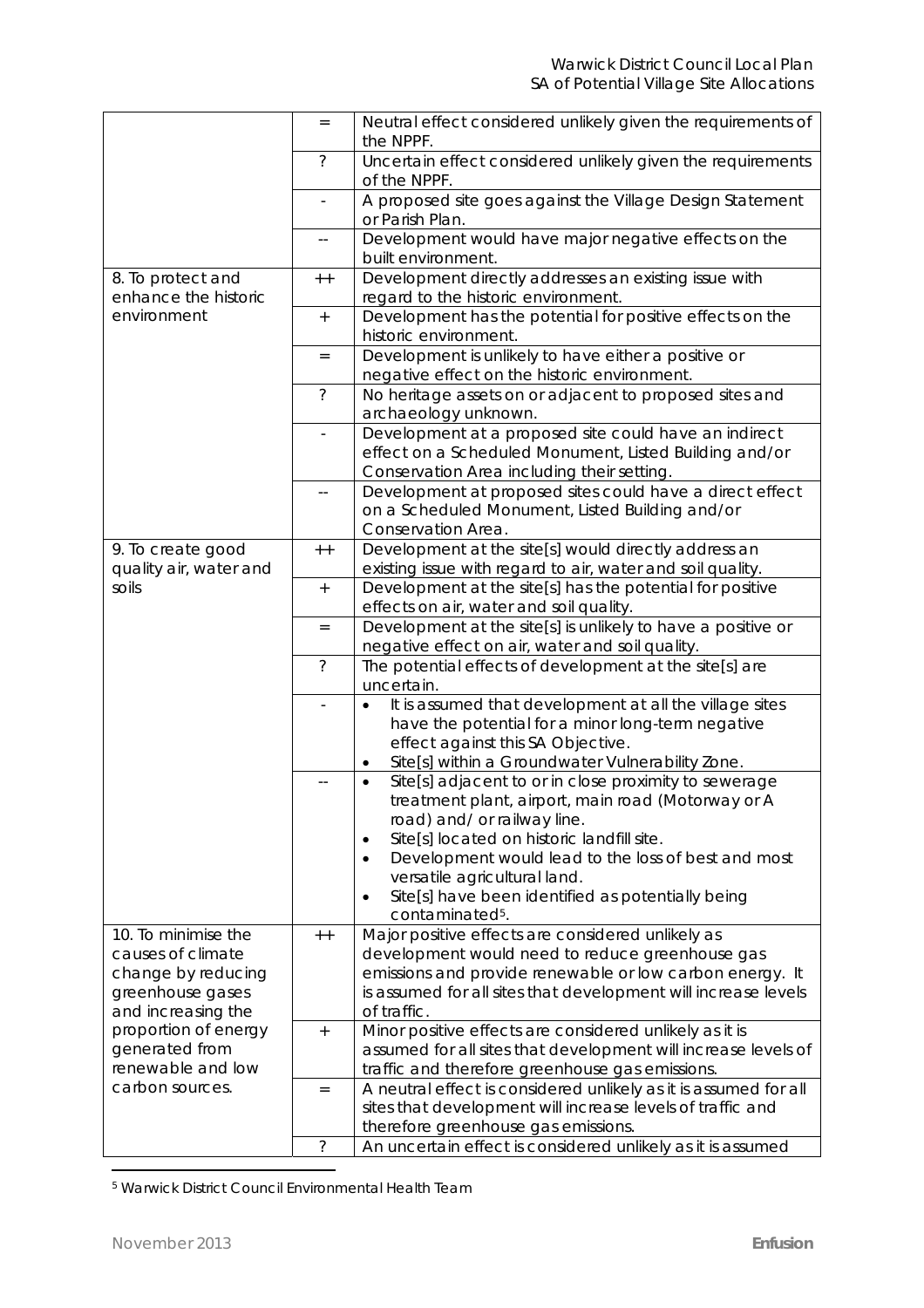|                         |                          | for all sites that development will increase levels of traffic<br>and therefore greenhouse gas emissions.                 |
|-------------------------|--------------------------|---------------------------------------------------------------------------------------------------------------------------|
|                         |                          | A minor negative long-term effect assumed for all                                                                         |
|                         |                          | proposed development sites and cumulatively for villages                                                                  |
|                         |                          | as a result of increased traffic.                                                                                         |
|                         | $- -$                    | Given the capacity of the sites it is considered unlikely that                                                            |
|                         |                          | site[s] will have a major negative effect.                                                                                |
| 11. To adapt to the     | $+ +$                    | Development at the site[s] would directly address existing                                                                |
| predicted impacts of    |                          | flooding risk.                                                                                                            |
| climate change          | $^{+}$                   | Development at the site[s] has the potential for positive                                                                 |
| including flood risk    |                          | effects on flood risk.                                                                                                    |
|                         | $=$                      | Site[s] not in an area of medium or high flood risk.                                                                      |
|                         | ?                        | Flood risk information not available.                                                                                     |
|                         |                          | Site[s] have identified surface water drainage issues.                                                                    |
|                         | $-$                      | Site[s] located within Flood Zones 2 or 3.                                                                                |
| 12. To meet the         | $\, +$ $+$               | Assumed that all proposed sites have the potential for a                                                                  |
| housing needs of the    |                          | positive effect on housing with major long-term positive                                                                  |
| whole community         |                          | cumulative effects for rural communities.                                                                                 |
| (ensuring the provision | $^{+}$                   | Assumed that all proposed sites have the potential for a                                                                  |
| of decent and           |                          | positive effect on housing.                                                                                               |
| affordable housing for  | $\quad =$                | See above.                                                                                                                |
| all, of the right       | $\tilde{?}$              | See above.                                                                                                                |
| quantity, type, size    | $\overline{\phantom{a}}$ | See above.                                                                                                                |
| and tenure)             | $-$                      | See above.                                                                                                                |
| 13. To protect,         | $+ +$                    | Development would lead to the provision of facilities and                                                                 |
| enhance and improve     |                          | services.                                                                                                                 |
| accessibility to local  | $\! + \!\!\!\!$          | Development has the potential to support existing services                                                                |
| services and            |                          | and facilities.                                                                                                           |
| community facilities    | $=$                      | Development unlikely to have positive or negative effects                                                                 |
|                         |                          | on services and facilities.                                                                                               |
|                         | $\tilde{?}$              | Assumed that all proposed sites have the potential to both                                                                |
|                         |                          | support and increase pressure on existing services and                                                                    |
|                         |                          | facilities. The capacity of existing services and facilities is<br>unknown, therefore the effect is considered uncertain. |
|                         | $\overline{\phantom{a}}$ | No existing services and facilities within village and none                                                               |
|                         |                          | being delivered as part of development.                                                                                   |
|                         | $-$                      | Development would lead to the loss of existing facilities and                                                             |
|                         |                          | services.                                                                                                                 |
| 14. To improve health   | $+ +$                    | Existing healthcare facility present in village.                                                                          |
| and well being          | $^{+}$                   | Assumed that all proposed sites have the potential for                                                                    |
|                         |                          | indirect positive effects on health through the provision                                                                 |
|                         |                          | of housing.                                                                                                               |
|                         |                          | Site[s] within 300m of natural greenspace <sup>6</sup> .                                                                  |
|                         | $=$                      | No existing healthcare facility in village but good/excellent                                                             |
|                         |                          | access to public transport.                                                                                               |
|                         | ?                        | No information on existing healthcare facilities and public                                                               |
|                         |                          | transport.                                                                                                                |
|                         |                          | No existing healthcare facility in village and poor access to                                                             |
|                         |                          | public transport.                                                                                                         |
|                         | $-$                      | Development would lead to the loss of an existing                                                                         |
|                         |                          | healthcare facility.                                                                                                      |

 $\overline{a}$ 6 Warwick District Council (2010) Accessible Natural Greenspace standards. http://www.warwickdc.gov.uk/NR/rdonlyres/2168A53B-62DA-47EF-9A5D-2589AF448308/0/AN1LOCALSITES.pdf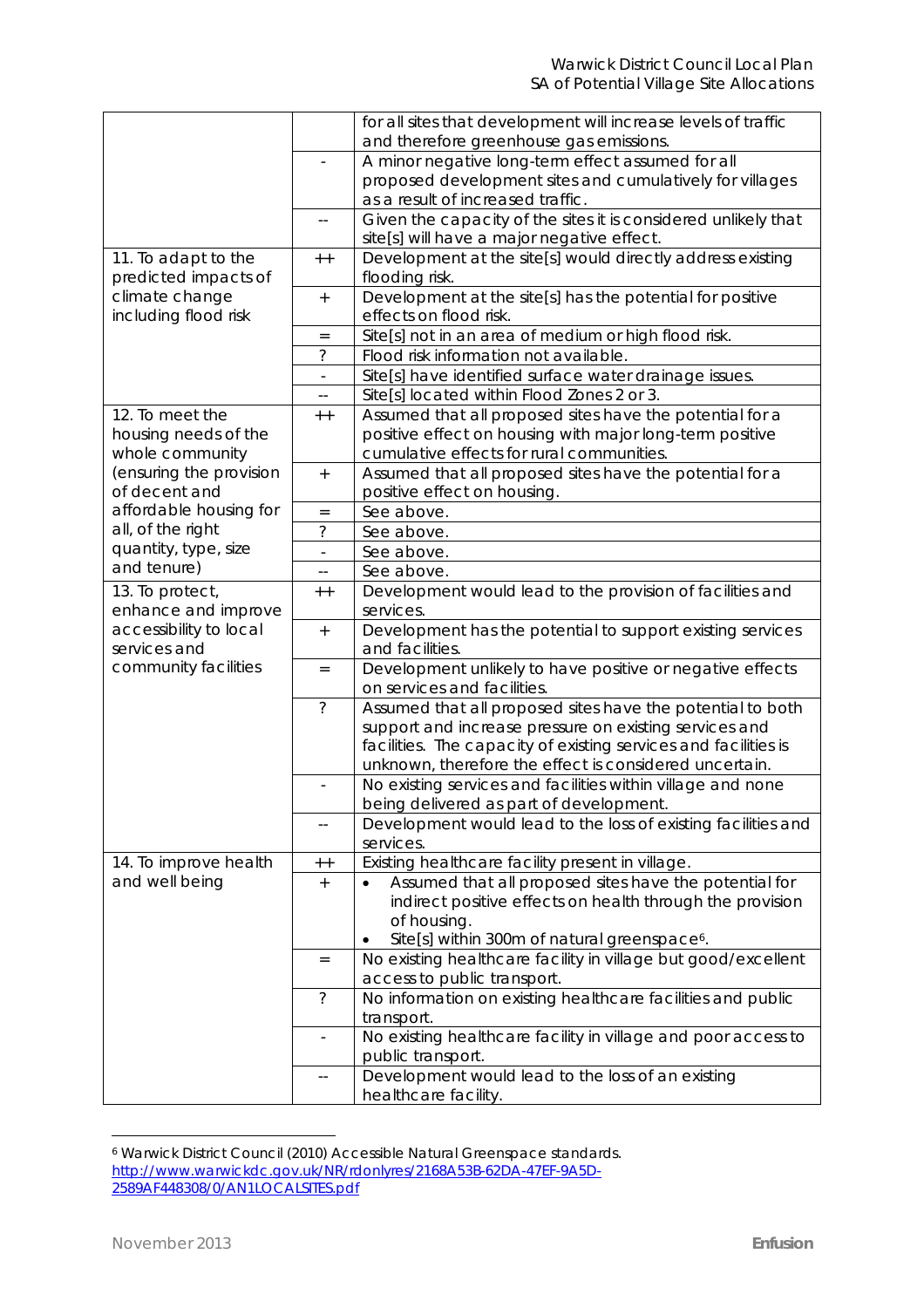| 15. To reduce poverty | $++$  | $See + below.$                                                  |
|-----------------------|-------|-----------------------------------------------------------------|
| and social exclusion  | $+$   | Assumed that all proposed sites have the potential for          |
|                       |       | indirect positive effects through the provision of housing,     |
|                       |       | therefore potential for indirect positive cumulative effects    |
|                       |       | for each village.                                               |
|                       |       | $See + above.$                                                  |
|                       | ?     | $See + above.$                                                  |
|                       |       | $See + above.$                                                  |
|                       |       | $See + above.$                                                  |
| 16. To reduce crime,  | $+ +$ | See ? below.                                                    |
| fear of crime and     | $+$   | See ? below.                                                    |
| antisocial behaviour  | $=$   | See ? below.                                                    |
|                       | ?     | The potential effect of development for all the proposed        |
|                       |       | sites on crime is uncertain at this stage. The effects on crime |
|                       |       | will depend on the design and layout finalised at the           |
|                       |       | development management level.                                   |
|                       |       | See ? above.                                                    |
|                       |       | See ? above.                                                    |

The findings of the SA of potential village site options will help to inform the Council's site selection process and therefore the Council's decision on what sites will be selected or rejected. It should be noted that whilst the SA findings are considered by the Council in its selection of options and form part of the supporting evidence, the SA findings are not the sole basis for a decision; planning and feasibility factors play a key role in the decision-making process. The reasons for the selection and/or rejection of village site options will be presented in the SA Report that will accompany the Draft Submission Local Plan on consultation in 2014.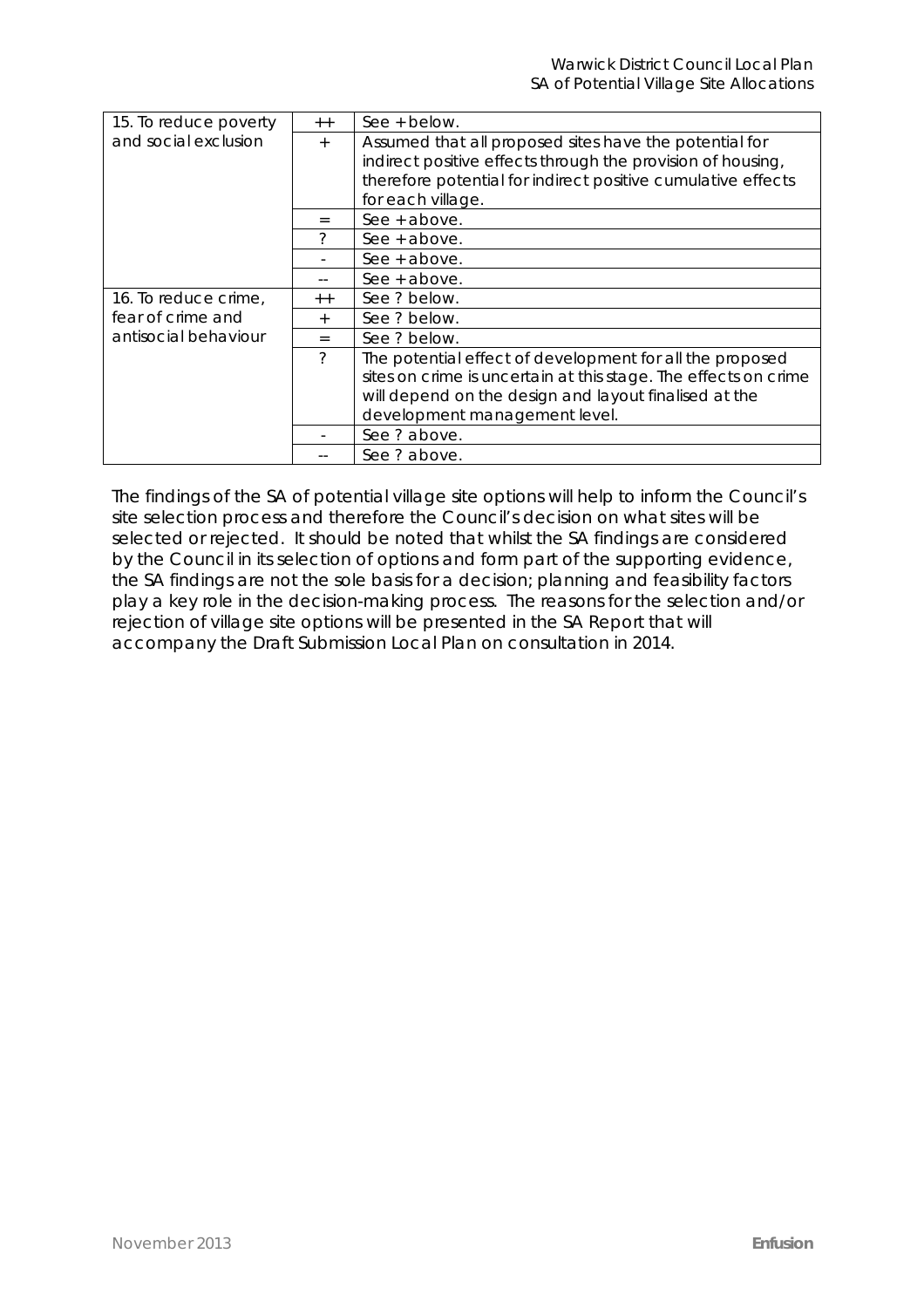# **SA of Potential Village Site Allocations**

| Key:                     |                                   |                                                                                                                                    |
|--------------------------|-----------------------------------|------------------------------------------------------------------------------------------------------------------------------------|
|                          | <b>Categories of Significance</b> |                                                                                                                                    |
| Symbol                   | Meaning                           |                                                                                                                                    |
|                          |                                   | <b>Sustainability Effect</b>                                                                                                       |
| $+ +$                    | Major                             | Proposed development encouraged as would resolve existing sustainability problem                                                   |
|                          | Positive                          |                                                                                                                                    |
| $+$                      | Minor                             | No sustainability constraints and proposed development acceptable                                                                  |
|                          | <b>Positive</b>                   |                                                                                                                                    |
|                          | <b>Neutral</b>                    | Neutral effect                                                                                                                     |
|                          |                                   |                                                                                                                                    |
| $\overline{\mathcal{E}}$ | Uncertain                         | Uncertain or Unknown Effects                                                                                                       |
|                          |                                   |                                                                                                                                    |
| $\blacksquare$           | Minor                             | Potential sustainability issues: mitigation and/or negotiation possible                                                            |
|                          | Negative                          |                                                                                                                                    |
|                          | Major                             | Problematical and improbable because of known sustainability issues; mitigation likely to be difficult and/or                      |
|                          | Negative                          | expensive                                                                                                                          |
| $+$                      |                                   | Some SA objectives consider more than one topic such that there could be different effects. For example, Objective 9 includes      |
|                          |                                   | air, land, water, light, noise, and soil quality where a potential allocation could have a negative effect on water but a positive |
|                          |                                   | effect on soil - thus resulting in two symbols being shown. In addition, the potential sites have been grouped under the one       |
|                          |                                   | Village and therefore each site could have a different effect on each SA Objective and the topics within them.                     |
|                          |                                   |                                                                                                                                    |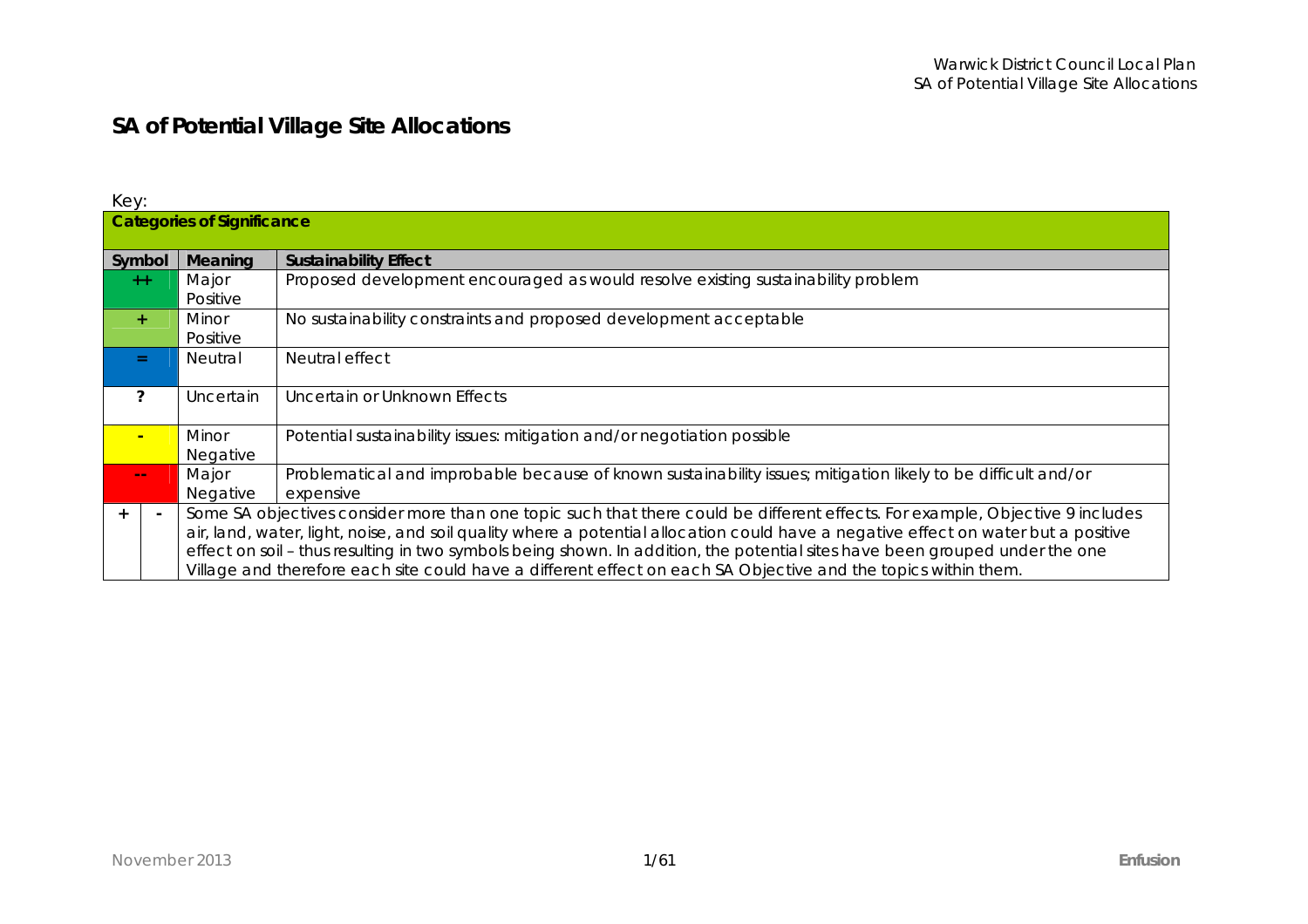| Baginton                            |                                                                                                                                                    |                         |                            |          |            |              |       |                   |              |                 |                                  |      |                         |                 |         |       |
|-------------------------------------|----------------------------------------------------------------------------------------------------------------------------------------------------|-------------------------|----------------------------|----------|------------|--------------|-------|-------------------|--------------|-----------------|----------------------------------|------|-------------------------|-----------------|---------|-------|
|                                     | Site(s): BAG1*O - North of Rosewood Farm; BAG2*O - Land at Mill Hill; BAG3*O – Land to the East of Andrews Close; BAG4*O – Land off Friends Close; |                         |                            |          |            |              |       |                   |              |                 |                                  |      |                         |                 |         |       |
| and BAG5*O - Russells Garden Centre |                                                                                                                                                    |                         |                            |          |            |              |       |                   |              |                 |                                  |      |                         |                 |         |       |
| <b>SA</b><br>ᢐ<br>∞                 |                                                                                                                                                    |                         |                            |          |            |              |       |                   |              |                 |                                  |      |                         |                 |         |       |
| <b>Objectives</b>                   |                                                                                                                                                    |                         | <u>ِهِ</u>                 |          | ৳          | త            |       |                   | soil         | ange            | ange                             | ಕೆ   | n                       |                 |         |       |
|                                     |                                                                                                                                                    |                         | need                       |          | natur<br>Φ | Εñ           | ent   | ent               | త            |                 |                                  |      |                         |                 | social  |       |
|                                     | ζu                                                                                                                                                 | $\frac{1}{\alpha}$<br>Ø |                            |          | Ū<br>ਹ     |              |       |                   |              | ৳               | ٥i                               |      | n                       | చ               | చ<br>ႅ  |       |
|                                     |                                                                                                                                                    | ð<br>≘.                 |                            | త        | ā<br>Φ     |              |       | 5                 | ater         | ate             | ڢ<br>σ                           | פַ   | ser<br>⋾                |                 | Poverty |       |
|                                     |                                                                                                                                                    | nsp<br>G                | Reduc<br>$\overline{\Phi}$ | Waste    | ত<br>and   | envir<br>and | envir | Historic<br>envir | quality<br>≷ | mitigat<br>Clim |                                  |      | faciliti<br>ocal<br>com | Health<br>being | exclusi | Crime |
|                                     | ш                                                                                                                                                  | Sust<br>tra             | $\mathbb{E}$               | <u>ക</u> | $\omega$   | Natu         | Built |                   | ्<br>द       |                 | ada<br>ä<br>$\tilde{\mathbf{e}}$ | 오    |                         |                 |         |       |
|                                     |                                                                                                                                                    |                         |                            | 4        | 5          | b            |       | 8                 | Q            | 10              | 11                               | 12   | 13                      | 14              | 15      | 16    |
| Appraisal                           |                                                                                                                                                    |                         |                            |          |            |              |       |                   |              |                 |                                  |      |                         |                 |         |       |
| Summary                             | ?<br>$=$                                                                                                                                           | $- -$                   |                            |          | $- -$      | $- -$<br>-   |       | 2<br>-            | $\sim$ $-$   |                 | e<br>$-$                         | $++$ | 2                       | $=$<br>$\pm$    | ٠       | ◠     |
| for Village                         |                                                                                                                                                    |                         |                            |          |            |              |       |                   |              |                 |                                  |      |                         |                 |         |       |
|                                     |                                                                                                                                                    |                         |                            |          |            |              |       |                   |              |                 |                                  |      |                         |                 |         |       |

**Summary:** 

All potential allocations are likely to lead to major positive long-term effects on housing needs as all sites make provision for housing. The NPPF requires that housing developments should meet the needs of different groups in the community, be of high quality and should also provide affordable housing. Therefore, it is considered that all the allocations have the potential for minor positive effects in the long-term on poverty and social exclusion as well as indirect positive effects on health.

All the sites except for BAG3\*O have current employment uses and new development on these sites is not expected to include the provision of additional employment land. At present, the level of employment at each site is unknown and although it is assumed that many villagers will travel outside of their village to obtain the majority of their economic needs and wants, the effects on employment are considered to be uncertain at this stage. There are unlikely to be any significant effects on SA Objective 1 if site BAG3\*O is taken forward given that no employment land would be lost and it is assumed that many villagers will travel outside of their village to obtain the majority of their employment needs.

Sites BAG2\*O, BAG4\*O, BAG3\*O and BAG 1\*O are not located within an area of medium or high flood risk<sup>1</sup> and the NPPF requires that planning authorities should ensure that new development should not increase flood risk elsewhere2. Therefore the effects on flooding are considered to be

<sup>&</sup>lt;sup>1</sup> Environment Agency (2013) What's in Your Backyard? Interactive Maps. Online at (http\)maps.environment-agency.gov.uk [accessed November 2013]<br><sup>2</sup> Department for Communities and Local Government (2012) National Planning

https://www.gov.uk/government/uploads/system/uploads/attachment\_data/file/6077/2116950.pdf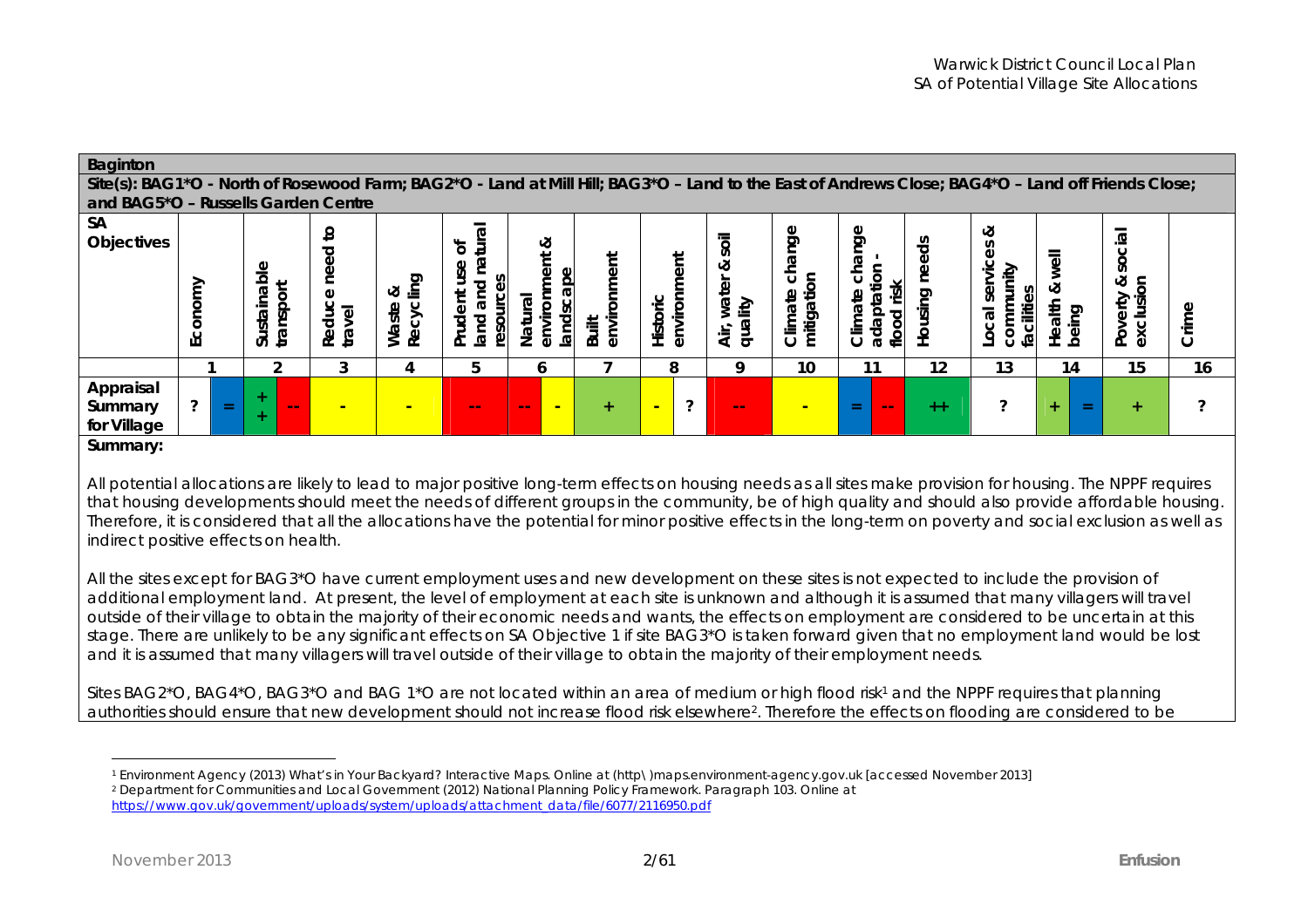neutral for these sites. However, there has been evidence of some very minor localised flooding due to the field pattern on the BAG1\*O3 and so there could be minor negative effects. Site BAG5\*O is partly within an area of medium to high flood risk4 and therefore the effects on SA Objective 11 are considered to be major negative.

Air, light and noise pollution along with waste and emissions contributing to climate change are likely to increase at all allocations - particularly in the short term during the construction phases. This will lead to minor negative effects. Furthermore, site BAG1\*O falls within the noise contours depicted on the Strategic Noise Map for Coventry Airport5 (all other sites fall outside the contours) which means that there could be major negative effects with regard to noise and also potentially air and light pollution. All sites are within 1 km North-west of a large sewage works which means there are likely to be major negative effects with regard to noise, odour, light and air quality on any new residential development. It would be recommended that suitable mitigation including appropriate noise attenuation resulting from a noise assessment and an Environmental Management Plan (EMP) (construction & occupation) including monitoring should be carried out to address the negative effects. Moreover, sites BAG2\*O, BAG3\*O, BAG4\*O and BAG5\*O (in part) are on located on historic landfill sites which could mean that there is potential for contaminants to be present which could lead to major negative effects on SA Objective 9. For the landfill sites it would be recommended that land quality assessments are carried out to determine the risk to human health and with appropriate mitigation these sites may lead to minor positive effects on SA Objective 9 through improvement to land quality. Given the potential for major negative effects on SA Objective 9, there may also be potential for negative effects on human health; however, it is considered that suitable mitigation to prevent unacceptable risks from pollution will be provided by Local Plan policies and at the project level to ensure that effects are not significant and that the new development is appropriate for its location<sup>6</sup>.

All sites are either located on a major or minor aquifer which is of high vulnerability<sup>7</sup> and therefore development could lead to minor negative effects on water quality which is considered under SA Objective 9. Sites BAG4\*O and BAG5\*O are also located in a Groundwater Source Protection Zone (3) and development here would lead also lead to minor negative effects on water quality. It is recommended that strong policies are developed to protect the water environment and the incorporation of SUDs into schemes should also be sought, where it is feasible. This should reduce the potential negative effects and could also potentially lead to positive benefits.

The effect on crime is uncertain at this stage. The effects on crime will depend on the design and layout finalised at the development management level although consideration should be given to inserting a design policy to encourage sustainable design and to take account of the Safer Places: The Planning System and Crime Prevention Guidance (September 2004) and any other relevant guidance. This would increase the potential for positive effects.

<sup>3</sup> Warwick District Council Environmental Services Team

<sup>&</sup>lt;sup>4</sup> Environment Agency (2013) What's in Your Backyard? Interactive Maps. Online at (http\)maps.environment-agency.gov.uk [accessed November 2013]<br><sup>5</sup> Defra (2006) Strategic Noise Map - Coventry Airport. Online at http://ar 2013]

<sup>6</sup> Department for Communities and Local Government (2012) National Planning Policy Framework. Paragraph 120. Online at https://www.gov.uk/government/uploads/system/uploads/attachment\_data/file/6077/2116950.pdf

<sup>7</sup> Environment Agency (2013) What's in Your Backyard? Interactive Maps. Online at (http\)maps.environment-agency.gov.uk [accessed November 2013]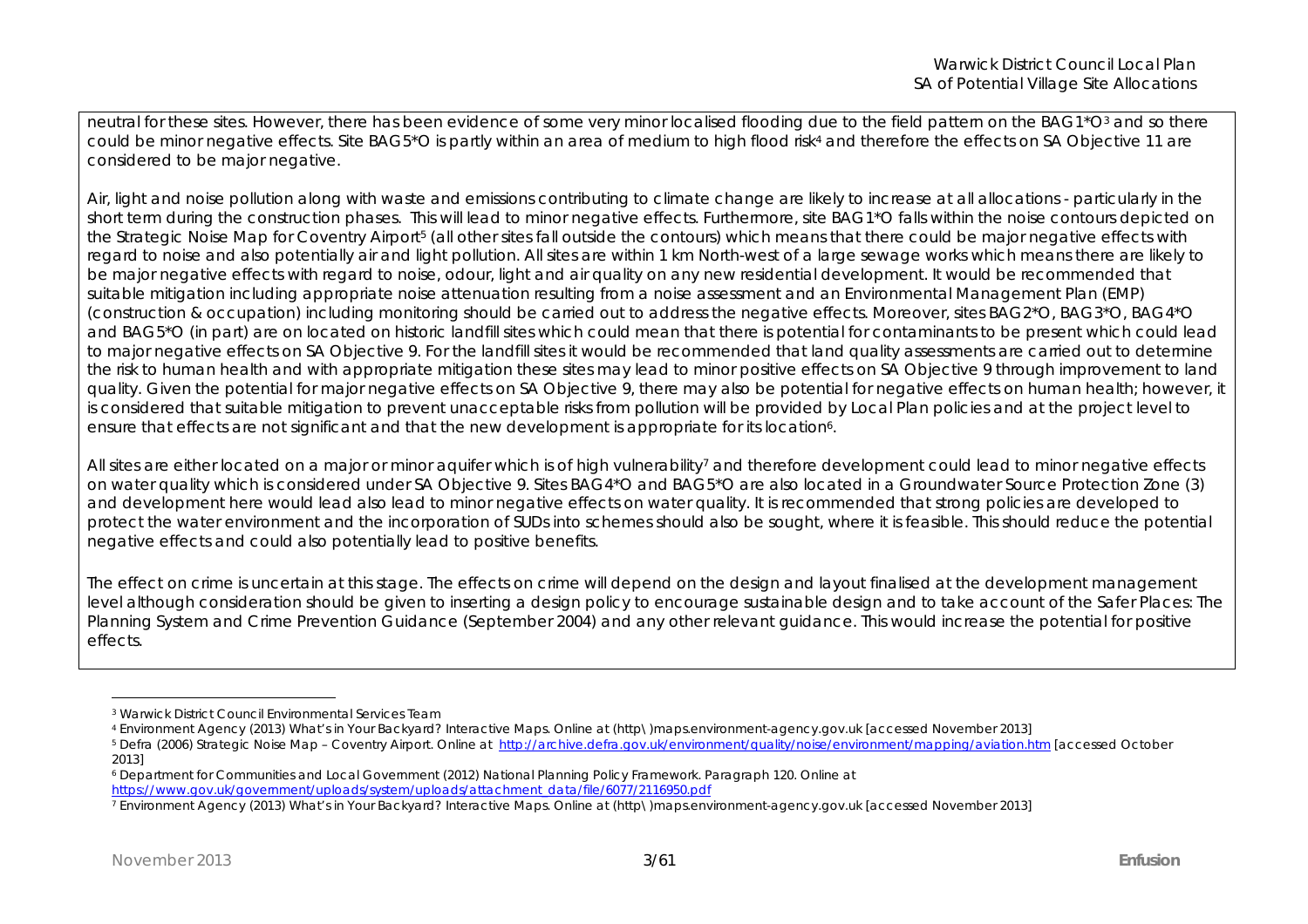The NPPF requires that all development should achieve high quality and inclusive design, establish a strong sense of place, respond to local character and create safe and accessible environment. All allocations are expected to achieve this leading to minor positive effects on the built environment. Potential for an enhanced positive effect if there was a policy that required all residential development to meet Code for Sustainable Homes level 5. This recommendation could also lead to positive effects being realised for climate change mitigation and adaptation, crime, prudent use of land and natural resources and waste and recycling.

With regard to travel and transport, all the sites have excellent access to public transport with a bus stop within 0 - 400 m and there is a pavement which provides safe access for pedestrians into the village centre<sup>8</sup>. Therefore, there are likely to be major positive effects on access to public transport under SA Objective 2. However, the sites are likely to increase traffic on the A46/ A45 junction (in both the short- and the long-term) which according to the Transport Assessment (2012) experiences high traffic flows9. Given the size of each individual allocation, there are only likely to be minor negative effects alone on traffic under SA Objective 2. However, if all sites were taken forward this could major negative cumulative effects on traffic.

It is acknowledged that given the location of the potential allocations within a village, there will be a need to travel either to other villages or towns to obtain access to employment as well as services and facilities to meet peoples' needs. Therefore, the effects on SA Objective 3 are considered to be minor negative.

The Draft Village Settlement Hierarchy Report classifies Baginton as a secondary service village which is considered to have a good range of services – Post Office, Village Food Store, Church, Village Hall, Public Houses and a mobile library service<sup>10</sup>. No further local service or community facility development is planned at the potential allocation sites. All proposed sites have the potential to both support and increase pressure on existing services and facilities. The capacity of existing services and facilities is unknown, therefore the effect is considered uncertain on SA Objective 13.

There are no healthcare facilities within the village although the site has excellent access to public transport and therefore the effects are considered to be neutral on SA Objective 14. Furthermore, sites BAG\*1, Bag2\*O and BAG\*3 have access to natural greenspace within 300 m<sup>11</sup> and therefore their development will lead to minor positive effects on Health. In addition with regard to Health, it would be recommended that where possible provision should be made for open space and/or Green Infrastructure at each of the sites. This would increase the certainty of positive effects on Health.

There is the potential for a major long-term negative effect on the prudent use of land through the loss of Green Belt Land (BAG2\*0, BAG3\*0, BAG4\*0 & BAG5<sup>\*</sup>0) on the edge of the village<sup>12</sup> and sites BAG4<sup>\*</sup>O and BAG5<sup>\*</sup>O are located within Groundwater Drinking Water Protected Area which is 'at risk'<sup>13</sup>.

<sup>&</sup>lt;sup>8</sup> Google (2013) Google maps. Online at https://maps.google.co.uk/ [accessed November 2013]<br>9 Warwickshire County Council and Highways Agency (March 2012) Warwick District Council Local Development Framework Core Strategy Report. Online at http://www.warwickdc.gov.uk/NR/rdonlyres/0E13ED7C-6364-4D29-A85C-FD72EC235B3D/0/WDCLDFSTAOverviewFinal.pdf [accessed November 2013]. 10 Warwick District Council (June 2013) Draft Village Settlement Hierarchy Report June 2013. Online at

http://www.warwickdc.gov.uk/WDC/Planning/Planning+policy/Local+Development+Framework/Evidence+Base/ [accessed November 2013]

<sup>11</sup> Warwick District Council (2010) Accessible Natural Greenspace standards http://www.warwickdc.gov.uk/NR/rdonlyres/2168A53B-62DA-47EF-9A5D-2589AF448308/0/AN1LOCALSITES.pdf

<sup>12</sup> Warwick District Council (May 2012) local Plan – Helping Shape the District, Preferred Options. Online at http://www.warwickdc.gov.uk/NR/rdonlyres/4E01EA4B-85C2-48D5-A649- 6FAB2EF4533F/0/LocalPlanPreferredOptionsCompletewithAppendicesandCoversRFS.pdf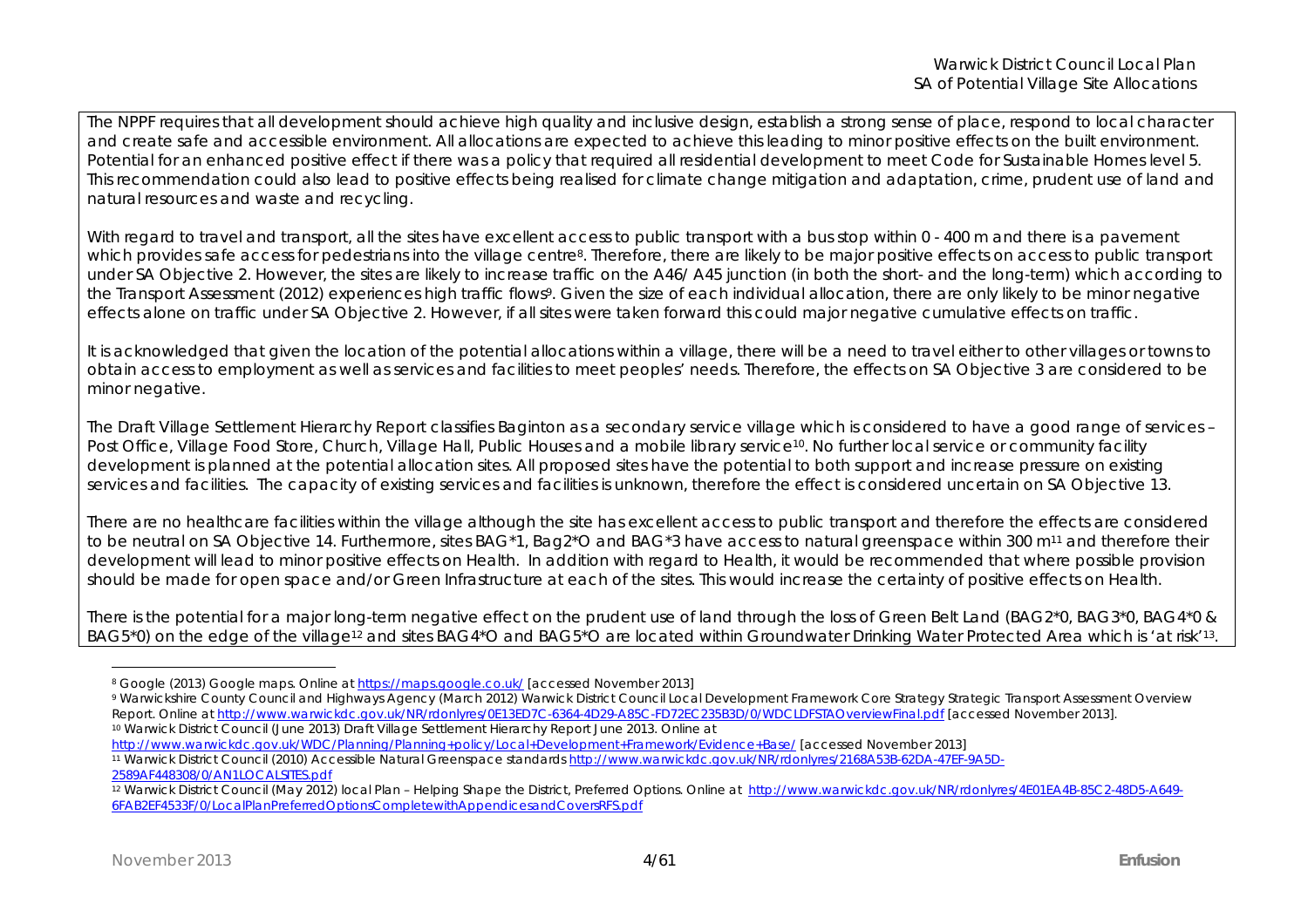Sites BAG2\*0, BAG3\*O and BAG 1\*O are located within Groundwater Drinking Water Protected Area which is 'probably at risk'14 and therefore the effects on water use are considered to be minor negative in the long-term. In addition, all sites contain Greenfield land (although sites BAG4\*0 & BAG5\*O contain some Brownfield land as well) and therefore are considered to lead to minor negative effects with regard to this topic under SA Objective 5. Mitigation to a certain extent is provided by national planning policy and it is recommended that existing hedgerows are maintained and that additional screening/ landscaping is inserted where appropriate to help blend the development into the landscape. It is anticipated that there will be plan policies to require resource-efficient design and construction methods as well as a policy to encourage the use of sustainable resources but until these policies are in place the effects relating to these topics are considered to be uncertain.

With regard to SA Objective 6, BAG2\*O is considered to be of high landscape value and important to the setting of Baginton Castle (Scheduled Monument). Sites BAG1\*O and BAG4\*O are considered to be of medium to high landscape value and to play a substantial role in protecting the setting of Baginton Village and providing a green buffer to Coventry15. Therefore development of the sites could lead to major negative effects on the landscape. Sites BAG3\*O and BAG5\*O are considered to be of low to medium landscape value<sup>16</sup> and as a result development of these sites is considered to have the potential for minor negative effects on landscape. In addition, there are no international or national nature conservation designations on or adjacent the sites<sup>17</sup> although there is a potential Local Wildlife Site (pLWS)<sup>18</sup> which also contains the BAP priority habitat of deciduous woodland adjacent the northern boundary of site BAG1\*O. The pLWS could potentially be indirectly affected by development at BAG1\*O through noise, air and light pollution during the short-term (during construction) and in the long-term leading to minor negative effects. There is also BAP priority habitat of deciduous woodland located on site BAG\*O519 which could be directly affected by development and also lead to negative effects in the short and long-terms. The presence of protected species on sites BAG\*1O, BAG2\*O, BAG\*4O and BAG5\*O is considered to be more likely given that these sites are considered to be of medium ecological value<sup>20</sup> and site BAG5\*O also contains a BAP habitat. Therefore development on BAG1\*O and BAG4\*O and BAG5\*O is considered to have potential to lead to minor negative effects. The ecological value of site BAG3\*O is considered to be low<sup>21</sup> and therefore the presence of protected species is considered to be uncertain and as a result the effects on biodiversity for this site are considered to be uncertain. It would be recommended that strong environmental policies are developed to protect and encourage enhancement of the natural environment and include provision for green infrastructure which could provide a linkage with the pLWS. Furthermore, it would be suggested that the recommendations put forward in the Warwick District Habitat Assessment (2008)<sup>22</sup> for Map 29 Land South of Mill Hill/ Coventry Road; Baginton should be implemented as appropriate subject to recent survey data. This would mitigate any negative effects and possibly lead to positive effects being realised

14 Ibid.

16 Ibid.

18 Warwick District Council (2010) Green Infrastructure Study: Ecological Assets Map. Online at http://www.warwickdc.gov.uk/NR/rdonlyres/6AE6AF66-D360-4728-9AB9- 3CB787890738/0/EA2WarwickLeamingtonandWhitnash.pdf [accessed November 2013]

<sup>19</sup> Defra (2013) Magic. Online at <u>http://magic.defra.gov.uk</u> [accessed November 2013].

20 Warwick County Council Landscape and Ecology Team

21 Ibid.

<sup>13</sup> Environment Agency (2013) What's in Your Backyard? Interactive Maps. Online at (http\)maps.environment-agency.gov.uk [accessed November 2013]

<sup>15</sup> Warwick County Council Landscape and Ecology Team

<sup>17</sup> Defra (2013) Magic – Statutory Rural Designations. Online at http://magic.defra.gov.uk [accessed November 2013].

<sup>22</sup> Habitat Biodiversity Audit Partnership for Warwickshire, Coventry and Solihull (2008) Warwick District Habitat Assessment. Online at http://www.warwickdc.gov.uk/NR/rdonlyres/3AD13473-716B-41DA-BCF2-5C607D78CDEC/0/WarwickDistrictHabitatAssessmentstandardsizereduced.pdf [accessed November 2013]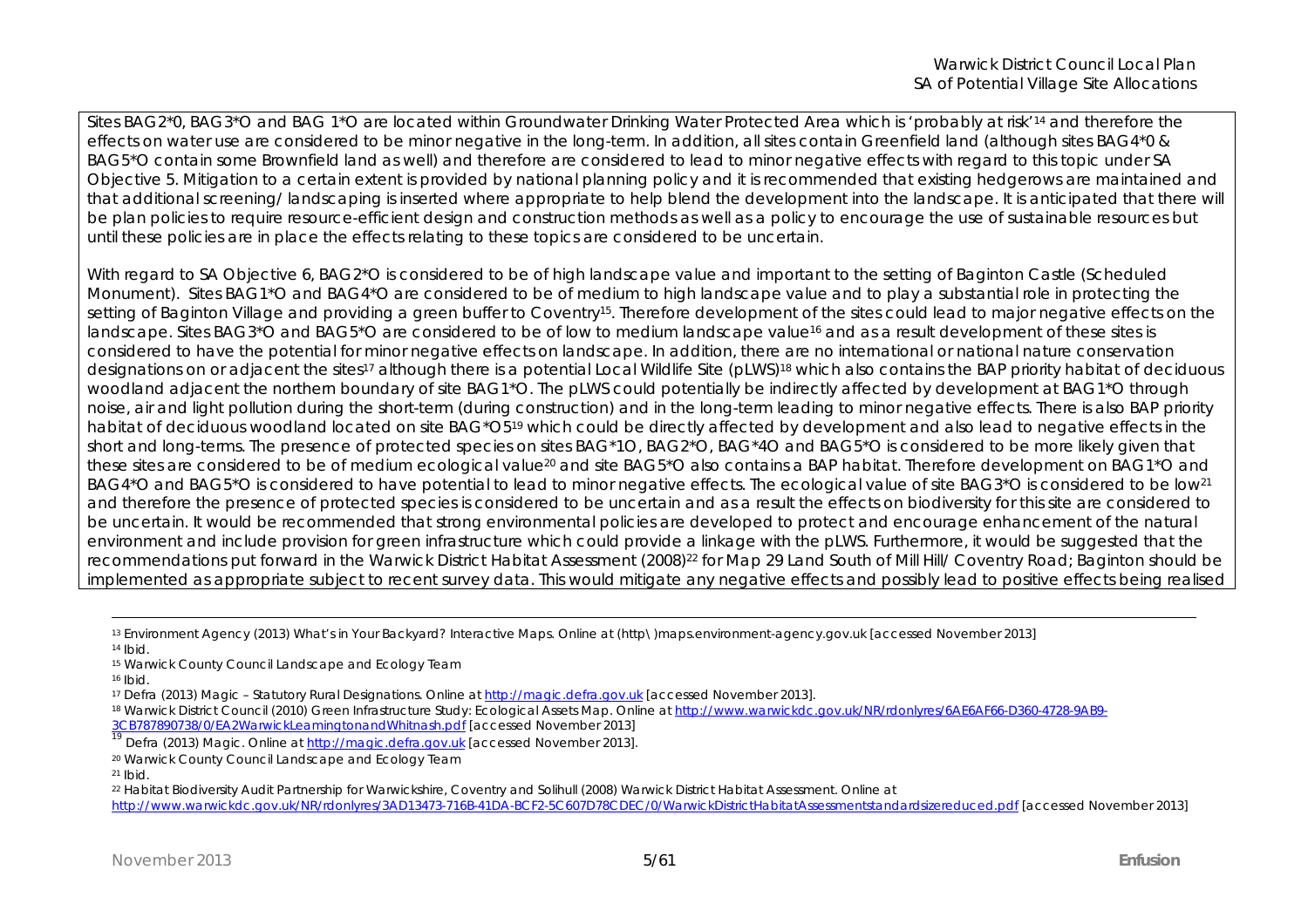in the long-term for this SA Objective.

All sites are within 400 m from one of three Scheduled Monuments around Baginton<sup>23</sup>, site BAG5\*O is also adjacent to a grade II listed bridge and site BAG1<sup>\*</sup>O abuts the Baginton Conservation Area<sup>24</sup> to the North. There is the potential for development at BAG<sup>\*1</sup>O & BAG2<sup>\*</sup>O to affect the setting of the Conservation Area, potential for development at site BAG5\*O to affected the setting of the listed bridge and although the Scheduled Monuments are unlikely to be directly affected by any development, because of their presence there could be potential for archaeology on the sites which could be directly affected. All effects on the historic environment are considered to be minor negative in the short and long-terms. Mitigation is provided to a certain extent by national planning policy and further mitigation through design and layout details could be put in place at the development management level. It is recommended that Local Plan policies are developed to protect and enhance heritage assets, including their setting, and require mitigation is available to address potential negative effects.

<sup>23</sup> English Heritage (2013) National Heritage List for England. Online at http://list.english-heritage.org.uk/mapsearch.aspx [accessed November 2013] 24 Warwick District Council (2007) Local Plan Conservation Areas Maps - Baginton. Online at http://www.warwickdc.gov.uk/NR/rdonlyres/94910166-74B6-483B-B0B1- 0357944BCE42/0/LP\_CONBaginton.pdf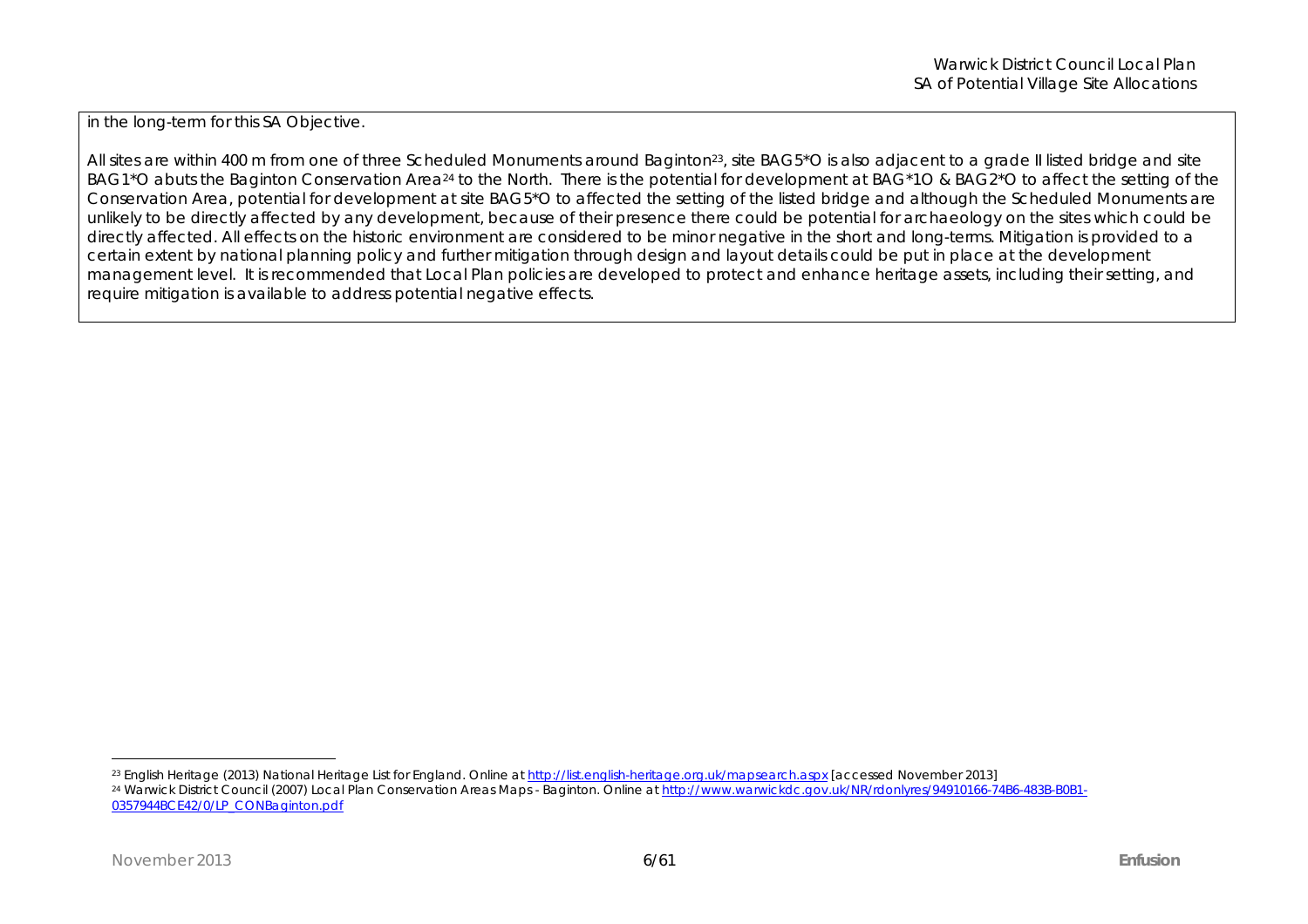| <b>Barford</b>                                                                                                                                |   |            |                       |           |         |     |                      |          |               |         |                         |       |         |                 |         |             |
|-----------------------------------------------------------------------------------------------------------------------------------------------|---|------------|-----------------------|-----------|---------|-----|----------------------|----------|---------------|---------|-------------------------|-------|---------|-----------------|---------|-------------|
| Site(s): BAR1*O - Land West of Wellesbourne Road; BAR2*O - Sherbourne Nursery; BAR3*O - Land Off Bremridge Close; BAR4*O - Land off Wasperton |   |            |                       |           |         |     |                      |          |               |         |                         |       |         |                 |         |             |
| Road Extended; BAR5*O – Land North of Telephone Exchange; BAR6*O - South of Barford House and BAR7*O – Land rear of Granville Public House    |   |            |                       |           |         |     |                      |          |               |         |                         |       |         |                 |         |             |
| <b>SA</b>                                                                                                                                     |   |            |                       |           |         |     |                      |          |               |         |                         |       | ∞       |                 |         |             |
| <b>Objectives</b>                                                                                                                             |   |            |                       |           | ъ       | త   |                      |          |               | ත       | gе                      | ಕೆ    |         |                 |         |             |
|                                                                                                                                               |   | ≗          | 雨                     |           |         |     |                      |          |               |         |                         |       |         |                 | S       |             |
|                                                                                                                                               |   |            |                       |           |         |     |                      |          |               |         |                         |       |         |                 | త       |             |
|                                                                                                                                               |   | port       |                       | త<br>Φ    |         |     |                      | ō        | ā             |         |                         |       |         |                 | 3       |             |
|                                                                                                                                               |   | ustai<br>š | duc<br>$\overline{e}$ |           |         |     |                      | Historic |               | mitigar |                         |       | aciliti |                 | Poverty |             |
|                                                                                                                                               | ш | న్<br>E    | р.<br>С<br>œ          | Wast<br>ഷ | ౚ<br>ΦI | and | envi<br><b>Built</b> |          | quality<br>दै | ءِ<br>ت | う<br>ਹ<br>ě<br><b>G</b> |       | ပ္ပ     | Health<br>being |         | <b>Grim</b> |
|                                                                                                                                               |   |            |                       |           |         |     |                      |          | Q             |         |                         |       |         |                 |         |             |
|                                                                                                                                               |   |            |                       |           | 5       | n   |                      | 8        |               | 10      | 11                      | 12    | 13      | 14              | 15      | 16          |
| Appraisal                                                                                                                                     |   |            |                       |           |         |     |                      |          |               |         |                         |       |         |                 |         |             |
| Summary                                                                                                                                       | ? |            |                       |           |         |     | -                    | າ<br>-   | $\sim$ $-$    |         | =<br>-                  | $+ +$ |         | $=$<br>÷        |         |             |
| for Village                                                                                                                                   |   |            |                       |           |         |     |                      |          |               |         |                         |       |         |                 |         |             |

# **Summary:**

All potential allocations are likely to lead to major positive long-term effects on housing needs as all sites make provision for housing. The NPPF requires that housing developments should meet the needs of different groups in the community, be of high quality and should also provide affordable housing. Therefore, it is considered that all the allocations have the potential for minor positive effects in the long-term on poverty and social exclusion as well as indirect positive effects on health.

There are unlikely to be any significant effects on SA Objective 1 if all sites except for BAR1\*O and BAR4\*O are taken forward given that no employment land or agricultural land would be lost and it is assumed that many villagers will travel outside of their village to obtain the majority of their employment needs. Development of site BAR1\*O for housing would result in the loss of employment land although at present the level of employment is unknown and as a result the effects on employment are considered to be uncertain at this stage. Development at BAR4\*0 would lead to the loss of Grade 2 agricultural land that is currently in use, potential effect is uncertain.

There are unlikely to be any significant effects on SA Objective 11 given that the majority of the sites are not located within an area of medium or high flood risk<sup>25</sup>. However, it should be noted that there is an area at risk of flooding on the very northern tip of potential allocation BAR5\*O – Land North of Telephone Exchange<sup>26</sup> (minor negative effects). The NPPF requires that planning authorities should ensure that new development should not increase flood risk elsewhere<sup>27</sup>.

<sup>&</sup>lt;sup>25</sup> Environment Agency (2013) What's in Your Backyard? Interactive Maps. Online at (http\)maps.environment-agency.gov.uk [accessed November 2013] <sup>26</sup> Ibid.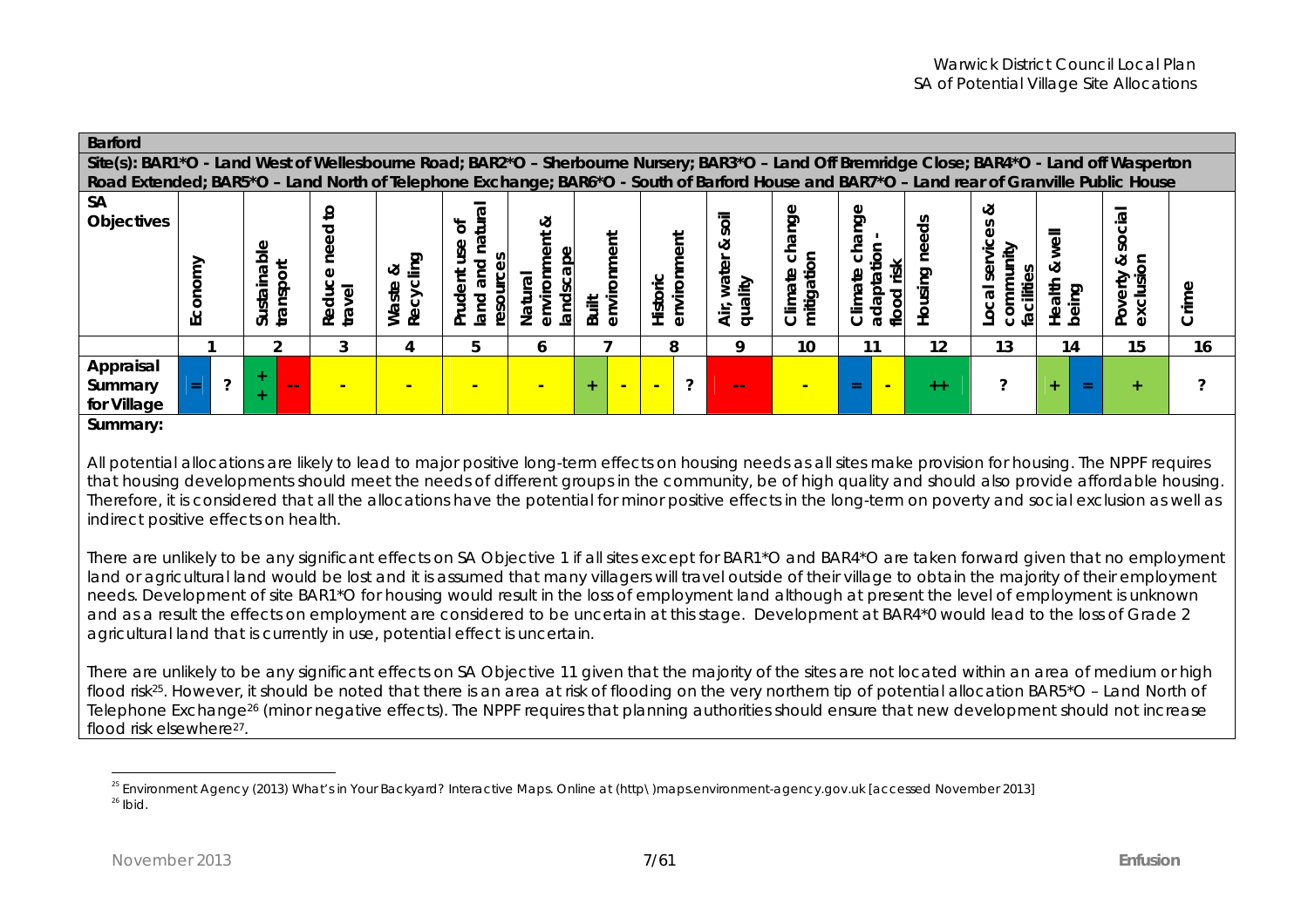Air, light and noise pollution along with waste and emissions contributing to climate change are likely to increase - particularly in the short term during the construction phases. All allocations except for BAG4\*O and BAG6\*O are within 100 m of the A42928 but there is already a large bank with young trees which will provide mitigation against possible negative effects with regard to noise, light and air quality on any new residential development. Therefore the magnitude of the negative effects is likely to be minor. Despite the presence of existing mitigation, it still would be recommended that suitable mitigation including appropriate noise attenuation resulting from a noise assessment, an air quality assessment and an EMP (construction & occupation) including monitoring should be carried out to address the negative effects. In addition, site BAR1\*O, given its previous light industrial uses (garage) could have the potential for contaminants to be present<sup>29</sup> leading to major negative effects. There is also the potential for contaminants linked to the previous use to be present on site BAR2\*O. It would be recommended that for these sites a land quality survey is undertaken and this would identify and provide mitigation for any potential negative effects. In addition, development at sites BAR4\*O, BAR2\*O and BAR3\*O will lead to the loss of best and most versatile agricultural land30 leading to major negative effects in the long-term.

The sites are also on a minor aquifer which is of high vulnerability<sup>31</sup> and therefore development could lead to minor negative effects on water quality which is considered under SA Objective 9. It is recommended that strong policies are developed to protect the water environment and the incorporation of SUDs into schemes should also be sought, where it is feasible. This should reduce the potential negative effects and could also potentially lead to positive benefits.

The effect on crime is uncertain at this stage. The effects on crime will depend on the design and layout finalised at the development management level although consideration should be given to inserting a design policy to encourage sustainable design and to take account of the Safer Places: The Planning System and Crime Prevention Guidance (September 2004) and any other relevant guidance. This would increase the potential for positive effects.

The NPPF requires that all development should achieve high quality and inclusive design, establish a strong sense of place, respond to local character and create safe and accessible environment. All allocations are expected to achieve this leading to minor positive effects on the built environment. Potential for an enhanced positive effect if there was a policy that required all residential development to meet Code for Sustainable Homes level 5. This recommendation could also lead to positive effects being realised for climate change mitigation and adaptation, crime, prudent use of land and natural resources and waste and recycling. In addition, Barford Village Design Statement (VDS) and the Barford Parish Plan (2006) resists further

<sup>&</sup>lt;sup>27</sup> Department for Communities and Local Government (2012) National Planning Policy Framework. Paragraph 103. Online at

https://www.gov.uk/government/uploads/system/uploads/attachment\_data/file/6077/2116950.pdf

<sup>&</sup>lt;sup>28</sup> Google (2013) Google maps. Online at https://maps.google.co.uk/ [accessed November 2013]

<sup>29</sup> Warwick District Council (2012) LDF Evidence Base – Strategic Housing Land Availability Assessment. Online at http://www.warwickdc.gov.uk/wdc/planning/planning+policy/local+development+framework/evidence+base/strategic+housing+land+availability+assessment+(shlaa).htm

<sup>30</sup> Defra (2013) Magic – Statutory Rural Designations. Online at http://magic.defra.gov.uk [accessed November 2013].

<sup>31</sup> Environment Agency (2013) What's in Your Backyard? Interactive Maps. Online at (http\)maps.environment-agency.gov.uk [accessed November 2013]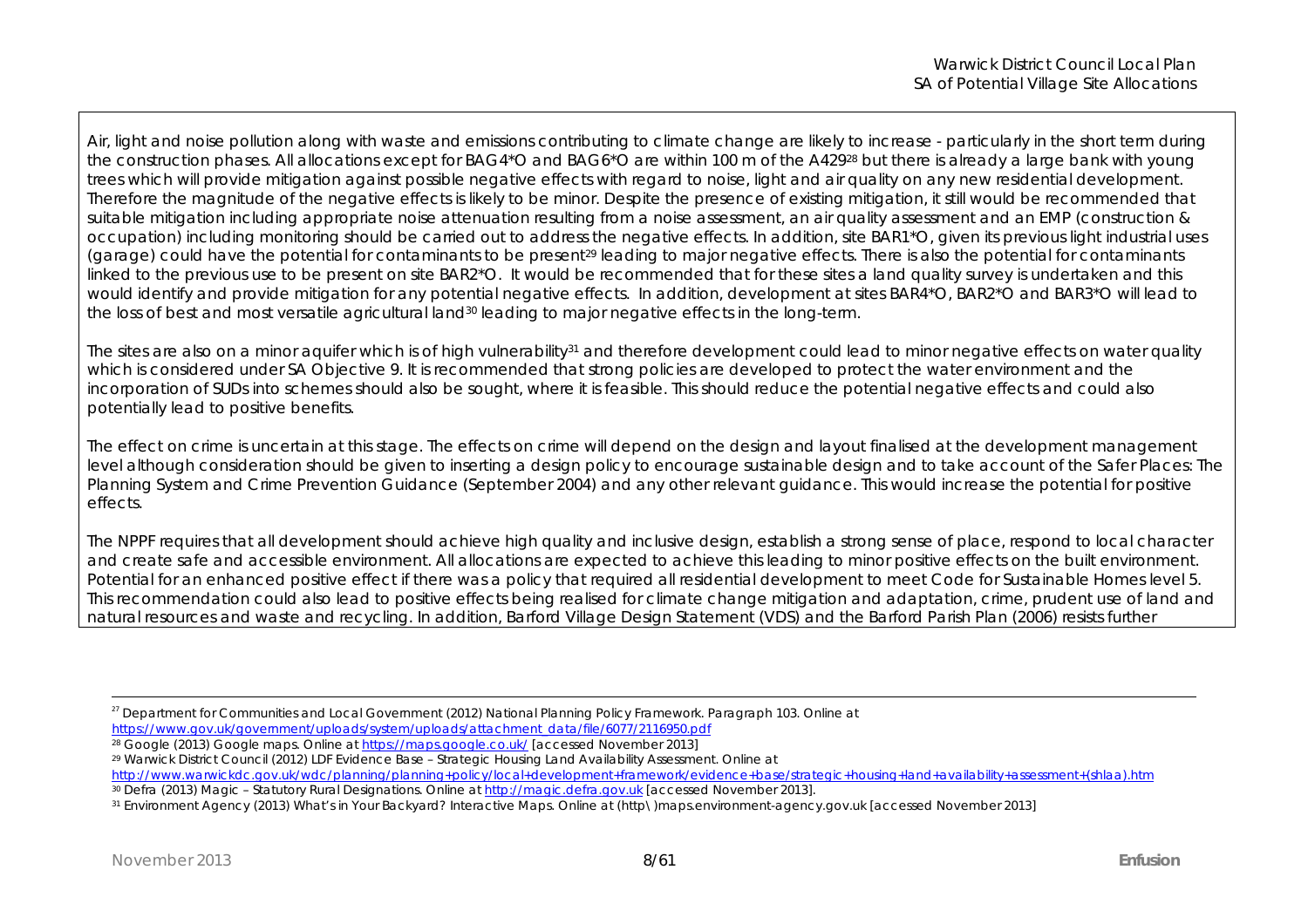development of land between the Village and the Bypass which means that development at all the sites is likely to lead to minor negative effects given their location. The VDS also states that large scale development would be inappropriate for the village<sup>32</sup> and therefore site BAR2<sup>\*</sup>O is likely to lead to further minor negative effects.

With regard to travel and transport, all the potential allocations have excellent access to public transport with a bus stop within 0 - 400 m and there are pavements which provide safe access for pedestrians into the village centre or to public transport<sup>33</sup>. Therefore there are likely to be major positive effects on SA Objective 2. However, the sites are likely to increase traffic on the A429/ A46/ M40 junction (in both the short- and the long-term) which according to the Transport Assessment (2012) experiences high traffic flows<sup>34</sup>. Given existing traffic flows there is the potential for a major negative cumulative effect against SA Objective 2 if all sites were taken forward. Furthermore, it has been noted that concerns have been raised with regard to the access road to serve site BAR7\*O which is considered to be insufficient to serve a larger development and it has been identified that there is insufficient highways access to site BAR5\*O35.

It is acknowledged that given the location of the potential allocations within a village, there will be a need to travel either to other villages or towns to obtain access to employment as well as services and facilities to meet peoples' needs. Therefore, the effects on SA Objective 3 are considered to be minor negative.

The Draft Village Settlement Hierarchy Report classifies Barford as a Secondary Service Village which has a number of shops and community facilities as well as two nursery schools and a primary school<sup>36</sup>. No further local service or community facility development is planned at the potential allocation sites. All proposed sites have the potential to both support and increase pressure on existing services and facilities. The capacity of existing services and facilities is unknown, therefore the effect is considered uncertain on SA Objective 13.

There are no GP facilities within Barford although all allocations have excellent access to public transport and therefore the effects are considered to be neutral on SA Objective 14. In addition with regard to Health, it would be recommended that where possible provision should be made for open space and/or Green Infrastructure at each of the sites. This would increase the certainty of positive effects on Health.

All sites except for BAR1\*O are on Greenfield Land and as a result development will lead to minor negative effects. Mitigation to a certain extent is provided by national planning policy and it would be recommended that existing trees are maintained and that additional screening/ landscaping is inserted where appropriate to help blend the development into the landscape. Site BAR1\*O is on Brownfield land and therefore its redevelopment is likely to lead to minor positive effects. It is anticipated that there will be plan policies to require resource-efficient design and construction methods as

<sup>32</sup> Barford Parish Plan Commitee (2009) Barford Village Design Statement. Online at http://www.warwickdc.gov.uk/NR/rdonlyres/58B93859-44BD-45EE-9382- E2A64390AE90/0/A4Brochurefinalfinalversionamended.pdf [accessed November 2013]

<sup>33</sup> Google (2013) Google maps. Online at https://maps.google.co.uk/ [accessed November 2013]

<sup>34</sup> Warwickshire County Council and Highways Agency (March 2012) Warwick District Council Local Development Framework Core Strategy Strategic Transport Assessment Overview Report. Online at http://www.warwickdc.gov.uk/NR/rdonlyres/0E13ED7C-6364-4D29-A85C-FD72EC235B3D/0/WDCLDFSTAOverviewFinal.pdf [accessed November 2013]. 35 Warwickshire County Council and Highways Agency

<sup>36</sup> Warwick District Council (June 2013) Draft Village Settlement Hierarchy Report June 2013. Online at

http://www.warwickdc.gov.uk/WDC/Planning/Planning+policy/Local+Development+Framework/Evidence+Base/ [accessed November 2013]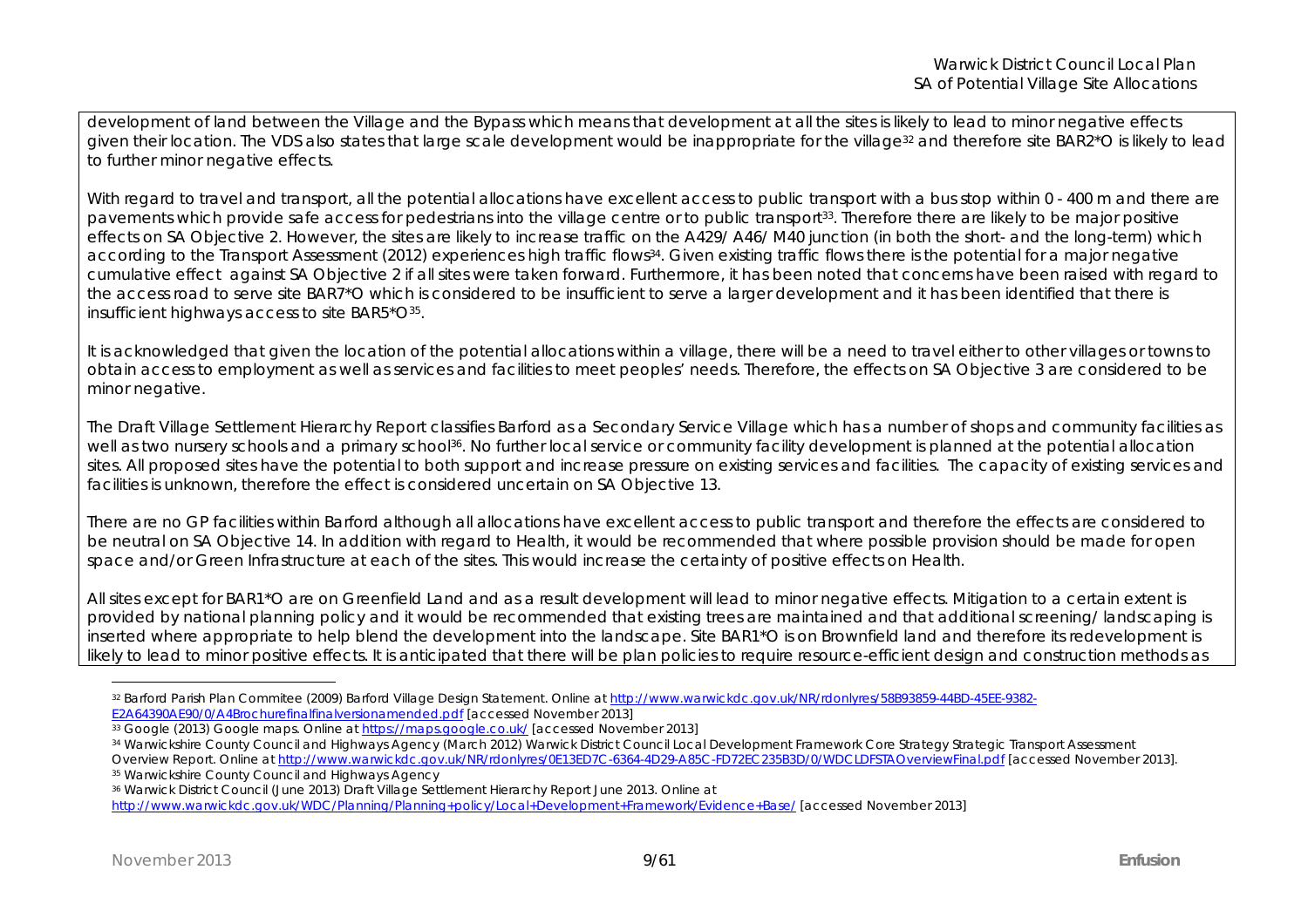well as a policy to encourage the use of sustainable resources but until these policies are in place then the effects relating to these topics are considered to be uncertain.

With regard to SA Objective 6, the majority of potential sites are considered to have low, low to medium or medium landscape value<sup>37</sup>. BAR4\*O forms part of a large commercial field and is a very open landscape and BAR6\*O is considered to have a high landscape value. BAR6\*0 is important to the setting of Barford House, a Grade II\* Listed Building. All the sites are located on the edge of the Village and encroach into the rural countryside and therefore there is potential for minor negative long-term effects. In addition, there are no international, local or national nature conservation designations on or adjacent the sites<sup>38</sup> except for BAR5<sup>\*</sup>O which is adjacent to a potential pLWS<sup>39</sup>. The pLWS could potentially be indirectly affected by development at site BAR5\*O through noise, air and light pollution during the short-term (during construction) and in the long-term. However, the ecological value of each site except for BAR6\*O and BAR7\*O is considered to be low<sup>40</sup> although the presence of protected species of each allocation is not known at this stage and therefore the effects are considered to be uncertain for these aspects biodiversity for these sites. The ecological value of sites BAR6\*O and BAR7\*O have been identified as low to medium<sup>41</sup> and as a result the presence of protected species is considered to be more likely and therefore the effects are considered to be minor negative for biodiversity for this site. It would be recommended that strong environmental policies are developed to protect and encourage enhancement of the natural environment and include provision for green infrastructure. Furthermore, it would be suggested that the recommendations put forward in the Warwick District Habitat Assessment (2008)<sup>42</sup> for Map 10 Land South of Westham Lane; Barford should be implemented as appropriate subject to recent survey data. This would mitigate any negative effects and possibly lead to positive effects being realised in the long-term for this SA Objective.

With regard to SA Objective 8, there are no listed buildings, Conservation Areas or Scheduled Monuments on any of the potential allocations<sup>43</sup>. However, all the allocations except for BAR1\*O and BAR4\*O are adjacent to the Barford Conservation Area, which also contains a number of listed buildings and as a result these sites have the potential to negatively affect character and appearance of the conservation area and possibly the settings of the listed buildings<sup>44</sup>. BAR6<sup>\*</sup>O is within the Conservation Area and important to the setting of Barford House a Grade II\* Listed Building; therefore development has the potential for significant negative effects. The overall cumulative effect for the village is considered to be minor negative. In addition, the potential for archaeology is unknown at this stage and as a result the effects are considered to be uncertain with regard to archaeology. It is considered that suitable mitigation will be set out through development management policies in the Local Plan and will also be available at the project level to address any potential negative effects.

39 Warwick District Council (2010) Green Infrastructure Study: Ecological Assets Map. Online at http://www.warwickdc.gov.uk/NR/rdonlyres/6AE6AF66-D360-4728-9AB9- 3CB787890738/0/EA2WarwickLeamingtonandWhitnash.pdf [accessed November 2013]

44 Warwick District Council (2007) Local Plan Conservation Areas. Online at

<sup>&</sup>lt;sup>37</sup> Warwick County Council Landscape and Ecology Team

<sup>38</sup> Defra (2013) Magic – Statutory Rural Designations. Online at http://magic.defra.gov.uk [accessed November 2013].

<sup>40</sup> Warwick County Council Landscape and Ecology Team

<sup>41</sup> Ibid.

<sup>42</sup> Habitat Biodiversity Audit Partnership for Warwickshire, Coventry and Solihull (2008) Warwick District Habitat Assessment. Online at http://www.warwickdc.gov.uk/NR/rdonlyres/3AD13473-716B-41DA-BCF2-5C607D78CDEC/0/WarwickDistrictHabitatAssessmentstandardsizereduced.pdf [accessed November 2013] 43 English Heritage (2013) National Heritage List for England. Online at http://list.english-heritage.org.uk/mapsearch.aspx [accessed November 2013]

http://www.warwickdc.gov.uk/WDC/Planning/Conservation/Listed+buildings+and+conservation+areas.htm [accessed November 2013]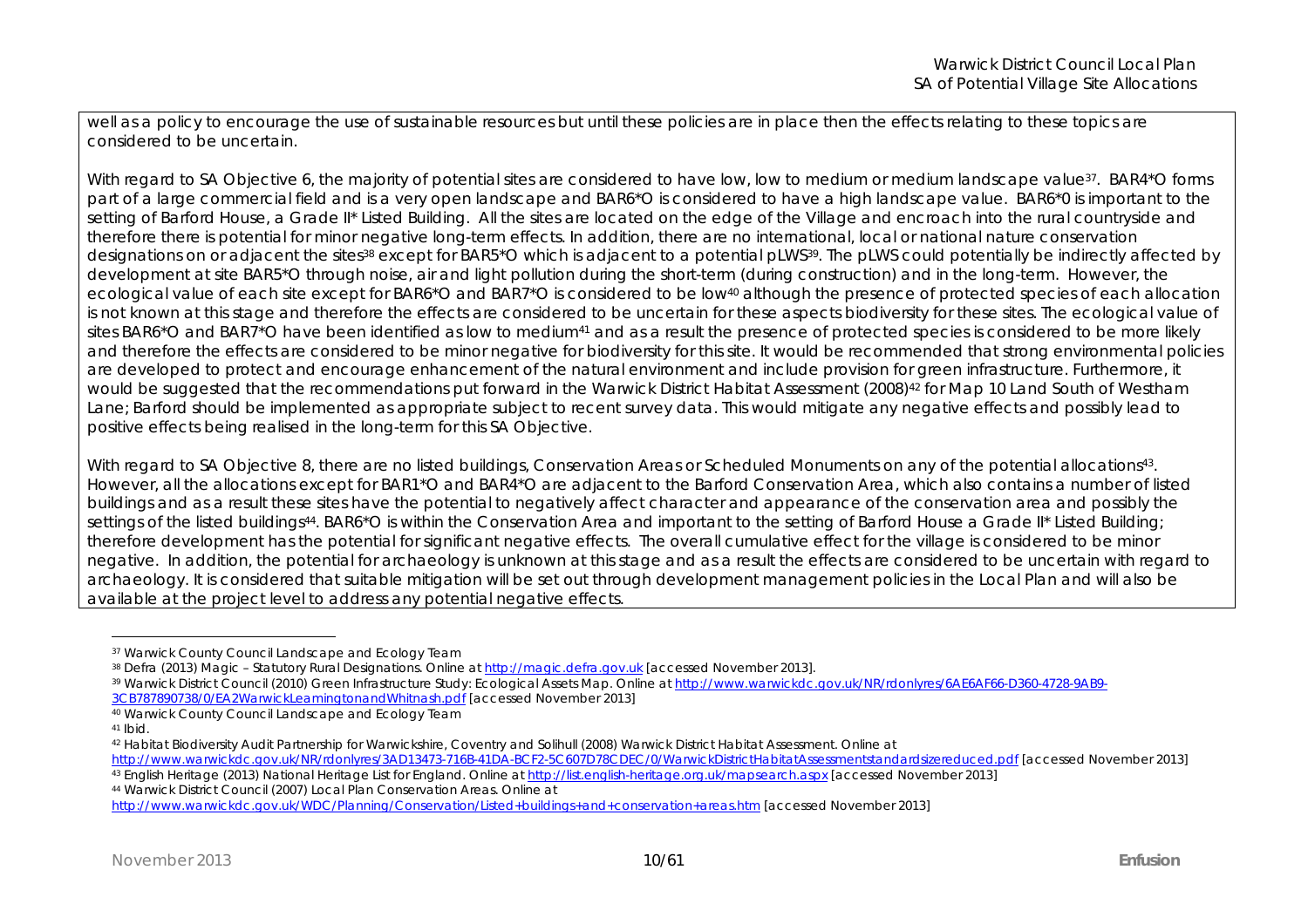Warwick District Council Local Plan SA of Potential Village Site Allocations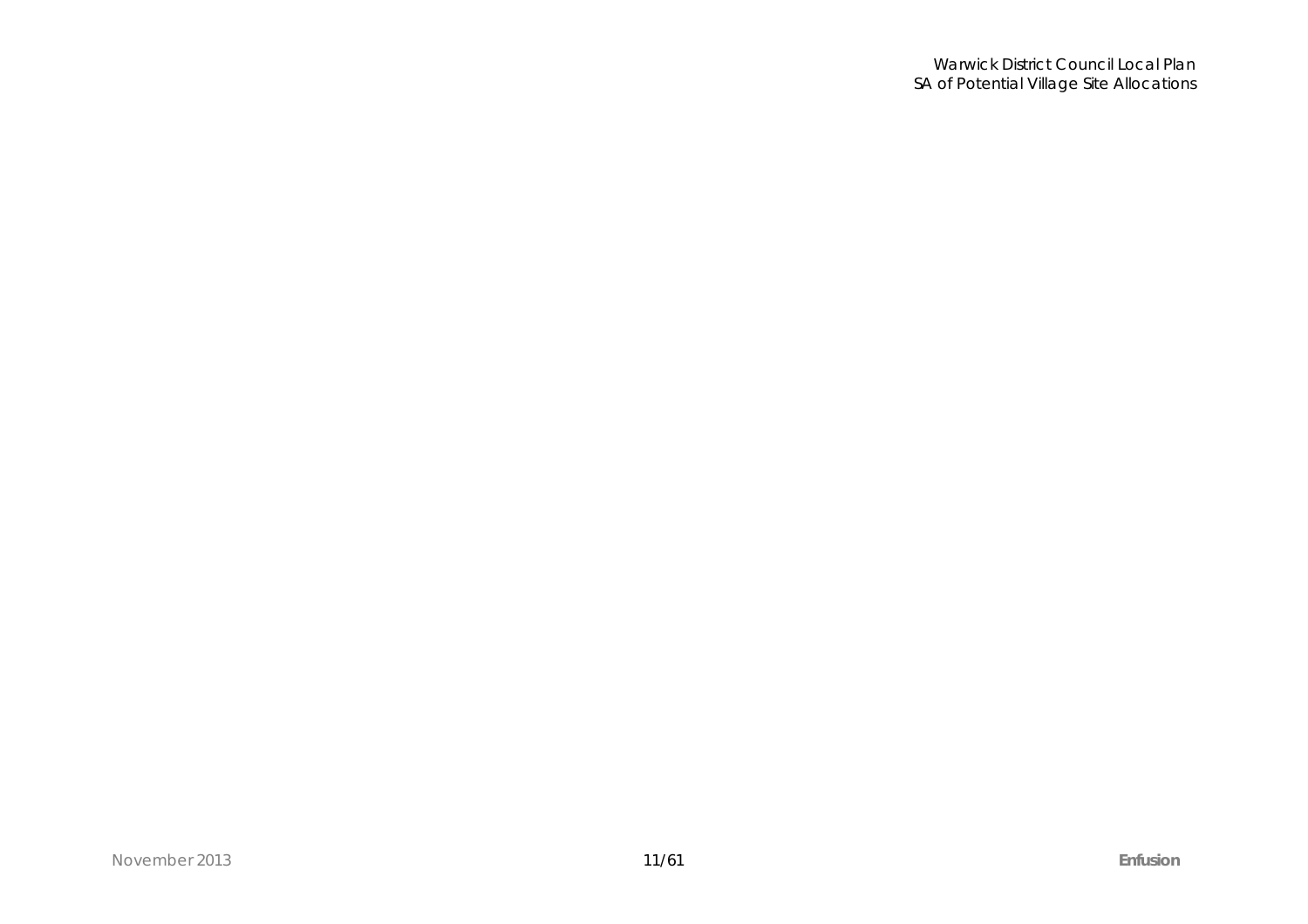|                                                                                                                   | <b>Bishop's Tachbrook</b> |                                                      |                                                                     |                             |                                                                                    |                                            |                      |                               |                                                                        |                                              |                                                   |                        |                                                                                                    |                         |                                                |         |
|-------------------------------------------------------------------------------------------------------------------|---------------------------|------------------------------------------------------|---------------------------------------------------------------------|-----------------------------|------------------------------------------------------------------------------------|--------------------------------------------|----------------------|-------------------------------|------------------------------------------------------------------------|----------------------------------------------|---------------------------------------------------|------------------------|----------------------------------------------------------------------------------------------------|-------------------------|------------------------------------------------|---------|
| Site(s): BT1*O - South of School; BT2*O - Land West of Bishop's Tachbrook and BT3*O - Land at Tachbrook Hill Farm |                           |                                                      |                                                                     |                             |                                                                                    |                                            |                      |                               |                                                                        |                                              |                                                   |                        |                                                                                                    |                         |                                                |         |
| <b>SA</b><br>Objectives                                                                                           | LЦ                        | ہ<br>ما<br>ă<br>đ<br>$\frac{1}{6}$<br>transp<br>Sust | <u>9</u><br>need<br>Φ<br>Reduc<br>$\overline{\Phi}$<br>$\mathbb{E}$ | ರಾ<br>త<br>Waste<br>eء<br>R | Ф<br>₫<br>৳<br><b>ื้อ</b><br>Φ<br>ਠ<br>ā<br>c<br>Φ<br>᠊ᠣ<br>land<br>sΠ<br>론<br>ا ك | ∝<br>՟<br>Φ<br>ω<br>Natu<br>う<br>land<br>ত | ent<br>envi<br>Built | onment<br>Historic<br>envir   | ㅎ<br>S<br>త<br>ater<br>quality<br>℥<br>$\overline{\phantom{0}}$<br>दें | Φ<br>pang<br>ڡٟ<br>≂<br>mitigat<br>ø<br>Clir | ange<br>৳<br>io<br>₽<br>đ<br>Climat<br>flood<br>ನ | ర<br>Ō<br>Φ<br>రా<br>ಕ | త<br>gs<br><b>ilities</b><br>$\overline{\mathfrak{g}}$<br>$\epsilon$<br>ن<br>20<br>ğ<br><u>iac</u> | alth<br>Health<br>being | <u>ର</u><br>င္တ<br>త<br>Poverty<br>ğ<br>×<br>Φ | Φ<br>ĠΪ |
|                                                                                                                   |                           | າ                                                    | 3                                                                   | 4                           | 5                                                                                  | <sub>n</sub>                               |                      | 8                             | Q                                                                      | 10                                           | 11                                                | 12                     | 13                                                                                                 | 14                      | 15                                             | 16      |
| Appraisal<br>Summary<br>for Village                                                                               | ?<br>=                    | $-$<br>н.                                            |                                                                     | $\overline{\phantom{a}}$    | -                                                                                  | $-$<br>-                                   | ÷                    | 2<br>$\overline{\phantom{a}}$ | -                                                                      |                                              | =                                                 | $++$                   | っ                                                                                                  | $\pm$<br>$=$            |                                                | ົ       |

# **Summary:**

All potential allocations are likely to lead to major positive long-term effects on housing needs as all sites make provision for housing. The NPPF requires that housing developments should meet the needs of different groups in the community, be of high quality and should also provide affordable housing. Therefore, it is considered that all the allocations have the potential for minor positive effects in the long-term on poverty and social exclusion as well as indirect positive effects on health.

BT3\*O is Grade 3 agricultural land and part of a functioning farm, therefore development could have a negative effect on employment; however, at this stage the precise nature of any proposal is not known so the effect is considered uncertain. The other sites contain no existing employment and are therefore considered to have a neutral effect against SA Objective 1. It is assumed that many villagers will travel outside of their village to obtain the majority of their employment needs.

There are unlikely to be any significant effects on SA Objective 11 given that none of the sites are located in an area of medium or high flood risk<sup>45</sup>. Furthermore, the NPPF requires that planning authorities should ensure that new development should not increase flood risk elsewhere<sup>46</sup>.

Air, light and noise pollution along with waste and emissions contributing to climate change are likely to increase - particularly in the short term during the construction phases. This is likely to affect the wider environment and particularly, during the short-term, residential development in close proximity leading to minor negative effects. It is considered that suitable mitigation will be set out through development management policies in the Local Plan

<sup>45</sup> Environment Agency (2013) What's in Your Backyard? Interactive Maps. Online at (http\)maps.environment-agency.gov.uk [accessed November 2013] <sup>46</sup> Department for Communities and Local Government (2012) National Planning Policy Framework. Paragraph 103. Online at https://www.gov.uk/government/uploads/system/uploads/attachment\_data/file/6077/2116950.pdf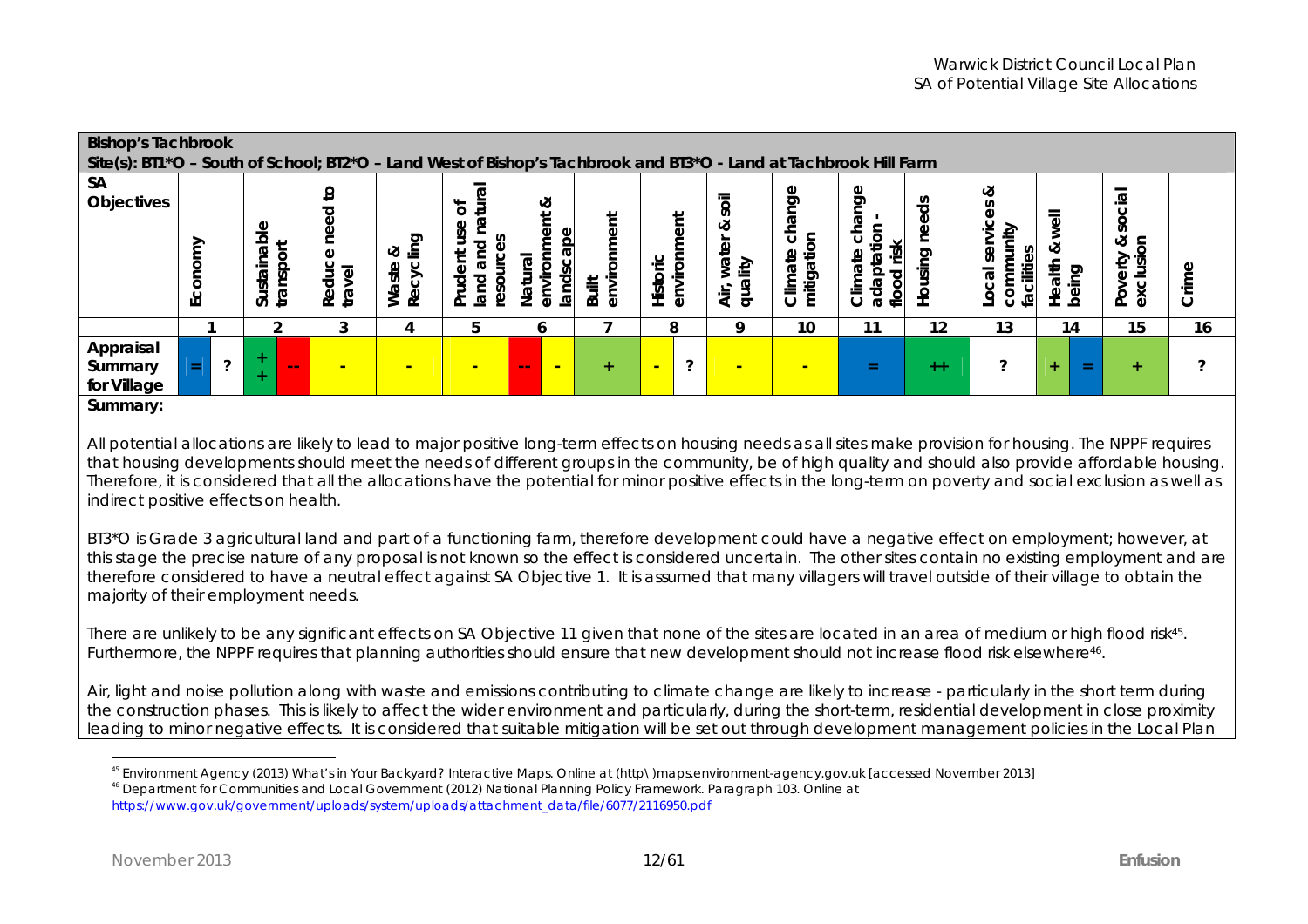and will also be available at the project level to address negative effects. Effectiveness depends on detailed design and implementation - it is recommended that there should be a requirement for an EMP (construction & occupation) including monitoring which should be followed-up. Furthermore, there is a national grid high pressure gas pipeline which runs through the south of site BT1\*O and an electricity line which transverse site BT2\*O. Both of these could have possible negative effects on SA Objective 9. Given the potential for negative effects on SA Objective 9, there may also be potential for negative effects on human health; however, it is considered that suitable mitigation to prevent unacceptable risks from pollution will be provided by Local Plan policies and at the project level to ensure that effects are not significant and that the new development is appropriate for its location<sup>47</sup>. In addition, all sites will lead to the direct loss of grade 3 (provisional) agricultural land<sup>48</sup> leading to minor negative effects in the longterm. It is not known if the sites are classed as Grade 3a or Grade 3b.

The effect on crime is uncertain at this stage. The effects on crime will depend on the design and layout finalised at the development management level although consideration should be given to inserting a design policy to encourage sustainable design and to take account of the Safer Places: The Planning System and Crime Prevention Guidance (September 2004) and any other relevant guidance. This would increase the potential for positive effects.

The NPPF requires that all development should achieve high quality and inclusive design, establish a strong sense of place, respond to local character and create safe and accessible environment. All allocations are expected to achieve this leading to minor positive effects on the built environment. Potential for an enhanced positive effect if there was a policy that required all residential development to meet Code for Sustainable Homes level 5. This recommendation could also lead to positive effects being realised for climate change mitigation and adaptation, crime, prudent use of land and natural resources and waste and recycling.

With regard to travel and transport, the potential allocations have excellent access to public transport with a bus stop within 0 - 400 m and there are pavements which provide safe access for pedestrians into the village centre or to public transport49. Therefore there are likely to be major positive effects on SA Objective 2. However, the sites are likely to increase traffic (in both the short- and the long-term) on the B4087 (Oakwood Road) which leads onto Tachbrook Road which the latter has been identified by the Transport Assessment (2012) as a route which is heavily used by traffic<sup>50</sup>. It has also been noted that the roads which would service site BT1\*O are narrow and congested<sup>51</sup>. Given existing traffic flows there is the potential for a major negative cumulative effect against SA Objective 2 if all sites were taken forward.

It is acknowledged that given the location of the potential allocations within a village, there will be a need to travel either to other villages or towns to obtain access to employment as well as services and facilities to meet peoples' needs. Therefore, the effects on SA Objective 3 are considered to be minor negative.

- 47 Department for Communities and Local Government (2012) National Planning Policy Framework. Paragraph 120. Online at https://www.gov.uk/government/uploads/system/uploads/attachment\_data/file/6077/2116950.pdf
- 48 Defra (2013) Magic Statutory Rural Designations. Online at http://magic.defra.gov.uk [accessed November 2013].

<sup>49</sup> Google (2013) Google maps. Online at https://maps.google.co.uk/ [accessed November 2013]

<sup>50</sup> Warwickshire County Council and Highways Agency (March 2012) Warwick District Council Local Development Framework Core Strategy Strategic Transport Assessment

Overview Report. Online at http://www.warwickdc.gov.uk/NR/rdonlyres/0E13ED7C-6364-4D29-A85C-FD72EC235B3D/0/WDCLDFSTAOverviewFinal.pdf [accessed November 2013]. 51 Warwick District Council Environmental Health Team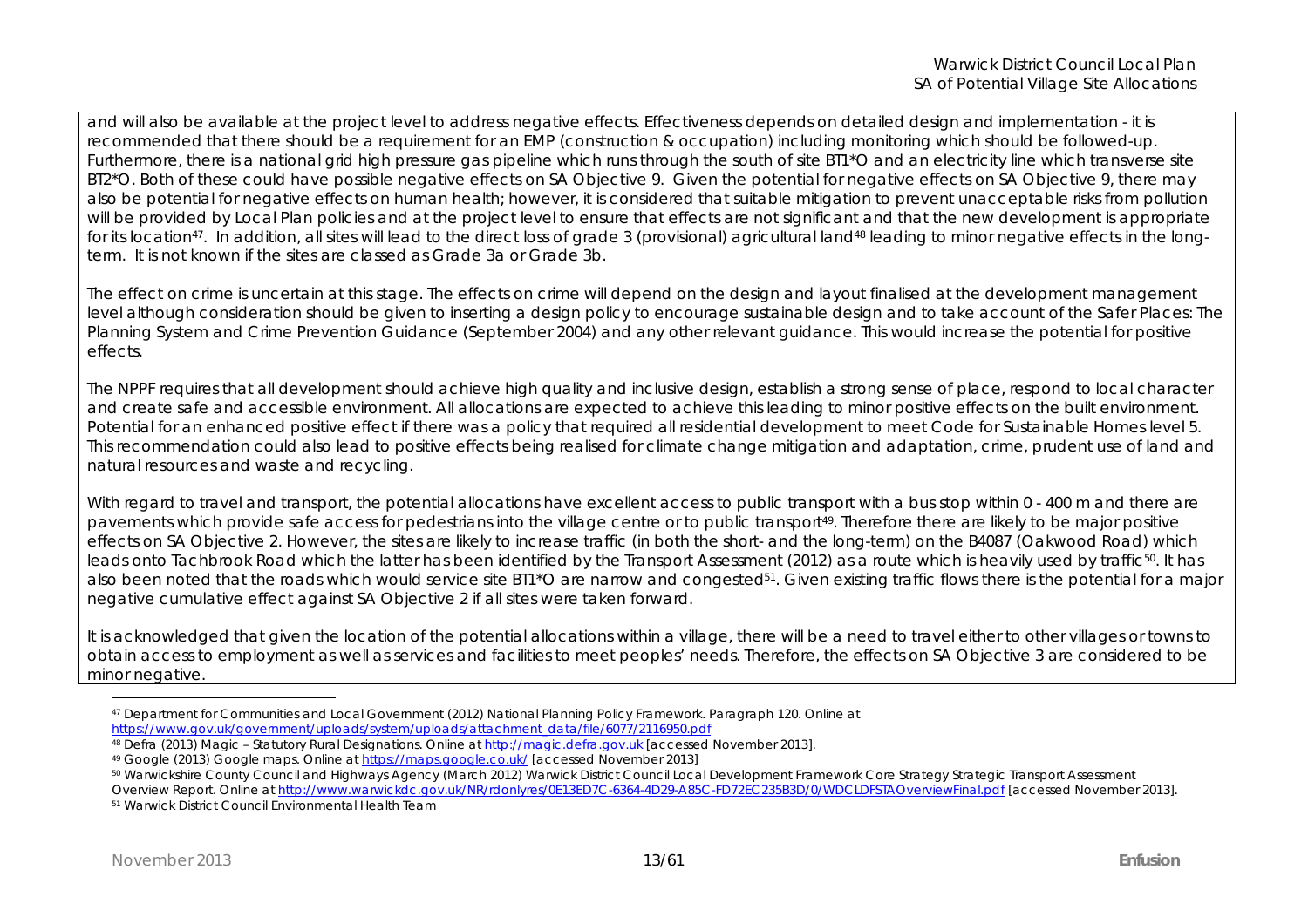The Draft Village Settlement Hierarchy Report classifies Bishop's Tachbrook as a Primary Service Village which has a number of shops and community facilities as well as a nursery school and a primary school<sup>52</sup>. No further local service or community facility development is planned at the potential allocation sites. All proposed sites have the potential to both support and increase pressure on existing services and facilities. The capacity of existing services and facilities is unknown, therefore the effect is considered uncertain on SA Objective 13.

There are no GP facilities within Bishop's Tachbrook although all allocations have good access to public transport and therefore the effects are considered to be neutral on SA Objective 14. Furthermore, site BT1\*O has access to natural greenspace (playing field) within 300 m<sup>53</sup> and therefore its development will lead to minor positive effects on Health. In addition with regard to Health, it would be recommended that where possible provision should be made for open space and/or Green Infrastructure at each of the sites. This would increase the certainty of positive effects on Health.

There is the potential for a minor long-term negative effect on the prudent use of land through the loss of Greenfield land on the edge of the village where BT1<sup>\*</sup>O and BT3<sup>\*</sup>O are considered to be of medium importance given their role in preserving the open setting of the village to the south<sup>54</sup>. BT2<sup>\*</sup>O's Greenfield land is considered to be of medium to high importance as it play a major role is preserving the setting of Bishop's Tachbrook and Leamington Spa55. Mitigation to a certain extent is provided by national planning policy and it would be recommended that existing hedgerows/trees are maintained and that additional screening/ landscaping is inserted where appropriate to help blend the development into the landscape. It is anticipated that there will be plan policies to require resource-efficient design and construction methods as well as a policy to encourage the use of sustainable resources but until these policies are in place then the effects relating to these topics are considered to be uncertain.

With regard to SA Objective 6, the sites are considered to be of high and medium to high landscape value<sup>56</sup> and therefore there is potential for major long-term negative effects. It should also be noted that there is a Tree Preservation Order present on site BT3\*O. In addition, there are no international, local or national nature conservation designations on or adjacent the sites<sup>57</sup>. Site BT1<sup>\*</sup>O is identified as having low to medium ecological value, while the others are identified as having medium ecological value58. Potential for the presence of protected species and therefore minor negative effects in the short- and long-term on biodiversity. It would be recommended that strong environmental policies are developed to protect and encourage

<sup>52</sup> Warwick District Council (June 2013) Draft Village Settlement Hierarchy Report June 2013. Online at

http://www.warwickdc.gov.uk/WDC/Planning/Planning+policy/Local+Development+Framework/Evidence+Base/ [accessed November 2013]

<sup>53</sup> Warwick District Council (2010) Accessible Natural Greenspace Standards http://www.warwickdc.gov.uk/NR/rdonlyres/2168A53B-62DA-47EF-9A5D-2589AF448308/0/AN1LOCALSITES.pdf

<sup>54</sup> Warwick County Council Landscape and Ecology Team

<sup>55</sup> Ibid.

<sup>56</sup> Warwick County Council Landscape and Ecology Team

<sup>57</sup> Defra (2013) Magic – Statutory Rural Designations. Online at http://magic.defra.gov.uk [accessed November 2013].

<sup>58</sup> Warwick County Council Landscape and Ecology Team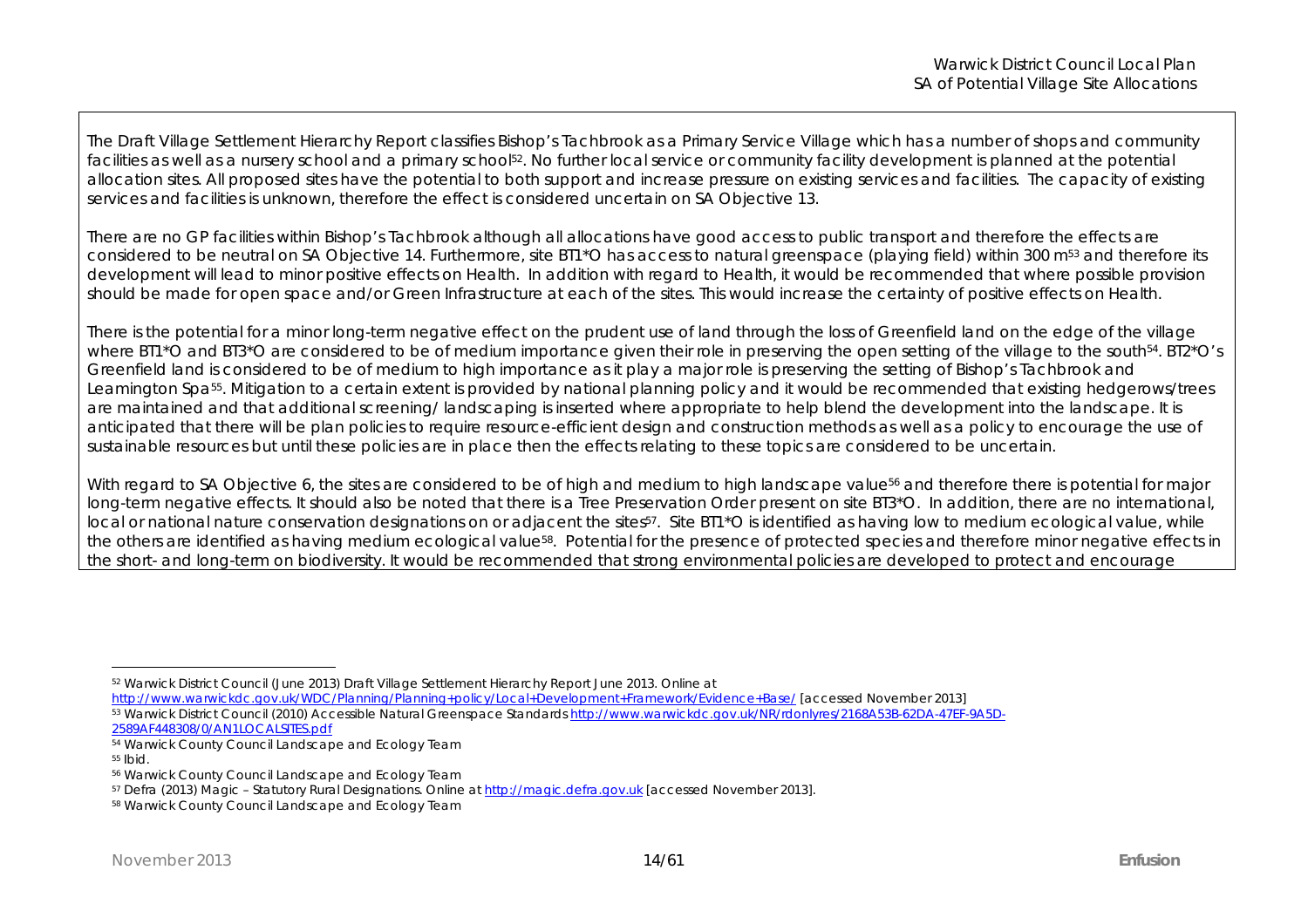enhancement of the natural environment and include provision for green infrastructure. Furthermore, it would be suggested that the recommendations put forward in the Warwick District Habitat Assessment (2008)<sup>59</sup> for Map 6 Bishop's Tachbrook should be implemented as appropriate subject to recent survey data. This would mitigate any negative effects and possibly lead to positive effects being realised in the long-term for this SA Objective.

With regard to SA Objective 8, there are no designated listed buildings, Conservation Areas or Scheduled Monuments on or adjacent to the sites<sup>60</sup>. A Grade II Listed Building lies approx 125m to the south west of BT3\*O, potential for minor negative effects on its setting. The potential for archaeology is unknown at this stage and as a result the effects on the historic environment are considered to be uncertain. It is considered that suitable mitigation will be set out through development management policies in the Local Plan and will also be available at the project level to address any potential negative effects.

<sup>59</sup> Habitat Biodiversity Audit Partnership for Warwickshire, Coventry and Solihull (2008) Warwick District Habitat Assessment. Online at

http://www.warwickdc.gov.uk/NR/rdonlyres/3AD13473-716B-41DA-BCF2-5C607D78CDEC/0/WarwickDistrictHabitatAssessmentstandardsizereduced.pdf [accessed November 2013] 60 English Heritage (2013) National Heritage List for England. Online at http://list.english-heritage.org.uk/mapsearch.aspx [accessed November 2013]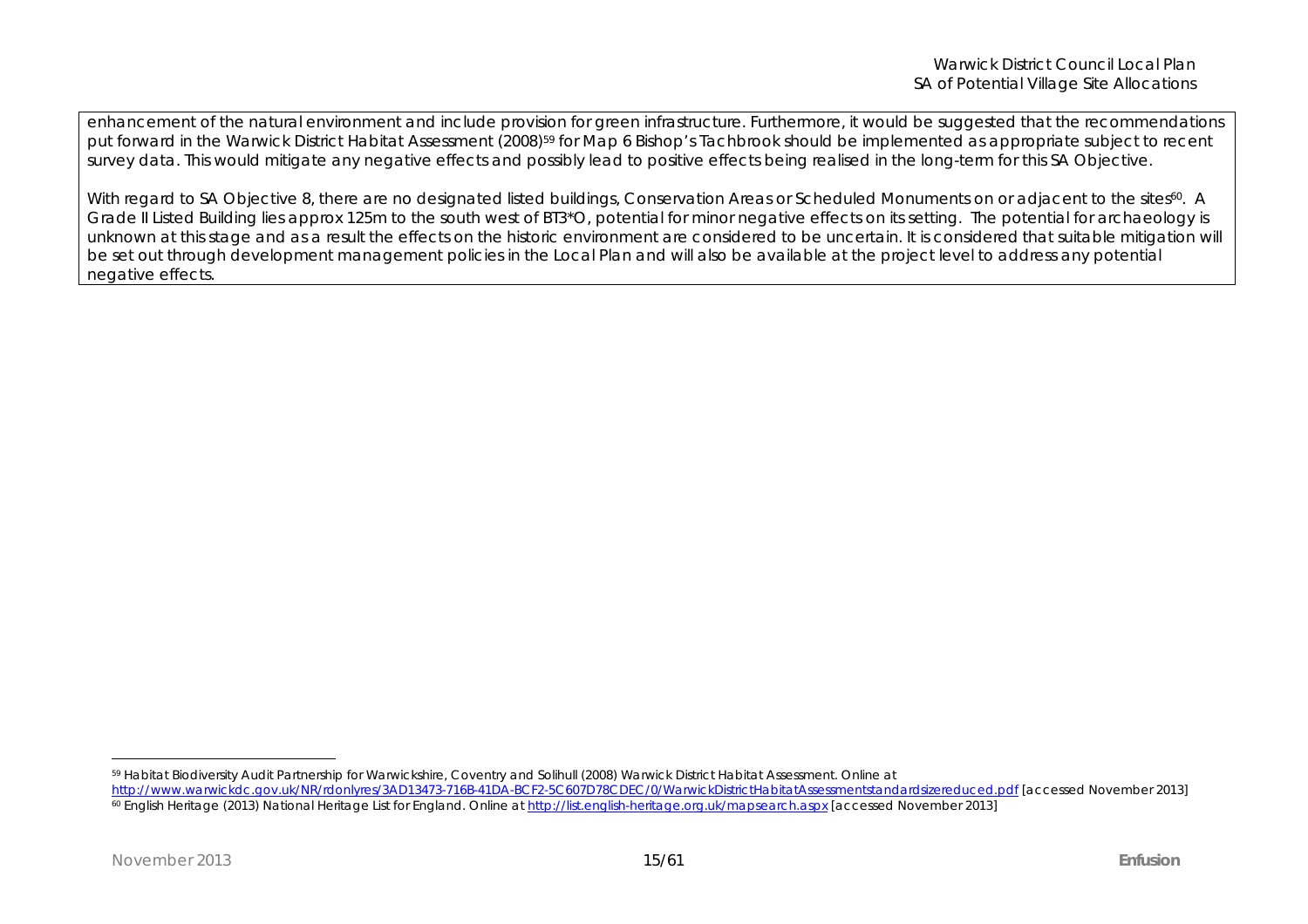**Burton Green** 

**Site(s): BG1\*O - Land SW of Westwood Heath Road; BG2\*O - Land off Cromwell Lane, Burton Green; BG3\*O - Land off Hodgetts Lane; BG4\*O – Burrow Hill Nursery; BG5\*O – Land at the Rear of the Peeping Tom Pub; BG6\*O - Red Lane to the south of New Farm and BG7\*O - Land North of The Small Holding, Red Lane** 

| SA<br><b>Objectives</b>             | ≥<br>ш | $\overline{\mathbb{Q}}$<br>$\circ$<br>ω<br>-<br>$\mathbf{\Omega}$<br>ᢐ<br>S<br>-<br>-<br>n<br>∽<br>ω<br>-<br>≖<br>n | $\circ$<br>ಾ<br>Φ<br>Ō<br>⊂<br>Φ<br>ັ<br>–<br>Φ<br>Б<br>ত<br>><br>$\bar{a}$<br>Φ<br>느<br>≃ | ס<br>త<br>≔<br>ste<br>ω<br>Š<br>≃ | -<br>$\sim$<br>৳<br>Ξ<br>w<br>ಾ<br>►<br>≒<br>$\rightarrow$<br>ਹ<br>┶<br>ݢ<br>Ψ<br>≝ | ∞<br>پ<br>Ф<br>Φ<br>চ<br>j<br>≓<br>āñ<br>Σã<br>≂<br>ō | ent<br>₹<br>≝<br>╼<br>ō<br>മ് | ⊭<br>Φ<br>O<br>►<br>- 1<br>Histor<br>∸.<br>$\tilde{\phantom{a}}$<br>Φ | ㅎ<br>s<br>త<br>Ф<br><u>ت</u><br>Ø<br>><br>≔<br>-<br>-<br>∸.<br>۰<br>⊄<br>$\sigma$ | 9e<br>-<br>►<br>G<br>-<br>c<br>ပ<br>ate<br>₹ā<br>Ξ<br>-<br>∼<br>≔<br>έ<br>ပ | შe<br>ω<br>$\overline{O}$<br>ءِ<br>٠š<br>Φ<br>ω<br>ਨੌ<br>ರ<br>o<br>≝<br>₫<br>ပ<br>$\circ$<br>ω | n<br>ರ<br>ත<br>._ | త<br>◡<br>≒<br>Φ<br>S<br>۰<br>S<br>W<br>–<br>ω<br>ပ<br>O<br>e,<br>┙<br>∼ | Φ<br>త<br>ರಾ<br>亖<br>$\boldsymbol{\varpi}$<br>.≐<br>Φ<br>Ф<br>$\Omega$ | <u>ఠ</u><br>S<br>∞<br>⊂<br>erty<br><u>آگا</u><br>⋗<br>Ō.<br>$\times$<br>Φ | Φ<br>Grin |
|-------------------------------------|--------|---------------------------------------------------------------------------------------------------------------------|--------------------------------------------------------------------------------------------|-----------------------------------|-------------------------------------------------------------------------------------|-------------------------------------------------------|-------------------------------|-----------------------------------------------------------------------|-----------------------------------------------------------------------------------|-----------------------------------------------------------------------------|------------------------------------------------------------------------------------------------|-------------------|--------------------------------------------------------------------------|------------------------------------------------------------------------|---------------------------------------------------------------------------|-----------|
|                                     |        |                                                                                                                     |                                                                                            |                                   | b                                                                                   | O                                                     |                               | 8                                                                     | ο                                                                                 | 10                                                                          | 11                                                                                             | 12                | 13                                                                       | 14                                                                     | 15                                                                        | 16        |
| Appraisal<br>Summary<br>for Village | っ      | <b>COMPANY</b>                                                                                                      |                                                                                            | $\blacksquare$                    | $\sim$ $\sim$                                                                       | -                                                     |                               | っ                                                                     | $- -$                                                                             | $\blacksquare$                                                              | $=$                                                                                            | $++$              | っ                                                                        | $\pm$<br>$=$                                                           | ÷                                                                         |           |

**Summary:** 

All potential allocations are likely to lead to major positive long-term effects on housing needs as all sites make provision for housing. The NPPF requires that housing developments should meet the needs of different groups in the community, be of high quality and should also provide affordable housing. Therefore, it is considered that all the allocations have the potential for minor positive effects in the long-term on poverty and social exclusion as well as indirect positive effects on health.

The majority of sites have current employment uses, mainly agricultural, and new development at these sites is not expected to include the provision of additional employment land. At present, the level of employment at each site is unknown and as a result the effects on employment are considered to be uncertain at this stage.

There are unlikely to be any significant effects on SA Objective 11 given that none of the sites are located within an area of medium or high flood risk<sup>61</sup>. Furthermore, the NPPF requires that planning authorities should ensure that new development should not increase flood risk elsewhere<sup>62</sup>. It should be noted that the Burton Green area has been identified as having high ground water levels<sup>63</sup> and appropriate mitigation should be put in place to address this.

<sup>61</sup> Environment Agency (2013) What's in Your Backyard? Interactive Maps. Online at (http\)maps.environment-agency.gov.uk [accessed November 2013]

<sup>62</sup> Department for Communities and Local Government (2012) National Planning Policy Framework. Paragraph 103. Online at https://www.gov.uk/government/uploads/system/uploads/attachment\_data/file/6077/2116950.pdf

<sup>63</sup> Warwick District Council Environmental Services Team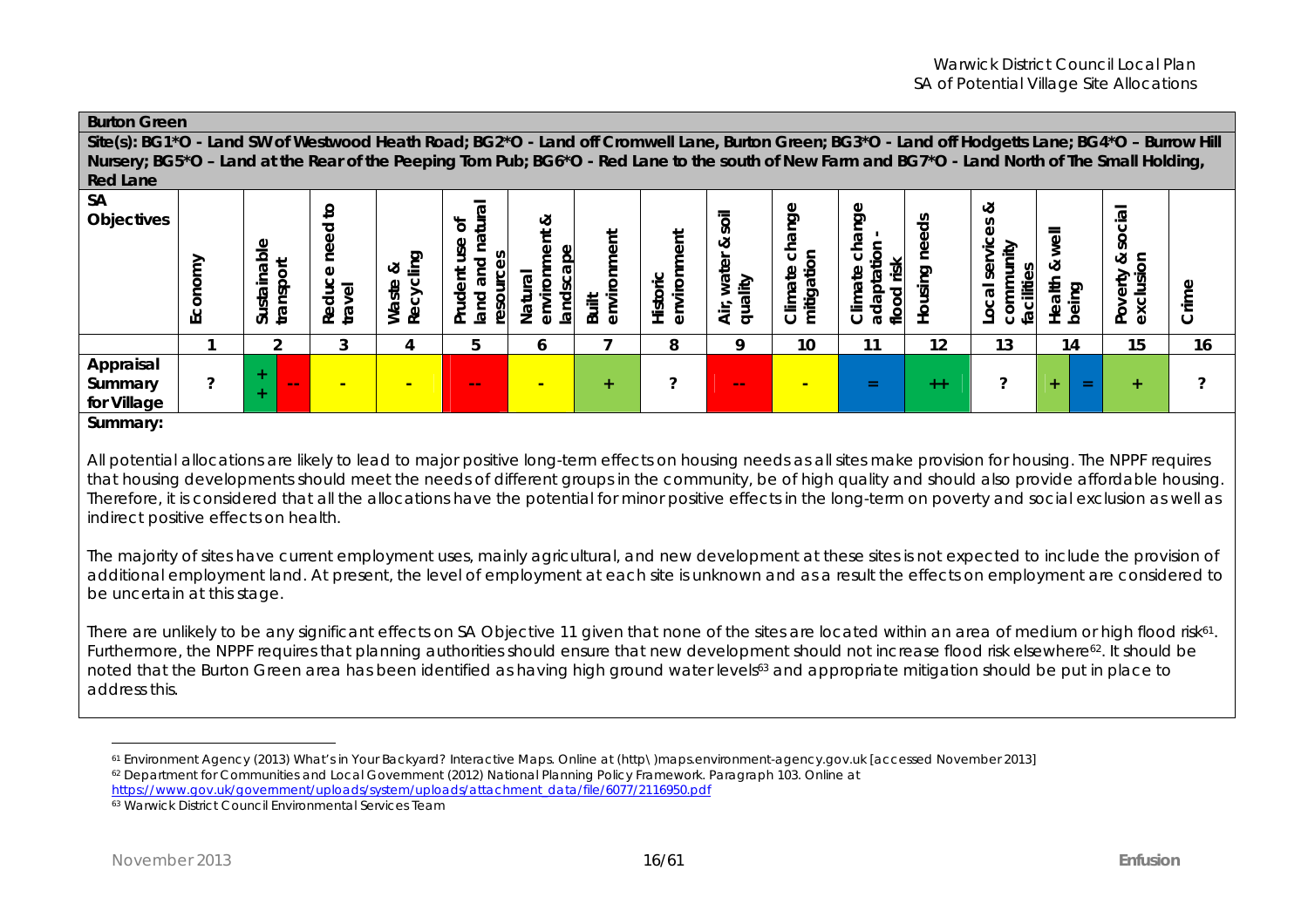Air, light and noise pollution along with waste and emissions contributing to climate change are likely to increase - particularly in the short term during the construction phases. This is likely to affect the wider environment and particularly, during the short-term, residential development in close proximity leading to minor negative effects. It is considered that suitable mitigation will be set out through development management policies in the Local Plan and will also be available at the project level to address negative effects. Effectiveness depends on detailed design and implementation - it is recommended that there should be a requirement for an EMP (construction & occupation) including monitoring which should be followed-up. It has been identified that there is potential for contamination to be present on site BG4\*O<sup>64</sup> and as a result there could be major negative effects on SA Objective 9. It would be recommended that for this site a land quality survey is undertaken and this would identify and provide mitigation for any potential negative effects. Furthermore, site BG3\*O is in close proximity to the proposed HS2 route and BG4\*O is within 250 m which could mean that in the future, new residential properties may be affected by noise, light and air pollution leading to major negative effect. It would be recommended that detail noise, light and air quality assessment are undertaken to address any negative effects. Moreover, there is a BPA high pressure fuel pipeline which runs through the north east corner of site BG4\*O which could lead to possible negative effects on SA Objective 9. Given the potential for negative effects on SA Objective 9, there may also be potential for negative effects on human health; however, it is considered that suitable mitigation to prevent unacceptable risks from pollution will be provided by Local Plan policies and at the project level to ensure that effects are not significant and that the development is appropriate for its location65. There is also potential for the loss of best and most versatile agricultural land through development at BG1\*O, BG6\*O, BG7\*O, potential for major negative effects against SA Objective 9.

BG4\*O, BG5\*O, BG6\*O and BG7\*O are on minor aquifers of either high or intermediate vulnerability<sup>66</sup> and therefore development could lead to minor negative effects on water quality which is considered under SA Objective 9. It is recommended that strong policies are developed to protect the water environment and the incorporation of SUDs into schemes should also be sought, where it is feasible. This should reduce the potential negative effects and could also potentially lead to positive benefits.

The effect on crime is uncertain at this stage. The effects on crime will depend on the design and layout finalised at the development management level although consideration should be given to inserting a design policy to encourage sustainable design and to take account of the Safer Places: The Planning System and Crime Prevention Guidance (September 2004) and any other relevant guidance. This would increase the potential for positive effects.

The NPPF requires that all development should achieve high quality and inclusive design, establish a strong sense of place, respond to local character and create safe and accessible environment. All allocations are expected to achieve this leading to minor positive effects on the built environment. Potential for an enhanced positive effect if there was a policy that required all residential development to meet Code for Sustainable Homes level 5. This recommendation could also lead to positive effects being realised for climate change mitigation and adaptation, crime, prudent use of land and natural resources and waste and recycling.

<sup>64</sup> Warwick District Council Environmental Health Team

<sup>65</sup> Department for Communities and Local Government (2012) National Planning Policy Framework. Paragraph 120. Online at https://www.gov.uk/government/uploads/system/uploads/attachment\_data/file/6077/2116950.pdf

<sup>66</sup> Environment Agency (2013) What's in Your Backyard? Interactive Maps. Online at (http\)maps.environment-agency.gov.uk [accessed November 2013]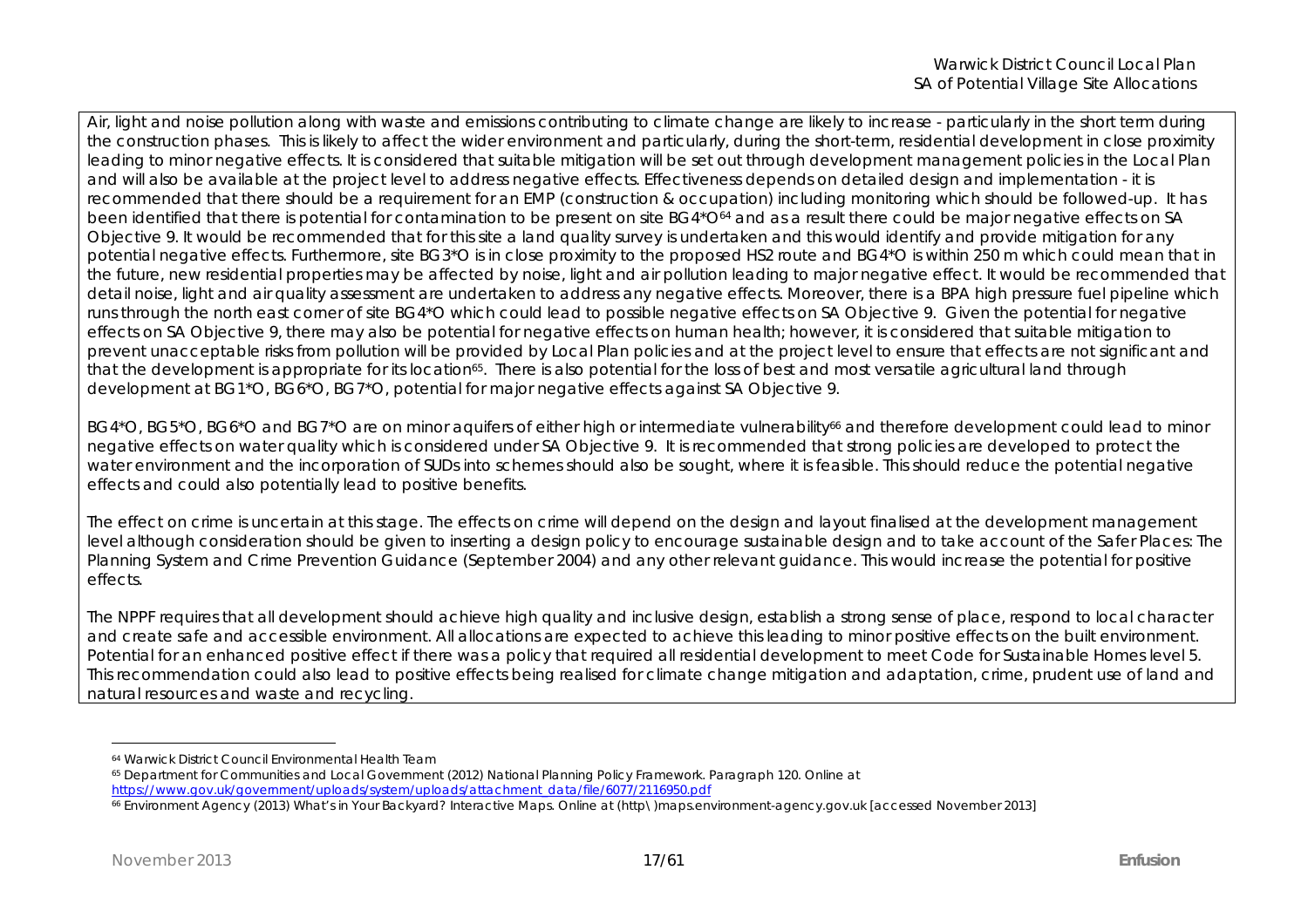With regard to travel and transport, the site BG4\*O, BG6\*O and BG7\*O have excellent access to public transport with a bus stop within 0 - 400 m and there are pavements which provide safe access for pedestrians into the village centre or to public transport<sup>67</sup>. Therefore, there are likely to be major positive effects on SA Objective 2 if this site is development. It should be noted that there is no obvious highways access to site BG3\*O and BG5\*O as the sites are located at the back of third party land and therefore development would not support SA Objective 2 leading to major negative effects. However, the sites are likely to increase traffic (in both the short- and the long-term) on the Red Lane which feeds into the A452 (Birmingham Road) which has been identified in the Transport Assessment (2012) as being affected by traffic<sup>68</sup>. Given the size of each individual allocation, there are only likely to be minor negative effects alone on traffic under SA Objective 2. However, if all sites were taken forward this could major negative cumulative effects on traffic.

It is acknowledged that given the location of the potential allocations within a village, there will be a need to travel either to other villages or towns to obtain access to employment as well as services and facilities to meet peoples' needs. Therefore, the effects on SA Objective 3 are considered to be minor negative.

The Draft Village Settlement Hierarchy Report classifies Burton Green as a Secondary Service Village which has a number of shops and community facilities as well as two nursery schools and a primary school<sup>69</sup>. No further local service or community facility development is planned at the potential allocation sites. All proposed sites have the potential to both support and increase pressure on existing services and facilities. The capacity of existing services and facilities is unknown, therefore the effect is considered uncertain on SA Objective 13.

There are no GP facilities within Burton Green although all allocations have good access to public transport and therefore the effects are considered to be neutral on SA Objective 14. In addition with regard to Health, it would be recommended that where possible provision should be made for open space and/or Green Infrastructure at each of the sites. This would increase the certainty of positive effects on Health.

There is the potential for a major long-term negative effect on the prudent use of land through the loss of Green Belt land on the edge of the village<sup>70</sup> where all the sites are considered to be of medium to high or high importance as they either maintain the setting and character of Balsall Heath, Burton Green and Kenilworth<sup>71</sup> or play an important role in maintaining the wider strategic Green Belt around Coventry and the open setting of Burton Green72. Mitigation to a certain extent is provided by national planning policy and it would be recommended that existing hedgerows/trees are maintained and that additional screening/ landscaping is inserted where appropriate to help blend the development into the landscape. Furthermore,

<sup>67</sup> Google (2013) Google maps. Online at https://maps.google.co.uk/ [accessed November 2013]

<sup>68</sup> Warwickshire County Council and Highways Agency (March 2012) Warwick District Council Local Development Framework Core Strategy Strategic Transport Assessment Overview Report. Online at http://www.warwickdc.gov.uk/NR/rdonlyres/0E13ED7C-6364-4D29-A85C-FD72EC235B3D/0/WDCLDFSTAOverviewFinal.pdf [accessed November 2013]. 69 Warwick District Council (June 2013) Draft Village Settlement Hierarchy Report June 2013. Online at

http://www.warwickdc.gov.uk/WDC/Planning/Planning+policy/Local+Development+Framework/Evidence+Base/ [accessed November 2013]

<sup>70</sup> Warwick District Council (May 2012) local Plan – Helping Shape the District, Preferred Options. Online at http://www.warwickdc.gov.uk/NR/rdonlyres/4E01EA4B-85C2-48D5-A649- 6FAB2EF4533F/0/LocalPlanPreferredOptionsCompletewithAppendicesandCoversRFS.pdf [accessed October 2013]

<sup>71</sup> Warwick County Council Landscape and Ecology Team

<sup>72</sup> Ibid.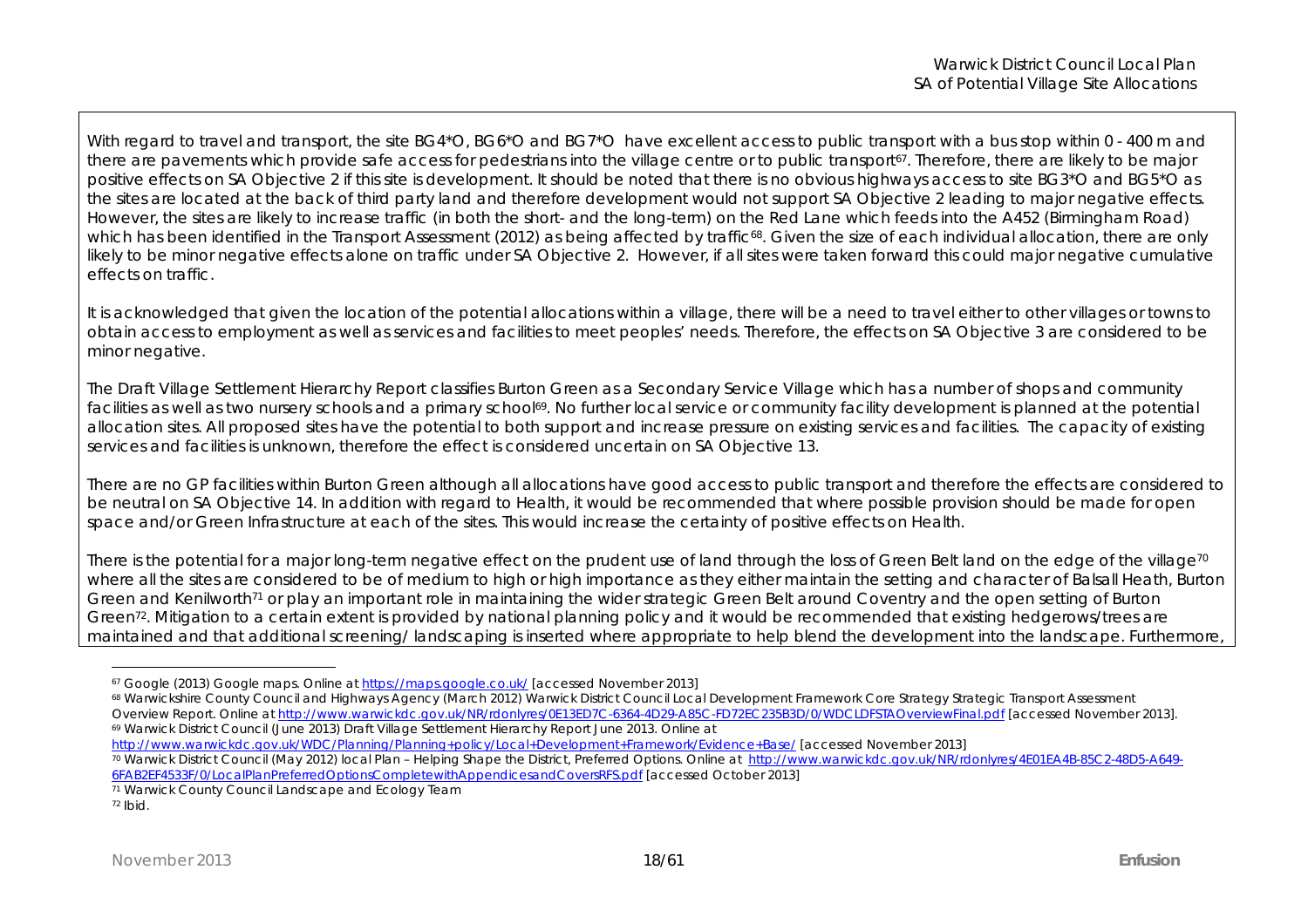all sites are located in a Groundwater Drinking Water Protected Area which is considered to be 'at risk' and therefore development of the sites could potentially lead to minor negative effects in the long-term on water use. It is anticipated that there will be plan policies to require resource-efficient design and construction methods as well as a policy to encourage the use of sustainable resources but until these policies are in place then the effects relating to these topics are considered to be uncertain.

With regard to SA Objective 6, the landscape values of the sites vary. BG1\*O and BG2\*O are considered to be of high value and BG6\*O and BG7\*O are considered to be of medium to high vale<sup>73</sup>; therefore, there is potential for both major and minor negative long-term effects on landscape. BG4\*O is considered to be of medium value although it has limited views, potential for minor negative effect. BG3\*O and BG5\*O were not surveyed but they both have an open landscape and development would lead to the loss of character. Potential for development to have positive effects on landscape at these two sites<sup>74</sup>. Taking this into account the cumulative effect on landscape for the village has been assessed as minor negative. In addition, there are no international, local or national nature conservation designations on or adjacent to the sites<sup>75</sup> and the majority of potential sites have been identified as being of low ecological value<sup>76</sup>. BG1\*O and BG2\*O have been identified as having medium ecological value, therefore there is the potential for minor negative effects on biodiversity. The presence of protected species is not known at this stage and therefore effects on biodiversity are considered to be uncertain. It would be recommended that strong environmental policies are developed to protect and encourage enhancement of the natural environment and include provision for green infrastructure. This would mitigate any negative effects and possibly lead to positive effects being realised in the long-term for this SA Objective.

With regard to SA Objective 8, there are no designated listed buildings, Conservation Areas or Scheduled Monuments on adjacent to the sites<sup>77</sup>. However, there is a Grade II listed farm house within 100 m of BG5<sup>\*</sup>O but its setting is unlikely to be affected by the development as it is largely screening from the site by two different mature hedgerows/ tall trees. In addition, the potential for archaeology is unknown at this stage and as a result the effects on the historic environment are considered to be uncertain. It is considered that suitable mitigation will be set out through development management policies in the Local Plan and will also be available at the project level to address any potential negative effects.

74 Ibid.

<sup>73</sup> Warwick County Council Landscape and Ecology Team

<sup>75</sup> Defra (2013) Magic – Statutory Rural Designations. Online at http://magic.defra.gov.uk [accessed November 2013].

<sup>76</sup> Warwick County Council Landscape and Ecology Team

<sup>77</sup> English Heritage (2013) National Heritage List for England. Online at http://list.english-heritage.org.uk/mapsearch.aspx [accessed November 2013]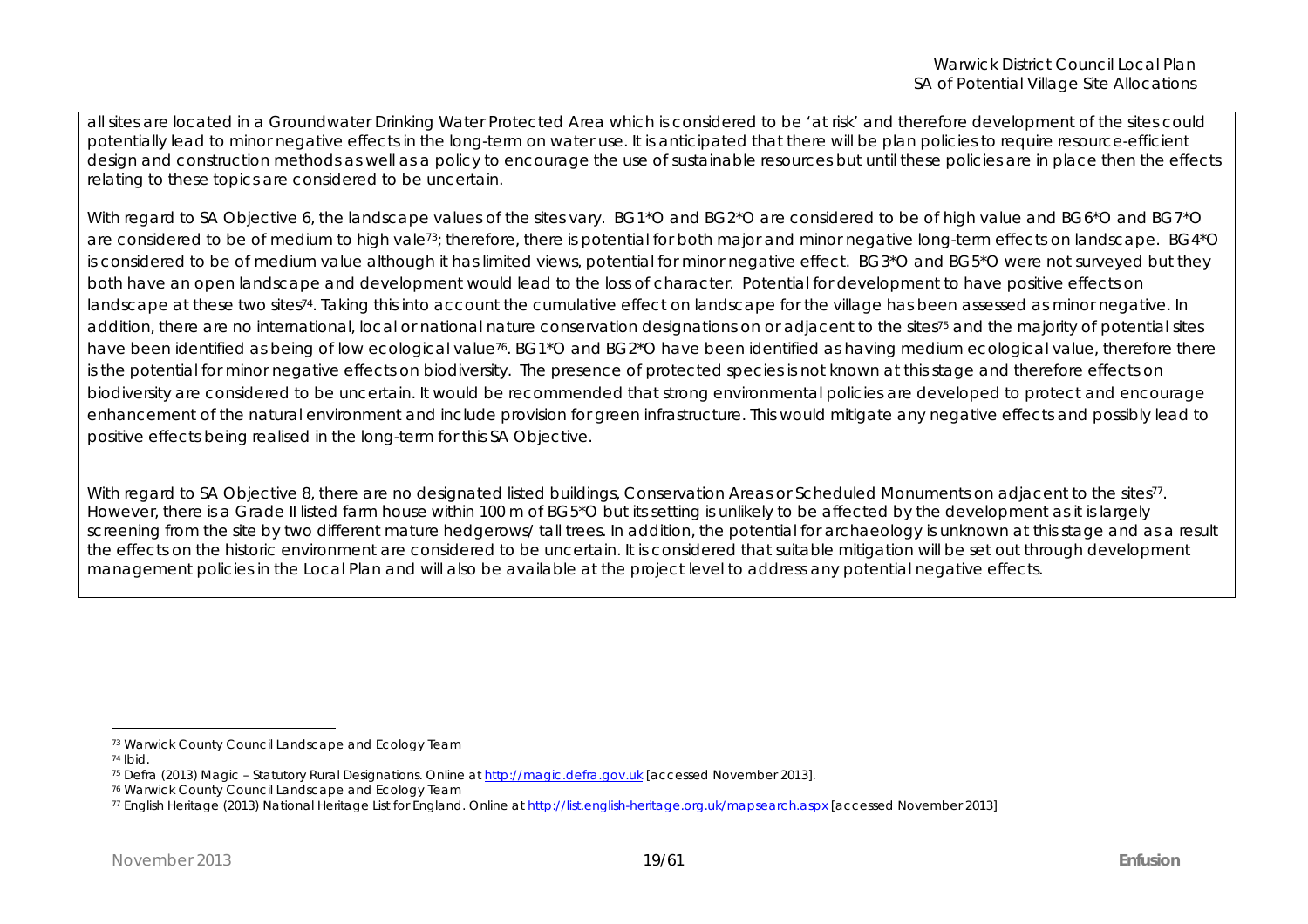|                                               | <b>Coventry Finham settlement</b> |                                             |                                          |                                |                                                                                     |                                                                                                 |                     |                                |                                              |                                              |                                                                  |                 |                                                                                              |                                                  |                                                       |           |
|-----------------------------------------------|-----------------------------------|---------------------------------------------|------------------------------------------|--------------------------------|-------------------------------------------------------------------------------------|-------------------------------------------------------------------------------------------------|---------------------|--------------------------------|----------------------------------------------|----------------------------------------------|------------------------------------------------------------------|-----------------|----------------------------------------------------------------------------------------------|--------------------------------------------------|-------------------------------------------------------|-----------|
| Site(s): COP1*O - Land at Oak Lea, Howes Lane |                                   |                                             |                                          |                                |                                                                                     |                                                                                                 |                     |                                |                                              |                                              |                                                                  |                 |                                                                                              |                                                  |                                                       |           |
| <b>SA</b><br><b>Objectives</b>                | ξ<br>입                            | $\frac{e}{\alpha}$<br>transport<br>Sustaina | <u>ୁ</u><br>need<br>Ф<br>Reduc<br>travel | פַ<br>≝<br>∞<br>Waste<br>Recyc | $\overline{\mathfrak{a}}$<br>৳<br>ᢐ<br>use<br>ਨ<br>Prudent<br>నె<br>resourc<br>land | త<br>ent<br>등<br>$\overline{\sigma}$<br>envir<br>▿<br>$\overline{\mathsf{a}}$<br>$\overline{z}$ | ΕĦ<br>envi<br>Built | hent<br>Historic<br>ŏ<br>envir | soil<br>∞<br>ater<br>quality<br>⋧<br>-<br>दं | hange<br>৳<br>c<br>c<br>Climate<br>mitigatio | ange<br>$\tilde{\epsilon}$<br>tation<br>Climate<br>adapi<br>floo | ငိ<br>sing<br>오 | త<br>n<br>Φ<br>≝<br>৳<br>Ĕ<br>facilities<br>s<br>$\overline{\sigma}$<br>com<br><u>ن</u><br>ق | $\bar{\bar{\mathbb{e}}}$<br>త<br>Health<br>being | social<br>⊂<br>త<br>Poverty<br><b>Slusi</b><br>×<br>Ö | Φ<br>Crim |
|                                               |                                   | 2                                           | 3                                        | 4                              | 5                                                                                   | 6                                                                                               |                     | 8                              | 9                                            | 10                                           | 11                                                               | 12              | 13                                                                                           | 14                                               | 15                                                    | 16        |
| Appraisal<br>Summary<br>for Village           | =                                 | $\overline{ }$<br>$\overline{1}$            |                                          | $\blacksquare$                 | $\sim$ $\sim$                                                                       | -                                                                                               | ÷                   | 7                              | $\sim$ $\sim$                                | -                                            | $\overline{\mathbf{r}}$                                          | $++$            | 7                                                                                            | $\ddot{}$                                        | ÷                                                     | 2         |
| Summary:                                      |                                   |                                             |                                          |                                |                                                                                     |                                                                                                 |                     |                                |                                              |                                              |                                                                  |                 |                                                                                              |                                                  |                                                       |           |

The potential allocation is likely to lead to major positive long-term effects on housing needs as the site makes provision for housing. The NPPF requires that housing provided should meet the needs of different groups in the community, be of high quality and should also provide affordable housing. Therefore, it is considered that the allocation will have the potential for minor positive effects in the long-term on poverty and social exclusion as well as indirect positive effects on health and well-being.

There are unlikely to be any significant effects on SA Objective 1 given that no employment land is included in the allocation and many villagers will travel outside of their village to obtain the majority of their employment needs.

Part of the site may be subject to a risk of flooding according to certain EA data. There is however no evidence of this from WDC engineers – overall assessment uncertain. NPPF requires that planning authorities should ensure that new development should not increase flood risk elsewhere<sup>78</sup>.

Air, light and noise pollution along with waste and emissions contributing to climate change are likely to increase - particularly in the short term during the construction phases. The site is also adjacent to A46 which means there are likely to be major negative effects with regard to noise, light and air quality on any new residential development. It would be recommended that suitable mitigation including appropriate noise attenuation resulting from a noise assessment, an air quality assessment and an EMP (construction & occupation) including monitoring should be carried out to address the negative effects. Given the potential for major negative effects on SA Objective 9, there may also be potential for negative effects on human health;

<sup>78</sup> Department for Communities and Local Government (2012) National Planning Policy Framework. Paragraph 103. Online at https://www.gov.uk/government/uploads/system/uploads/attachment\_data/file/6077/2116950.pdf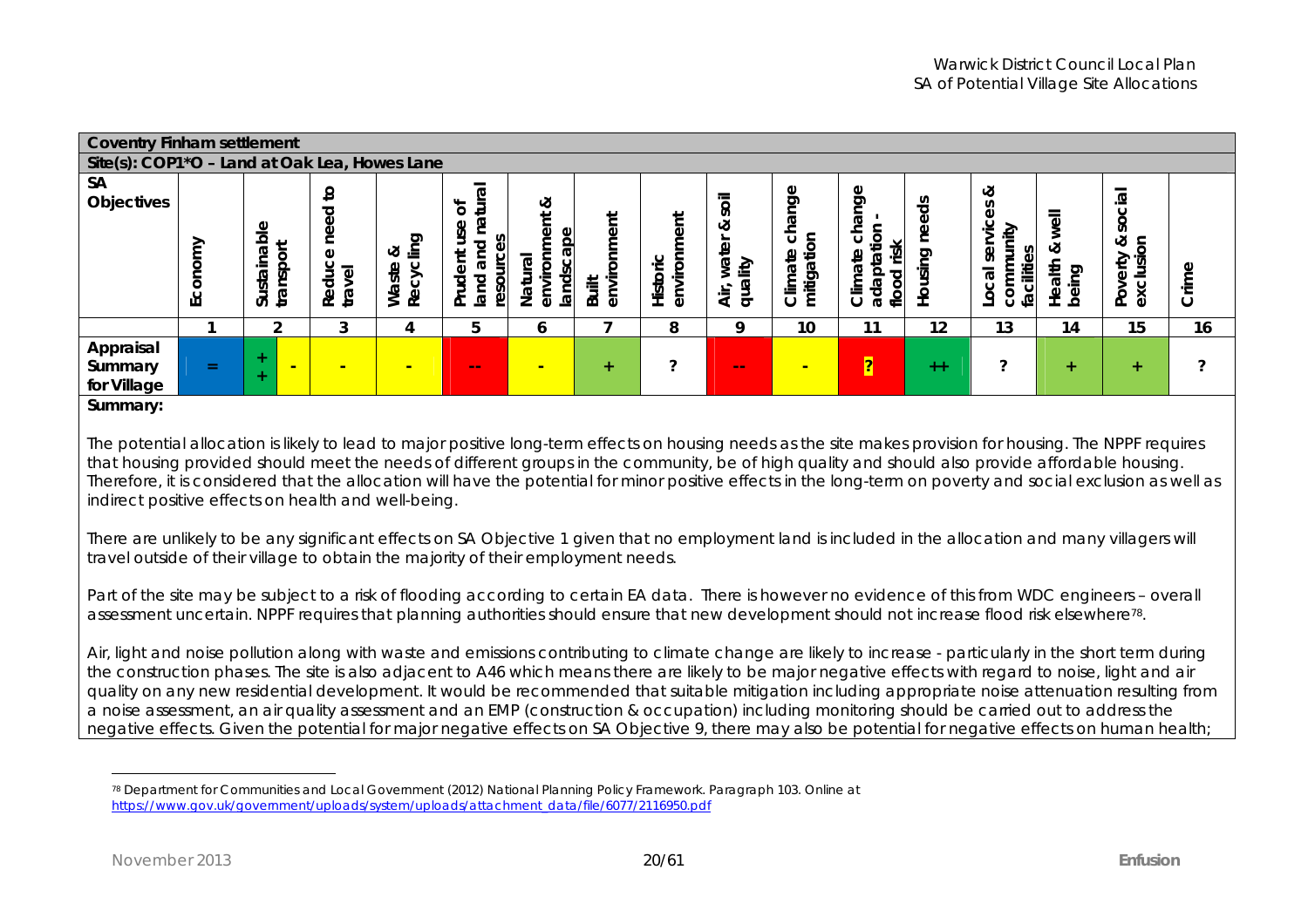however, it is considered that suitable mitigation to prevent unacceptable risks from pollution will be provided by Local Plan policies and at the project level to ensure that effects are not significant and that the new development is appropriate for its location79.

The site is also on a minor aquifer which is of high vulnerability<sup>80</sup> and is a Ground water Source Protection Zone (Zone 3) and therefore development could lead to minor negative effects on water quality which is considered under SA Objective 9. It is recommended that strong policies are developed to protect the water environment and the incorporation of SUDs into schemes should also be sought, where it is feasible. This should reduce the potential negative effects and could also potentially lead to positive benefits.

The effect on crime is uncertain at this stage. The effects on crime will depend on the design and layout finalised at the development management level although consideration should be given to inserting a design policy to encourage sustainable design and to take account of the Safer Places: The Planning System and Crime Prevention Guidance (September 2004) and any other relevant guidance. This would increase the potential for positive effects.

The NPPF requires that all development should achieve high quality and inclusive design, establish a strong sense of place, respond to local character and create safe and accessible environment. The allocation is expected to achieve this leading to minor positive effects on the built environment. Potential for an enhanced positive effect if there was a policy that required all residential development to meet Code for Sustainable Homes level 5. This recommendation could also lead to positive effects being realised for climate change mitigation and adaptation, crime, prudent use of land and natural resources and waste and recycling.

With regard to travel and transport, the site has excellent access to public transport with a bus stop within 0 - 400 m and there is a pavement which provides safe access for pedestrians into the village centre81. Therefore there are likely to be major positive effects on access to public transport under SA Objective 2. However, at this stage, little detail is known about existing traffic and transport issues although given the small size of the allocation at 20 dwellings there likely to be only minor negative effects resulting from the development alone on traffic under SA Objective 2.

It is acknowledged that given the location of the potential allocation within a village, there will be a need to travel either to other villages or towns to obtain access to employment as well as services and facilities to meet peoples' needs. Therefore, the effects on SA Objective 3 are considered to be minor negative.

No further local service or community facility development is planned at the potential allocation site. The site has the potential to both support and increase pressure on existing services and facilities. The capacity of existing services and facilities is unknown, therefore the effect is considered uncertain on SA Objective 13.

<sup>79</sup> Department for Communities and Local Government (2012) National Planning Policy Framework. Paragraph 120. Online at https://www.gov.uk/government/uploads/system/uploads/attachment\_data/file/6077/2116950.pdf

<sup>80</sup> Environment Agency (2013) What's in Your Backyard? Interactive Maps. Online at (http\)maps.environment-agency.gov.uk [accessed November 2013]

<sup>81</sup> Google (2013) Google maps. Online at https://maps.google.co.uk/ [accessed November 2013]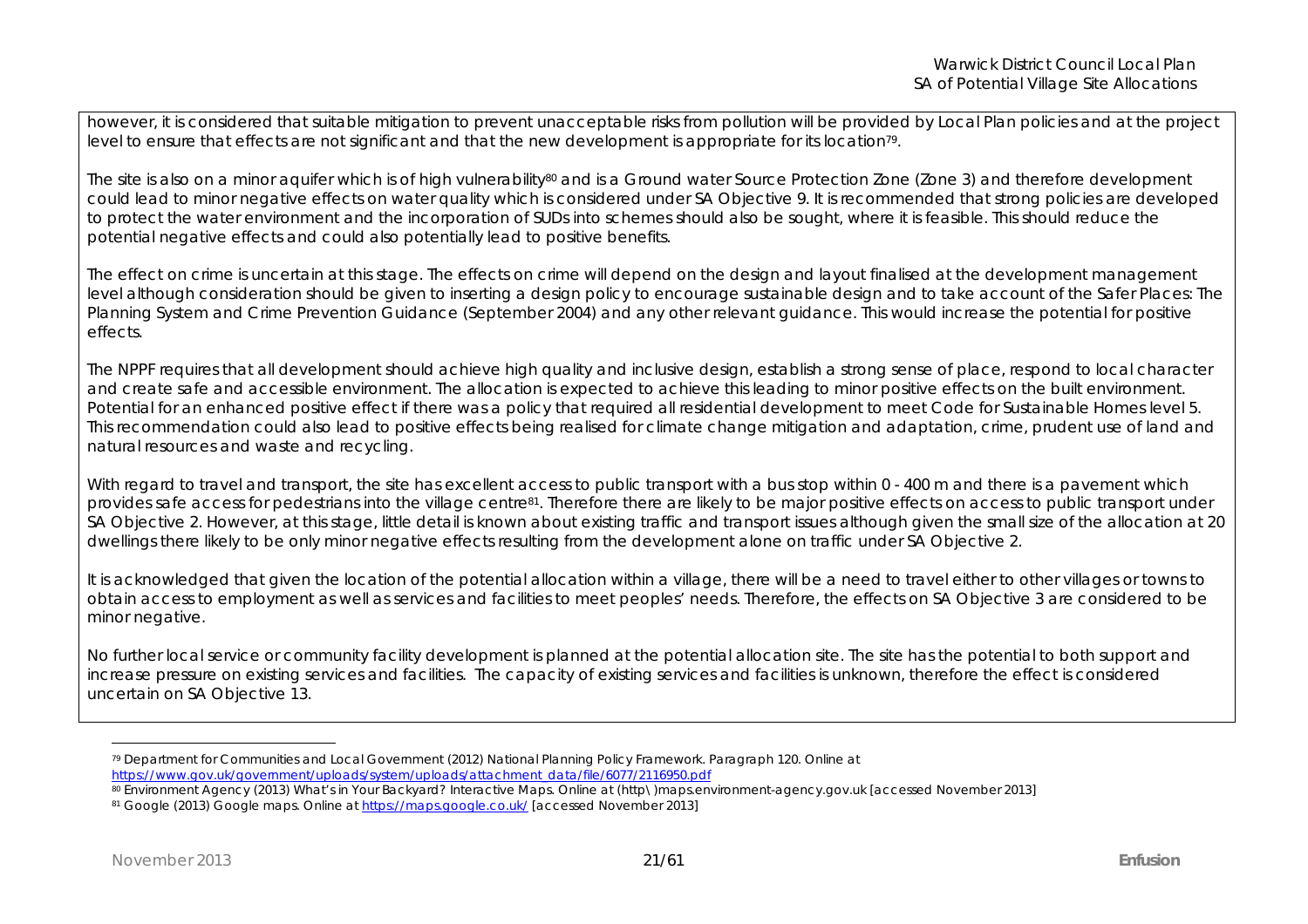There are healthcare facilities within Finham although the site is approximately just over 1600 m from them, however, the site has excellent access to public transport and therefore the effects are considered to be minor positive in the long-term on SA Objective 14. It should be noted that the capacity of the existing health facilities are unknown at this time. In addition with regard to Health, it would be recommended that where possible provision should be made for open space and/or Green Infrastructure at each of the sites. This would increase the certainty of positive effects on Health.

There is the potential for a major long-term negative effect on the prudent use of land through the loss of Green Belt Land on the edge of the village<sup>82</sup>. In addition the site is also in a Groundwater Drinking Water Protected Area which is 'at risk' which means there may be minor negative effects on water use<sup>83</sup>. Mitigation to a certain extent is provided by national planning policy and it would be recommended that existing trees are maintained and that additional screening/ landscaping is inserted where appropriate to help blend the development into the landscape. It is anticipated that there will be plan policies to require resource-efficient design and construction methods as well as a policy to encourage the use of sustainable resources but until these policies are in place then the effects relating to these topics are considered to be uncertain. However, the site is also a Brownfield site consisting of a large domestic property and therefore its redevelopment is likely to lead to minor positive effects.

With regard to SA Objective 6, the site is considered to be of low to medium landscape value and therefore it is considered to have the potential for minor negative effects on landscape<sup>84</sup>. In addition, there are no international, national or local nature conservation designations on or adjacent the site<sup>85</sup> although there is a BAP priority habitat of deciduous woodland adjacent the eastern boundary. The BAP habitat could potentially be indirectly affected by development at either one of the sites through noise, air and light pollution during the short-term (during construction) and in the long-term. In addition, the presence of protected species is unknown but the site is considered to be of medium value<sup>86</sup> which means there are likely to be minor negative effects on these aspects of biodiversity. It is recommended that strong environmental policies are developed to protect and encourage enhancement of the natural environment and include provision for green infrastructure with the retention of the existing trees. This would mitigate any negative effects and possibly lead to positive effects being realised in the long-term for this SA Objective.

With regard to SA Objective 8, there are no designated listed buildings, Conservation Areas or Scheduled Monuments on or adjacent to the site87. However, the potential for archaeology is unknown at this stage and as a result the effects on the historic environment are considered to be uncertain. It is considered that suitable mitigation will be set out through development management policies in the Local Plan and will also be available at the project level to address any potential negative effects.

<sup>82</sup> Warwick District Council (May 2012) local Plan – Helping Shape the District, Preferred Options. Online at http://www.warwickdc.gov.uk/NR/rdonlyres/4E01EA4B-85C2-48D5-A649-6FAB2EF4533F/0/LocalPlanPreferredOptionsCompletewithAppendicesandCoversRFS.pdf [accessed October 2013]

<sup>83</sup> Environment Agency (2013) What's in Your Backyard? Interactive Maps. Online at (http\)maps.environment-agency.gov.uk [accessed November 2013]

<sup>84</sup> Warwick County Council Landscape and Ecology Team

<sup>85</sup> Defra (2013) Magic – Statutory Rural Designations. Online at http://magic.defra.gov.uk [accessed November 2013].

<sup>86</sup> Warwick County Council Landscape and Ecology Team

<sup>87</sup> English Heritage (2013) National Heritage List for England. Online at http://list.english-heritage.org.uk/mapsearch.aspx [accessed November 2013]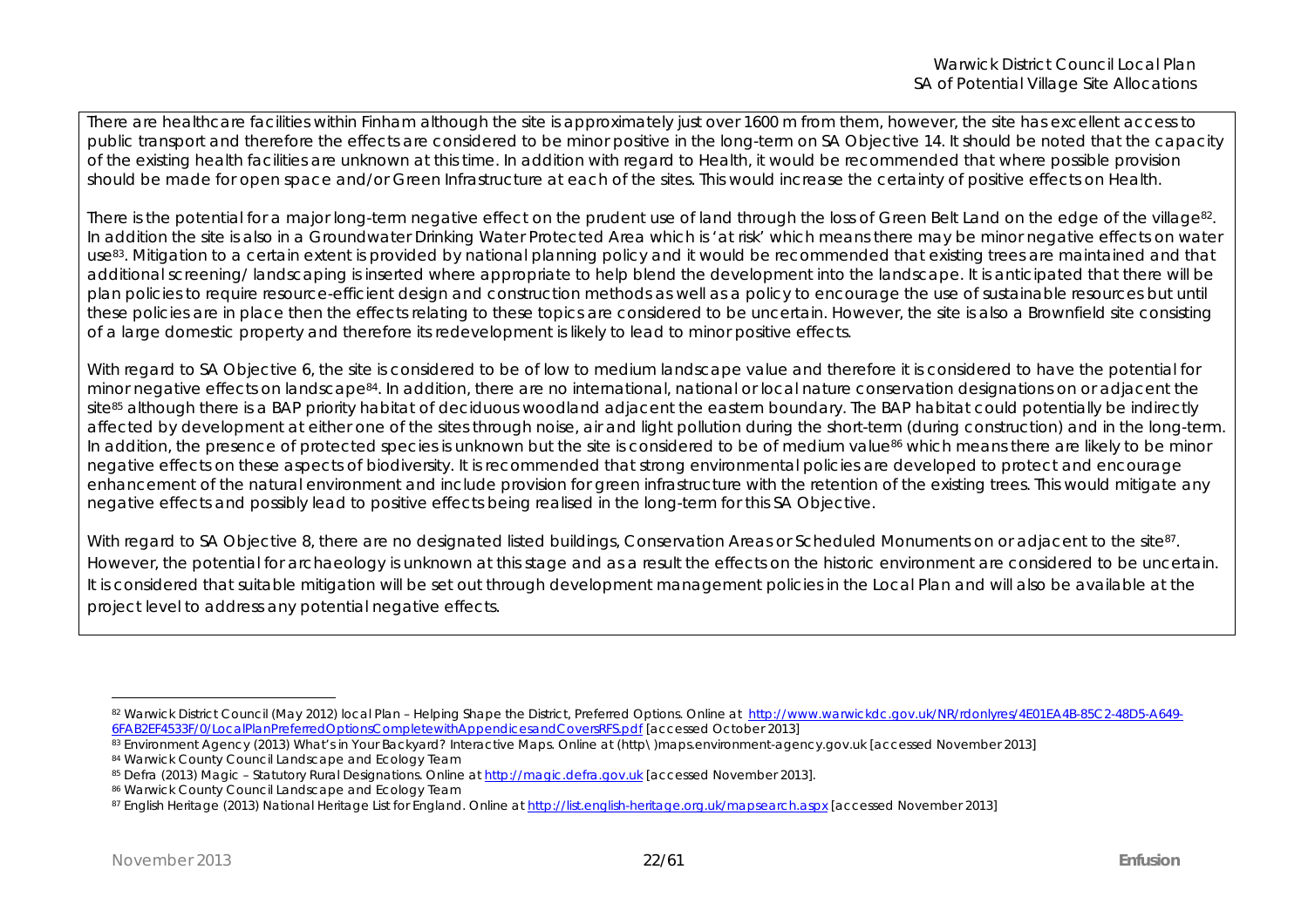| Cubbington        |                                                                                                                                                                                                                                        |                         |            |        |            |              |               |                   |         |          |                                                  |       |               |                         |         |             |
|-------------------|----------------------------------------------------------------------------------------------------------------------------------------------------------------------------------------------------------------------------------------|-------------------------|------------|--------|------------|--------------|---------------|-------------------|---------|----------|--------------------------------------------------|-------|---------------|-------------------------|---------|-------------|
|                   | Site(s): CU1*O - Allotment land, Rugby Road; CU2*O - Land opposite Willow Sheet Meadow; CU3*O - Allotment Gardens, Coventry Road; CU4*O -<br>Waverley Equestrian Centre; CU6*O - Confidential Site; and CU7*O - North of Bungalow Farm |                         |            |        |            |              |               |                   |         |          |                                                  |       |               |                         |         |             |
|                   |                                                                                                                                                                                                                                        |                         |            |        |            |              |               |                   |         |          |                                                  |       |               |                         |         |             |
| <b>SA</b>         | <u>o</u><br>త<br>ω<br>త                                                                                                                                                                                                                |                         |            |        |            |              |               |                   |         |          |                                                  |       |               |                         |         |             |
| <b>Objectives</b> | ρg<br>ㅎ<br>ρņ<br>ಕೆ<br>৳                                                                                                                                                                                                               |                         |            |        |            |              |               |                   |         |          |                                                  |       |               |                         |         |             |
|                   |                                                                                                                                                                                                                                        |                         | need       |        | ᡴᠦ         |              |               | ξ                 |         |          |                                                  | Φ     |               |                         | S       |             |
|                   |                                                                                                                                                                                                                                        | $\frac{1}{\Omega}$<br>Ф |            |        |            | Φ            |               |                   |         |          |                                                  |       | Φ             |                         | త       |             |
|                   |                                                                                                                                                                                                                                        | sport<br>$\frac{1}{10}$ |            | త<br>Φ | ಸ          | ᢐ            |               |                   | o       | ate<br>đ | nate                                             |       |               |                         | SU      |             |
|                   |                                                                                                                                                                                                                                        | šü                      | duc<br>yel | Wast   | ਹ          | and          |               | Historic<br>envir | quality | mitig    |                                                  |       | faciliti<br>ω | alth<br>Health<br>being | Poverty |             |
|                   | ш                                                                                                                                                                                                                                      | tran<br>$\mathfrak o$   | Γā<br>œ    | ഷ      | ă<br>Φ     | envi<br>Natu | envi<br>Built |                   | दै      | ri<br>تا | floo<br><b>Jin</b><br>ਹ<br>$\boldsymbol{\varpi}$ |       | ပိ<br>ŏ       |                         | (I)     | <b>Crim</b> |
|                   |                                                                                                                                                                                                                                        |                         | 3          |        | 5          | n            |               | 8                 | Q       | 10       | 11                                               | 12    | 13            | 14                      | 15      | 16          |
| Appraisal         |                                                                                                                                                                                                                                        |                         |            |        |            |              |               |                   |         |          |                                                  |       |               |                         |         |             |
| Summary           | ?<br>$=$                                                                                                                                                                                                                               |                         |            |        | $\sim$ $-$ | $- -$        |               | 2                 | $\sim$  |          | $=$<br>$\sim$ $\sim$                             | $+ +$ | 2             | $=$<br>÷                |         |             |
| for Village       |                                                                                                                                                                                                                                        |                         |            |        |            |              |               |                   |         |          |                                                  |       |               |                         |         |             |
|                   |                                                                                                                                                                                                                                        |                         |            |        |            |              |               |                   |         |          |                                                  |       |               |                         |         |             |

# **Summary:**

All potential allocations are likely to lead to major positive long-term effects on housing needs as all sites make provision for housing. The NPPF requires that housing developments should meet the needs of different groups in the community, be of high quality and should also provide affordable housing. Therefore, it is considered that all the allocations have the potential for minor positive effects in the long-term on poverty and social exclusion as well as indirect positive effects on health.

All the sites except for CU1\*O and CU3\*O have current employment uses and new development on these sites is not expected to include the provision of any employment land. At present, the level of employment at each site is unknown. There are unlikely to be any significant effects on SA Objective 1 if sites CU1\*O and CU3\*O are taken forward given that no employment land would be lost and it is assumed that many villagers will travel outside of their village to obtain the majority of their employment needs.

One site is located within an area of medium or high flood risk<sup>88</sup> and therefore there could be major negative effects on flooding. It is recommended that any residential development avoids the flood risk areas which would prevent the major negative effects identified. All other potential allocations are not located within an area of flood risk<sup>89</sup>. However, it has been identified by the Strategic Flood Risk Assessment (SFRA) (2013) that Cubbington

<sup>88</sup> Environment Agency (2013) What's in Your Backyard? Interactive Maps. Online at (http\)maps.environment-agency.gov.uk [accessed November 2013] <sup>89</sup> Ibid.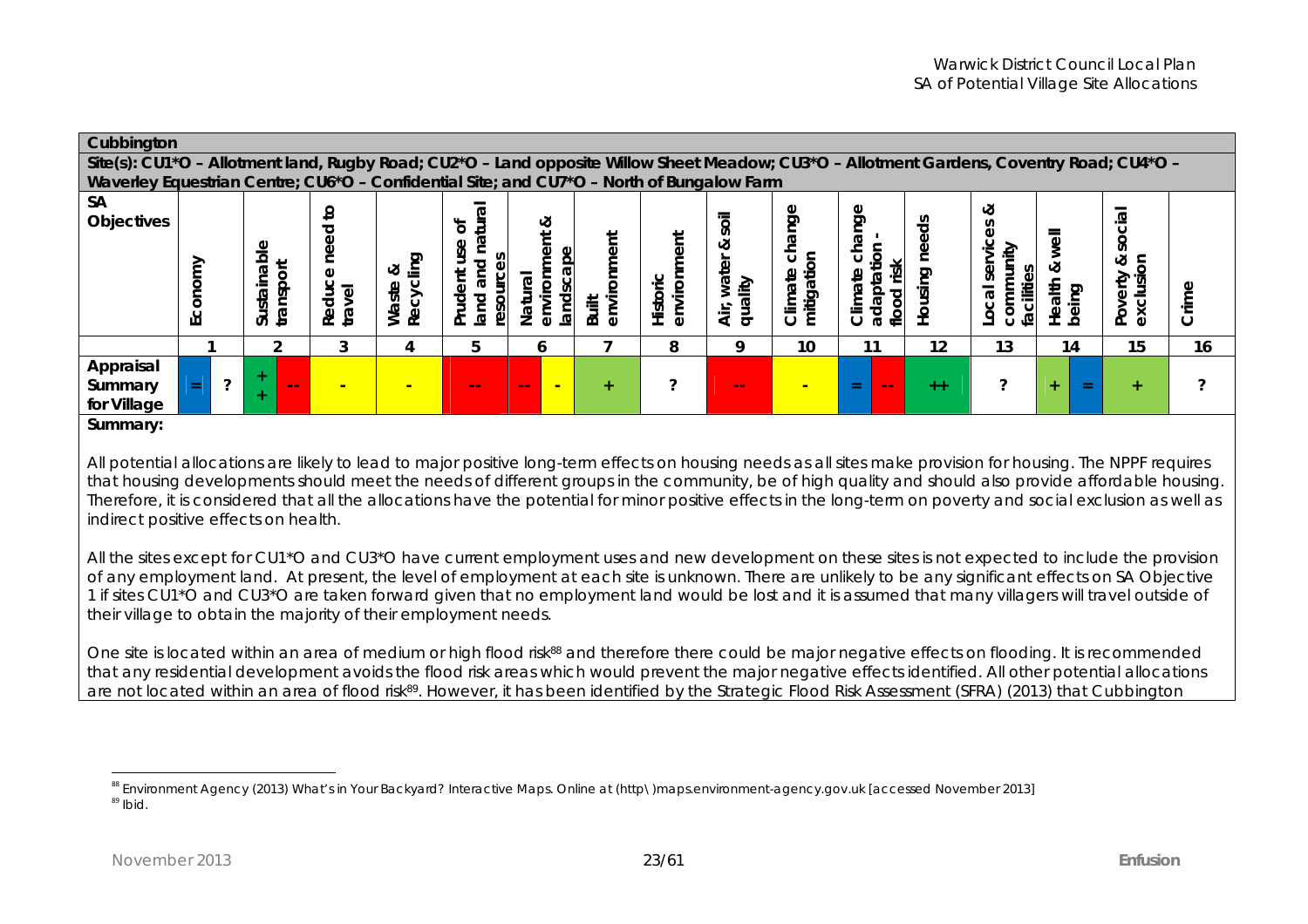suffers from major surface water flooding and that the drainage systems in the area (public, private, highway or land drainage) were not designed to cope with the exceptional conditions<sup>90</sup>. The SFRA recommended that future development is avoided and that effective planning policies should be implemented in accordance with the SUDS recommendations provided in the SFRA. Unless local plan policies are developed to address the issues of flooding with regard to new development in Cubbington, given its sensitivity there are likely to be major short to long-term negative effects.

Air, light and noise pollution along with waste and emissions contributing to climate change are likely to increase - particularly in the short term during the construction phases. This is likely to affect the wider environment and particularly, during the short-term, residential development in close proximity leading to minor negative effects. It is considered that suitable mitigation will be set out through development management policies in the Local Plan and will also be available at the project level to address negative effects. Effectiveness depends on detailed design and implementation - it is recommended that there should be a requirement for an EMP (construction & occupation) including monitoring which should be followed-up. Also the potential for contamination has been identified on both site CU3\*O and CU4\*O due to previous sawmill use and as a result for these sites and site. Given the potential for major negative effects on SA Objective 9, there may also be potential for negative effects on human health; however, it is considered that suitable mitigation to prevent unacceptable risks from pollution will be provided by Local Plan policies and at the project level to ensure that effects are not significant and that the new development is appropriate for its location<sup>91</sup>. Sites CU1\*O, CU2\*O, CU3\*O and CU4\*O will lead to the direct loss of grade 3 (provisional) agricultural land leading to minor negative effects in the long-term and site CU7\*O will lead to the direct loss of grade 3b agricultural land leading to major negative effects<sup>92</sup>. Sites CU1\*O, CU2\*O and CU3\*O would also result in the direct loss of existing allotment land leading to minor negative effects unless it can be re-provided elsewhere.

Sites CU2<sup>\*</sup>O, CU3<sup>\*</sup>O and CU4<sup>\*</sup>O are also on or partly on a minor aquifer which is of high vulnerability<sup>93</sup> and therefore development could lead to minor negative effects on water quality which is considered under SA Objective 9. It is recommended that strong policies are development to protect the quality of the water environment and possible require that SUDs are incorporated into schemes. This should reduce the negative effects are could lead to positive ones being realised.

The effect on crime is uncertain at this stage. The effects on crime will depend on the design and layout finalised at the development management level although consideration should be given to inserting a design policy to encourage sustainable design and to take account of the Safer Places: The Planning System and Crime Prevention Guidance (September 2004) and any other relevant guidance. This would increase the potential for positive effects.

The NPPF requires that all development should achieve high quality and inclusive design, establish a strong sense of place, respond to local character and create safe and accessible environment. All allocations are expected to achieve this leading to minor positive effects on the built environment.

<sup>%</sup> Mouchel (2013) Warwick District Council Level 1 Strategic Flood Risk Assessment. Online at http://www.warwickdc.gov.uk/NR/rdonlyres/99519A0F-361B-4ED7-94CC-95BA36A70AE7/0/Volume1ReportandAppendicesCombined.pdf [accessed October 2013]

<sup>91</sup> Department for Communities and Local Government (2012) National Planning Policy Framework. Paragraph 120. Online at https://www.gov.uk/government/uploads/system/uploads/attachment\_data/file/6077/2116950.pdf

<sup>92</sup> Defra (2013) Magic – Statutory Rural Designations. Online at http://magic.defra.gov.uk [accessed November 2013].

<sup>93</sup> Environment Agency (2013) What's in Your Backyard? Interactive Maps. Online at (http\)maps.environment-agency.gov.uk [accessed November 2013]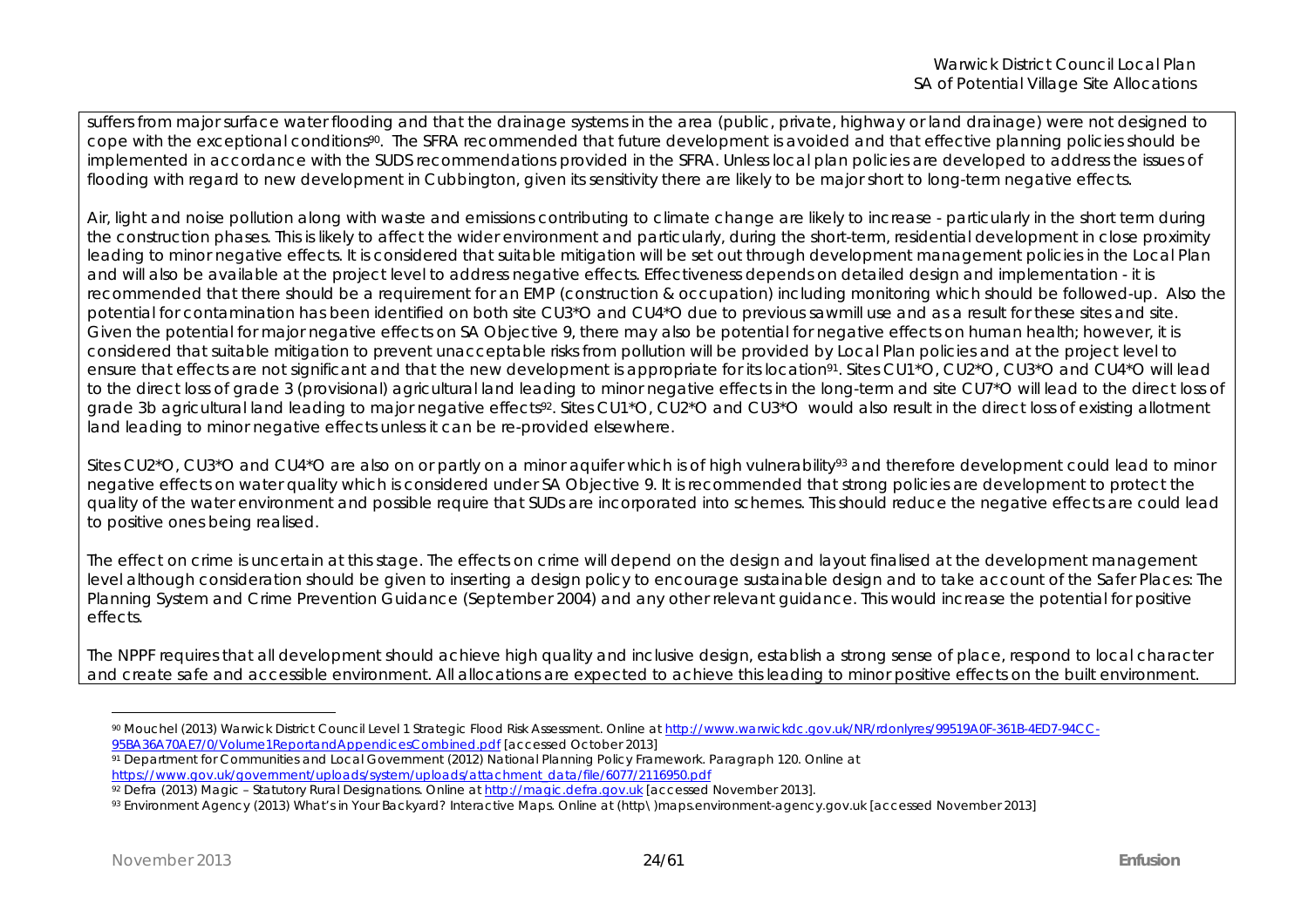Potential for an enhanced positive effect if there was a policy that required all residential development to meet Code for Sustainable Homes level 5. This recommendation could also lead to positive effects being realised for climate change mitigation and adaptation, crime, prudent use of land and natural resources and waste and recycling.

With regard to travel and transport, the potential allocations have excellent access to public transport with a bus stop within 0 - 400 m and there are pavements which provide safe access for pedestrians into the village centre or to public transport94. Therefore, there are likely to be major positive effects on SA Objective 2. However, the sites are likely to increase traffic (in both the short- and the long-term) on the B4453 which feeds into the A452 (Rugby Road) and the A445 (Lillington Avenue) and the latter two roads have been identified in the Transport Assessment (2012) as being heavily used by traffic<sup>95</sup>. Given existing traffic flows there is the potential for a major negative cumulative effect against SA Objective 2 if all sites were taken forward.

It is acknowledged that given the location of the potential allocations within a village, there will be a need to travel either to other villages or towns to obtain access to employment as well as services and facilities to meet peoples' needs. Therefore, the effects on SA Objective 3 are considered to be minor negative.

The Draft Village Settlement Hierarchy Report classifies Cubbington as a Primary Service Village which has a number of shops and community facilities as well as a nursery school and a primary school96. No further local service or community facility development is planned at the potential allocation sites. All proposed sites have the potential to both support and increase pressure on existing services and facilities. The capacity of existing services and facilities is unknown, therefore the effect is considered uncertain on SA Objective 13.

There are no GP facilities within Cubbington although all allocations have good access to public transport and therefore the effects are considered to be neutral on SA Objective 14. Furthermore, sites CU1\*O, CU2\*O and CU7\*O have access to natural greenspace within 300 m<sup>97</sup> and therefore development could lead to minor positive effects on Health. In addition with regard to Health, it would be recommended that where possible provision should be made for additional open space and/or Green Infrastructure at each of the sites. This would increase the certainty of positive effects on Health.

There is the potential for a major long-term negative effect on the prudent use of land through the loss of Green Belt Land on the edge of the village for all sites, except for one site. The majority of these sites are also classed as Greenfield land. Mitigation to a certain extent is provided by national planning policy and it would be recommended that existing hedgerows/trees are maintained and that additional screening/ landscaping is inserted where appropriate to help blend the development into the landscape. Furthermore, sites CU6\*O and CU7\*O are in both a Surface Water Drinking Water Protected Area as well as a Surface Water Safeguarded Zone and therefore any development has the potential to lead to major negative

<sup>95</sup> Warwickshire County Council and Highways Agency (March 2012) Warwick District Council Local Development Framework Core Strategy Strategic Transport Assessment Overview Report. Online at http://www.warwickdc.gov.uk/NR/rdonlyres/0E13ED7C-6364-4D29-A85C-FD72EC235B3D/0/WDCLDFSTAOverviewFinal.pdf [accessed November 2013].

96 Warwick District Council (June 2013) Draft Village Settlement Hierarchy Report June 2013. Online at http://www.warwickdc.gov.uk/WDC/Planning/Planning+policy/Local+Development+Framework/Evidence+Base/ [accessed November 2013] 97 Warwick District Council (2010) Accessible Natural Greenspace standards http://www.warwickdc.gov.uk/NR/rdonlyres/2168A53B-62DA-47EF-9A5D-2589AF448308/0/AN1LOCALSITES.pdf

<sup>94</sup> Google (2013) Google maps. Online at https://maps.google.co.uk/ [accessed November 2013]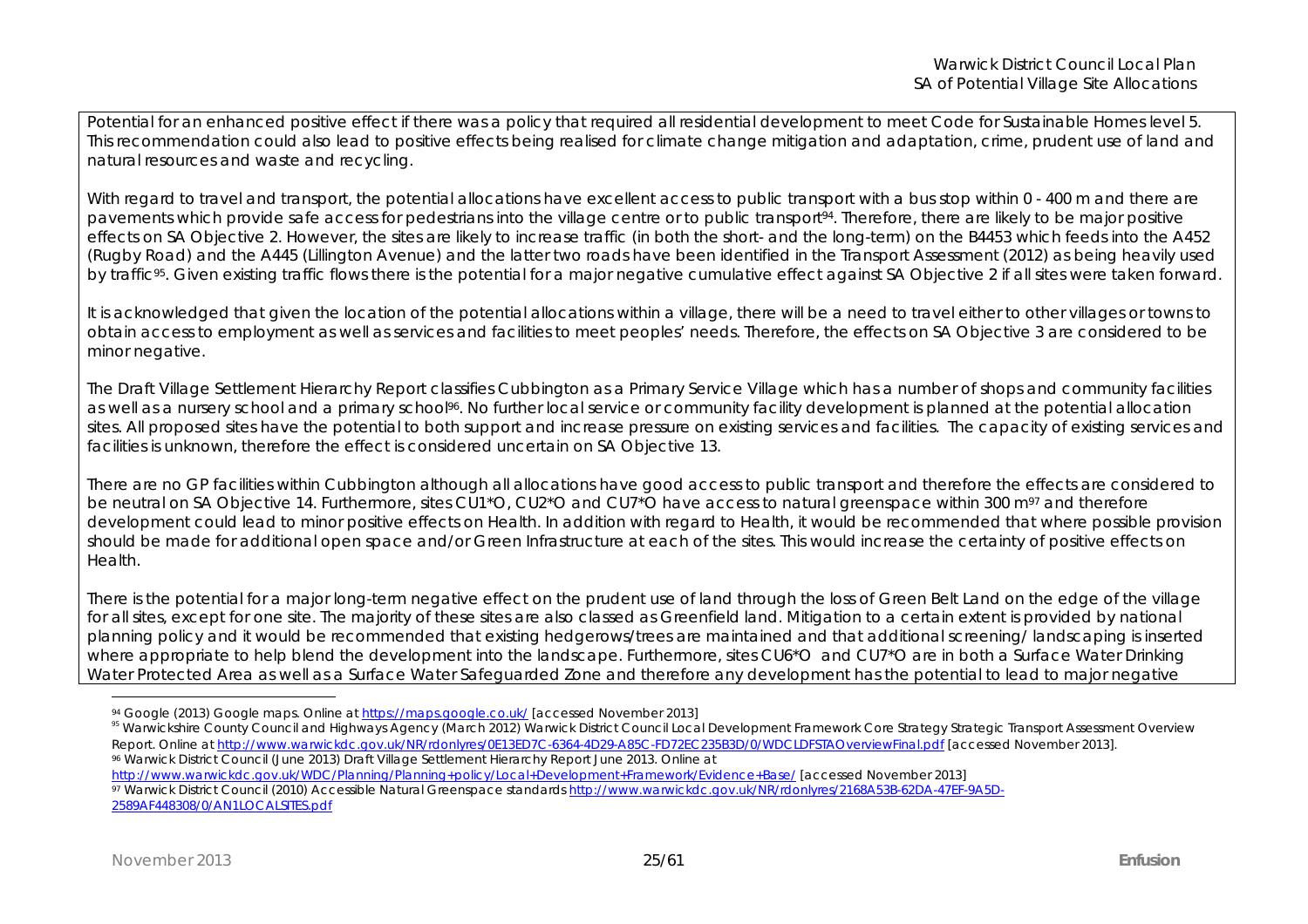effects on water use. It is anticipated that there will be plan policies to require resource-efficient design and construction methods as well as a policy to encourage the use of sustainable resources but until these policies are in place then the effects relating to these topics are considered to be uncertain.

With regard to SA Objective 6, the landscape on the allocation sites CU1\*O, CU2\*O and CU7\*O is considered to be of medium to high or high value<sup>98</sup> and therefore there is potential for major negative long-term effects. The landscape of sites CU3\*O, CU4\*O and CU6\*O is considered to be of medium value and therefore there is potential for minor long-term negative effects on landscape through development. There are no international, national or local nature conservation designations on or adjacent to the potential allocation sites<sup>99</sup>. All allocations apart from CU6<sup>\*</sup>O are considered to be of low to medium and medium ecological value.100 It would be recommended that strong environmental policies are developed to protect and encourage enhancement of the natural environment and include provision for green infrastructure. Furthermore, it would be suggested that the recommendations put forward in the Warwick District Habitat Assessment (2008)101 for Maps 19 North Cubbington, 20 Land at Coventry Road, Cubbington and 23 Land between Lillington/Cubbington**,** should be implemented as appropriate subject to recent survey data. This would mitigate any negative effects and possibly lead to positive effects being realised in the long-term for this SA Objective.

With regard to SA Objective 8, there are no designated listed buildings, Conservation Areas or Scheduled Monuments on or adjacent to the sites<sup>102</sup>. However, the potential for archaeology is unknown at this stage and as a result the effects are considered to be uncertain. It is considered that suitable mitigation will be set out through development management policies in the Local Plan and will also be available at the project level to address any potential negative effects.

<sup>98</sup> Warwick County Council Landscape and Ecology Team

<sup>99</sup> Defra (2013) Magic – Statutory Rural Designations. Online at http://magic.defra.gov.uk [accessed November 2013].

<sup>100</sup> Warwick County Council Landscape and Ecology Team

<sup>101</sup> Habitat Biodiversity Audit Partnership for Warwickshire, Coventry and Solihull (2008) Warwick District Habitat Assessment. Online at

http://www.warwickdc.gov.uk/NR/rdonlyres/3AD13473-716B-41DA-BCF2-5C607D78CDEC/0/WarwickDistrictHabitatAssessmentstandardsizereduced.pdf [accessed November 2013] 102 English Heritage (2013) National Heritage List for England. Online at http://list.english-heritage.org.uk/mapsearch.aspx [accessed November 2013]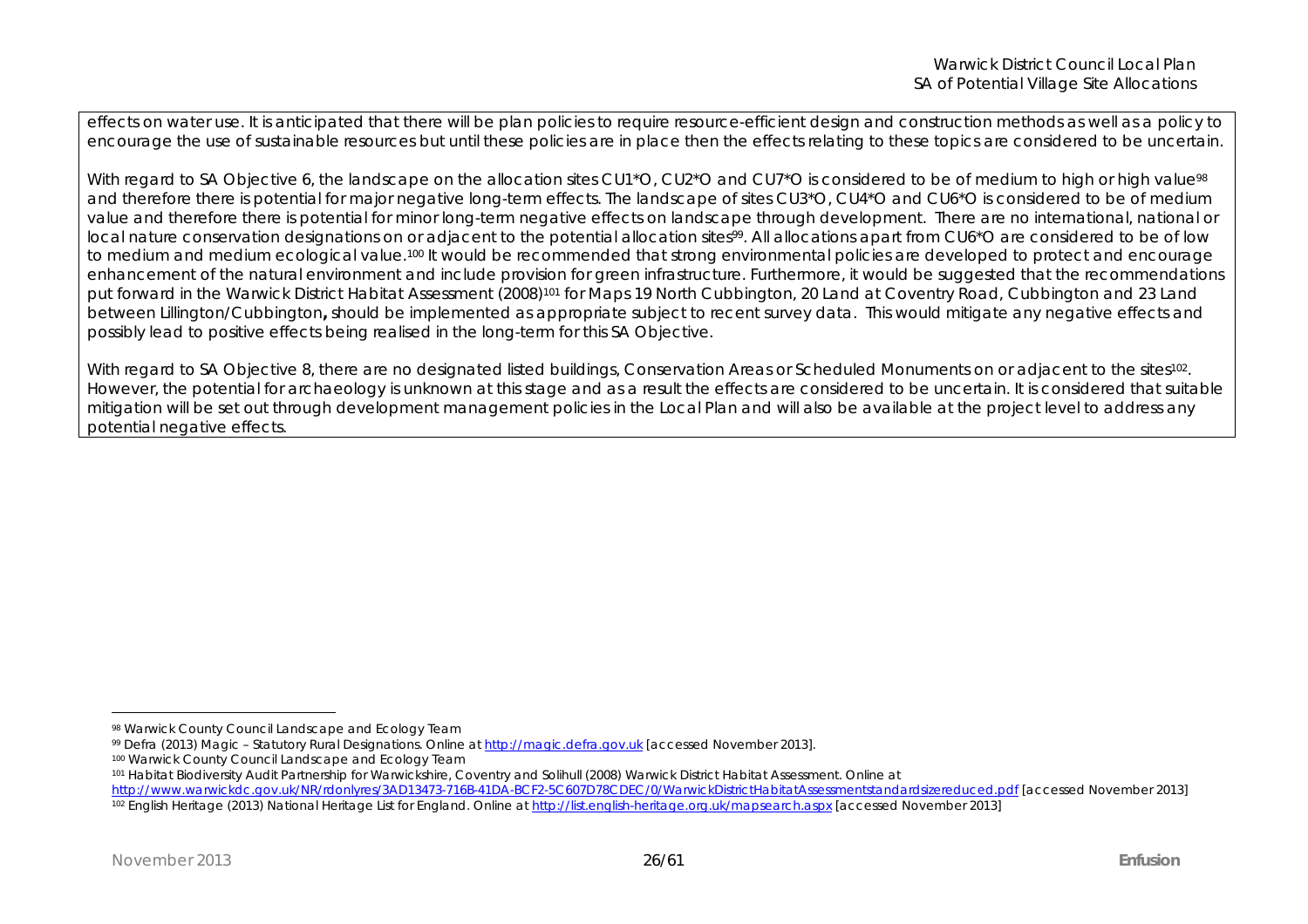| <b>Hampton Magna</b>                                                                                                                                 |                                                                                                                                                                                                                                                                                                                                                                                                                                                                                                                                           |        |            |  |               |       |   |   |      |        |       |                   |    |      |           |    |
|------------------------------------------------------------------------------------------------------------------------------------------------------|-------------------------------------------------------------------------------------------------------------------------------------------------------------------------------------------------------------------------------------------------------------------------------------------------------------------------------------------------------------------------------------------------------------------------------------------------------------------------------------------------------------------------------------------|--------|------------|--|---------------|-------|---|---|------|--------|-------|-------------------|----|------|-----------|----|
| Site(s): HM1*O – Land South of Arras Boulevard; HM2*O – Land to the East of Clifton Avenue; HM3*O – Land to the North East of Blandford Way; HM4*O - |                                                                                                                                                                                                                                                                                                                                                                                                                                                                                                                                           |        |            |  |               |       |   |   |      |        |       |                   |    |      |           |    |
| Land west of Stanks Farm; HM5*O - Land South of Lloyd Close and HM6*O - Maple Lodge                                                                  |                                                                                                                                                                                                                                                                                                                                                                                                                                                                                                                                           |        |            |  |               |       |   |   |      |        |       |                   |    |      |           |    |
| <b>SA</b><br><b>Objectives</b>                                                                                                                       |                                                                                                                                                                                                                                                                                                                                                                                                                                                                                                                                           |        | <u>ِهِ</u> |  | ಸ<br>৳        | త     |   |   | soil | change | hange | ಕೆ                | ళ  |      |           |    |
|                                                                                                                                                      | natur.<br>need<br>Ξ<br>ent<br>ent<br>Φ<br>Se<br>త<br>Ьe<br>Ō<br>క్<br>ပ<br>٩<br>త<br>water<br>ē<br>ਹ<br>≈<br>transport<br>ō<br>త<br>g<br>త<br>ate<br>פַר<br>ā<br>Φ<br>ξ<br>Climate<br>mitigatio<br>δ<br>σ<br>erty<br>ustain<br>Historic<br>quality<br>duc<br>g<br>dile<br>Waste<br>facilitie<br>Crime<br>travel<br>being<br>$\overline{\mathfrak{g}}$<br>flood<br>Ĕ<br>Natu<br>envir<br>Clim<br>envir<br>ರ<br>and<br>land<br>Built<br>δñ<br><b>Pod</b><br>ن<br>2<br>َّفِ<br>ತ<br>दै<br>우<br>œ<br>δŘ<br>ഷ<br>$\omega$<br>ᅔ<br>σ.<br>ய<br>Ō |        |            |  |               |       |   |   |      |        |       |                   |    |      |           |    |
|                                                                                                                                                      |                                                                                                                                                                                                                                                                                                                                                                                                                                                                                                                                           |        | 3          |  | 5             | O     |   | 8 | 9    | 10     | 11    | $12 \overline{ }$ | 13 | 14   | 15        | 16 |
| Appraisal<br>Summary<br>for Village                                                                                                                  | 2                                                                                                                                                                                                                                                                                                                                                                                                                                                                                                                                         | $\sim$ |            |  | $\sim$ $\sim$ | $- -$ | ÷ | ? | $-$  |        | $=$   | $++$              | 2  | $++$ | $\ddot{}$ |    |
| Summary:                                                                                                                                             |                                                                                                                                                                                                                                                                                                                                                                                                                                                                                                                                           |        |            |  |               |       |   |   |      |        |       |                   |    |      |           |    |

All potential allocations are likely to lead to major positive long-term effects on housing needs as all sites make provision for housing. The NPPF requires that housing developments should meet the needs of different groups in the community, be of high quality and should also provide affordable housing. Therefore, it is considered that all the allocations have the potential for minor positive effects in the long-term on poverty and social exclusion as well as indirect positive effects on health.

All the sites have current employment uses (agriculture) and new development on these sites is not expected to include the provision of additional employment land. At present, the level of employment at each site is unknown and as a result the effects on employment are considered to be uncertain at this stage.

There are unlikely to be any significant effects on SA Objective 11 given that none of the sites are located within an area of medium or high flood risk<sup>103</sup>. Furthermore, the NPPF requires that planning authorities should ensure that new development should not increase flood risk elsewhere<sup>104</sup>.

Air, light and noise pollution along with waste and emissions contributing to climate change are likely to increase - particularly in the short term during the construction phases. It is considered that suitable mitigation will be set out through development management policies in the Local Plan and will also be available at the project level to address negative effects. Effectiveness depends on detailed design and implementation - it is recommended

<sup>103</sup> Environment Agency (2013) What's in Your Backyard? Interactive Maps. Online at (http\)maps.environment-agency.gov.uk [accessed November 2013] 104 Department for Communities and Local Government (2012) National Planning Policy Framework. Paragraph 103. Online at

https://www.gov.uk/government/uploads/system/uploads/attachment\_data/file/6077/2116950.pdf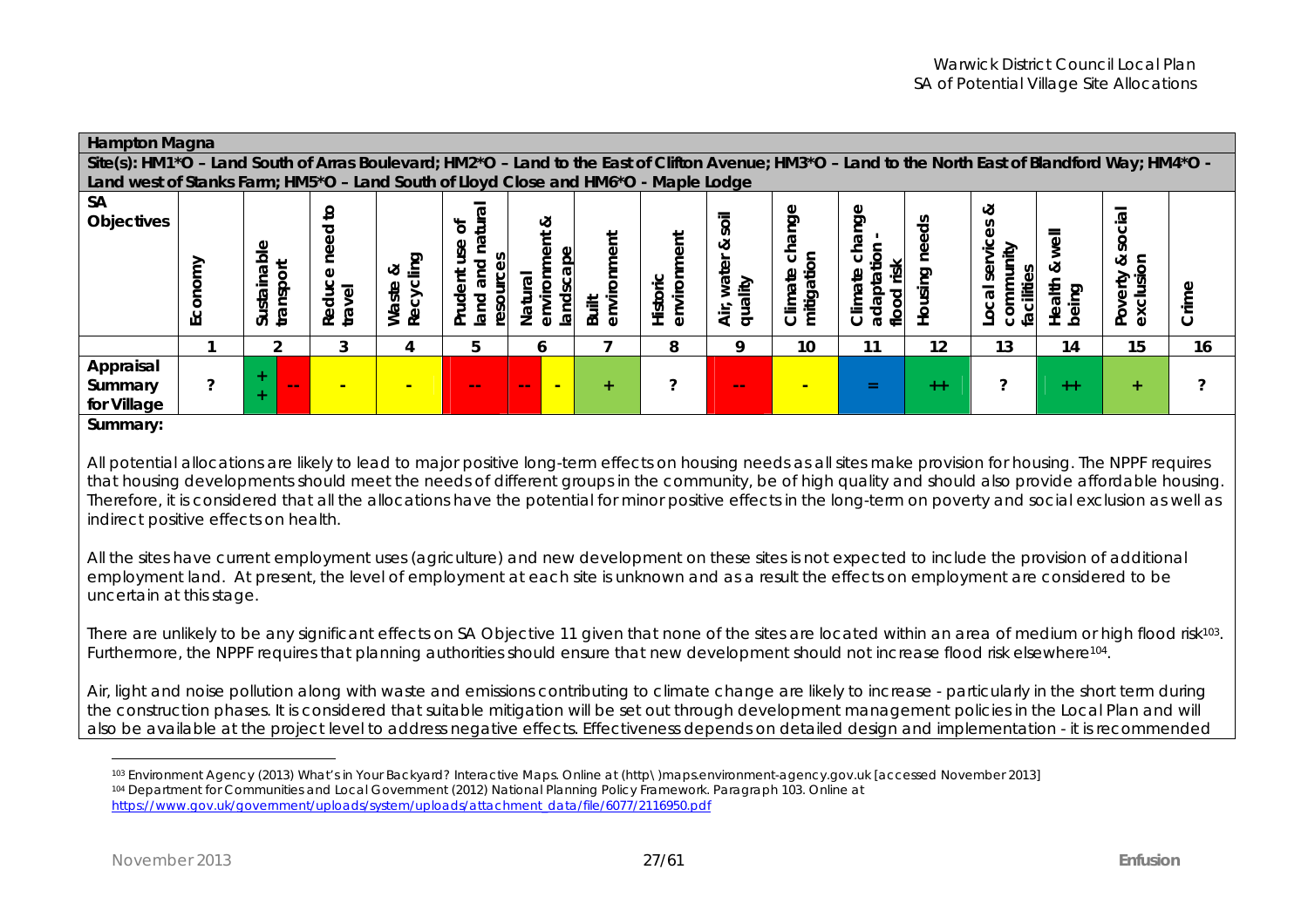that there should be a requirement for an EMP (construction & occupation) including monitoring which should be followed-up. Potential allocation HM2<sup>\*</sup>O is also adjacent to the A46 and a sewage works which means there is the potential for major negative effects with regard to noise, odour, light and air quality on any new residential development. This is also the case for HM4\*O which is within 100m of the railway line and less than 200m from the sewage works. It would be recommended that suitable mitigation including appropriate noise attenuation resulting from a noise assessment, an air quality assessment for site HM2\*O and HM4\*O is put in place and this would reduce the negative effects identified. In addition, it has been identified that all sites have the potential for contaminants to be present as a result of previous military use<sup>105</sup> (possible major negative effects) and as a result it would be recommended that a land quality assessment is carried out to identify and suggest mitigation for any potential negative effects. In addition, all sites will lead to the direct loss of grade 3 (provisional) agricultural land leading to minor negative effects in the long-term<sup>106</sup>. It is not known if the sites are classed as Grade 3a or 3b.

Given the potential for major negative effects on SA Objective 9, there may also be potential for negative effects on human health; however, it is considered that suitable mitigation to prevent unacceptable risks from pollution will be provided by Local Plan policies and at the project level to ensure that effects are not significant and that the new development is appropriate for its location107.

The effect on crime is uncertain at this stage. The effects on crime will depend on the design and layout finalised at the development management level although consideration should be given to inserting a design policy to encourage sustainable design and to take account of the Safer Places: The Planning System and Crime Prevention Guidance (September 2004) and any other relevant guidance. This would increase the potential for positive effects.

The NPPF requires that all development should achieve high quality and inclusive design, establish a strong sense of place, respond to local character and create safe and accessible environment. All allocations are expected to achieve this leading to minor positive effects on the built environment. Potential for an enhanced positive effect if there was a policy that required all residential development to meet Code for Sustainable Homes level 5. This recommendation could also lead to positive effects being realised for climate change mitigation and adaptation, crime, prudent use of land and natural resources and waste and recycling.

With regard to travel and transport, the potential allocations have excellent access to public transport with a bus stop within 0 - 400 m and there are pavements which provide safe access for pedestrians into the village centre or to public transport<sup>108</sup>. HM4\*O is less than 500m walking distance from Warwick Parkway railway station (from Old Budbrooke Road) and HM1\*O (from Arras Blvd) and HM2\*O (from Gould Road) are within 1km. Therefore there are likely to be major positive effects on SA Objective 2. However, the sites are likely to increase traffic (in both the short- and the long-term) at the A46/A4177/A425 Stanks junction which according to the Transport Assessment (2012) experiences high traffic flows109. HM1\*O, HM2\*O, HM5\*O and

<sup>105</sup> Warwick District Council Environmental Health Team

<sup>106</sup> Defra (2013) Magic – Statutory Rural Designations. Online at http://magic.defra.gov.uk [accessed November 2013].

<sup>107</sup> Department for Communities and Local Government (2012) National Planning Policy Framework. Paragraph 120. Online at https://www.gov.uk/government/uploads/system/uploads/attachment\_data/file/6077/2116950.pdf

<sup>108</sup> Google (2013) Google maps. Online at https://maps.google.co.uk/ [accessed November 2013]

<sup>109</sup> Warwickshire County Council and Highways Agency (March 2012) Warwick District Council Local Development Framework Core Strategy Strategic Transport Assessment Overview Report. Online at http://www.warwickdc.gov.uk/NR/rdonlyres/0E13ED7C-6364-4D29-A85C-FD72EC235B3D/0/WDCLDFSTAOverviewFinal.pdf [accessed November 2013].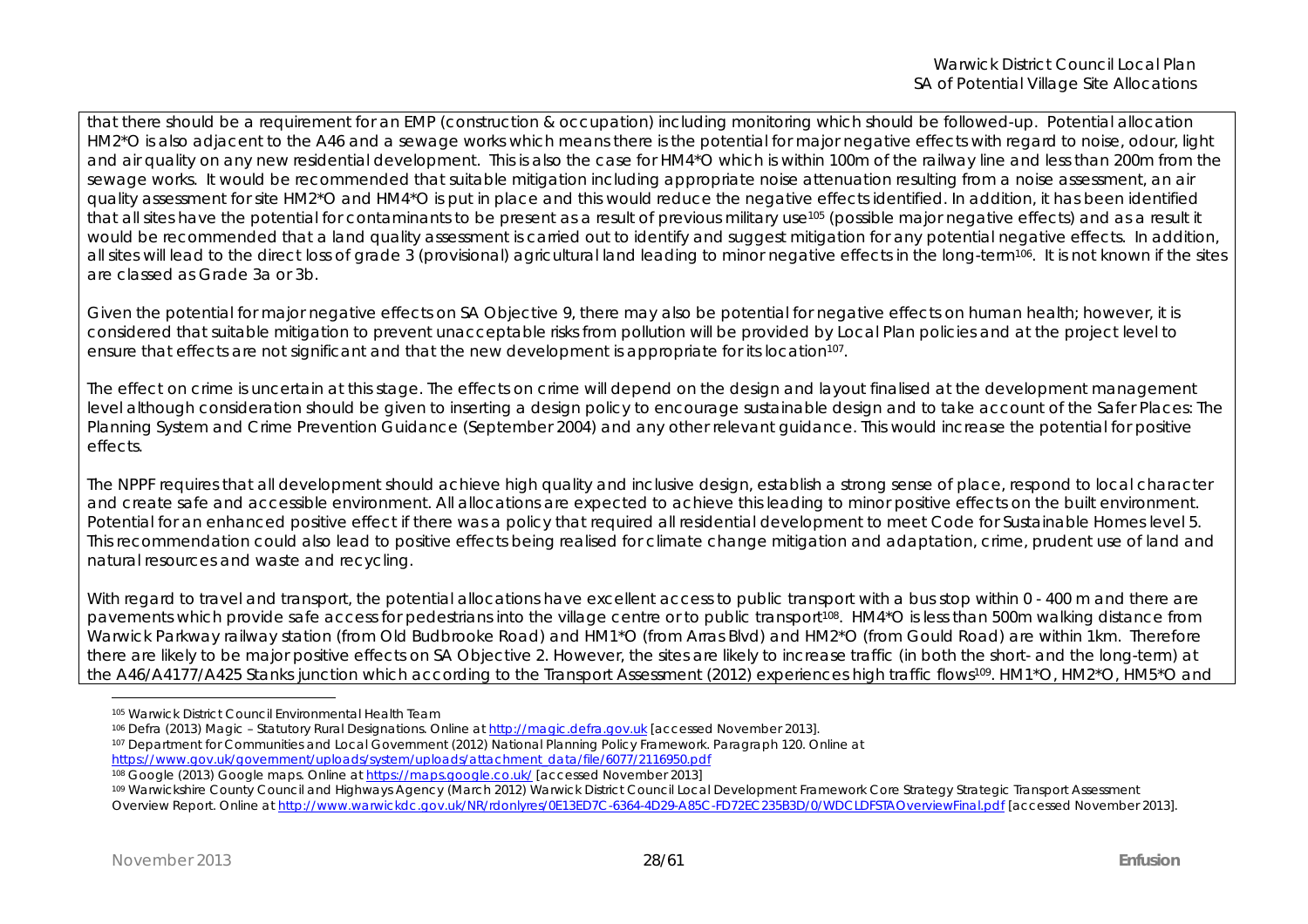HM6\*O could individually have the potential for major negative effects alone given that they each have a capacity of over 100 dwellings. There is also the potential for major cumulative negative effects if all sites were taken forward. There could also be negative cumulative effects on A46/A4177/A425 junction if the sites at Hampton Magna are developed as well as the sites at Hatton Park, Hatton Station and Shrewley Common. It should be noted that site HM3<sup>\*</sup>O has very poor vehicle access<sup>110</sup>.

It is acknowledged that given the location of the potential allocations within a village, there will be a need to travel either to other villages or towns to obtain access to employment as well as services and facilities to meet peoples' needs. Therefore, the effects on SA Objective 3 are considered to be minor negative.

The Draft Village Settlement Hierarchy Report classifies Hampton Magna as a Primary Service Village which has a number of shops and community facilities as well as a nursery school, a primary school and a doctors surgery<sup>111</sup>. No further local service or community facility development is planned at the potential allocation sites. All proposed sites have the potential to both support and increase pressure on existing services and facilities. The capacity of existing services and facilities is unknown, therefore the effect is considered uncertain on SA Objective 13.

All sites are within 400 – 800 m of GP facilities within Hampton Magna and therefore there could be major positive long-term effects on SA Objective 14. It should be noted that the capacity of the existing health facilities are unknown at this time. In addition with regard to Health, it would be recommended that where possible provision should be made for open space and/or Green Infrastructure at each of the sites. This would increase the certainty of positive effects on Health.

There is the potential for a major long-term negative effect on SA Objective 5 through the loss of Green Belt Land on the edge of the village for all sites. Mitigation to a certain extent is provided by national planning policy and it would be recommended that existing hedgerows/trees are maintained and that additional screening/ landscaping is inserted where appropriate to help blend the development into the landscape. It is anticipated that there will be plan policies to require resource-efficient design and construction methods as well as a policy to encourage the use of sustainable resources but until these policies are in place then the effects relating to these topics are considered to be uncertain.

With regard to SA Objective 6, the sites are considered to be of medium to high and high landscape value<sup>112</sup> and therefore there is potential for major negative long-term effects. There are no international, national or local nature conservation designations on or adjacent to the potential allocation sites<sup>113</sup>. However, there is a pLWS adjacent to part of site HM1<sup>\*</sup>O and site HM5<sup>\*</sup>O boundaries and the pLWS could potentially be indirectly affected by development at either one of the sites through noise, air and light pollution during the short-term (during construction) and in the long-term. There is also a pLWS in close proximity to HM6\*O. All the allocations are considered to be of low to medium and medium ecological value114 and as a result the

<sup>110</sup> Warwickshire County Council and Highways Agency

<sup>111</sup> Warwick District Council (June 2013) Draft Village Settlement Hierarchy Report June 2013. Online at

http://www.warwickdc.gov.uk/WDC/Planning/Planning+policy/Local+Development+Framework/Evidence+Base/ [accessed November 2013]

<sup>112</sup> Warwick County Council Landscape and Ecology Team

<sup>113</sup> Defra (2013) Magic – Statutory Rural Designations. Online at http://magic.defra.gov.uk [accessed November 2013].

<sup>114</sup> Warwick County Council Landscape and Ecology Team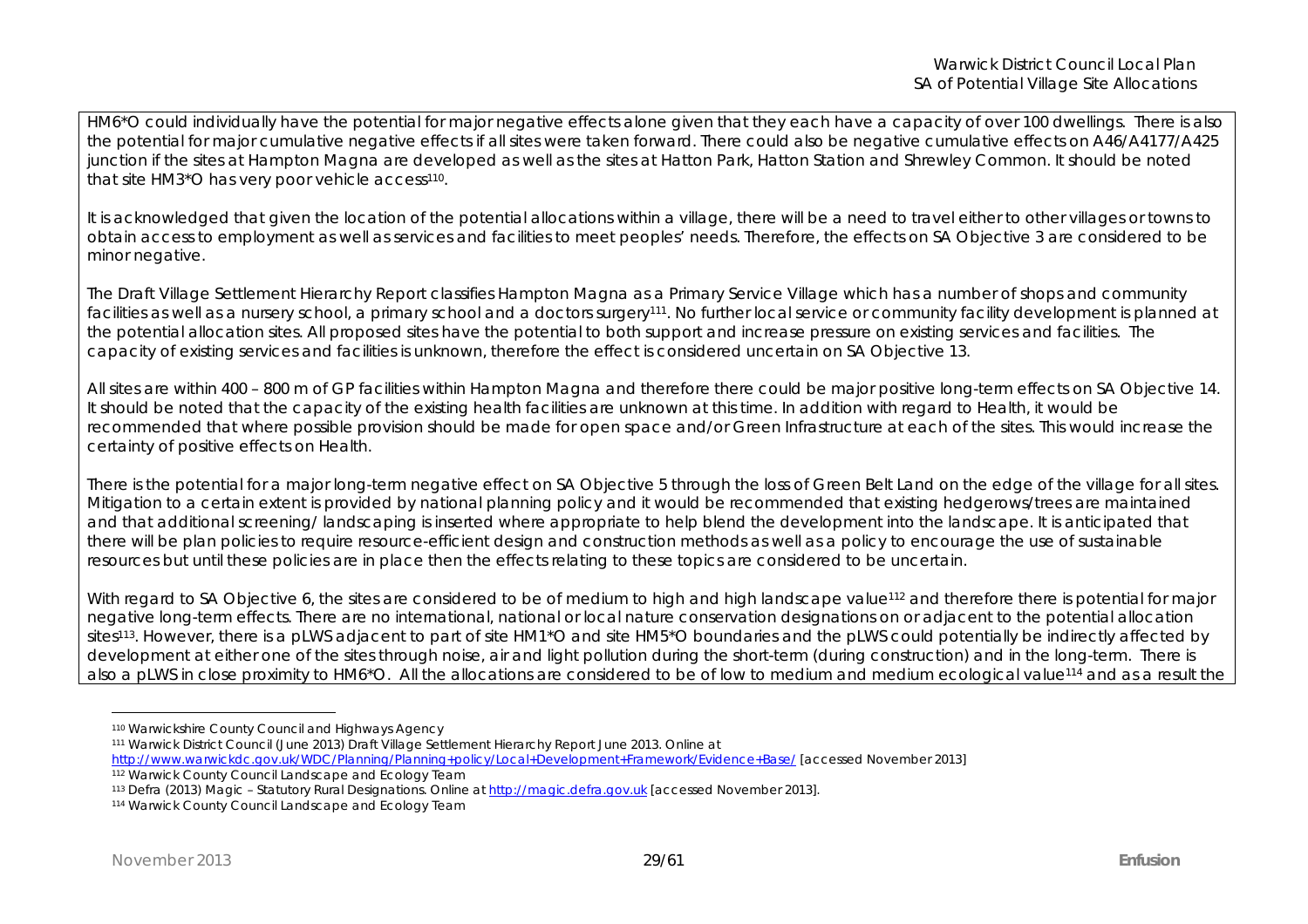presence of protected species is more likely and could mean that development at all sites could lead to minor negative effects on biodiversity in the long-term. It is recommended that strong environmental policies are developed to protect and encourage enhancement of the natural environment and include provision for green infrastructure. This would mitigate any negative effects and possibly lead to positive effects being realised in the longterm for this SA Objective.

With regard to SA Objective 8, there are no designated listed buildings, Conservation Areas or Scheduled Monuments on or adjacent to the sites<sup>115</sup>. However, the potential for archaeology is unknown at this stage and as a result the effects are considered to be uncertain. It is considered that suitable mitigation will be set out through development management policies in the Local Plan and will also be available at the project level to address any potential negative effects.

<sup>115</sup> English Heritage (2013) National Heritage List for England. Online at http://list.english-heritage.org.uk/mapsearch.aspx [accessed November 2013]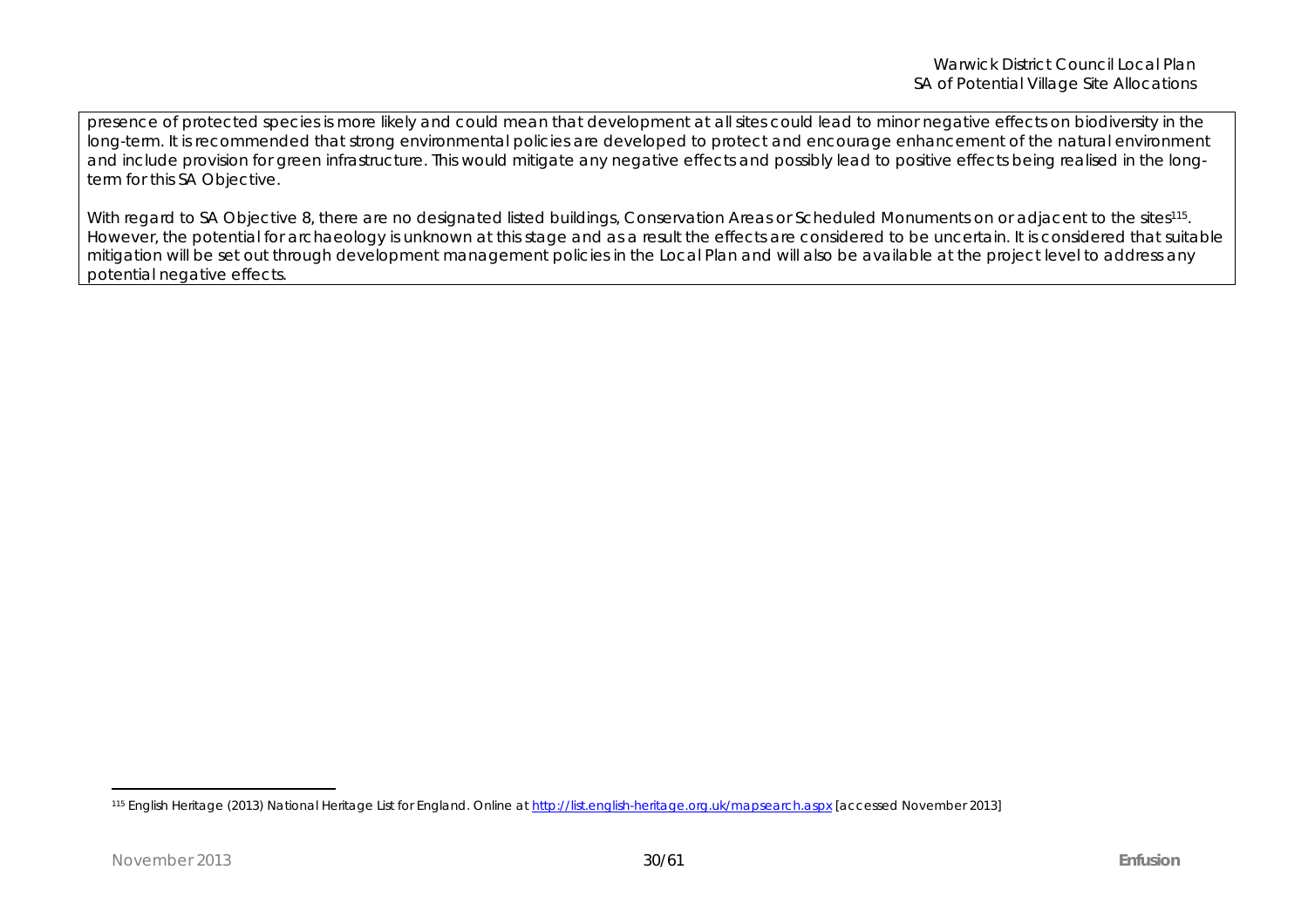| <b>Hatton Park</b>                                                                                                                                |                                                                               |                      |                   |       |                 |                    |                |                     |                   |                       |                                |      |                   |                        |              |      |
|---------------------------------------------------------------------------------------------------------------------------------------------------|-------------------------------------------------------------------------------|----------------------|-------------------|-------|-----------------|--------------------|----------------|---------------------|-------------------|-----------------------|--------------------------------|------|-------------------|------------------------|--------------|------|
| Site(s): HP1*O - Land north of Grand Union Canal; HP2*O - Land north-west of Severn Trent Treatment Works; HP3*O – Land North of Birmingham Road; |                                                                               |                      |                   |       |                 |                    |                |                     |                   |                       |                                |      |                   |                        |              |      |
| HP4*O - 407 Birmingham Road and land to West and HP5*O - Land west of R75 Birmingham Road                                                         |                                                                               |                      |                   |       |                 |                    |                |                     |                   |                       |                                |      |                   |                        |              |      |
| <b>SA</b>                                                                                                                                         |                                                                               |                      |                   |       |                 |                    |                |                     |                   |                       |                                |      |                   |                        |              |      |
| <b>Objectives</b>                                                                                                                                 | pp<br>nge<br>త<br>Ω<br>$\overline{\omega}$<br>ㅎ<br>巨<br>ర<br>త<br>৳<br>ರ<br>Ō |                      |                   |       |                 |                    |                |                     |                   |                       |                                |      |                   |                        |              |      |
|                                                                                                                                                   |                                                                               |                      |                   |       | ᡴᠦ              |                    |                |                     |                   |                       |                                |      |                   |                        |              |      |
|                                                                                                                                                   |                                                                               | Φ                    |                   |       |                 |                    |                |                     | త                 |                       | ပ                              |      |                   |                        |              |      |
|                                                                                                                                                   |                                                                               | Ø                    |                   | త     |                 |                    |                |                     | ₫                 |                       | º                              | రా   | Φ                 |                        | ళ<br>⊊       |      |
|                                                                                                                                                   |                                                                               | transport<br>Sustain | g                 |       | Ф               |                    |                | environ<br>Historic | ø<br>quality<br>≩ | ate<br>mitigati       | ठ                              |      | l<br>ಸ            |                        | Poverty<br>S |      |
|                                                                                                                                                   |                                                                               |                      | yel               | Waste | ਹ               | envir<br>and<br>శ్ | envir<br>Built |                     |                   | ┍                     | lima<br>$\overline{0}$         |      |                   | $\frac{1}{5}$<br>being |              | Crim |
|                                                                                                                                                   | ш                                                                             |                      | <u>ត្ថិ</u><br>Re | ഷ     | <u>ក្ខ</u><br>Φ | 7                  |                |                     | È,                | $\overline{\text{C}}$ | ᠊ᡉ<br>$\circ$<br>$\sigma$<br>ſ |      | ن<br>٥<br>ე<br>ნე | َّفِ                   |              |      |
|                                                                                                                                                   |                                                                               |                      |                   | 4     | 5               |                    |                | 8                   | Q                 | 10                    | 11                             | 12   | 13                | 14                     | 15           | 16   |
| Appraisal                                                                                                                                         |                                                                               |                      |                   |       |                 |                    |                |                     |                   |                       |                                |      |                   |                        |              |      |
| Summary                                                                                                                                           | 7                                                                             | $\sim$               |                   |       | $- -$           | $- -$              | ٠              | າ<br>-              | $\sim$ $-$        |                       | œ.<br>-                        | $++$ |                   | $=$<br>÷               |              |      |
| for Village                                                                                                                                       |                                                                               |                      |                   |       |                 |                    |                |                     |                   |                       |                                |      |                   |                        |              |      |
| $C1$ in $C2$ in $C3$                                                                                                                              |                                                                               |                      |                   |       |                 |                    |                |                     |                   |                       |                                |      |                   |                        |              |      |

**Summary:** 

All potential allocations are likely to lead to major positive long-term effects on housing needs as all sites make provision for housing. The NPPF requires that housing developments should meet the needs of different groups in the community, be of high quality and should also provide affordable housing. Therefore, it is considered that all the allocations have the potential for minor positive effects in the long-term on poverty and social exclusion as well as indirect positive effects on health.

HP1\*O, HP2\*O and HP4\*O are used for agriculture and the new development proposed will not replace this. At present, the level of agricultural employment at the site is unknown and as a result the effects on employment are considered to be uncertain at this stage.

There are unlikely to be any significant effects on SA Objective 11 given that none of the sites are located within an area of medium or high flood risk<sup>116</sup>. However, it has been noted that there is potential for substantial flooding along Birmingham road which forms the southern boundary of site HP3\*O, although the NPPF requires that planning authorities should ensure that new development should not increase flood risk elsewhere<sup>117</sup>.

Air, light and noise pollution along with waste and emissions contributing to climate change are likely to increase - particularly in the short term during the construction phases. This is likely to affect the wider environment and particularly, during the short-term, residential development in close proximity leading to minor negative effects. However, all the sites are adjacent to the A4177 and therefore there is potential for major negative effects with

<sup>116</sup> Environment Agency (2013) What's in Your Backyard? Interactive Maps. Online at (http\)maps.environment-agency.gov.uk [accessed November 2013] 117 Department for Communities and Local Government (2012) National Planning Policy Framework. Paragraph 103. Online at

https://www.gov.uk/government/uploads/system/uploads/attachment\_data/file/6077/2116950.pdf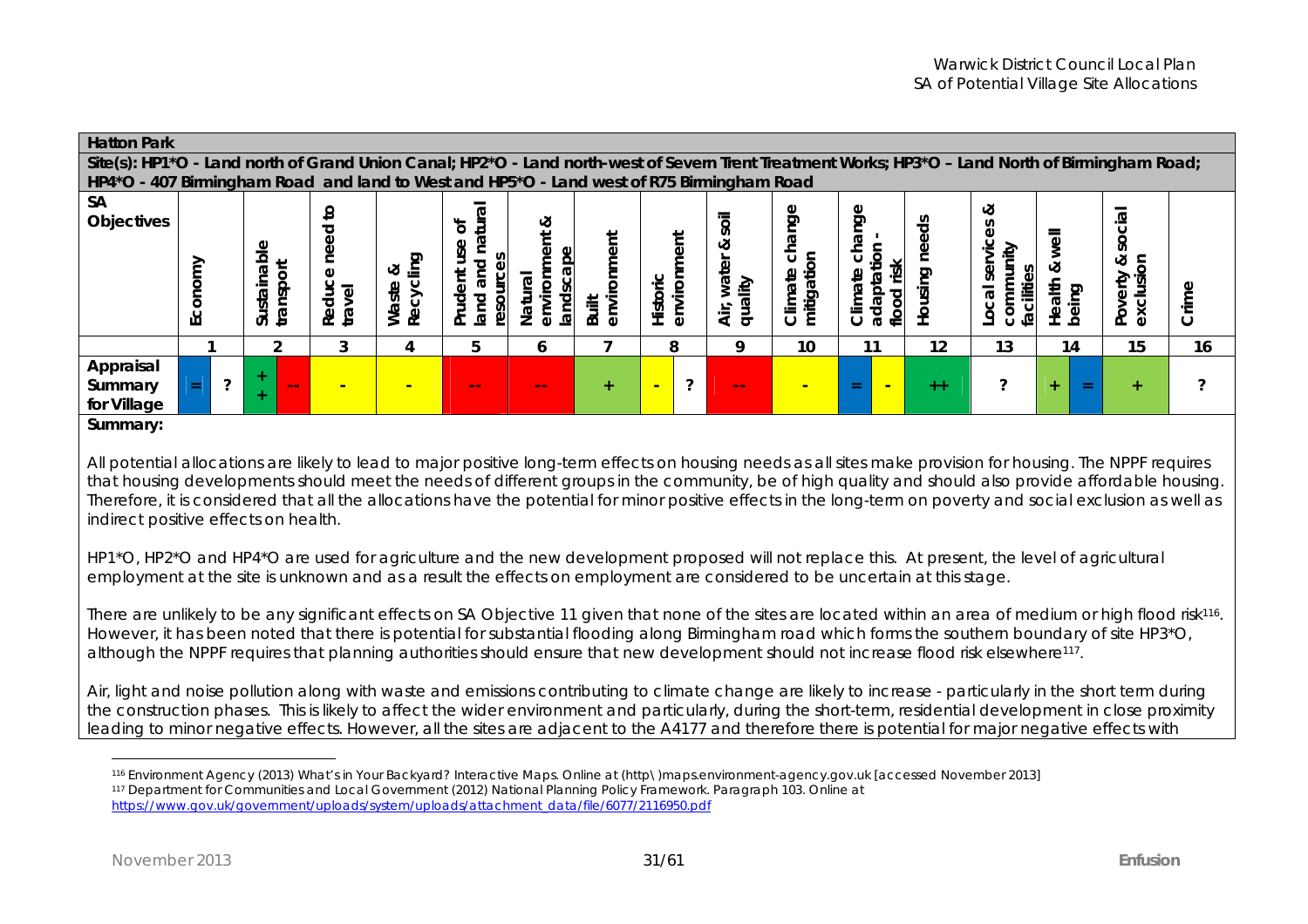regard to noise, light and air quality on any new residential development and as a result it would be recommended that suitable mitigation including appropriate noise attenuation resulting from a noise assessment, an air quality assessment and an EMP (construction & occupation) including monitoring should be carried out to address the negative effects. In addition, it has been identified that site HP3\*O has the potential for contaminants to be present as a result of previous hospital use<sup>118</sup> (possible major negative effects) and as a result it would be recommended that a land quality assessment is carried out to identify and suggest mitigation for any potential negative effects. Given the potential for major negative effects on SA Objective 9, there may also be potential for negative effects on human health; however, it is considered that suitable mitigation to prevent unacceptable risks from pollution will be provided by Local Plan policies and at the project level to ensure that effects are not significant and that the new development is appropriate for its location<sup>119</sup>. Development on HP3\*O would lead to the loss of Grade 3 agricultural land<sup>120</sup>. It is not know if this is Grade 3a or 3b. The classification of agricultural land on sites HP2\*O and HP4\*O is not known.

The effect on crime is uncertain at this stage. The effects on crime will depend on the design and layout finalised at the development management level although consideration should be given to inserting a design policy to encourage sustainable design and to take account of the Safer Places: The Planning System and Crime Prevention Guidance (September 2004) and any other relevant guidance. This would increase the potential for positive effects.

The NPPF requires that all development should achieve high quality and inclusive design, establish a strong sense of place, respond to local character and create safe and accessible environment. The allocation is expected to achieve this leading to minor positive effects on the built environment. Potential for an enhanced positive effect if there was a policy that required all residential development to meet Code for Sustainable Homes level 5. This recommendation could also lead to positive effects being realised for climate change mitigation and adaptation, crime, prudent use of land and natural resources and waste and recycling.

With regard to travel and transport, all the potential sites have excellent access to public transport with a bus stop within 0 - 400 m<sup>121</sup> with the potential major positive effects on access to public transport under SA Objective 2. However, development at the sites is likely to increase traffic (in both the short and the long-term) at the A46/A4177/A425 Stanks junction which according to the Transport Assessment (2012) experiences high traffic flows<sup>122</sup>. Given the capacity of sites HP1\*O and HP3\*O at over 90 dwellings each there could potentially be a major negative effects on traffic under SA Objective 2. Moreover, there could be negative cumulative effects on A46/A4177/A425 junction if the sites at Hampton Magna are developed as well as the sites at Hatton Park, Hatton Station and Shrewley Common.

It is acknowledged that given the location of the potential allocations within a village, there will be a need to travel either to other villages or towns to obtain access to employment as well as services and facilities to meet peoples' needs. Therefore, the effects on SA Objective 3 are considered to be

<sup>118</sup> Warwick District Council Environmental Health Team

<sup>119</sup> Department for Communities and Local Government (2012) National Planning Policy Framework. Paragraph 120. Online at https://www.gov.uk/government/uploads/system/uploads/attachment\_data/file/6077/2116950.pdf

<sup>&</sup>lt;sup>120</sup> Defra (2013) Magic – Post 1988 Agricultural Land Classification. Online at http://magic.defra.gov.uk [accessed November 2013].

<sup>121</sup> Google (2013) Google maps. Online at https://maps.google.co.uk/ [accessed November 2013]

<sup>122</sup> Warwickshire County Council and Highways Agency (March 2012) Warwick District Council Local Development Framework Core Strategy Strategic Transport Assessment Overview Report. Online at http://www.warwickdc.gov.uk/NR/rdonlyres/0E13ED7C-6364-4D29-A85C-FD72EC235B3D/0/WDCLDFSTAOverviewFinal.pdf [accessed November 2013].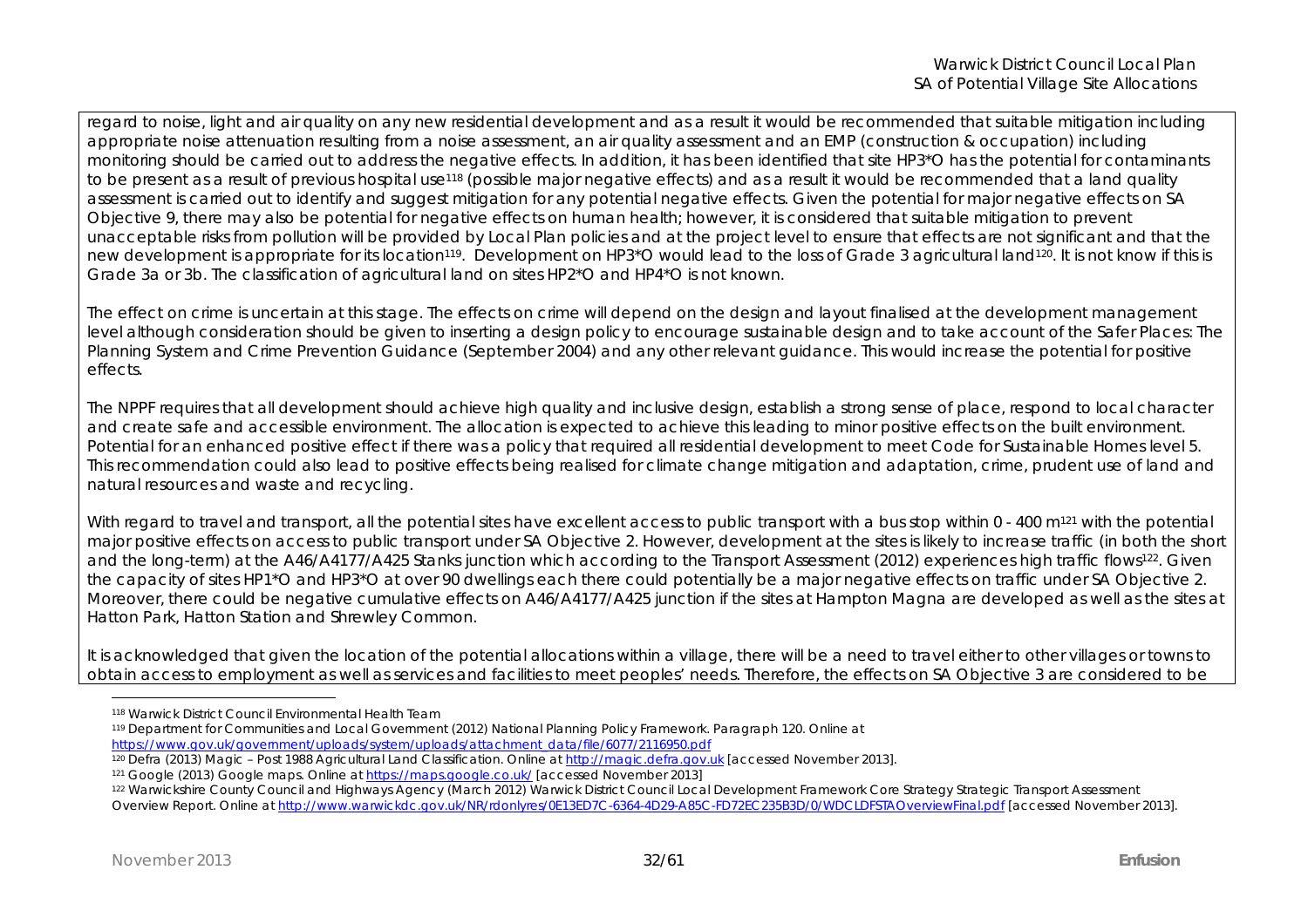# minor negative.

The Draft Village Settlement Hierarchy Report classifies Hatton Park as a secondary service village which is considered to have a good range of services –Village Food Store, Village Hall, a Playground; and a public house nearby123. No further local service or community facility development is planned at the potential allocation site. The proposed sites have the potential to both support and increase pressure on existing services and facilities. The capacity of existing services and facilities is unknown, therefore the effect is considered uncertain against SA Objective 13.

There are no healthcare facilities within the Village although the sites have excellent access to public transport and therefore the effects are considered to be neutral on SA Objective 14. Furthermore, sites HP1\*O, HP2\*O and HP5\*O are within 300m of a parcel of natural greenspace124. HP3\*O and HP4\*O are just over 300m away. In addition with regard to Health, it would be recommended that where possible provision should be made for open space and/or Green Infrastructure at each of the sites. This would increase the certainty of positive effects on Health.

There is the potential for a major long-term negative effect on the prudent use of land through the loss of Green Belt Land on the edge of the village.125 Mitigation to a certain extent is provided by national planning policy and it would be recommended that existing trees/ hedgerows are maintained and that additional screening/ landscaping is inserted where appropriate to help blend the development into the landscape. It is anticipated that there will be plan policies to require resource-efficient design and construction methods as well as a policy to encourage the use of sustainable resources but until these policies are in place then the effects relating to these topics are considered to be uncertain.

With regard to SA Objective 6, the majority of the sites are considered to be of high landscape value<sup>126</sup> with the potential for major negative effects. HP3\*O is considered to have low landscape value although it is located on the edge of the village and therefore it is considered to lead to minor negative effects on landscape<sup>127</sup>. In addition, there are no international or national nature conservation designations on or adjacent the sites.<sup>128</sup> There is a potential Local Wildlife Site (pLWS)129 which also contains Smiths Covert Ancient Woodland and the BAP priority habitat of deciduous woodland adjacent the northern boundary of HP3\*O. The pLWS could potentially be indirectly affected by development at either one of the sites through noise, air and light pollution during the short-term (during construction) and in the long-term. The Grand Union Canal passes along the southern boundary of sites HP1\*O, HP4\*O and HP5\*O, which is also a pLWS. Development on HP2\*O would lead to the loss of a significant portion of Hatton Hill Fields pLWS. In addition, the presence of protected species is unknown but the sites are considered to be of medium to high value<sup>130</sup> which means there are is the

http://www.warwickdc.gov.uk/WDC/Planning/Planning+policy/Local+Development+Framework/Evidence+Base/ [accessed November 2013]

2589AF448308/0/AN1LOCALSITES.pdf

127 Ibid.

<sup>123</sup> Warwick District Council (June 2013) Draft Village Settlement Hierarchy Report June 2013. Online at

<sup>124</sup> Warwick District Council (2010) Accessible Natural Greenspace standards http://www.warwickdc.gov.uk/NR/rdonlyres/2168A53B-62DA-47EF-9A5D-

<sup>125</sup> Warwick District Council (May 2012) local Plan – Helping Shape the District, Preferred Options. Online at http://www.warwickdc.gov.uk/NR/rdonlyres/4E01EA4B-85C2-48D5-A649- 6FAB2EF4533F/0/LocalPlanPreferredOptionsCompletewithAppendicesandCoversRFS.pdf [accessed November 2013].

<sup>126</sup> Warwick County Council Landscape and Ecology Team

<sup>128</sup> Defra (2013) Magic – Statutory Rural Designations. Online at http://magic.defra.gov.uk [accessed November 2013].

<sup>129</sup> Warwick District Council (2010) Green Infrastructure Study: Ecological Assets Map. Online at http://www.warwickdc.gov.uk/NR/rdonlyres/6AE6AF66-D360-4728-9AB9-

<sup>3</sup>CB787890738/0/EA2WarwickLeamingtonandWhitnash.pdf [accessed November 2013]

<sup>130</sup> Warwick County Council Landscape and Ecology Team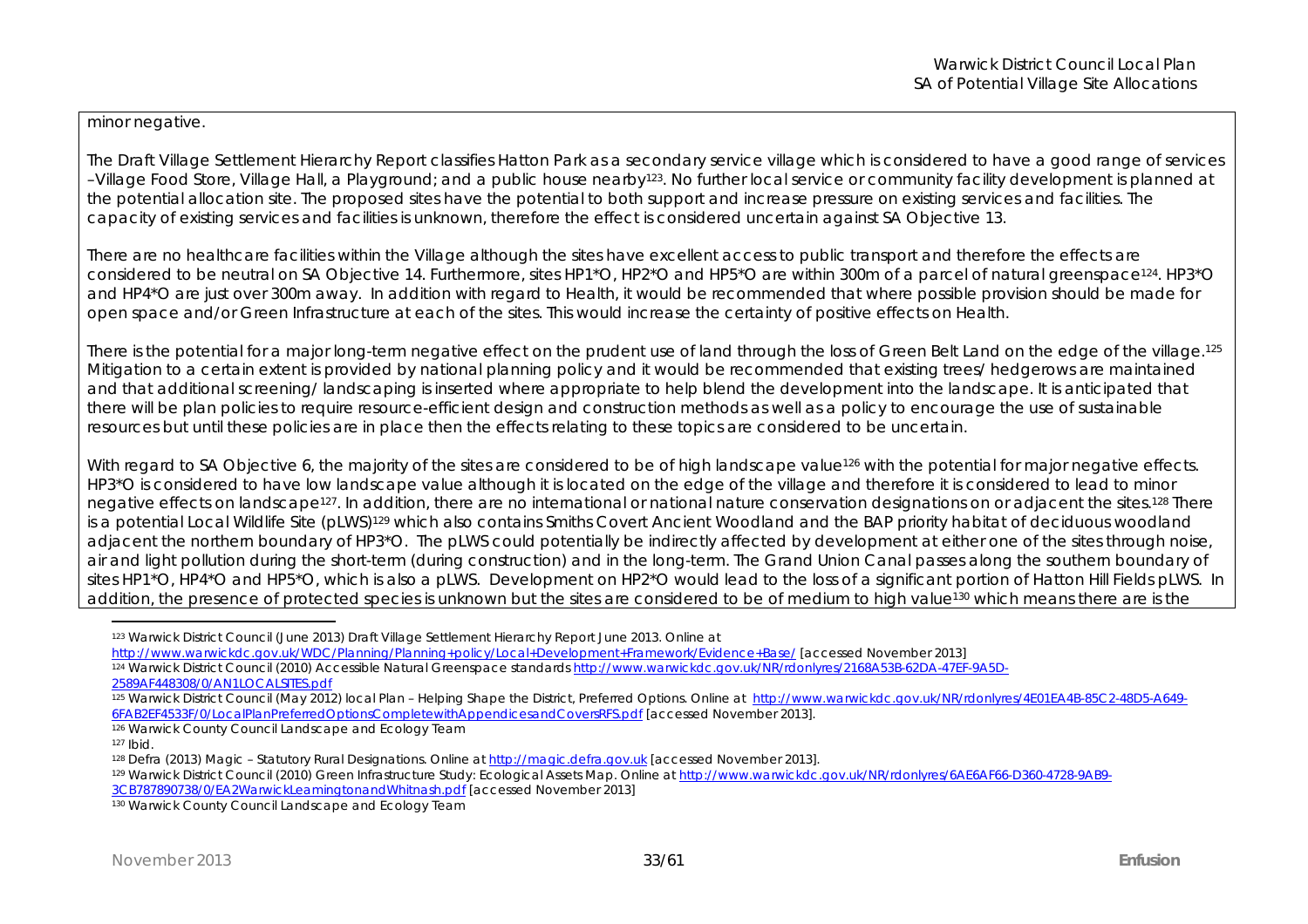potential for major negative effects on biodiversity. It would be recommended that strong environmental policies are developed to protect and encourage enhancement of the natural environment and include provision for green infrastructure. Furthermore, it would be suggested that the recommendations put forward in the Warwick District Habitat Assessment (2008)131 for Map 16 Land Adjacent Hatton Park should be implemented as appropriate subject to recent survey data. This would mitigate any negative effects and possibly lead to positive effects being realised in the long-term for this SA Objective.

With regard to SA Objective 8, there is a Grade II Listed Building (Lock House) adjacent to sites HP4\*O and HP5\*O, potential for minor short to long-term negative effects. The potential for archaeology is unknown at this stage and as a result the effects are considered to be uncertain with regard to the historic environment. It is considered that suitable mitigation will be set out through development management policies in the Local Plan and will also be available at the project level to address any potential negative effects.

<sup>131</sup> Habitat Biodiversity Audit Partnership for Warwickshire, Coventry and Solihull (2008) Warwick District Habitat Assessment. Online at http://www.warwickdc.gov.uk/NR/rdonlyres/3AD13473-716B-41DA-BCF2-5C607D78CDEC/0/WarwickDistrictHabitatAssessmentstandardsizereduced.pdf [accessed November 2013]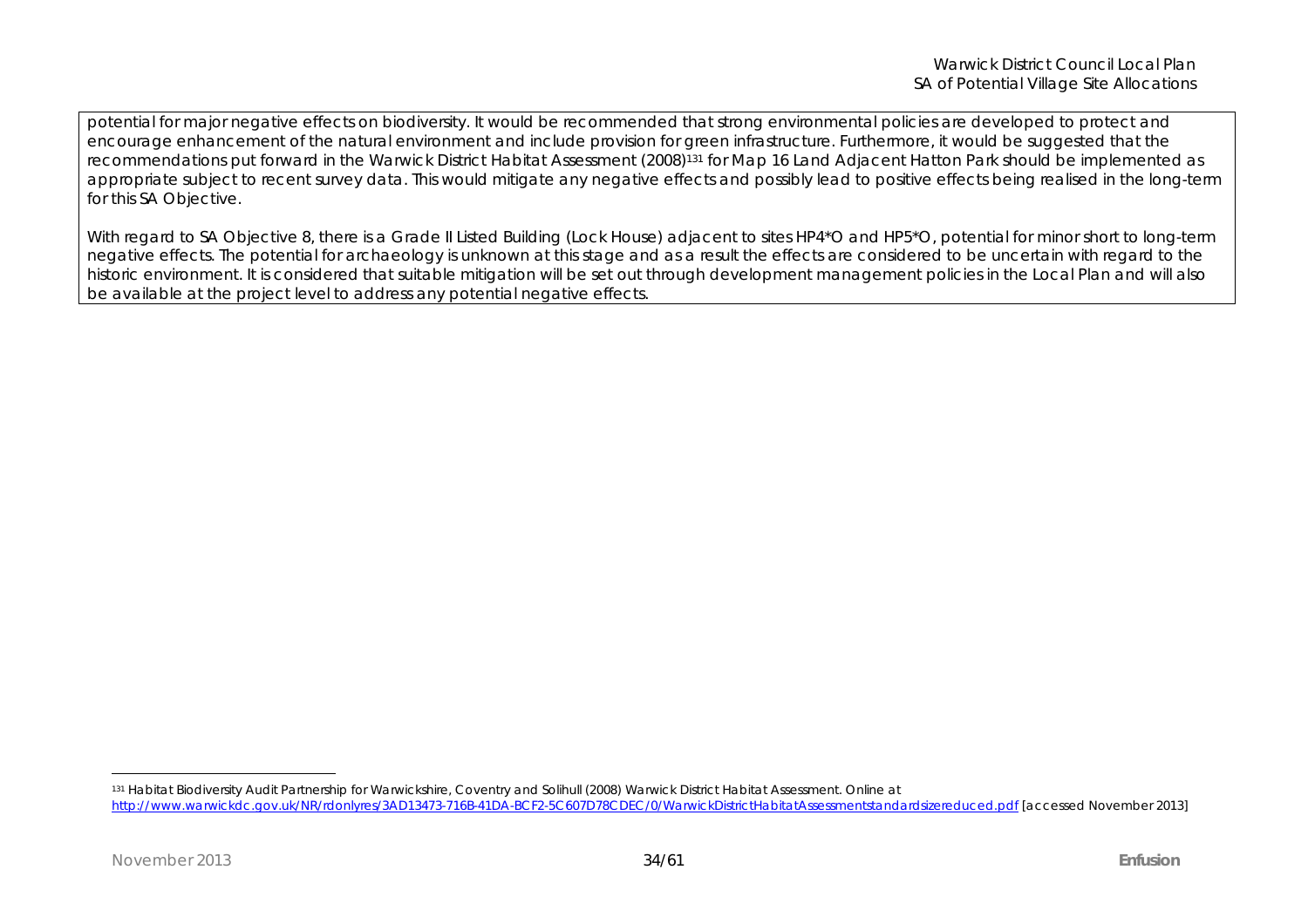| <b>Hockley Heath</b>                                         |           |                                       |                                                                      |                               |                                                                   |                                                                                              |                               |                             |                                                                                     |                                     |                                                    |                  |                                                                                        |                                        |                                                                                           |           |
|--------------------------------------------------------------|-----------|---------------------------------------|----------------------------------------------------------------------|-------------------------------|-------------------------------------------------------------------|----------------------------------------------------------------------------------------------|-------------------------------|-----------------------------|-------------------------------------------------------------------------------------|-------------------------------------|----------------------------------------------------|------------------|----------------------------------------------------------------------------------------|----------------------------------------|-------------------------------------------------------------------------------------------|-----------|
| Site(s): HOC1*O - Former Aylesbury House Hotel and Surrounds |           |                                       |                                                                      |                               |                                                                   |                                                                                              |                               |                             |                                                                                     |                                     |                                                    |                  |                                                                                        |                                        |                                                                                           |           |
| <b>SA</b><br><b>Objectives</b>                               | Quuo<br>Ğ | $\frac{1}{2}$<br>Sustaina<br>transpor | $\overline{5}$<br>ರ<br>Φ<br>ě<br>Reduce<br>$\overline{\Phi}$<br>trav | ling<br>જ<br>Waste<br>š<br>Rĕ | ৳<br>c<br>ŠU<br>S<br>Φ<br>Prudent<br>ourc<br>ᠭᠦ<br>ᅙ<br>an<br>SĐ, | త<br>hent<br>Φ<br>Q<br><b>G</b><br><b>S</b><br>ত<br>ပ္တ<br>⋚<br>land<br>$\overline{a}$<br>έë | ient<br>onm<br>envir<br>Built | ment<br>environ<br>Historic | soil<br>త<br>ater<br>quality<br>$\dot{\mathbf{z}}$<br>$\overline{\phantom{0}}$<br>ā | change<br>c<br>mitigatio<br>Climate | ppc<br>ā<br>듕<br>ation<br>Climate<br>Q<br>ada<br>₫ | eds<br>sing<br>오 | ਕ<br>S<br>≔<br>৳<br>Ĕ<br>S<br>喜<br>$\overline{\sigma}$<br>comn<br>ن<br>و<br><u>ser</u> | =<br>Φ<br>త<br>alth<br>Health<br>being | $\overline{\omega}$<br>SOC <sub>1</sub><br>చ<br>⊂<br>Poverty<br>clusi<br>$\tilde{\delta}$ | Φ<br>Crim |
|                                                              |           | າ                                     |                                                                      |                               | 5                                                                 | <sub>o</sub>                                                                                 |                               | 8                           | 9                                                                                   | 10                                  | 11                                                 | 12               | 13                                                                                     | 14                                     | 15                                                                                        | 16        |
| Appraisal<br>Summary<br>for Village                          | $=$       | $+$<br>-<br>$+$                       |                                                                      | -                             | $-$                                                               | $-$                                                                                          | ٠                             | 2<br>$\sim$ $\sim$          | -                                                                                   |                                     | $=$                                                | $++$             | 2                                                                                      | $+$<br>$=$                             | ÷                                                                                         | 2         |
| Summary:                                                     |           |                                       |                                                                      |                               |                                                                   |                                                                                              |                               |                             |                                                                                     |                                     |                                                    |                  |                                                                                        |                                        |                                                                                           |           |

# The potential allocation is likely to lead to major positive long-term effects on housing needs as the site makes provision for housing. The NPPF requires that housing provided should meet the needs of different groups in the community, be of high quality and should also provide affordable housing. Therefore, it is considered that the allocation will have the potential for minor positive effects in the long-term on poverty and social exclusion as well as indirect positive effects on health and well-being.

There are unlikely to be any significant effects on SA Objectives 1 and 11 given that no employment land is included in the allocation, many villagers will travel outside of their village to obtain the majority of their employment needs and it is not located within an area of medium or high flood risk<sup>132</sup>. Furthermore, the NPPF requires that planning authorities should ensure that new development should not increase flood risk elsewhere<sup>133</sup>.

Air, light and noise pollution along with waste and emissions contributing to climate change are likely to increase - particularly in the short term during the construction phases, however these are unlikely to be significant. This is likely to affect the wider environment and particularly, during the shortterm, residential development in close proximity leading to minor negative effects. It is considered that suitable mitigation will be set out through development management policies in the Local Plan and will also be available at the project level to address negative effects. Effectiveness depends on detailed design and implementation - it is recommended that there should be a requirement for an EMP (construction & occupation) including

<sup>132</sup> Environment Agency (2013) What's in Your Backyard? Interactive Maps. Online at (http\)maps.environment-agency.gov.uk [accessed November 2013] 133 Department for Communities and Local Government (2012) National Planning Policy Framework. Paragraph 103. Online at https://www.gov.uk/government/uploads/system/uploads/attachment\_data/file/6077/2116950.pdf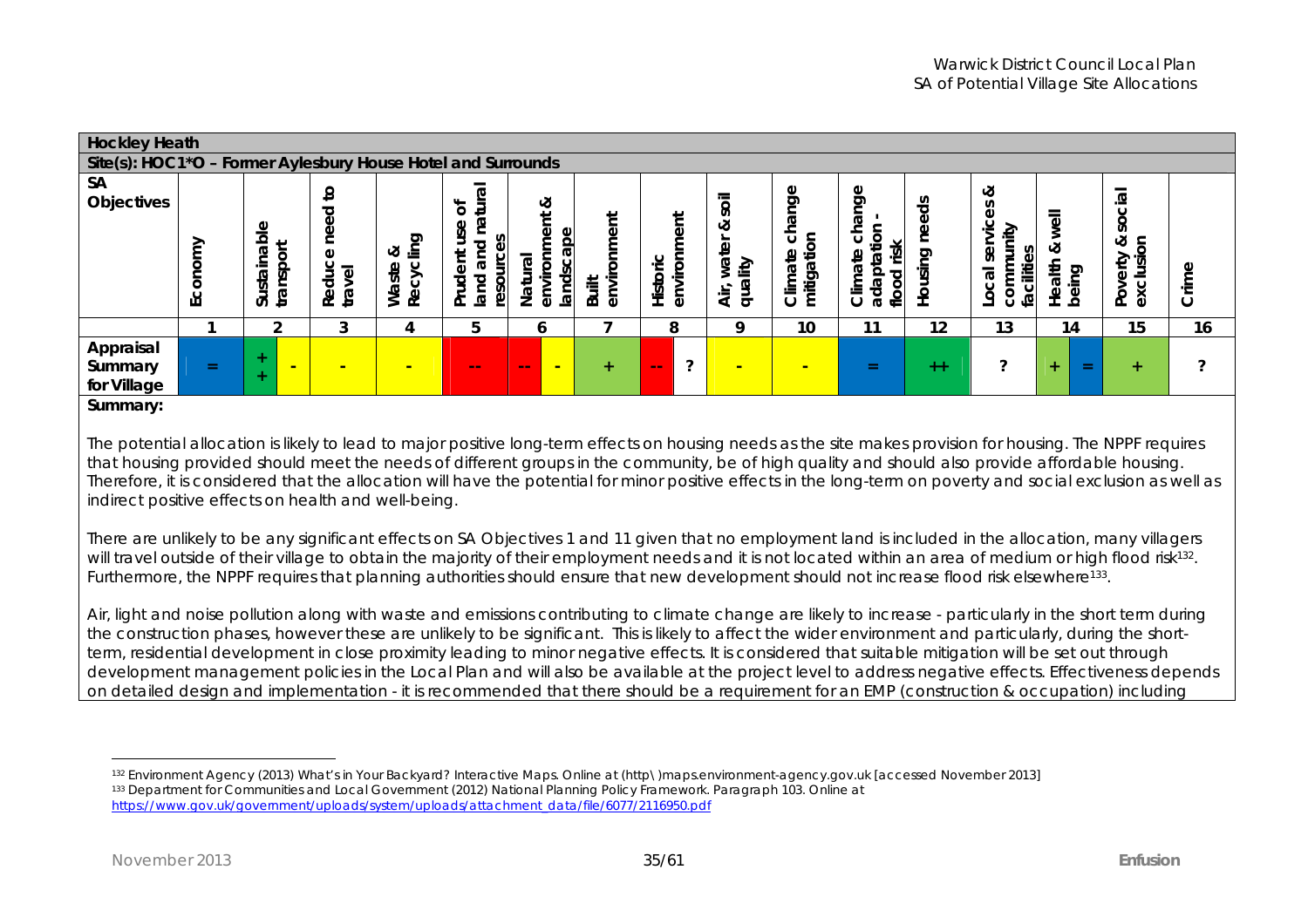monitoring which should be followed-up. In addition, given that there are existing built structures on-site, there could be potential for contaminants to be present<sup>134</sup> and as a result it would be recommended that a land quality assessment is carried out to identify and suggest mitigation for any potential negative effects. However, at this stage the significance of the effect is uncertain. The presence of contaminants could also have the potential for negative effects on human health; however, it is considered that suitable mitigation to prevent unacceptable risks from pollution will be provided by Local Plan policies and at the project level to ensure that effects are not significant and that the new development is appropriate for its location<sup>135</sup>. In addition, development will lead to the direct loss of grade 3 (provisional) agricultural land<sup>136</sup> leading to minor negative effects in the long-term. It Is not known if this is classed as Grade 3a or 3b.

The effect on crime is uncertain at this stage. The effects on crime will depend on the design and layout finalised at the development management level although consideration should be given to inserting a design policy to encourage sustainable design and to take account of the Safer Places: The Planning System and Crime Prevention Guidance (September 2004) and any other relevant guidance. This would increase the potential for positive effects.

The NPPF requires that all development should achieve high quality and inclusive design, establish a strong sense of place, respond to local character and create safe and accessible environment. The allocation is expected to achieve this leading to minor positive effects on the built environment. Potential for an enhanced positive effect if there was a policy that required all residential development to meet Code for Sustainable Homes level 5. This recommendation could also lead to positive effects being realised for climate change mitigation and adaptation, crime, prudent use of land and natural resources and waste and recycling.

With regard to travel and transport, the site has excellent access to public transport with a bus stop within 0 - 400 m and there is a pavement which provides safe access for pedestrians into the village centre<sup>137</sup>. Therefore there are likely to be major positive effects on access to public transport under SA Objective 2. However, at this stage, little detail is known about existing traffic and transport issues although given the small size of the allocation at 20 dwellings there is only likely to be minor negative effects on traffic under SA Objective 2.

It is acknowledged that given the location of the potential allocation within a village, there will be a need to travel either to other villages or towns to obtain access to employment as well as services and facilities to meet peoples' needs. Therefore, the effects on SA Objective 3 are considered to be minor negative.

No further local service or community facility development is planned at the potential allocation site. The site has the potential to both support and increase pressure on existing services and facilities. The capacity of existing services and facilities is unknown, therefore the effect is considered uncertain on SA Objective 13.

<sup>134</sup> Warwick District Council Environmental Health Team

<sup>135</sup> Department for Communities and Local Government (2012) National Planning Policy Framework. Paragraph 120. Online at https://www.gov.uk/government/uploads/system/uploads/attachment\_data/file/6077/2116950.pdf

<sup>136</sup> Defra (2013) Magic – Statutory Rural Designations. Online at http://magic.defra.gov.uk [accessed November 2013].

<sup>&</sup>lt;sup>137</sup> Google (2013) Google maps. Online at <u>https://maps.google.co.uk/</u> [accessed November 2013]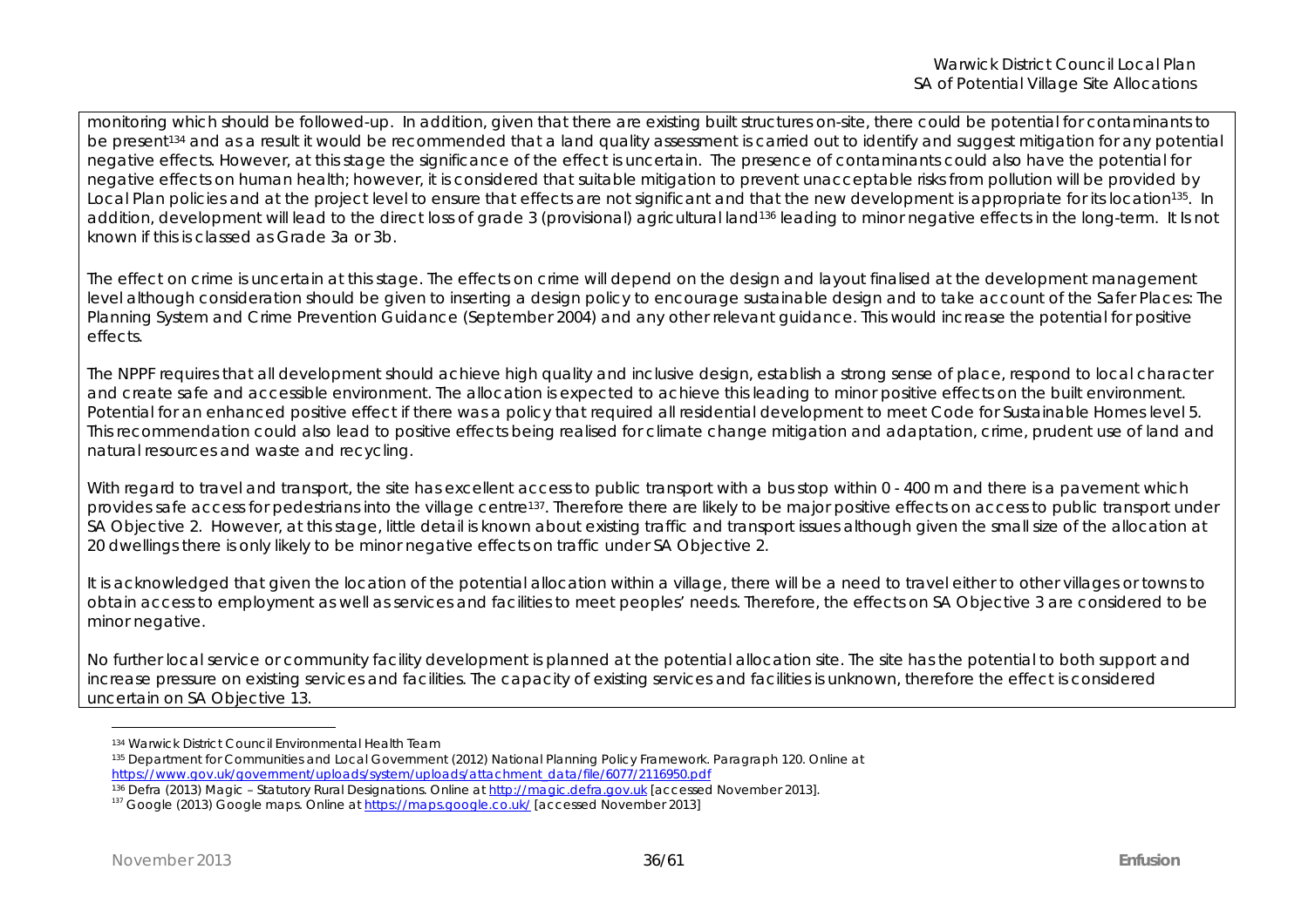There are no GP facilities within Hockley Village although the site has excellent access to public transport and therefore the effects are considered to be neutral on SA Objective 14. In addition with regard to Health, it would be recommended that where possible provision should be made for open space and/or Green Infrastructure at each of the sites. This would increase the certainty of positive effects on Health.

There is the potential for a major long-term negative effect on the prudent use of land through the loss of Green Belt Land on the edge of the village<sup>138</sup> and in addition the site is also in a Surface Water Safeguarded Zone and a Groundwater Drinking Water Protected Area which is 'probably at risk'139. Mitigation to a certain extent is provided by national planning policy and it would be recommended that existing trees are maintained and that additional screening/ landscaping is inserted where appropriate to help blend the development into the landscape. It is anticipated that there will be plan policies to require resource-efficient design and construction methods as well as a policy to encourage the use of sustainable resources but until these policies are in place then the effects relating to these topics are considered to be uncertain.

With regard to SA Objective 6, there are no known landscape constraints or issues located on or adjacent to the allocation site although it is located on the edge of the Village and encroaches into the rural countryside and therefore there is potential for minor negative long-term effects. In addition, there are no international or national nature conservation designations on or adjacent the site<sup>140</sup>. However, a large proportion of the southern part of the site contains the BAP priority habitat of deciduous woodland and development would result in direct long-term minor negative effects on BAP habitats. It is recommended that strong environmental policies are developed to protect and encourage enhancement of the natural environment and include provision for green infrastructure and that the BAP habitat is excluded from the development. This would mitigate any negative effects and possibly lead to positive effects being realised in the long-term for this SA Objective.

With regard to SA Objective 8, there are no designated Conservation Areas or Scheduled Monuments on or adjacent to the site<sup>141</sup>. However, there is one grade II listed building which is 'at risk' on the buildings at risk register in the centre of the site which could be directly affected by development. This could lead to major negative effects although this could be avoided if the building is included as part of the development to be restored and reused. Furthermore, the potential for archaeology is unknown at this stage and as a result the effects are considered to be uncertain. It is considered that suitable mitigation will be set out through development management policies in the Local Plan and will also be available at the project level to address any potential negative effects.

<sup>138</sup> Warwick District Council (May 2012) local Plan – Helping Shape the District, Preferred Options. Online at http://www.warwickdc.gov.uk/NR/rdonlyres/4E01EA4B-85C2-48D5-A649-6FAB2EF4533F/0/LocalPlanPreferredOptionsCompletewithAppendicesandCoversRFS.pdf

<sup>139</sup> Environment Agency (2013) What's in Your Backyard? Interactive Maps. Online at (http\)maps.environment-agency.gov.uk [accessed November 2013] 140 Ibid.

<sup>141</sup> English Heritage (2013) National Heritage List for England. Online at http://list.english-heritage.org.uk/mapsearch.aspx [accessed November 2013]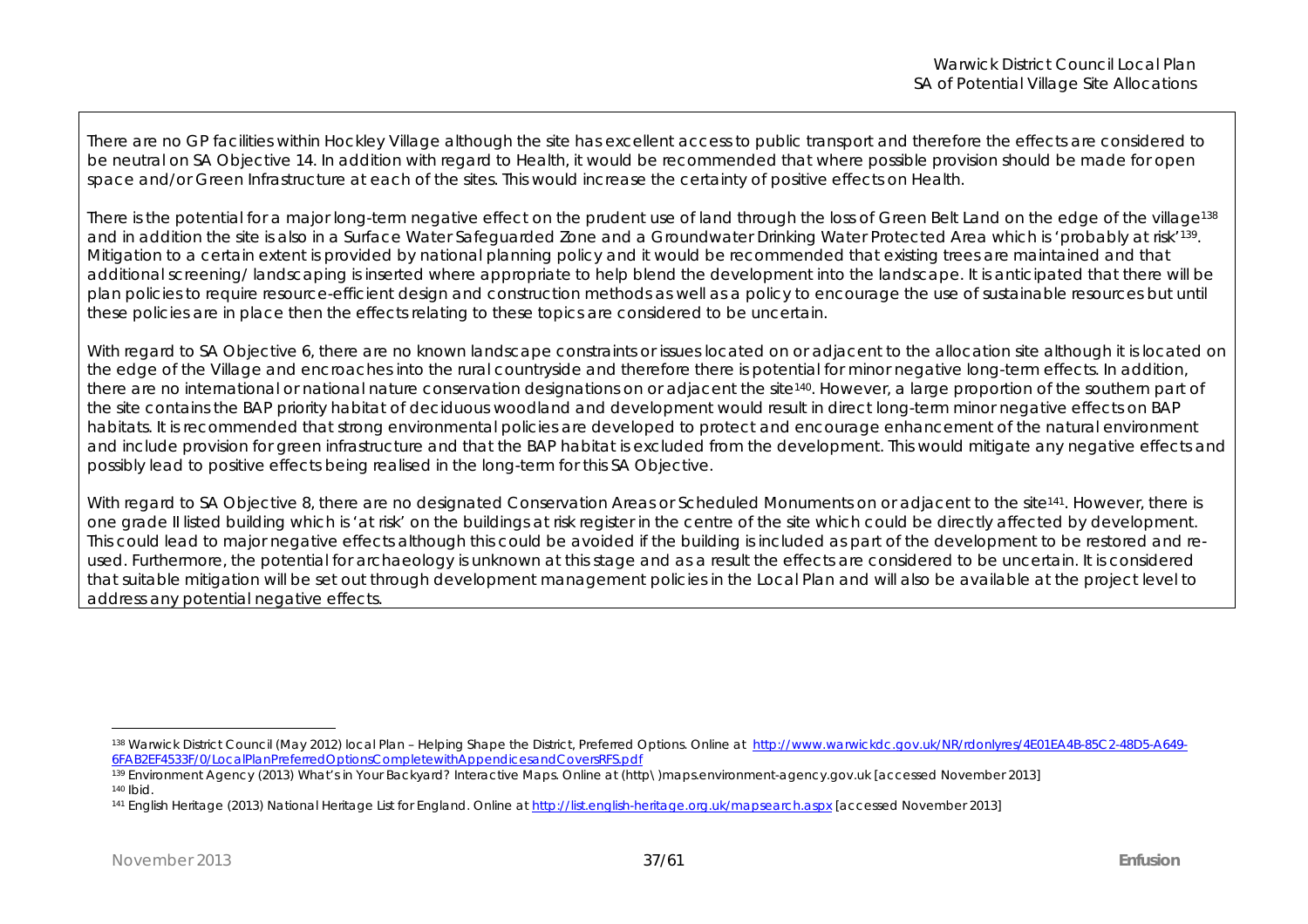# **Kingswood**

**Site(s): KW1\*O – Meadow House, Kingswood; KW2\*O – Kingswood Farm; KW3\*O – South of Kingswood Close; KW4\*O – Station Lane, opposite Gowen Bank; KW5\*O – Land South of the Stables, Station Lane; KW6\*O – Land South of Rising Lane; KW7\*O – Rear of Broom Hall Lane ; KW8\*O – East of Lensona; KW9\*O – Priory Farm; KW10\*O – Swallowfield Stud; KW11\*O - Land Off Brome Hall Lane; KW12\*O – Land to the Rear of Kingswood Cottages; and KW13\*O – Land to the west of Mill Lane** 

| <b>SA</b><br>Objectives             | ≥<br>ш   | Φ<br>≂<br><b>ro</b><br>⊼<br>∴–<br>Q<br>Ø<br>2<br>ঁ<br>đ<br>≕<br>≖<br>Ō | $\circ$<br>ಾ<br>Φ<br>Φ<br>⊂<br>Φ<br>g<br>$\overline{\Phi}$<br>ਹ<br>e.<br>ēه | σ.<br>త<br>≔<br>Waste<br>╰<br>ω<br>∝ | _<br>ω<br>Ξ<br>$\overline{ }$<br>ω<br>Φ<br>-<br>v<br><u>_</u><br>ᢦ<br>ان<br>ద్<br>≒<br>Φ<br>ರ<br>ō<br>P<br>S9.<br>┶<br>$\overline{\omega}$<br>ቭ | త<br>⊭<br>ہ<br>$\mathbf{d}$<br>w<br>ξ<br>∸.<br>āñ<br>ğ<br>$\epsilon$<br>淸 | ent<br>$\bar{\mathsf{s}}$<br>゙゙゙゙゙<br>Built<br>∼<br>৳ | ⊭<br>┶<br>Ф<br>ပ<br>ŏ<br>Histori<br>≃<br>ā | ō<br>S<br>త<br>►<br>₫<br>ā<br>><br>ے<br>≔<br>-<br>≔.<br>ಕ<br>⊄ | Φ<br>ang<br>∽<br>mitigation<br>ပ<br>hate<br>≻<br>こ | Φ<br>g<br>ᠬᠣ<br>ပ<br>⋇<br>ڡٟ<br>≔<br>Ø<br>ਹ<br>ᢐ<br>$\circ$<br>등<br>آ⊇<br>σ | n<br>⇁<br>ರಾ<br>.= | త<br>÷<br>=<br><b>g</b><br>π<br>ທ<br>Φ<br>Ē<br>-<br>$\boldsymbol{\varpi}$<br>◡<br>O<br>o<br><b>@</b> | ত<br>త<br>흚<br>ರಾ<br>≔.<br>$\overline{\mathbb{Q}}$<br>ق<br>≏ | -<br><u>ღ</u><br>ပ<br>SO<br>c<br>త<br>èς<br>2<br>ŧ<br>$\mathbf 0$<br>-<br>Pov<br>U<br>×<br>۵ | Crime |
|-------------------------------------|----------|------------------------------------------------------------------------|-----------------------------------------------------------------------------|--------------------------------------|-------------------------------------------------------------------------------------------------------------------------------------------------|---------------------------------------------------------------------------|-------------------------------------------------------|--------------------------------------------|----------------------------------------------------------------|----------------------------------------------------|-----------------------------------------------------------------------------|--------------------|------------------------------------------------------------------------------------------------------|--------------------------------------------------------------|----------------------------------------------------------------------------------------------|-------|
|                                     |          | ◠                                                                      | ົ<br>- 1                                                                    |                                      | b                                                                                                                                               | O                                                                         |                                                       | 8                                          | ο                                                              | 10                                                 | 11                                                                          | 12                 | 13                                                                                                   | 14                                                           | 15                                                                                           | 16    |
| Appraisal<br>Summary<br>for Village | 2<br>$=$ | $-$<br>۰.                                                              | -                                                                           | -                                    | $- -$<br>-                                                                                                                                      | $-$<br>-                                                                  |                                                       | $\sqrt{2}$<br>-                            | $- -$                                                          | $\overline{\phantom{a}}$                           | $=$<br>$\blacksquare$                                                       | $++$               | っ                                                                                                    | $++$                                                         | $+$                                                                                          |       |

# **Summary:**

All potential allocations are likely to lead to major positive long-term effects on housing needs as all sites make provision for housing. The NPPF requires that housing developments should meet the needs of different groups in the community, be of high quality and should also provide affordable housing. Therefore, it is considered that all the allocations have the potential for minor positive effects in the long-term on poverty and social exclusion as well as indirect positive effects on health.

All the sites except for KW1\*O, KW7\*O, KW8\*O, KW10\*O and KW12\*O have current employment uses (including agricultural land) which are likely to be lost if the sites are redeveloped for housing. At present, the level of employment at each site is unknown and although it is assumed that many villagers will travel outside of their village to obtain the majority of their employment needs, the effects on employment are considered to be uncertain at this stage. There are unlikely to be any significant effects on SA Objective 1 if sites KW1\*O, KW7\*O, KW8\*O, KW10\*O and KW12\*O are taken forward given that no current employment uses would be lost and it is assumed that many villagers will travel outside of their village to obtain the majority of their economic needs and wants.

None of the sites are located within an area of medium or high flood risk<sup>142</sup>. Furthermore, the NPPF requires that planning authorities should ensure that new development should not increase flood risk elsewhere<sup>143</sup>. However, there has been some historical evidence of flooding on Old Warwick Road and

<sup>142</sup> Environment Agency (2013) What's in Your Backyard? Interactive Maps. Online at (http\)maps.environment-agency.gov.uk [accessed November 2013]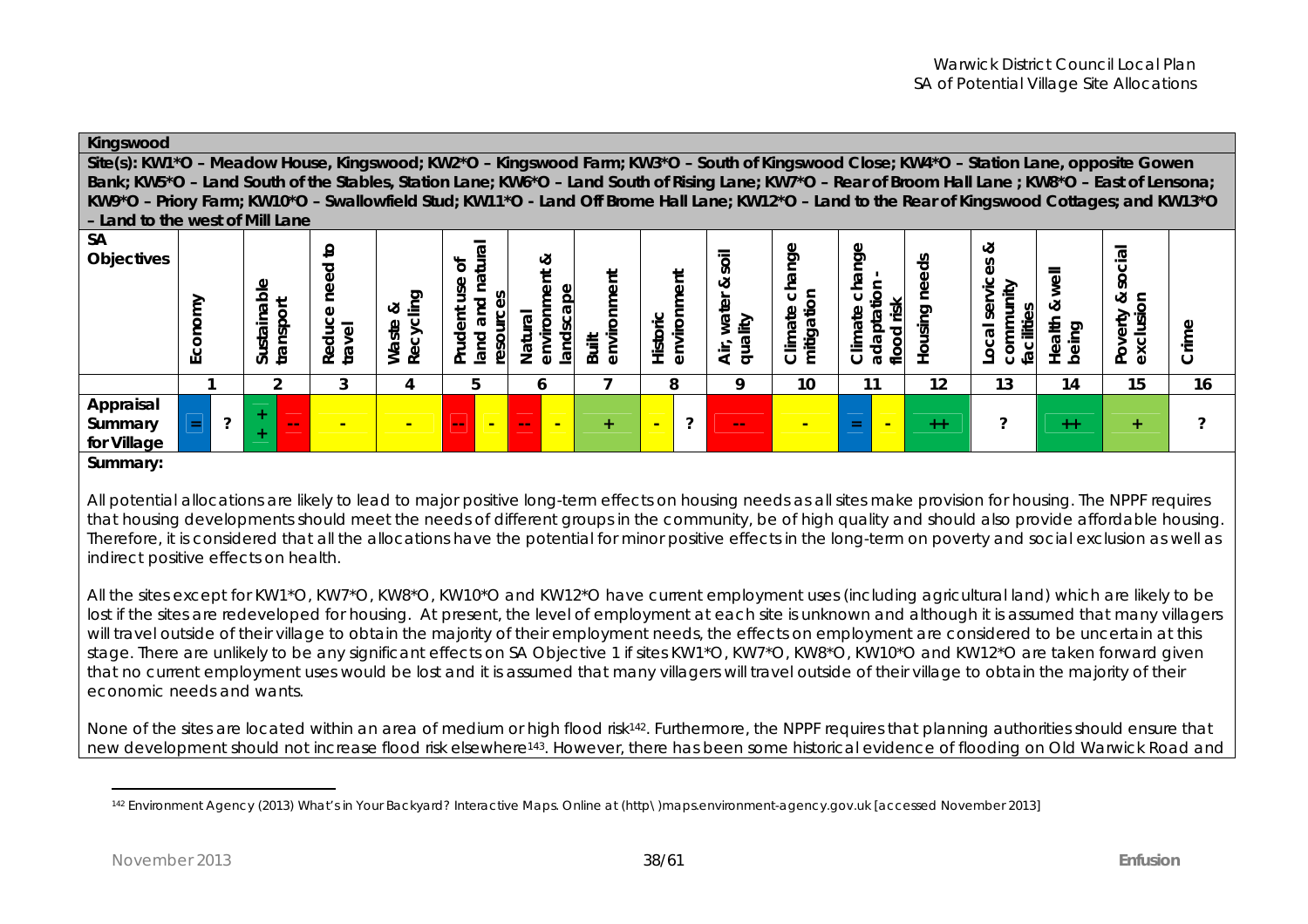the area around the garage and bridge near to sites KW1\*O, KW2\*O and KW12\*O<sup>144</sup>, potential for minor negative effects on flooding. Sites KW9\*O and KW10\* have also been identified as being subject to flooding on a regular basis and as a result development here will lead to minor negative effects. For the sites which have not been identified as being subject to flooding the effects are considered to be neutral on flooding.

Air, light and noise pollution along with waste and emissions contributing to climate change are likely to increase - particularly in the short term during the construction phases. This is likely to affect the wider environment and particularly, during the short-term, residential development in close proximity leading to minor negative effects. It is considered that suitable mitigation will be set out through development management policies in the Local Plan and will also be available at the project level to address negative effects. Effectiveness depends on detailed design and implementation - it is recommended that there should be a requirement for an EMP (construction & occupation) including monitoring which should be followed-up. In addition, sites KW8\*O and KW1\*O are directly adjacent the main railway line so there are also likely to be major negative effects with regard to noise and light. It would be recommended that suitable mitigation including appropriate noise attenuation resulting from a noise assessment in put in place for this site. The majority of sites are within 300m of the railway therefore mitigation may also be necessary. Given the potential for major negative effects on SA Objective 9, there may also be potential for negative effects on human health; however, it is considered that suitable mitigation to prevent unacceptable risks from pollution will be provided by Local Plan policies and at the project level to ensure that effects are not significant and that the new development is appropriate for its location<sup>145</sup>. In addition, all sites will lead to the direct loss of grade 3 (provisional) agricultural land leading to minor negative effects in the long-term146. It is not known if the agricultural land is classed as Grade 3a or 3b.

The effect on crime is uncertain at this stage. The effects on crime will depend on the design and layout finalised at the development management level although consideration should be given to inserting a design policy to encourage sustainable design and to take account of the Safer Places: The Planning System and Crime Prevention Guidance (September 2004) and any other relevant guidance. This would increase the potential for positive effects.

The NPPF requires that all development should achieve high quality and inclusive design, establish a strong sense of place, respond to local character and create safe and accessible environment. All allocations are expected to achieve this leading to minor positive effects on the built environment. Potential for an enhanced positive effect if there was a policy that required all residential development to meet Code for Sustainable Homes level 5. This recommendation could also lead to positive effects being realised for climate change mitigation and adaptation, crime, prudent use of land and natural resources and waste and recycling.

With regard to travel and transport, potential allocations KW1\*O, KW2\*O, KW4\*O, KW5\*O, KW3\*O, KW8\*O, KW12\*O and KW13\*O have excellent access

<sup>143</sup> Department for Communities and Local Government (2012) National Planning Policy Framework. Paragraph 103. Online at https://www.gov.uk/government/uploads/system/uploads/attachment\_data/file/6077/2116950.pdf

<sup>144</sup> Warwick District Council Environmental Services Team

<sup>145</sup> Department for Communities and Local Government (2012) National Planning Policy Framework. Paragraph 120. Online at https://www.gov.uk/government/uploads/system/uploads/attachment\_data/file/6077/2116950.pdf

<sup>146</sup> Defra (2013) Magic – Statutory Rural Designations. Online at http://magic.defra.gov.uk [accessed November 2013].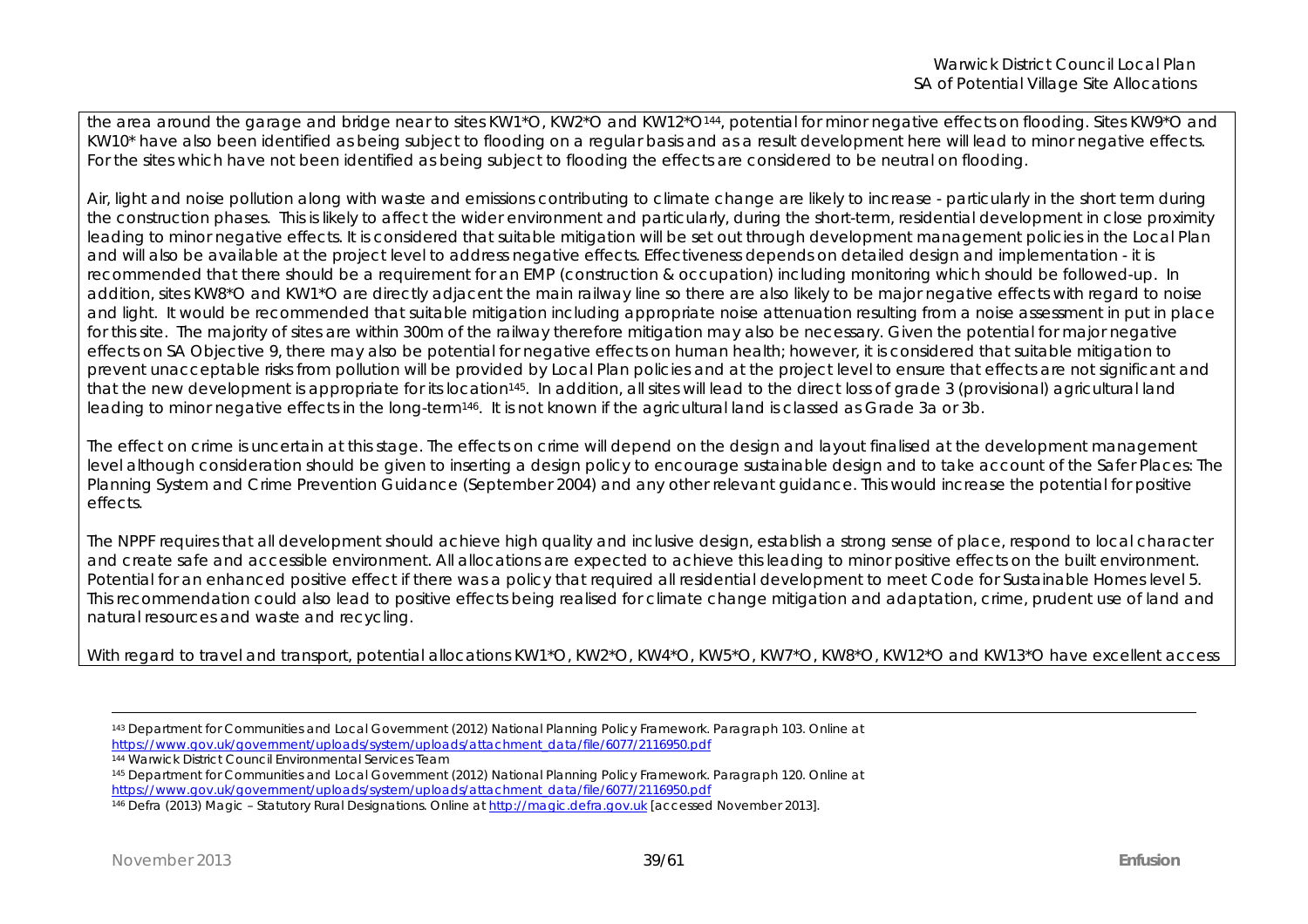to public transport with a bus stop within 0 - 400 m and there are pavements which provide safe access for pedestrians into the village centre or to public transport<sup>147</sup>. KW11\*O is also within 400m of a bus stop; however, there is no footpath for safe pedestrian access. Therefore there are likely to be major positive effects on SA Objective 2 if these sites are developed. Site KW3\*O has good access to public transport with a bus stop within 400 – 800 m and pavements which provide safe access for pedestrians into the village centre or to public transport<sup>148</sup>. These sites are considered to lead to minor positive effects on SA Objective 2. However, sites KW6\*O, KW9\*O and KW10\*O have poor access to public transport with a bus top within 800 – 1600 m and pavements to provide safe pedestrian access are not always present. Therefore development at these sites is expected to lead to minor negative effects on SA Objective 2. Furthermore all sites are within 1 km of Lapworth Station which provides a regular service to Warwick between on weekdays and weekends149. In addition, at this stage, little detail is known about existing traffic and transport issues although given the size of each individual allocation, there are only likely to be minor negative effects alone on traffic under SA Objective 2. However, if all sites were taken forward this could major negative cumulative effects on traffic. It should be noted that safe highways access cannot be achieved at sites KW3\*O, KW4\*O, KW6\*O KW8\*O.

It is acknowledged that given the location of the potential allocations within a village, there will be a need to travel either to other villages or towns to obtain access to employment as well as services and facilities to meet peoples' needs. Therefore, the effects on SA Objective 3 are considered to be minor negative.

The Draft Village Settlement Hierarchy Report classifies Kingswood as a Primary Service Village which has a number of shops and community facilities as well as a nursery school, a primary school, a doctors surgery and a railway station<sup>150</sup>. No further local service or community facility development is planned at the potential allocation sites. All proposed sites have the potential to both support and increase pressure on existing services and facilities. The capacity of existing services and facilities is unknown, therefore the effect is considered uncertain on SA Objective 13.

There are GP facilities within Kingswood which means all sites have good access to healthcare leading to major positive effects on health. The Lapworth Surgery is situated off Old Warwick Word in the South East of the Village; therefore, potential sites to the south are closer and have better access to health facilities. It is recommended that where possible, provision should be made for open space and/or Green Infrastructure at each of the sites. This would increase the certainty of positive effects on Health.

There is the potential for a major long-term negative effect on the prudent use of land through the loss of Green Belt Land although some are within the village envelope which may reduce the negative effects slightly (KW3\*O, KW4\*O, KW8\*O, KW9\*O, KW10\*O, KW12\*O and KW13\*O). These sites all contain or partly contain Greenfield land. KW8\*O. KW9\*O, KW10\*O and KW11\*O are all identified as having high value as they play a key role in maintaining the separation of settlements and open green belt views. Mitigation to a certain extent is provided by national planning policy and it

<sup>147</sup> Google (2013) Google maps. Online at https://maps.google.co.uk/ [accessed November 2013] 148 Ibid.

<sup>149</sup> National Rail Enquiries (2013) Online at http://www.nationalrail.co.uk/ [accessed October 2013]

<sup>150</sup> Warwick District Council (June 2013) Draft Village Settlement Hierarchy Report June 2013. Online at

http://www.warwickdc.gov.uk/WDC/Planning/Planning+policy/Local+Development+Framework/Evidence+Base/ [accessed November 2013]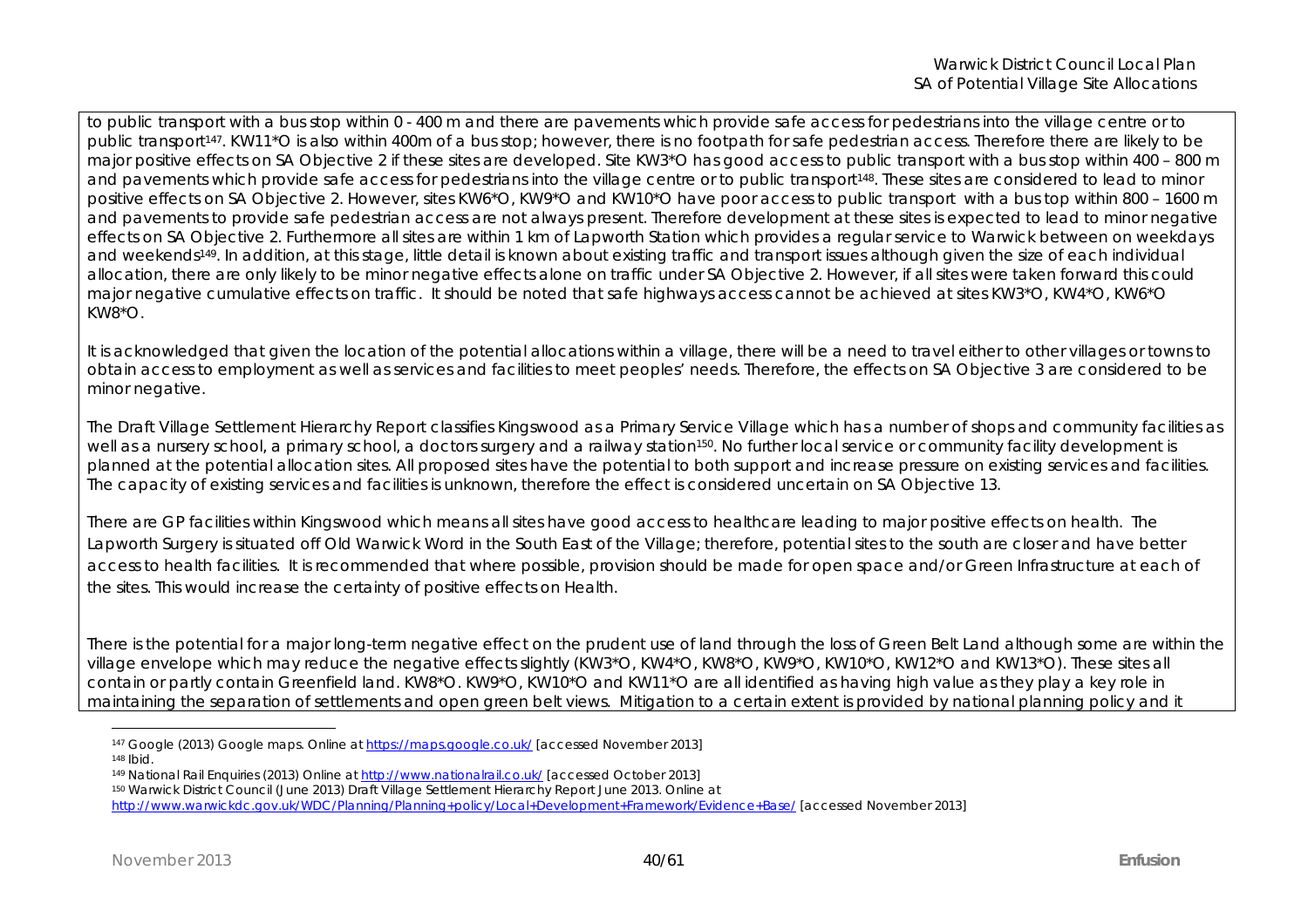would be recommended that existing hedgerows/trees are maintained and that additional screening/ landscaping is inserted where appropriate to help blend the development into the landscape. Furthermore, sites KW9\*O, KW10\*O and KW6\*O are in a Surface Water Safeguarded Zone and therefore any development has the potential to lead to minor negative effects on water use. It is anticipated that there will be plan policies to require resource-efficient design and construction methods as well as a policy to encourage the use of sustainable resources but until these policies are in place then the effects relating to these topics are considered to be uncertain.

With regard to SA Objective 6, all of the sites are considered to have either medium to high or high landscape value<sup>151</sup>; therefore, there is potential for major negative long-term effects on landscape. It should be noted that KW11\*O is separated from the main urban form so development has the potential for major negative effects on landscape. Sites KW3\*O, KW4\*O, KW5\*O, KW7\*O, and KW12\*O contain a tree or a group of trees with Tree Preservation Orders and it would be recommended that these are retained where possible to retain amenity and landscape value. In addition, there are no international or national nature conservation designations on or adjacent the site152. There is a pLWS adjacent to the boundaries of sites KW1\*O, KW2\*O, KW8\*O, KW11\*O, KW12\*O and KW13\*O and as a result there could be indirect negative effects with regard to noise, light and recreational disturbance. The ecological value of all the sites apart from KW11\*O are considered to be low to medium and therefore development could lead to minor negative effects on biodiversity. There is the potential for major negative effects as a result of development on KW11\*O as the site is considered to have high ecological value, given its location adjacent to the Stratford-upon-avon Canal. However, given that the majority of sites are considered to be of low to medium ecological value the overall cumulative effect for the village is assessed as minor negative. It is recommended that strong environmental policies are developed to protect and encourage enhancement of the natural environment and include provision for green infrastructure. This would mitigate any negative effects and possibly lead to positive effects being realised in the long-term for this SA Objective.

With regard to SA Objective 8, there are no designated Conservation Areas or Scheduled Monuments on or adjacent to the sites<sup>153</sup>. However, the following sites have the potential to have a minor negative effect the setting of listed buildings in close proximity to their boundaries: KW1\*O, KW2\*O, KW3\*O, KW6\*O and KW9\*O and KW11\*O. Site KW12\*O has a listed building across the road within approximately 50m of its boundary and as a result there is potential for minor negative effects on the listed building. In addition, the potential for archaeology on all sites is unknown at this stage and as a result the effects are considered to be uncertain with regard to this aspect of SA Objective 8. It is considered that suitable mitigation will be set out through development management policies in the Local Plan and will also be available at the project level to address any potential negative effects.

<sup>151</sup> Warwick County Council Landscape and Ecology Team

<sup>152</sup> Defra (2013) Magic – Statutory Rural Designations. Online at http://magic.defra.gov.uk [accessed November 2013].

<sup>153</sup> English Heritage (2013) National Heritage List for England. Online at http://list.english-heritage.org.uk/mapsearch.aspx [accessed November 2013]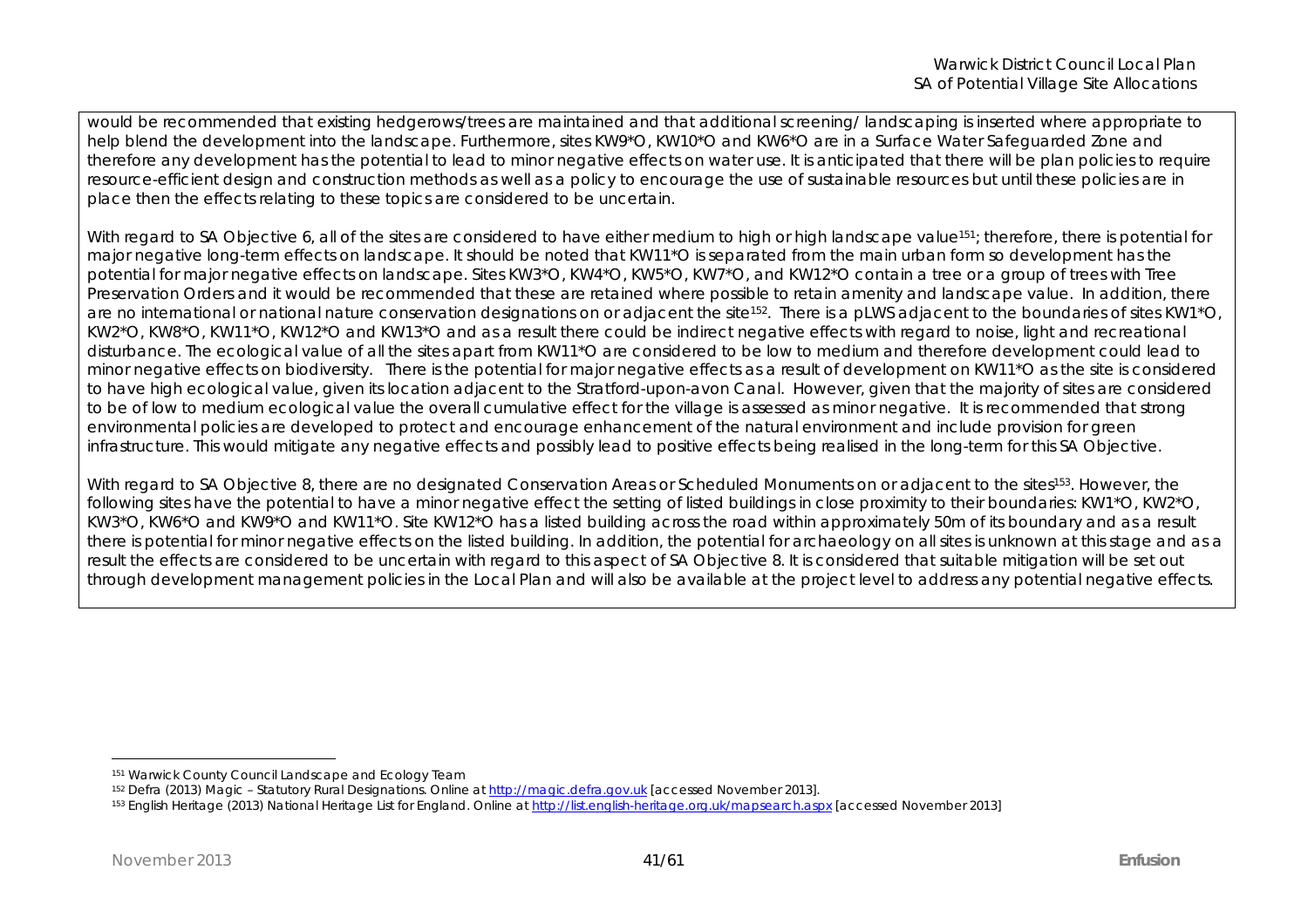**Leek Wootton** 

**Site(s): LW1\*O – The paddock, Police HQ; LW2\*O – Land North of Main Entrance, Police HQ; LW3\*O – Former Tennis Courts, Police HQ; LW4\*O - Informal Car Park, Warwickshire Golf and Country Club; LW5\*O - Open Field, Warwickshire Golf and Country Club; LW6\*O – Land North of Hill Wootton Road; LW7\*O - Land South of Hill Wootton Road; LW8\*O – Woodcote House; LW9\*O - Warwickshire Police HQ, Northern Lodge; LW10\*O - Land off Home Farm, Leek Wootton; LW11\*O - Rear of the Hamlet; LW12\*O - Land off Warwick Road and LW13\*O - Black Spinney Fields** 

| <b>SA</b><br>Objectives             | ≥<br>ᆚ   | Φ<br><b>ro</b><br>⊼<br>∸<br>œ<br>Ø<br>-<br><u>ist</u><br>∼<br>G<br>ದ<br>ᆂ | <u>୦</u><br>need<br>Φ<br>uc<br>$\overline{\Phi}$<br>᠊ᠣ<br>Ø<br>ě<br>ᆂ | ರಾ<br>∞<br>._<br>Waste<br>Φ<br>œ | -<br>ω<br>Ĕ<br>৳<br>ω<br>Φ<br>-<br>S<br>┶<br>▿<br>⊭<br>ద్<br>=<br>Φ<br>ত<br>⊽<br>sη<br>۰<br>۵<br>$\overline{\mathbf{v}}$<br>ፚ | త<br>ىپ<br>∽<br>Ф<br>ᠭᠣ<br>≔.<br>≓<br>δN<br><u>ត</u><br>ئة | ent<br>ă<br>≔<br>≒<br>έë<br>മ് | $\overline{c}$<br>Φ<br>U<br>Histori<br>≔.<br>Ē<br>Φ | ㅎ<br>S<br>త<br>ate<br>╭<br>≝<br>σ<br>∽<br>$\ddot{\vec{e}}$<br>ā | hange<br>⋚<br>ပ<br>≝<br>hate<br>ø<br>mitig<br>ri<br>تا | pp<br>ಸ<br>ပ<br>٩<br>ō٦<br>$\mathfrak{Q}$<br>ഁ<br>._<br>Ø<br>ত<br>-<br>Clir<br>O<br>آ⊇<br>ັ<br>$\boldsymbol{\varpi}$ | ಕೆ<br>Φ<br>Φ<br>ರಾ<br>._<br>S<br>$\circ$<br>ᆂ | త<br>Φ<br>n<br>∍<br>S<br>≣<br>-<br>Ф<br>ပ<br><u>ہ</u><br>යු | త<br>₿<br>రా<br>ω<br>ōّ<br>Φ<br>÷<br>≏ | $\boldsymbol{\varpi}$<br>Ō<br>∞<br>⊂<br>್<br>╭<br>∸<br>∽<br>Φ<br>-<br>б.<br>ᄉ<br>Φ | Φ<br>흣 |
|-------------------------------------|----------|---------------------------------------------------------------------------|-----------------------------------------------------------------------|----------------------------------|-------------------------------------------------------------------------------------------------------------------------------|------------------------------------------------------------|--------------------------------|-----------------------------------------------------|-----------------------------------------------------------------|--------------------------------------------------------|----------------------------------------------------------------------------------------------------------------------|-----------------------------------------------|-------------------------------------------------------------|----------------------------------------|------------------------------------------------------------------------------------|--------|
|                                     |          | ົ                                                                         | ົ<br>J.                                                               |                                  | b                                                                                                                             | 0                                                          |                                | 8                                                   | Q                                                               | 10                                                     | 11                                                                                                                   | 12                                            | 13                                                          | 14                                     | 15                                                                                 | 16     |
| Appraisal<br>Summary<br>for Village | ?<br>$=$ | $-$                                                                       |                                                                       | $\overline{\phantom{a}}$         | $\sim$                                                                                                                        | $\sim$ $\sim$<br>- -                                       |                                | ົ<br>$- -$                                          | $-$                                                             | $\overline{\phantom{a}}$                               | $=$                                                                                                                  | $++$                                          | ◠                                                           | $=$                                    |                                                                                    | ຳ      |

**Summary:** 

All potential allocations are likely to lead to major positive long-term effects on housing needs as all sites make provision for housing. The NPPF requires that housing developments should meet the needs of different groups in the community, be of high quality and should also provide affordable housing. Therefore, it is considered that all the allocations have the potential for minor positive effects in the long-term on poverty and social exclusion as well as indirect positive effects on health.

Sites LW1\*O, LW2\*O and LW3\*O form part of a current employment site and site LW4\*O forms part of the sports and social club which are likely to be lost if these sites are redeveloped for housing. At present, the level of employment at each site is unknown and although it is assumed that many villagers will travel outside of their village to obtain the majority of their employment needs, the effects on employment are considered to be uncertain at this stage. There are unlikely to be any significant effects on SA Objective 1 if the other sites are taken forward given that no current employment uses would be lost and it is assumed that many villagers will travel outside of their village to obtain the majority of their economic needs and wants.

There are unlikely to be any significant effects on SA Objective 11 given that none are located within an area of medium or high flood risk<sup>154</sup>. Furthermore, the NPPF requires that planning authorities should ensure that new development should not increase flood risk elsewhere<sup>155</sup>.

<sup>154</sup> Environment Agency (2013) What's in Your Backyard? Interactive Maps. Online at (http\)maps.environment-agency.gov.uk [accessed November 2013] 155 Department for Communities and Local Government (2012) National Planning Policy Framework. Paragraph 103. Online at https://www.gov.uk/government/uploads/system/uploads/attachment\_data/file/6077/2116950.pdf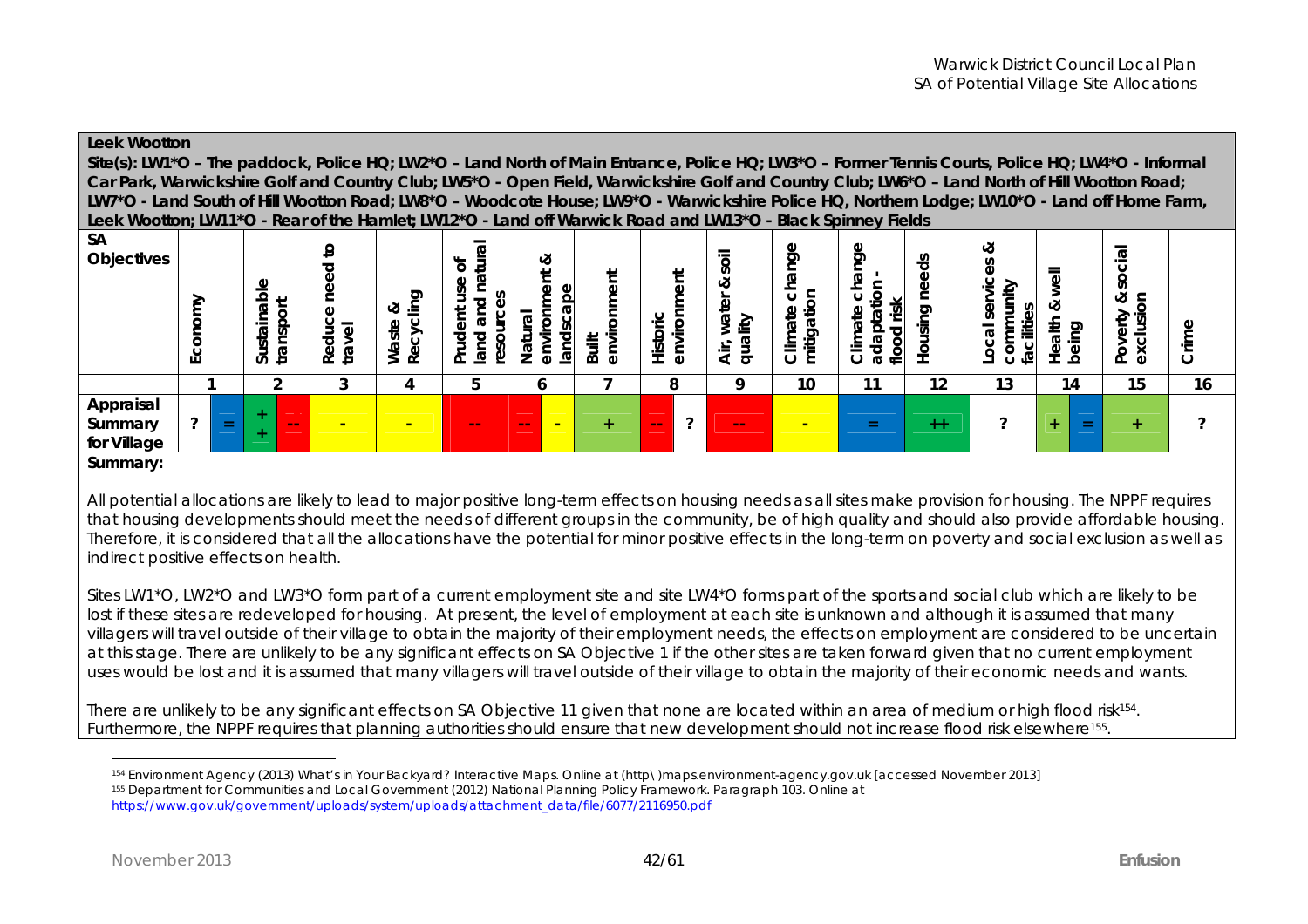Air, light and noise pollution along with waste and emissions contributing to climate change are likely to increase - particularly in the short term during the construction phases for al allocations. This is likely to affect the wider environment and particularly, during the short-term, residential development in close proximity leading to minor negative effects. It is considered that suitable mitigation will be set out through development management policies in the Local Plan and will also be available at the project level to address negative effects. Effectiveness depends on detailed design and implementation - it is recommended that there should be a requirement for an EMP (construction & occupation) including monitoring which should be followed-up. LW6\*O, LW7\*O and LW11\*O are adjacent to the A46; however, there is already a large bank with young trees which will provide mitigation against possible negative effects with regard to noise, light and air quality on any new residential development. Therefore the magnitude of the negative effects is likely to be minor. Despite the presence of existing mitigation, it still would be recommended that suitable mitigation including appropriate noise attenuation resulting from a noise assessment, and an air quality assessment including monitoring should be carried out to address the negative effects. In addition, given the existence of old structures, there could be potential for contaminants on site LW8\*O which could lead to maior negative effects. It would be recommended that a land quality assessment is carried out to address any potential contaminants on the site - this could lead to minor positive effects being realised. Given the potential for major negative effects on SA Objective 9, there may also be potential for negative effects on human health; however, it is considered that suitable mitigation to prevent unacceptable risks from pollution will be provided by Local Plan policies and at the project level to ensure that effects are not significant and that the new development is appropriate for its location<sup>156</sup>.

Furthermore, sites LW1\*O, LW2\*O, LW3\*O, LW5\*O, LW8\*O, LW11\*O, LW12\*O and LW13\*O will result in the direct loss of grade 3 (provisional) agricultural land<sup>157</sup> leading to minor negative effects in the long-term against SA Objective 9. Development at sites LW6\*O, LW7\*O would result in the loss of grade 2 (provisional) agricultural land158 leading to major negative effects in the long-term.

The sites are either on a major or minor aquifer which both have high vulnerability<sup>159</sup> and therefore development could lead to minor negative effects on water quality which is considered under SA Objective 9. It is recommended that strong policies are developed to protect the water environment and the incorporation of SUDs into schemes should also be sought, where it is feasible. This should reduce the potential negative effects and could also potentially lead to positive benefits.

The effect on crime is uncertain at this stage. The effects on crime will depend on the design and layout finalised at the development management level although consideration should be given to inserting a design policy to encourage sustainable design and to take account of the Safer Places: The Planning System and Crime Prevention Guidance (September 2004) and any other relevant guidance. This would increase the potential for positive effects.

The NPPF requires that all development should achieve high quality and inclusive design, establish a strong sense of place, respond to local character

157 Defra (2013) Magic – Statutory Rural Designations. Online at http://magic.defra.gov.uk [accessed November 2013].

158 Ibid.

<sup>156</sup> Department for Communities and Local Government (2012) National Planning Policy Framework. Paragraph 120. Online at https://www.gov.uk/government/uploads/system/uploads/attachment\_data/file/6077/2116950.pdf

<sup>159</sup> Environment Agency (2013) What's in Your Backyard? Interactive Maps. Online at (http\)maps.environment-agency.gov.uk [accessed November 2013]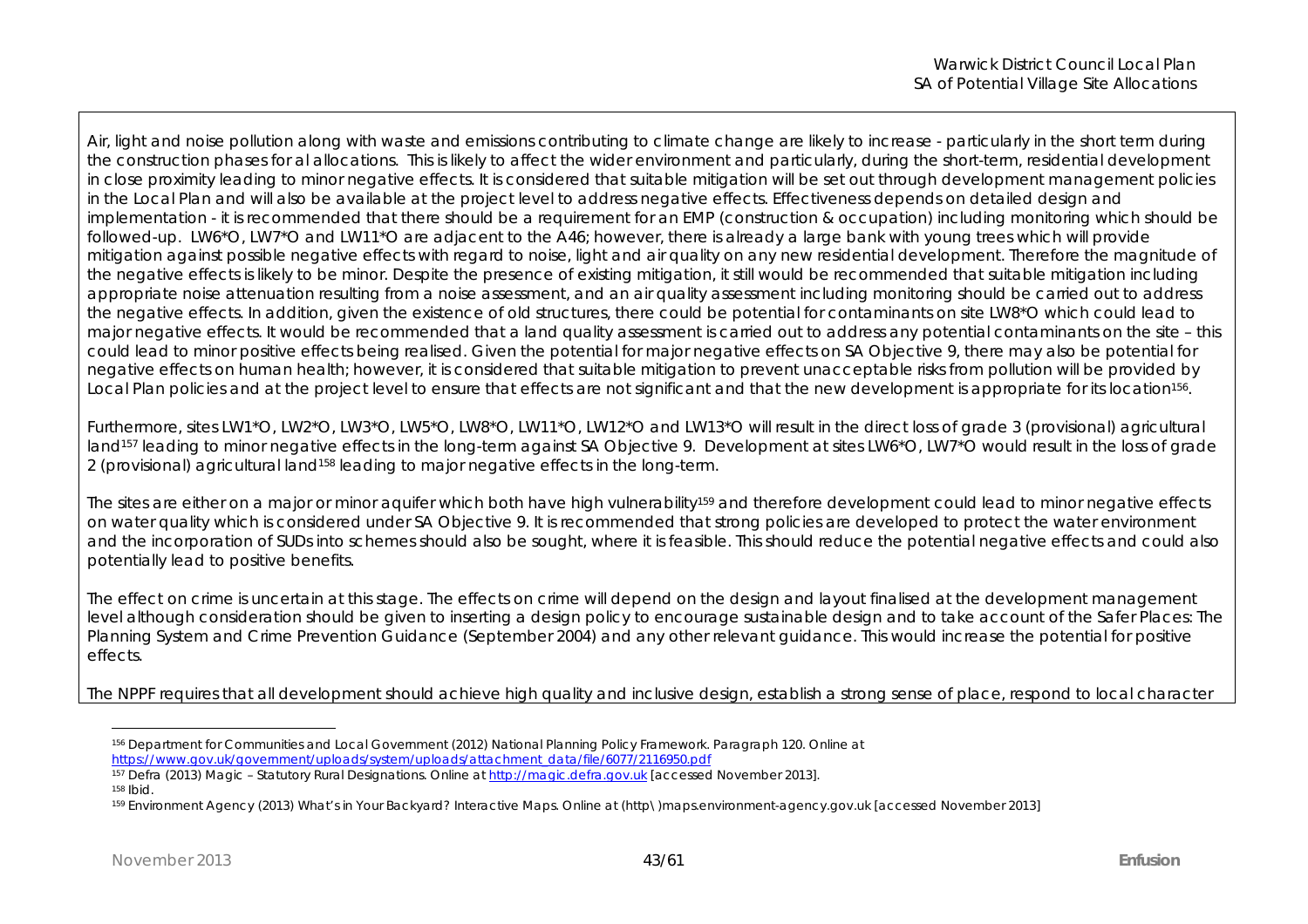and create safe and accessible environment. All allocations are expected to achieve this leading to minor positive effects on the built environment. Potential for an enhanced positive effect if there was a policy that required all residential development to meet Code for Sustainable Homes level 5. This recommendation could also lead to positive effects being realised for climate change mitigation and adaptation, crime, prudent use of land and natural resources and waste and recycling.

With regard to travel and transport, the potential allocations LW2\*O, LW5\*O, LW6\*O, LW7\*O, LW10\*O, LW11\*O, LW12\*O and LW13\*O have excellent access to public transport with a bus stop within 0 - 400 m160. Potential for major positive effects on SA Objective 2. LW1\*O, LW3\*O, LW4\*O and LW9\*O have good access to public transport with a bus stop within 400 - 800 m<sup>161</sup>, potential for minor positive effects. Site LW8<sup>\*</sup>O is within 1km of a bus stop; therefore, potential for a minor negative effect on SA Objective 2. Development at the sites are likely to increase traffic (in both the short- and the long-term) on the A429 (Coventry Road) which according to the Transport Assessment (2012) experiences high traffic flows162. Given the small size of each allocation, individually they are unlikely to have major negative effects on traffic. However, given existing traffic flows there is the potential for a major negative cumulative effect against SA Objective 2 if all sites were taken forward. As a result, the potential cumulative effects on traffic are considered to be major negative.

It is acknowledged that given the location of the potential allocations within a village, there will be a need to travel either to other villages or towns to obtain access to employment as well as services and facilities to meet peoples' needs. Therefore, the effects on SA Objective 3 are considered to be minor negative.

The Draft Village Settlement Hierarchy Report classifies Leek Wotton as a Secondary Service Village which has a number of community facilities as well as a primary school<sup>163</sup>. No further local service or community facility development is planned at the potential allocation sites. All proposed sites have the potential to both support and increase pressure on existing services and facilities. The capacity of existing services and facilities is unknown, therefore the effect is considered uncertain on SA Objective 13.

There are no GP facilities within Leek Wotton although all allocations have excellent access to public transport and therefore the effects are considered to be neutral on SA Objective 14. Furthermore, sites LW1\*O, LW2\*O, LW3\*O, LW9\*O, LW10\*O, LW11\*O, LW12\*O and LW13\*O have access to natural greenspace within 300 m<sup>164</sup> and therefore their development will lead to minor positive effects on Health. In addition with regard to Health, it would be recommended that where possible provision should be made for open space and/or Green Infrastructure at each of the sites. This would increase the certainty of positive effects on Health.

http://www.warwickdc.gov.uk/WDC/Planning/Planning+policy/Local+Development+Framework/Evidence+Base/ [accessed November 2013]

164 Warwick District Council (2010) Accessible Natural Greenspace standards http://www.warwickdc.gov.uk/NR/rdonlyres/2168A53B-62DA-47EF-9A5D-2589AF448308/0/AN1LOCALSITES.pdf [accessed November 2013]

<sup>160</sup> Google (2013) Google maps. Online at https://maps.google.co.uk/ [accessed November 2013] 161 Ibid.

<sup>162</sup> Warwickshire County Council and Highways Agency (March 2012) Warwick District Council Local Development Framework Core Strategy Strategic Transport Assessment Overview Report. Online at http://www.warwickdc.gov.uk/NR/rdonlyres/0E13ED7C-6364-4D29-A85C-FD72EC235B3D/0/WDCLDFSTAOverviewFinal.pdf [accessed November 2013]. 163 Warwick District Council (June 2013) Draft Village Settlement Hierarchy Report June 2013. Online at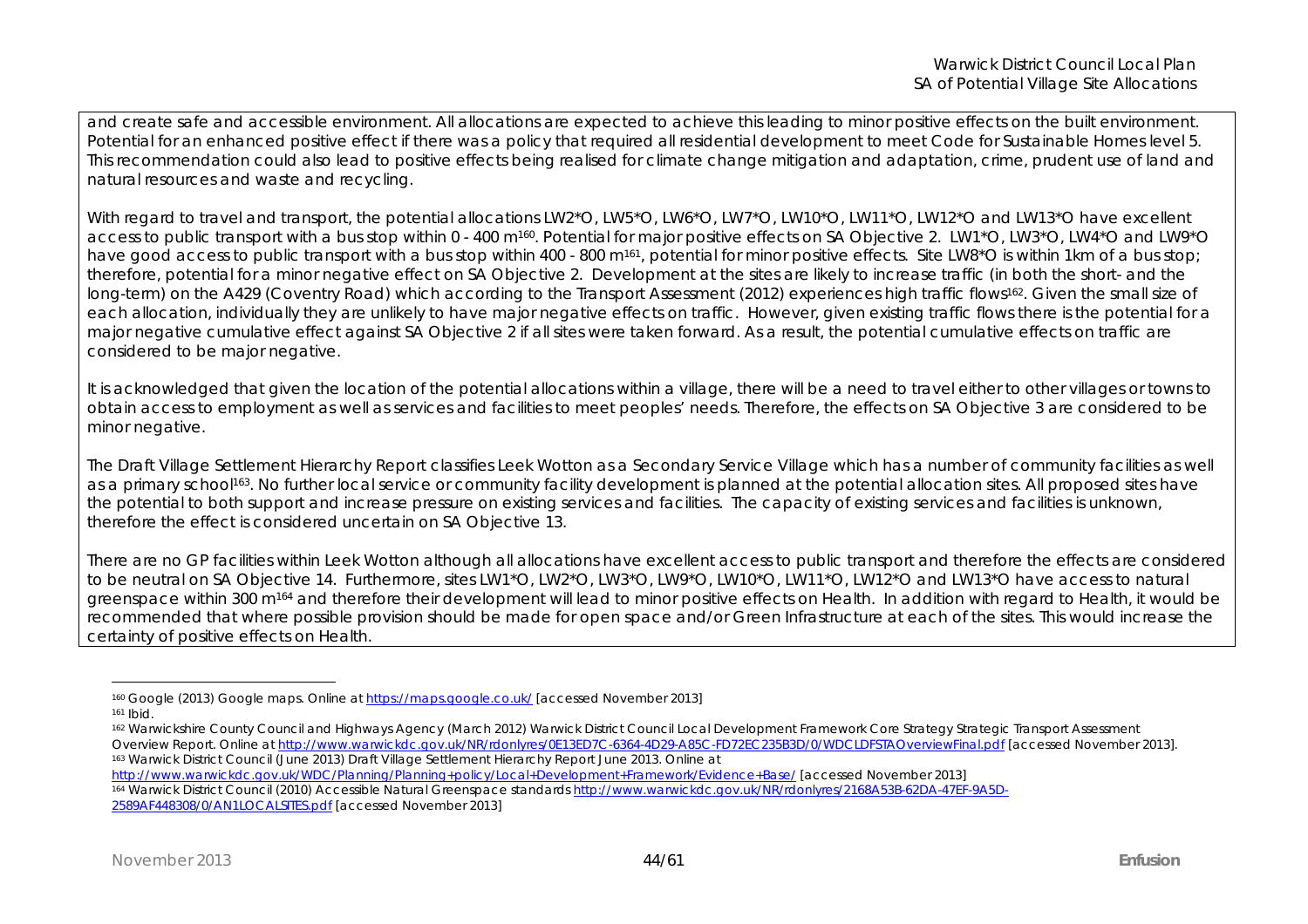There is the potential for a major long-term negative effect on the prudent use of land through the loss of Green Belt Land<sup>165</sup>. Sites LW1<sup>\*</sup>O, LW2<sup>\*</sup>O, LW3<sup>\*</sup>O, LW4<sup>\*</sup>O, LW5<sup>\*</sup>O, LW6<sup>\*</sup>O and LW7<sup>\*</sup>O are considered to be of high importance to the Green Belt<sup>166</sup>. Mitigation to a certain extent is provided by national planning policy and it would be recommended that existing trees/ hedgerows are maintained and that additional screening/ landscaping is inserted where appropriate to help blend the development into the landscape. In addition, sites LW4\*O, LW5\*O and LW8\*O are located wholly within and sites LW3\*O, LW7\*O, LW9\*O, LW11\*O and LW12\*O partly within a Groundwater Drinking Water Protected Area which is 'at risk'167. Therefore development at any of the sites could lead to major negative effects. It is anticipated that there will be plan policies to require resource-efficient design and construction methods as well as a policy to encourage the use of sustainable resources but until these policies are in place then the effects relating to these topics are considered to be uncertain.

With regard to SA Objective 6, LW5\*O and LW7\*O are considered to have high landscape value as they are large open areas with high visibility so there is the potential for a major negative effect. LW1\*O to LW4\*O, LW6\*O and LW8\*O are considered to have medium landscape value168; therefore, the potential for minor negative effects on landscape. The landscape value for the other sites is not known so it is assumed that there is also the potential for minor negative effects.

Sites LW1\*O, LW2\*O, LW3\*O, LW8\*O, LW9\*O and LW10\*O contain one or more of the following BAP priority habitats: Woodpasture and Parkland; and Deciduous Woodland<sup>169</sup>. Development on these sites would result in direct long-term minor negative effects on BAP habitats. LW6\*O is adjacent to a pLWS, which could potentially be indirectly affected by development through noise, air and light pollution during the short-term (during construction) and in the long-term. The presence of protected species and the ecological value of the other sites are not known at this stage so it is assumed that there would be minor negative effects on biodiversity. It is recommended that strong environmental policies are developed to protect and encourage enhancement of the natural environment and include provision for green infrastructure. Furthermore, it would be suggested that the recommendations put forward in the Warwick District Habitat Assessment (2008)170 for Map 36 Land R/O The Hamlet, Leek Wootton; should be implemented as appropriate subject to recent survey data. This would mitigate any negative effects and possibly lead to positive effects being realised in the long-term for this SA Objective.

With regard to SA Objective 8, there is a listed building within site LW8\*O (Woodcote House Grade II Listed) 171 and therefore the potential for major short to long-term negative effects. Development on site LW1\*O could also have impacts on the setting of Woodcote House, potential for minor negative effects. There is a listed building in close proximity to the north west boundary of site LW5\*O and therefore potential for impacts on its setting; however,

<sup>165</sup> Warwick District Council (May 2012) local Plan – Helping Shape the District, Preferred Options. Online at http://www.warwickdc.gov.uk/NR/rdonlyres/4E01EA4B-85C2-48D5-A649- 6FAB2EF4533F/0/LocalPlanPreferredOptionsCompletewithAppendicesandCoversRFS.pdf [accessed November 2013]

<sup>166</sup> Warwick County Council Landscape and Ecology Team

<sup>167</sup> Environment Agency (2013) What's in Your Backyard? Interactive Maps. Online at (http\)maps.environment-agency.gov.uk [accessed November 2013]

<sup>168</sup> Warwick County Council Landscape and Ecology Team

<sup>169</sup> Defra (2013) Magic – Habitats. Online at http://magic.defra.gov.uk [accessed November 2013].

<sup>170</sup> Habitat Biodiversity Audit Partnership for Warwickshire, Coventry and Solihull (2008) Warwick District Habitat Assessment. Online at

http://www.warwickdc.gov.uk/NR/rdonlyres/3AD13473-716B-41DA-BCF2-5C607D78CDEC/0/WarwickDistrictHabitatAssessmentstandardsizereduced.pdf [accessed November 2013] 171 English Heritage (2013) National Heritage List for England. Online at http://list.english-heritage.org.uk/mapsearch.aspx [accessed November 2013]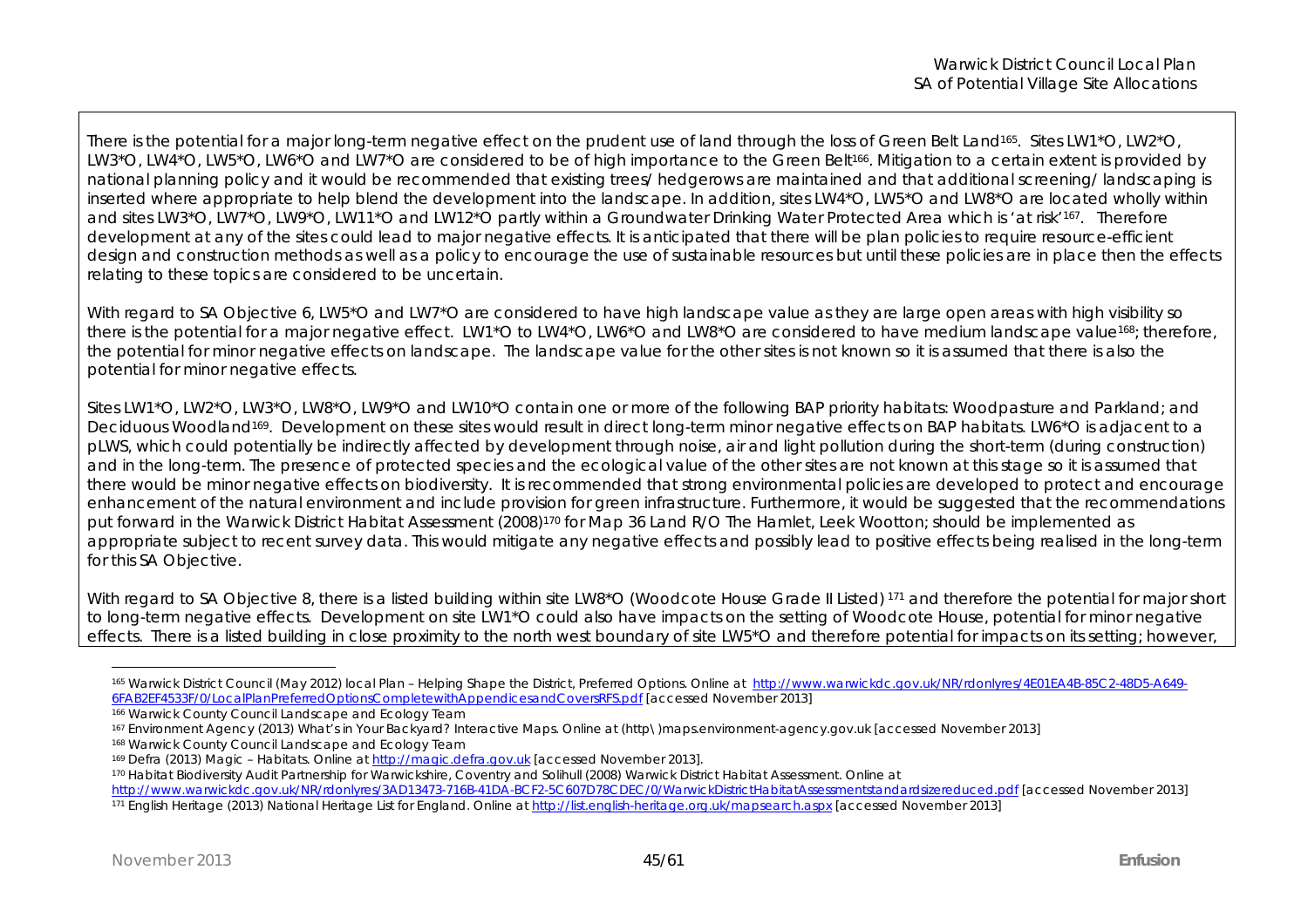there are a number of trees that provide screening and should help to mitigate any negative effects. Sites LW1\*O and LW8\*O have the potential to negative effect the setting of the grade II listed building of Woodcote House. The sites also have the potential to have negative effects on the setting of the Leek Wootton Conservation Area, in particular sites LW2\*O, LW5\*O, LW10\*O and LW13\*O as they are adjacent to the Conservation Area. In addition, the potential for archaeology is unknown at this stage and as a result the effects on historic environment are considered to be uncertain. It is considered that suitable mitigation will be set out through development management policies in the Local Plan and will also be available at the project level to address any potential negative effects.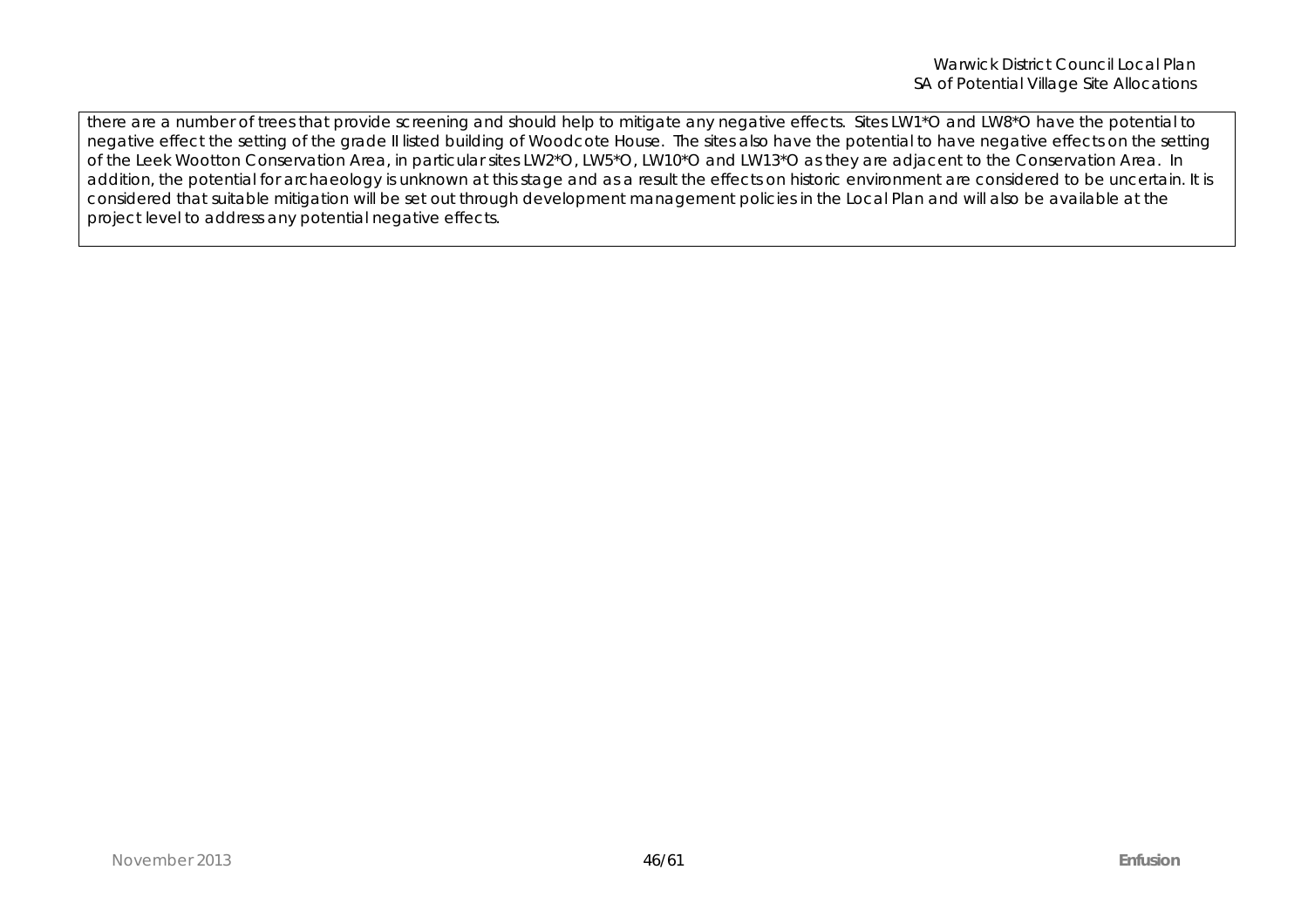#### **Radford Semele**

**Site(s): RS1\*O – Land South of Southam Road; RS2\*O – Land North of Southam Road; Expanded RS2\*O; RS3\*O – South West Radford Semele; RS4\*O - Land to the East of Church Lane** 

| <b>SA</b><br>Objectives             | ↗<br>ш | Φ<br>_<br>ത<br>$\cdot$<br><b>G</b><br>ದ<br>S | с<br>റ<br>S<br>-<br>∼<br>đ<br>≐ | $\overline{\mathsf{c}}$<br>᠊ᠣ<br>ee<br>-<br>∽<br>Φ<br>ğ<br>$\overline{\Phi}$<br>ਹ<br>Ø<br>ě<br>느 | ರಾ<br>త<br>$=$<br>ste<br>◡<br>Μa<br>Φ<br>œ | ৳<br>Φ.<br>Ō<br>ـ<br>∼<br>Φ<br>ত<br>۰<br>ᅕ | ಸ<br>≒<br>ہے<br><u>ब्</u><br>┶<br>▿<br>►<br>ω<br>≒<br>▿<br>Φ<br>$\bar{\mathbf{v}}$ | ω<br>≒<br>đ<br>z | త<br>پ<br>►<br>$\overline{\mathbb{O}}$<br>$\epsilon$<br>≻<br>≔.<br>ट<br>-<br><u>히</u><br>Φ | ent<br>≒<br>ă<br>≝<br>έñ<br>മ് | ⊇.<br>ğ<br>ЭĤ            | $\overline{E}$<br>$\overline{\mathbf{\omega}}$<br>∼<br>._<br>–<br>Φ | $\overline{\overline{6}}$<br>S<br>త<br>Ф<br>-<br>$\omega$<br>-<br>≝<br>$\boldsymbol{\varpi}$<br>-<br>∸.<br>Ξ<br>₫<br>$\bar{\bm{\sigma}}$ | Φ<br>פַּ<br>ಕ<br>-<br>ξ<br>ပ<br>ate<br>≔<br>mitigat<br>-<br>≐<br>ပ | Φ<br>ğη<br>న్<br>듕<br>٥j<br><u>ي</u><br>ate<br>$\sigma$<br>⇁<br>칔<br>⌒<br>O<br>ັ<br>$\circ$<br>ω<br>ਵ | S<br>ರ<br>Φ<br>ω<br>రా<br>-<br>._<br>$\overline{v}$<br>$\circ$<br>ェ | త<br>v<br>Φ<br>≒<br>v<br>S<br>Ē<br>$\overline{\sigma}$<br>O<br>0<br>$\overline{\omega}$ | త<br>Ξ<br>Ф<br>÷ | פו<br>∸.<br>Q | $\overline{\phantom{0}}$<br>ω<br>S<br>∞<br>⊊<br>j<br>◢<br>S<br>-<br>৯<br>б.<br>Φ | Φ<br>Έ<br>$\circ$ |
|-------------------------------------|--------|----------------------------------------------|---------------------------------|--------------------------------------------------------------------------------------------------|--------------------------------------------|--------------------------------------------|------------------------------------------------------------------------------------|------------------|--------------------------------------------------------------------------------------------|--------------------------------|--------------------------|---------------------------------------------------------------------|------------------------------------------------------------------------------------------------------------------------------------------|--------------------------------------------------------------------|-------------------------------------------------------------------------------------------------------|---------------------------------------------------------------------|-----------------------------------------------------------------------------------------|------------------|---------------|----------------------------------------------------------------------------------|-------------------|
|                                     |        | ົ                                            |                                 | ົ<br>J                                                                                           |                                            | b                                          |                                                                                    |                  | o                                                                                          |                                | 8                        |                                                                     | Q                                                                                                                                        | 10                                                                 | 11                                                                                                    | 12                                                                  | 13                                                                                      |                  | 14            | 15                                                                               | 16                |
| Appraisal<br>Summary<br>for Village | 7      | ۰<br>4                                       | $-$                             |                                                                                                  | $\overline{\phantom{a}}$                   | -                                          | $- -$                                                                              | $-$              |                                                                                            | ÷                              | $\overline{\phantom{a}}$ | ົ                                                                   |                                                                                                                                          |                                                                    | $=$                                                                                                   | $++$                                                                | ົ                                                                                       |                  | $=$           |                                                                                  | ຳ                 |

# **Summary:**

All potential allocations are likely to lead to major positive long-term effects on housing needs as all sites make provision for housing. The NPPF requires that housing developments should meet the needs of different groups in the community, be of high quality and should also provide affordable housing. Therefore, it is considered that all the allocations have the potential for minor positive effects in the long-term on poverty and social exclusion as well as indirect positive effects on health.

All the sites are currently used for agriculture and this use is not expected to be re-provided elsewhere. However, the level of agricultural employment at each site is unknown at this stage and therefore the effects on the economy are considered to be uncertain.

There are unlikely to be any significant effects on SA Objective 11 given that none of the sites are located within an area of medium or high flood risk<sup>172</sup>. Furthermore, the NPPF requires that planning authorities should ensure that new development should not increase flood risk elsewhere<sup>173</sup>.

Air, light and noise pollution along with waste and emissions contributing to climate change are likely to increase - particularly in the short term during the construction phases. This is likely to affect the wider environment and particularly, during the short-term, residential development in close proximity leading to minor negative effects. It is considered that suitable mitigation will be set out through development management policies in the Local Plan and will also be available at the project level to address negative effects. Effectiveness depends on detailed design and implementation - it is recommended that there should be a requirement for an EMP (construction & occupation) including monitoring which should be followed-up. Part of

<sup>172</sup> Environment Agency (2013) What's in Your Backyard? Interactive Maps. Online at (http\)maps.environment-agency.gov.uk [accessed November 2013]

<sup>173</sup> Department for Communities and Local Government (2012) National Planning Policy Framework. Paragraph 103. Online at

https://www.gov.uk/government/uploads/system/uploads/attachment\_data/file/6077/2116950.pdf [accessed November 2013]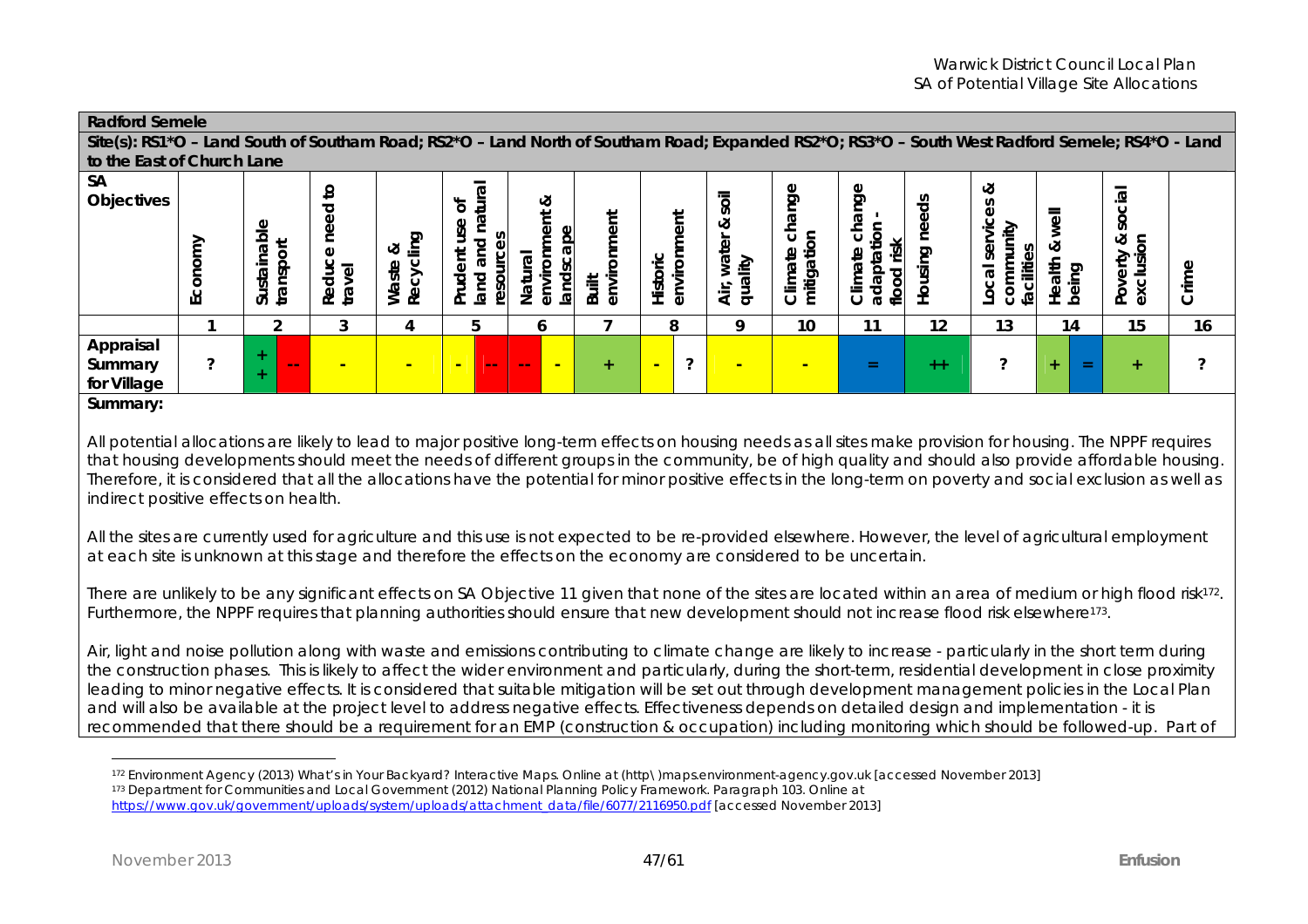sites RS1\*O and RS2\*O are being considered for gas pipeline installation and therefore this could have the potential to lead to minor negative effects on SA Objective 9. Given the potential for negative effects on SA Objective 9, there may also be potential for negative effects on human health; however, it is considered that suitable mitigation to prevent unacceptable risks from pollution will be provided by Local Plan policies and at the project level to ensure that effects are not significant and that the new development is appropriate for its location<sup>174</sup>. In addition, all sites will lead to the direct loss of grade 3 (provisional) agricultural land<sup>175</sup> leading to minor negative effects in the long-term. It is not known if the agricultural land is Grade 3a or 3b.

Every site apart from RS4\*O is on a minor aquifer which is of high vulnerability<sup>176</sup> and therefore development could lead to minor negative effects on water quality which is considered under SA Objective 9. It is recommended that strong policies are developed to protect the water environment and the incorporation of SUDs into schemes should also be sought, where it is feasible. This should reduce the potential negative effects and could also potentially lead to positive benefits.

The effect on crime is uncertain at this stage. The effects on crime will depend on the design and layout finalised at the development management level although consideration should be given to inserting a design policy to encourage sustainable design and to take account of the Safer Places: The Planning System and Crime Prevention Guidance (September 2004) and any other relevant guidance. This would increase the potential for positive effects.

The NPPF requires that all development should achieve high quality and inclusive design, establish a strong sense of place, respond to local character and create safe and accessible environment. All allocations are expected to achieve this leading to minor positive effects on the built environment. Potential for an enhanced positive effect if there was a policy that required all residential development to meet Code for Sustainable Homes level 5. This recommendation could also lead to positive effects being realised for climate change mitigation and adaptation, crime, prudent use of land and natural resources and waste and recycling.

With regard to travel and transport, all the potential allocations have excellent access to public transport with a bus stop within 0 - 400 m and there are pavements which provide safe access for pedestrians into the village centre or to public transport<sup>177</sup>. Therefore there are likely to be major positive effects on SA Objective 2. It should be noted that for sites RS1\*O, RS1\*O Expanded and RS2\*O there is not a pavement immediately adjacent the site although it is anticipated that mitigation would be easy to implement. However, the sites are likely to increase traffic (in both the short- and the longterm) on Radford Road which according to the Transport Assessment (2012) is a route which experiences high traffic flows<sup>178</sup>. Given existing traffic flows there is the potential for a major negative cumulative effect against SA Objective 2 if all sites were taken forward There is the potential for a major

<sup>174</sup> Department for Communities and Local Government (2012) National Planning Policy Framework. Paragraph 120. Online at

https://www.gov.uk/government/uploads/system/uploads/attachment\_data/file/6077/2116950.pdf [accessed November 2013]

<sup>175</sup> Defra (2013) Magic – Statutory Rural Designations. Online at http://magic.defra.gov.uk [accessed November 2013].

<sup>176</sup> Environment Agency (2013) What's in Your Backyard? Interactive Maps. Online at (http\)maps.environment-agency.gov.uk [accessed November 2013]

<sup>177</sup> Google (2013) Google maps. Online at https://maps.google.co.uk/ [accessed November 2013]

<sup>178</sup> Warwickshire County Council and Highways Agency (March 2012) Warwick District Council Local Development Framework Core Strategy Strategic Transport Assessment Overview Report. Online at http://www.warwickdc.gov.uk/NR/rdonlyres/0E13ED7C-6364-4D29-A85C-FD72EC235B3D/0/WDCLDFSTAOverviewFinal.pdf [accessed November 2013].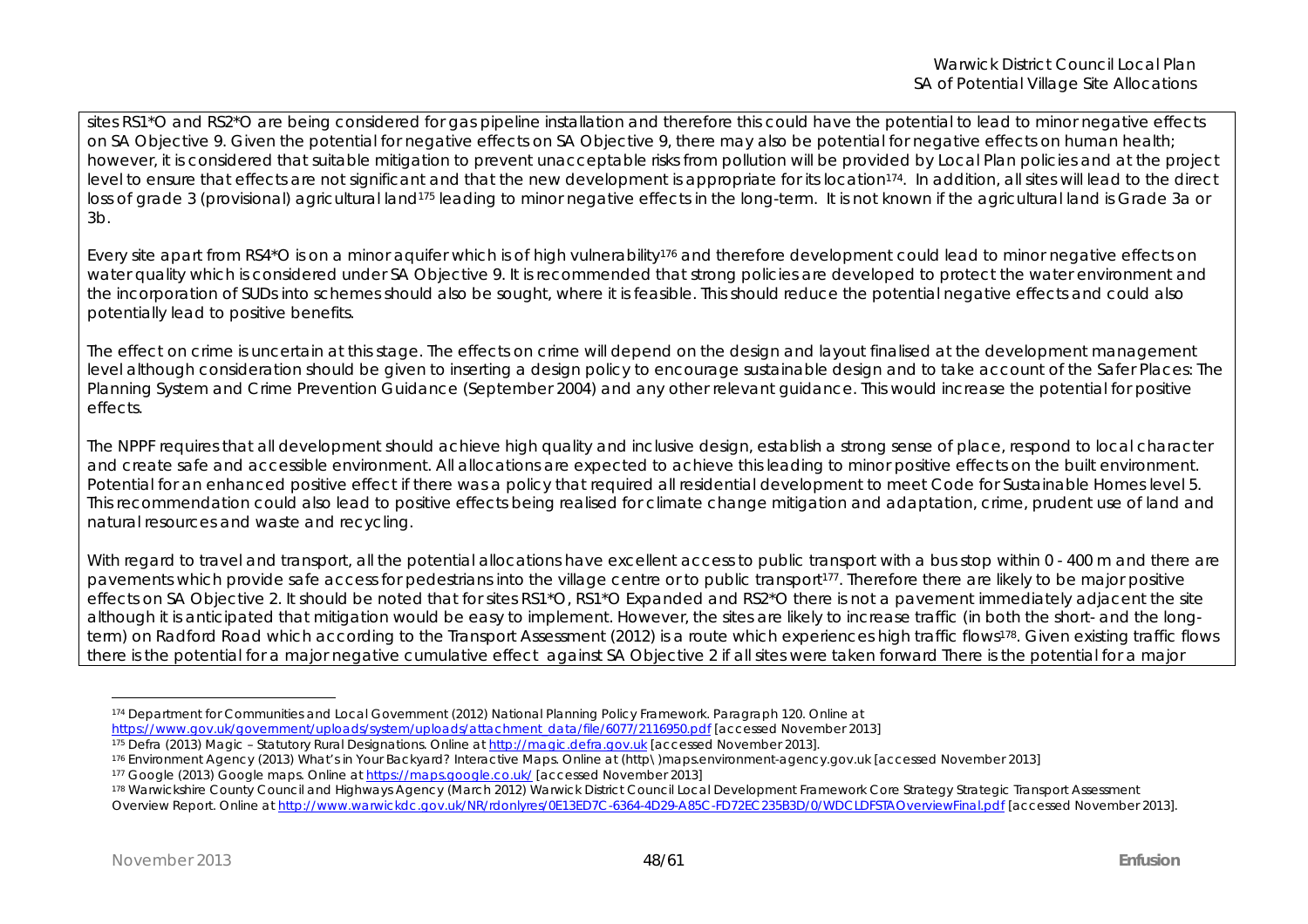negative effect alone if RS1\*0 and RS4\*O were developed as they both have capacity for 100 dwellings or more. It should be noted that safe highways access cannot be achieved at sites RS1\*O and RS2\*O179.

It is acknowledged that given the location of the potential allocations within a village, there will be a need to travel either to other villages or towns to obtain access to employment as well as services and facilities to meet peoples' needs. Therefore, the effects on SA Objective 3 are considered to be minor negative.

The Draft Village Settlement Hierarchy Report classifies Radford Semele as a Primary Service Village which has a number of shops and community facilities as well as a nursery school and a primary school<sup>180</sup>. No further local service or community facility development is planned at the potential allocation sites. All proposed sites have the potential to both support and increase pressure on existing services and facilities. The capacity of existing services and facilities is unknown, therefore the effect is considered uncertain on SA Objective 13.

There are no GP facilities within Radford Semele although all allocations have excellent access to public transport and therefore the effects are considered to be neutral on SA Objective 14. Furthermore, has all sites have access to natural greenspace within 300 m181 and therefore its development will lead to minor positive effects on Health. In addition with regard to Health, it would be recommended that where possible provision should be made for open space and/or Green Infrastructure at each of the sites. This would increase the certainty of positive effects on Health.

There is the potential for a minor long-term negative effect on the prudent use of land through the loss of Greenfield Land on the edge of the village where the majority of sites are considered to be of medium to high importance given they play a major role in preserving the setting of the village or in maintaining the open corridor setting to Radford Semele and Leamington Spa<sup>182</sup>. Site RS3<sup>\*</sup>O is considered to have high importance as it is a strategically important Green Field parcel, that plays a role in maintaining the separation of Radford Semele from Sydenham. Mitigation to a certain extent is provided by national planning policy and it would be recommended that existing trees are maintained and that additional screening/ landscaping is inserted where appropriate to help blend the development into the landscape. In addition, all sites are located in a Surface Water Safeguarded Zone and sites RS1\*O, RS1\*O Expanded, RS2\*O, and RS4\*O are particularly sensitive as they are located in a Surface Water Drinking Water Protected Area which is at risk<sup>183</sup>. Potential for major negative effects. It is anticipated that there will be plan policies to require resource-efficient design and construction methods as well as a policy to encourage the use of sustainable resources but until these policies are in place then the effects relating to these topics are considered to be uncertain.

With regard to SA Objective 6, . The ecological value of all the sites apart from RS1\*O and RS1\*O Expanded is considered to be low; therefore, there is

<sup>179</sup> Warwickshire County Council and Highways Agency

<sup>180</sup> Warwick District Council (June 2013) Draft Village Settlement Hierarchy Report June 2013. Online at

http://www.warwickdc.gov.uk/WDC/Planning/Planning+policy/Local+Development+Framework/Evidence+Base/ [accessed November 2013]

<sup>181</sup> Warwick District Council (2010) Accessible Natural Greenspace standards http://www.warwickdc.gov.uk/NR/rdonlyres/2168A53B-62DA-47EF-9A5D-

<sup>2589</sup>AF448308/0/AN1LOCALSITES.pdf

<sup>182</sup> Warwick County Council Landscape and Ecology Team

<sup>183</sup> Environment Agency (2013) What's in Your Backyard? Interactive Maps. Online at (http\)maps.environment-agency.gov.uk [accessed November 2013]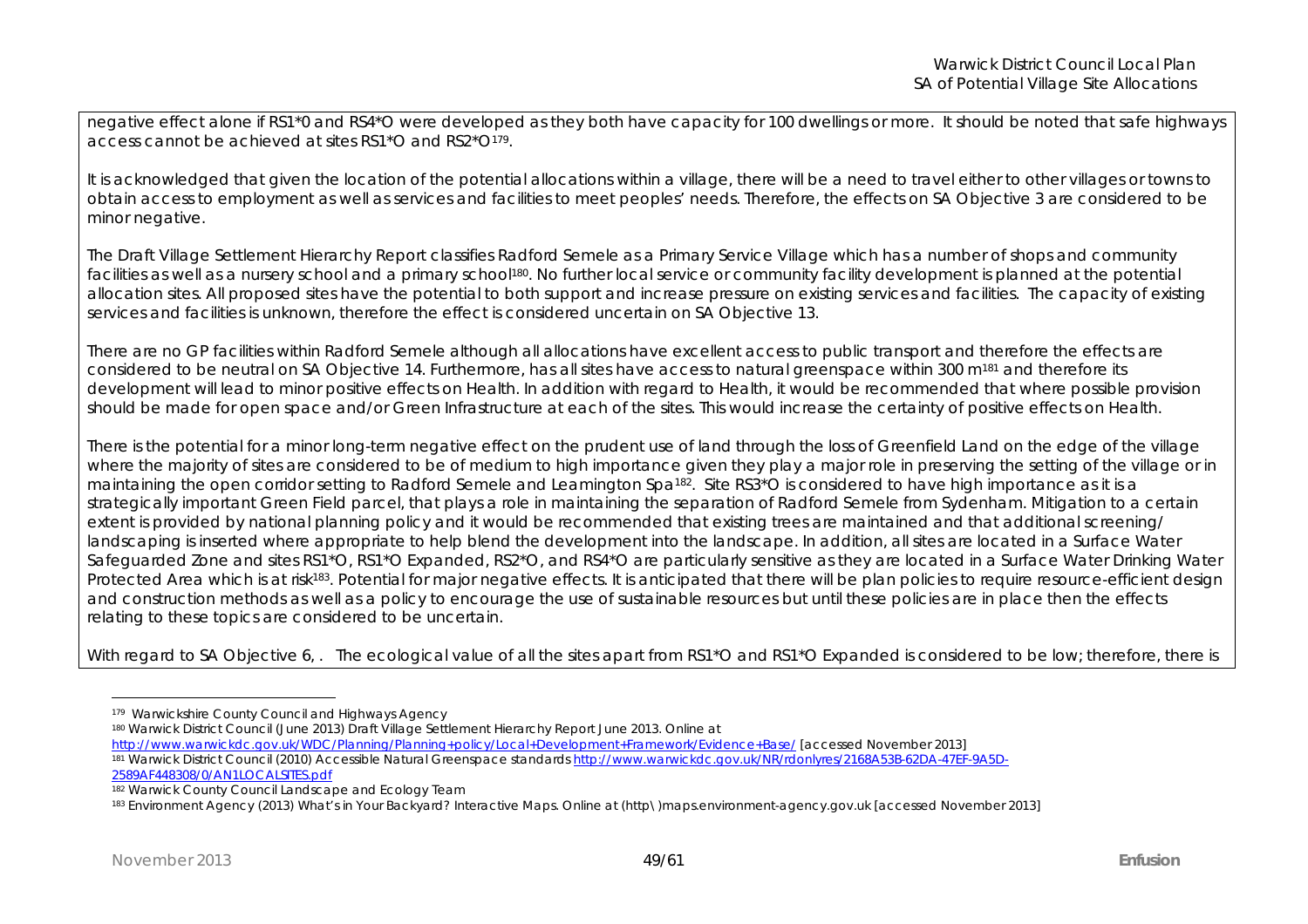the potential for minor negative effects on biodiversity. At site RS1\*O and RS1\*O Expanded the presence of protected species is unknown and the ecological value is considered to be low184 and therefore the effects on biodiversity are considered to be uncertain. It would be recommended that strong environmental policies are developed to protect and encourage enhancement of the natural environment and include provision for green infrastructure. Furthermore, it would be suggested that the recommendations put forward in the Warwick District Habitat Assessment (2008)<sup>185</sup> for Maps 37 Land at Southam Lane, Radford Semele and 2 Land West of Radford Semele should be implemented as appropriate subject to recent survey data. This would mitigate any negative effects and possibly lead to positive effects being realised in the long-term for this SA Objective.

With regard to SA Objective 8, there are no designated listed buildings, Conservation Areas or Scheduled Monuments on or adjacent to the sites<sup>186</sup>. However, there are a number of listed buildings within 200m of sites RS1\*O, RS1\*O Expanded, RS2\*O and RS4\*O. In particular, development at RS4\*O has the potential for negative effects on the setting of Paris Church of St Nicholas a Grade II Listed Building. In addition, the potential for archaeology is unknown at this stage and as a result the effects on the historic environment are considered to be uncertain. It is considered that suitable mitigation will be set out through development management policies in the Local Plan and will also be available at the project level to address any potential negative effects.

<sup>184</sup> Ibid.

<sup>185</sup> Habitat Biodiversity Audit Partnership for Warwickshire, Coventry and Solihull (2008) Warwick District Habitat Assessment. Online at

http://www.warwickdc.gov.uk/NR/rdonlyres/3AD13473-716B-41DA-BCF2-5C607D78CDEC/0/WarwickDistrictHabitatAssessmentstandardsizereduced.pdf [accessed November 2013] 186 English Heritage (2013) National Heritage List for England. Online at http://list.english-heritage.org.uk/mapsearch.aspx [accessed November 2013]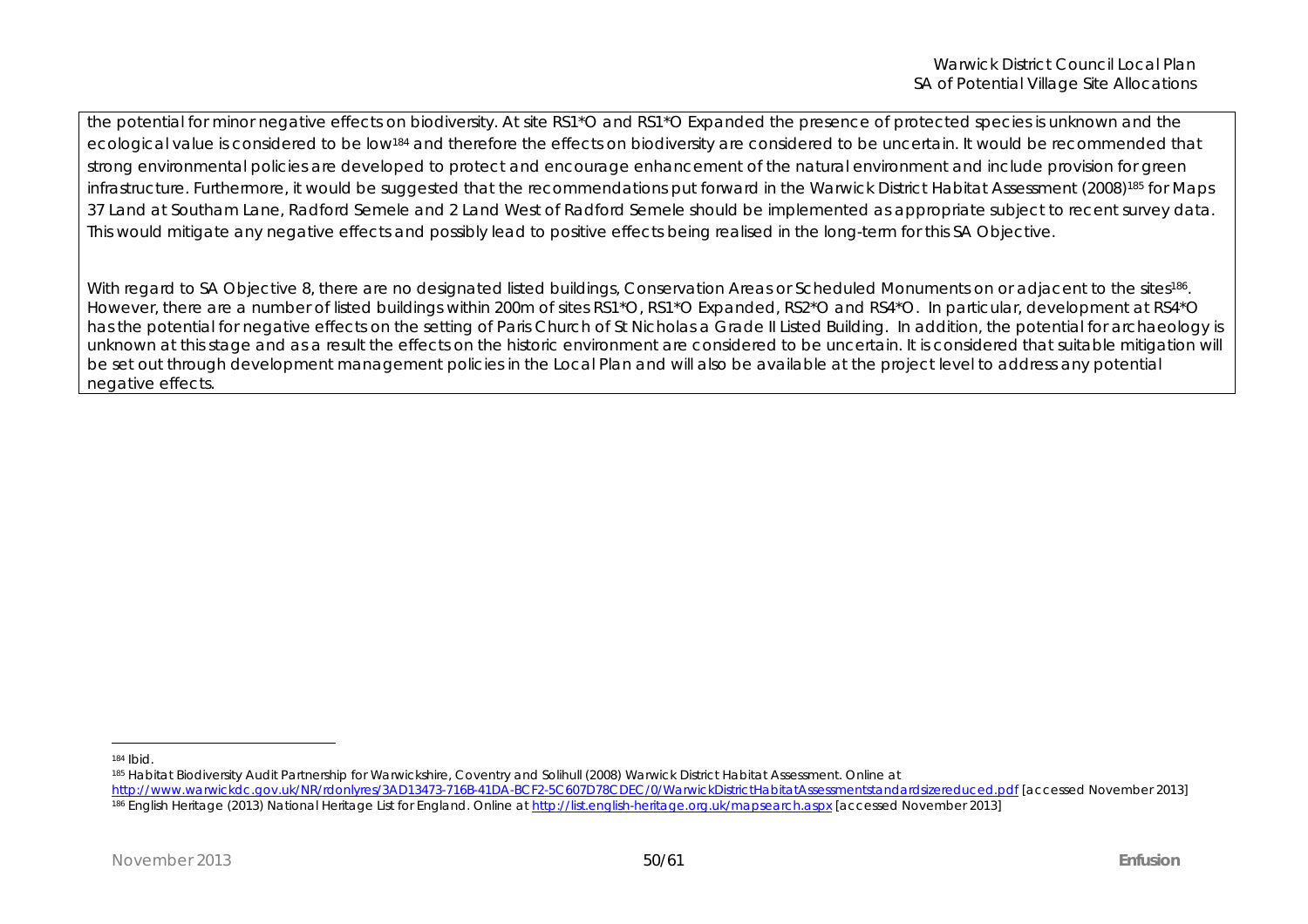| <b>Hatton Station</b>                                                                                                         |         |                                                  |                                                                             |                 |                                |                               |                      |                                          |                               |                                                     |                                                                                             |           |                                            |                 |                                     |    |
|-------------------------------------------------------------------------------------------------------------------------------|---------|--------------------------------------------------|-----------------------------------------------------------------------------|-----------------|--------------------------------|-------------------------------|----------------------|------------------------------------------|-------------------------------|-----------------------------------------------------|---------------------------------------------------------------------------------------------|-----------|--------------------------------------------|-----------------|-------------------------------------|----|
| Site(s): HS1*O – Former Storage Depot, Oakdene Crescent; HS2*O – Land West of Station Road; and HS3*O – Land off Station Road |         |                                                  |                                                                             |                 |                                |                               |                      |                                          |                               |                                                     |                                                                                             |           |                                            |                 |                                     |    |
| <b>SA</b><br><b>Objectives</b>                                                                                                | ↗<br>ய் | ەّ<br>ω<br>č<br>ءِ<br>$\circ$<br>Sustai<br>trans | c<br>heed<br>Φ<br>duc<br>$\overline{\Phi}$<br>$\overline{\mathbf{g}}$<br>œ. | త<br>Waste<br>ഷ | ৳<br>Φ<br>é<br>land<br>ÖΜ<br>ፚ | త<br>Ξ<br>ᢐ<br>land<br>g<br>ā | ēπ<br>envir<br>Built | $\overline{5}$<br>5<br>Historic<br>envir | ō<br>త<br>ater<br>≧<br>ā<br>공 | Φ<br>ğ<br>≌<br>mitigat<br>đ<br>$\frac{1}{\sqrt{2}}$ | Φ<br>ăug<br>ပ<br>≗<br>ഇ<br>$\sigma$<br>ᠭᠦ<br>$\overline{\mathsf{10}}$<br>$\frac{5}{5}$<br>ಡ | eds<br>ටා | త<br>ͽ<br><u>faciliti</u><br>ಸ<br>Loc<br>g | Health<br>being | ω<br>S<br>త<br>Poverty<br>üğ<br>(I) | Ğ  |
|                                                                                                                               |         |                                                  | 3                                                                           | 4               | 5                              | <sub>6</sub>                  |                      | 8                                        | Q                             | 10                                                  | 11                                                                                          | 12        | 13                                         | 14              | 15                                  | 16 |
| Appraisal<br>Summary<br>for Village                                                                                           | ?<br>=  | $-$                                              |                                                                             | -               | $-$                            | $-$                           | ٠                    | 2                                        | $-$                           |                                                     | =                                                                                           | $++$      | っ                                          | $=$<br>$\pm$    |                                     |    |

# **Summary:**

All potential allocations are likely to lead to major positive long-term effects on housing needs as all sites make provision for housing. The NPPF requires that housing developments should meet the needs of different groups in the community, be of high quality and should also provide affordable housing. Therefore, it is considered that all the allocations have the potential for minor positive effects in the long-term on poverty and social exclusion as well as indirect positive effects on health.

Site HS3<sup>\*</sup>O is currently used for agriculture and this is not expected to be replaced. At present, the level of employment at the site is unknown and as a result the effects on employment are considered to be uncertain at this stage. There are unlikely to be any significant effects on SA Objective 1 if sites HS1<sup>\*</sup>O and HS2<sup>\*</sup>O are taken forward given that no current employment uses would be lost and it is assumed that many villagers will travel outside of their village to obtain the majority of their economic needs and wants.

There are unlikely to be any significant effects on SA Objective 11 given that none of the sites are located within an area of medium or high flood risk<sup>187</sup>. There is however, an area at risk of flooding directly adjacent to potential allocations HS2\*O – Land West of Station Road and HS3\*O – Land off Station Road. Furthermore, the NPPF requires that planning authorities should ensure that new development should not increase flood risk elsewhere<sup>188</sup>.

Air, light and noise pollution along with waste and emissions contributing to climate change are likely to increase - particularly in the short term during the construction phases. Potential allocations, HS2\*O – Land West of Station Road and HS3\*O – Land off Station Road, are also adjacent to M40 which

<sup>187</sup> Environment Agency (2013) What's in Your Backyard? Interactive Maps. Online at (http\)maps.environment-agency.gov.uk [accessed November 2013]

<sup>188</sup> Department for Communities and Local Government (2012) National Planning Policy Framework. Paragraph 103. Online at

https://www.gov.uk/government/uploads/system/uploads/attachment\_data/file/6077/2116950.pdf [accessed November 2013]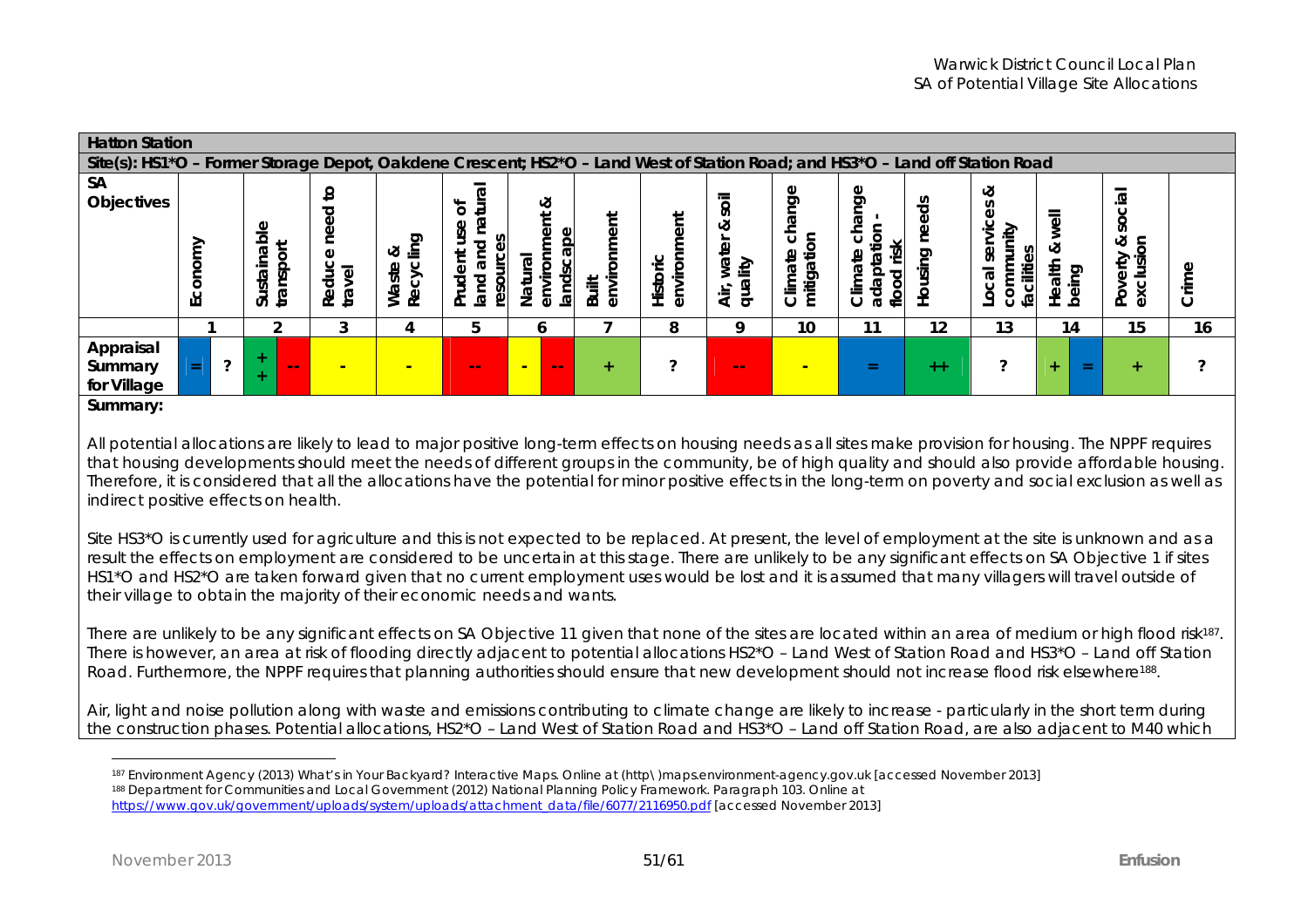means there are likely to be major negative effects with regard to noise, light and air quality on any new residential development and potential allocation, HS1\*O – Former Storage Depot, Oakdene Crescent, is next to the mainline railway an so there are also likely to be major negative effects with regard to noise and light. It would be recommended that suitable mitigation including appropriate noise attenuation resulting from a noise assessment, an air quality assessment (for sites HS2\*O and HS3\*O) and an EMP (construction & occupation) including monitoring should be carried out to address the negative effects. In addition, given the previous uses of site HS1\*O, there could be potential for contaminants to be present at this site189 (possible major negative effects) and as a result it would be recommended that a land quality assessment is carried out to identify and suggest mitigation for any potential negative effects. Given the potential for major negative effects on SA Objective 9, there may also be potential for negative effects on human health; however, it is considered that suitable mitigation to prevent unacceptable risks from pollution will be provided by Local Plan policies and at the project level to ensure that effects are not significant and that the new development is appropriate for its location<sup>190</sup>. In addition, all sites will lead to the direct loss of grade 3 (provisional) agricultural land<sup>191</sup> leading to minor negative effects in the long-term. It is not known if the agricultural land is Grade 3a or 3b.

The effect on crime is uncertain at this stage. The effects on crime will depend on the design and layout finalised at the development management level although consideration should be given to inserting a design policy to encourage sustainable design and to take account of the Safer Places: The Planning System and Crime Prevention Guidance (September 2004) and any other relevant guidance. This would increase the potential for positive effects.

The NPPF requires that all development should achieve high quality and inclusive design, establish a strong sense of place, respond to local character and create safe and accessible environment. All allocations are expected to achieve this leading to minor positive effects on the built environment. Potential for an enhanced positive effect if there was a policy that required all residential development to meet Code for Sustainable Homes level 5. This recommendation could also lead to positive effects being realised for climate change mitigation and adaptation, crime, prudent use of land and natural resources and waste and recycling.

With regard to travel and transport, all the potential allocations have excellent access to public transport with a bus stop within 0 - 400 m and all are within 400 m of Hatton railway station (site HS1\*O being the closest and site HS3\*O being the farthest)<sup>192</sup>. Hatton stations provide a regular service on weekdays and weekends into Warwick<sup>193</sup>; however the bus service provided at Hatton Station is only a request stop. Therefore there are likely to be major positive effects on access to public transport under SA Objective 2. However, there are no pavements which provide safe access for pedestrians into the village centre or to public transport and therefore there are likely to be minor negative effects on this topic covered by SA Objective 2. The sites

<sup>189</sup> Warwick District Council Environmental Health Team

<sup>190</sup> Department for Communities and Local Government (2012) National Planning Policy Framework. Paragraph 120. Online at https://www.gov.uk/government/uploads/system/uploads/attachment\_data/file/6077/2116950.pdf [accessed November 2013]

<sup>191</sup> Defra (2013) Magic – Statutory Rural Designations. Online at http://magic.defra.gov.uk [accessed November 2013].

<sup>192</sup> Google (2013) Google maps. Online at https://maps.google.co.uk/ [accessed November 2013]

<sup>193</sup> National Rail Enquiries (2013) Online at http://www.nationalrail.co.uk/ [accessed October 2013]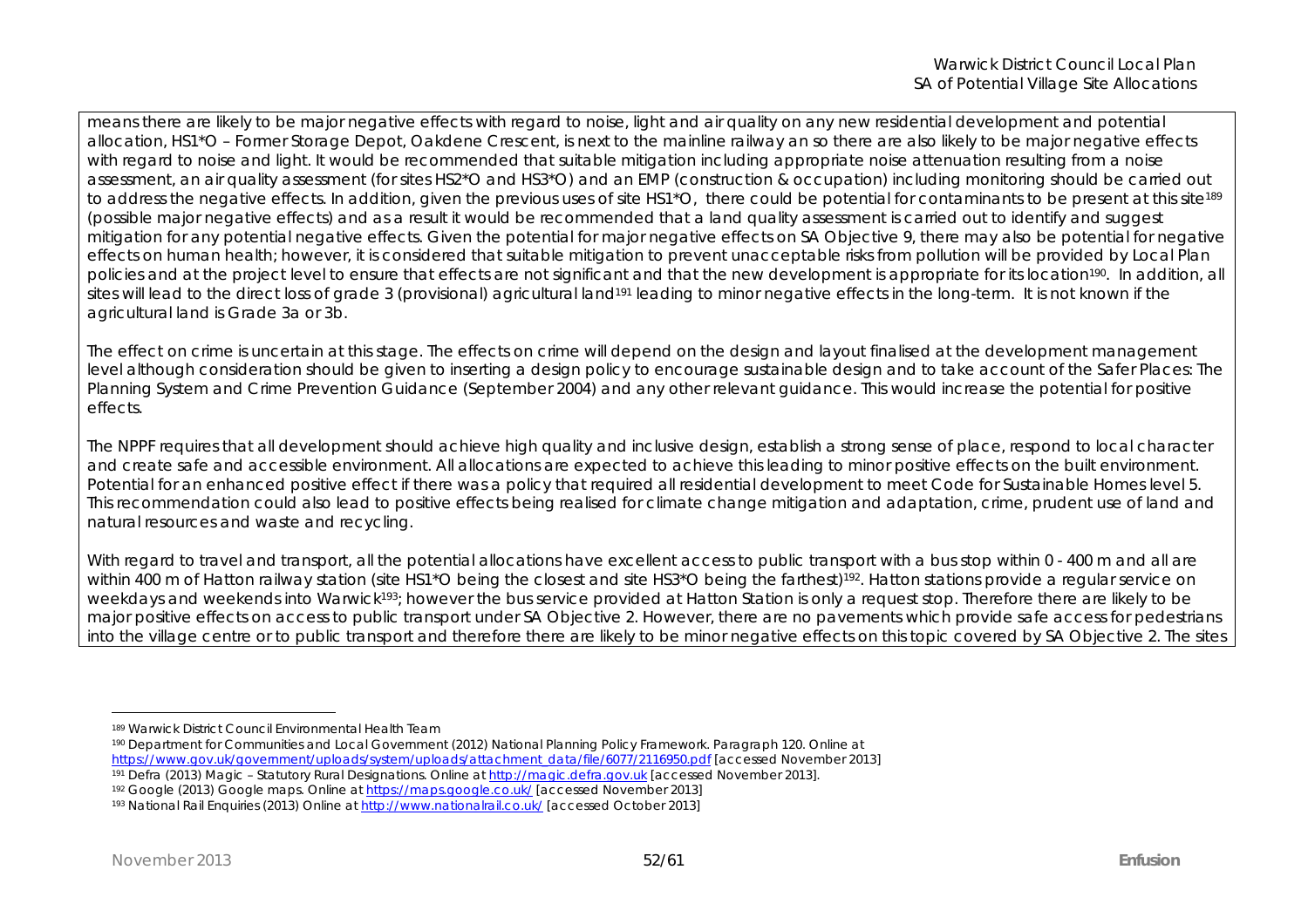are likely to increase traffic (in both the short- and the long-term) at the A46/A4177/A425 Stanks junction which according to the Transport Assessment (2012) experiences high traffic flows194.Given the small size of each individual allocation there likely to be only minor negative effects resulting from each development alone on traffic under SA Objective 2. However, there could be major negative cumulative effects on A46/A4177/A425 junction if the sites at Hampton Magna are developed as well as the sites at Hatton Park, Hatton Station and Shrewley Common. It should also be noted that safe highways access cannot be achieved for site HS2\*O<sup>195</sup>.

It is acknowledged that given the location of the potential allocations within a village, there will be a need to travel either to other villages or towns to obtain access to employment as well as services and facilities to meet peoples' needs. Therefore, the effects on SA Objective 3 are considered to be minor negative.

The Draft Village Settlement Hierarchy Report classifies Hatton Station as a very small Village and Hamlet which does not have any community facilities but does have a nursery school and a mainline station proving good access to Warwick<sup>196</sup>. No further local service or community facility development is planned at the potential allocation sites. All proposed sites have the potential to both support and increase pressure on existing services and facilities. The capacity of existing services and facilities is unknown, therefore the effect is considered uncertain on SA Objective 13.

There are no GP facilities within Hatton Station although all allocations have excellent access to public transport and therefore the effects are considered to be neutral on SA Objective 14. In addition with regard to Health, it would be recommended that where possible provision should be made for open space and/or Green Infrastructure at each of the sites. This would increase the certainty of positive effects on Health.

There is the potential for a major long-term negative effect on the prudent use of land through the loss of Green Belt Land on the edge of the village<sup>197</sup> which is considered to be of high environmental value on HS1<sup>\*</sup>O and medium value of HS2<sup>\*</sup>O<sup>198</sup>. Mitigation to a certain extent is provided by national planning policy and it would be recommended that existing trees are maintained and that additional screening/ landscaping is inserted where appropriate to help blend the development into the landscape. It is anticipated that there will be plan policies to require resource-efficient design and construction methods as well as a policy to encourage the sustainable resources but until these policies are in place then the effects relating to these topics are considered to be uncertain. In addition, sites HS2\*O and HS3\*O are on Greenfield land and as a result development will lead to minor negative effects whereas site HS1\*O is on Brownfield land and therefore its redevelopment is likely to lead to minor positive effects.

<sup>&</sup>lt;sup>194</sup> Warwickshire County Council and Highways Agency (March 2012) Warwick District Council Local Development Framework Core Strategy Strategic Transport Assessment Overview Report. Online at http://www.warwickdc.gov.uk/NR/rdonlyres/0E13ED7C-6364-4D29-A85C-FD72EC235B3D/0/WDCLDFSTAOverviewFinal.pdf [accessed November 2013]. 195 Warwickshire County Council and Highways Agency

<sup>196</sup> Warwick District Council (June 2013) Draft Village Settlement Hierarchy Report June 2013. Online at http://www.warwickdc.gov.uk/WDC/Planning/Planning+policy/Local+Development+Framework/Evidence+Base/ [accessed November 2013]

<sup>197</sup> Warwick District Council (May 2012) local Plan – Helping Shape the District, Preferred Options. Online at http://www.warwickdc.gov.uk/NR/rdonlyres/4E01EA4B-85C2-48D5-A649- 6FAB2EF4533F/0/LocalPlanPreferredOptionsCompletewithAppendicesandCoversRFS.pdf

<sup>198</sup> Warwick County Council Landscape and Ecology Team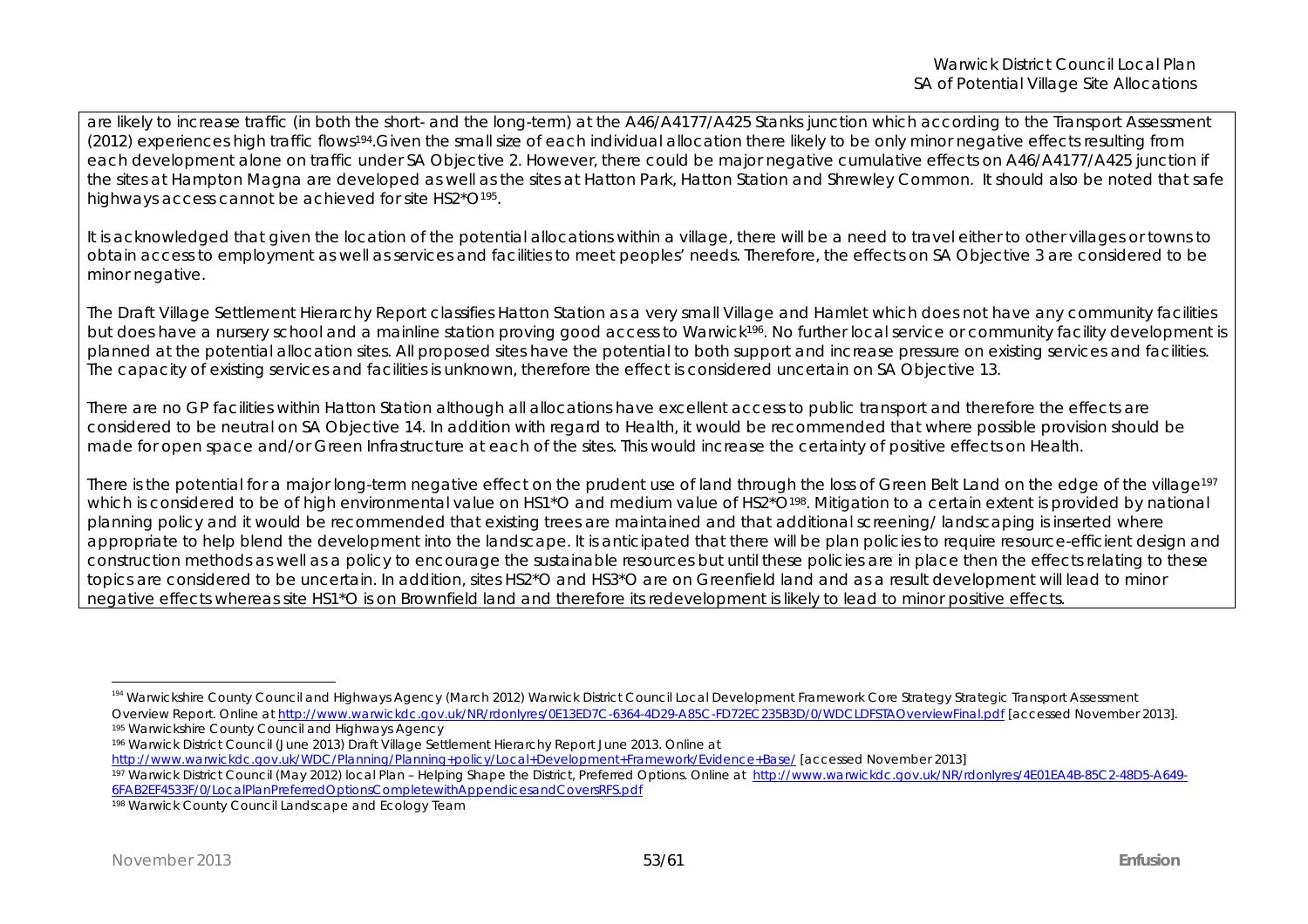With regard to SA Objective 6, the landscape value for sites HS1\*O, HS2\*0 and HS3\*O are considered to be medium and low<sup>199</sup> and as a result there is potential for minor negative long-term effects on landscape. In addition, there are no international, local or national nature conservation designations on or adjacent the site200. However, approximately 50% of both sites HS1\*O and HS2\*O contain the BAP priority habitat of deciduous woodland and development would result in direct long-term minor negative effects on BAP habitats<sup>201</sup>. The presence of protected species has been confirmed on site HS1<sup>\*</sup>O<sup>202</sup>. The effects on biodiversity as a result of development on site HS3<sup>\*</sup>O are considered to be uncertain at this stage although the ecological value is considered to be low203. It would be recommended that strong environmental policies are developed to protect and encourage enhancement of the natural environment and include provision for green infrastructure and that the BAP habitat is excluded from the development. This would mitigate any negative effects and possibly lead to positive effects being realised in the long-term for this SA Objective.

With regard to SA Objective 8, there are no designated listed buildings, Conservation Areas or Scheduled Monuments on or adjacent to the sites<sup>204</sup>. However, the potential for archaeology is unknown at this stage and as a result the effects on historic environment are considered to be uncertain. It is considered that suitable mitigation will be set out through development management policies in the Local Plan and will also be available at the project level to address any potential negative effects.

<sup>199</sup> Warwick County Council Landscape and Ecology Team

<sup>&</sup>lt;sup>200</sup> Defra (2013) Magic – Statutory Rural Designations. Online at http://magic.defra.gov.uk [accessed November 2013].

<sup>201</sup> Ibid.

<sup>202</sup> Warwick County Council Landscape and Ecology Team

<sup>203</sup> Ibid.

<sup>204</sup> English Heritage (2013) National Heritage List for England. Online at http://list.english-heritage.org.uk/mapsearch.aspx [accessed November 2013]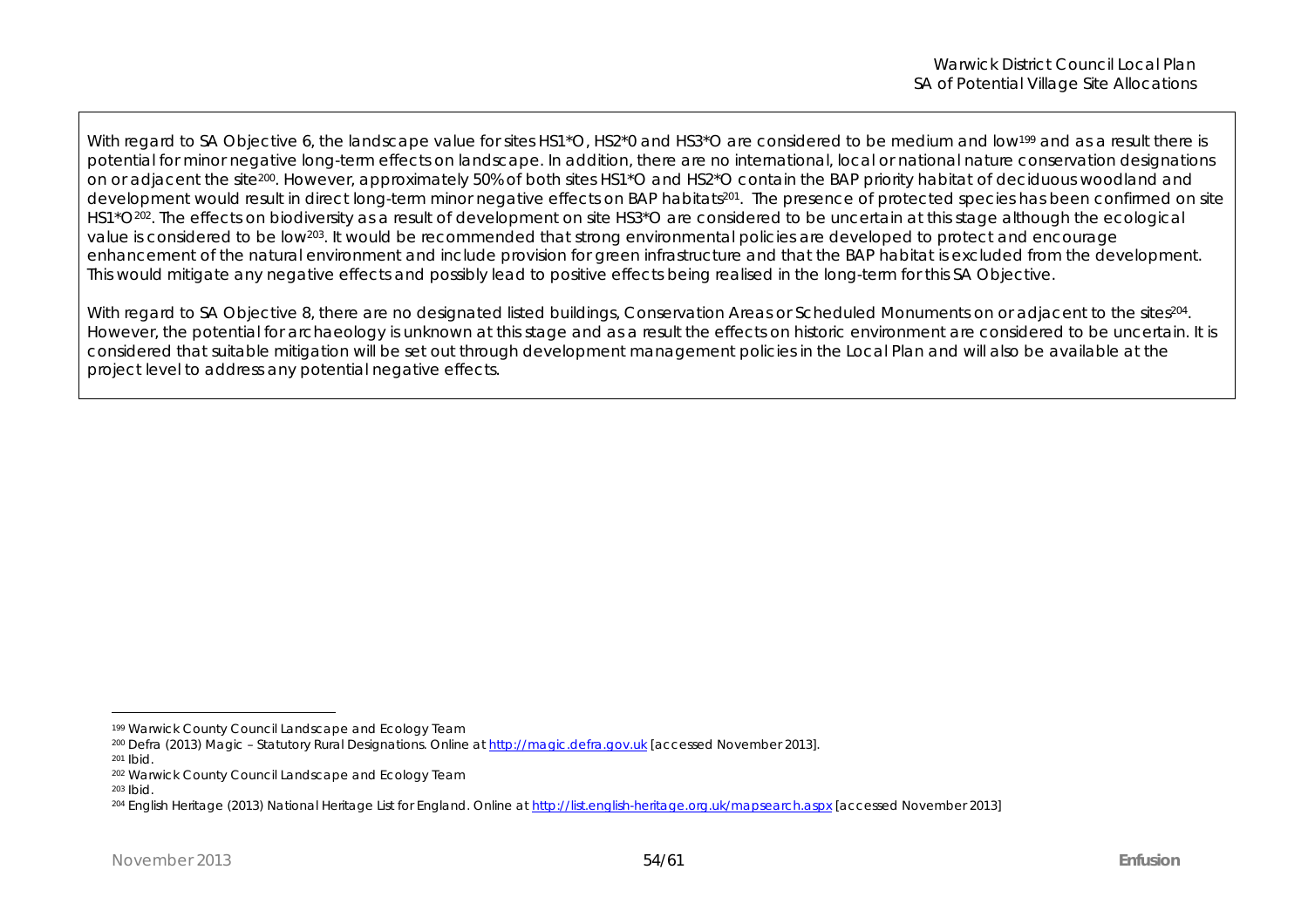| <b>Shrewley Common</b>                                                                 |          |                                                      |                                                                    |                                |                                                                                                      |                                                                                             |                         |                               |                                     |                                               |                                    |          |                                                                   |                      |                                                                       |    |
|----------------------------------------------------------------------------------------|----------|------------------------------------------------------|--------------------------------------------------------------------|--------------------------------|------------------------------------------------------------------------------------------------------|---------------------------------------------------------------------------------------------|-------------------------|-------------------------------|-------------------------------------|-----------------------------------------------|------------------------------------|----------|-------------------------------------------------------------------|----------------------|-----------------------------------------------------------------------|----|
| Site(s): SC01*O - Land at the Gatehouse; and SC02*O Land South East of Shrewley Common |          |                                                      |                                                                    |                                |                                                                                                      |                                                                                             |                         |                               |                                     |                                               |                                    |          |                                                                   |                      |                                                                       |    |
| <b>SA</b><br><b>Objectives</b>                                                         | 2<br>ш   | Φ<br><u>5</u><br>ω<br>ট<br>⊇.<br>transp<br>σ<br>Sust | ರ<br>duc<br>$\overline{\Phi}$<br>><br>$\overline{\mathbf{a}}$<br>Ř | ರಾ<br>∞<br>≔<br>Waste<br>Recyc | $\boldsymbol{\varpi}$<br>ъ<br>₽<br>Φ<br>v<br>న్<br>╘<br>Φ<br>Prud<br>o<br>ਹ<br>SÐ,<br>$\overline{a}$ | త<br>ēπ<br>Ф<br>$\frac{\Omega}{\Omega}$<br>Ф<br>ပ္တ<br>$\circ$<br>ミ<br>land<br>م<br>2<br>έë | onment<br>Built<br>envi | ent<br>Historic<br>১<br>envir | ㅎ<br>త<br>ater<br>quality<br>≳<br>ä | Φ<br>ihang<br>ڡٟ<br>≂<br>mitigat<br>Ø<br>Clim | Φ<br>ğ<br>৳<br>₫<br>Clim<br>ತ<br>₫ | ಕೆ<br>O) | ∞<br>n<br>Φ<br>⋾<br>n<br>S<br>faciliti<br>ಸ<br>ā<br>ğ<br><u>ۃ</u> | ∞<br>Health<br>being | <u>ത</u><br>Š.<br>త<br>⊂<br>Poverty<br>._<br>$\overline{v}$<br>ပ<br>δ | έ  |
|                                                                                        |          | າ                                                    | 3                                                                  | 4                              | 5                                                                                                    | O                                                                                           |                         | 8                             | Q                                   | 10                                            | 11                                 | 12       | 13                                                                | 14                   | 15                                                                    | 16 |
| Appraisal<br>Summary<br>for Village                                                    | ?<br>$=$ |                                                      |                                                                    | -                              | $\sim$ $\sim$                                                                                        |                                                                                             | ٠                       | 2                             | $\sim$ $\sim$                       |                                               | $=$                                | $+ +$    | 2                                                                 | $=$<br>$\pm$         |                                                                       | ◠  |

# **Summary:**

All potential allocations are likely to lead to major positive long-term effects on housing needs as all sites make provision for housing. The NPPF requires that housing developments should meet the needs of different groups in the community, be of high quality and should also provide affordable housing. Therefore, it is considered that all the allocations have the potential for minor positive effects in the long-term on poverty and social exclusion as well as indirect positive effects on health.

Site SC01<sup>\*</sup>O is currently used for agriculture and this is not expected to be replaced. At present, the level of employment at the site is unknown and as a result the effects on employment are considered to be uncertain at this stage. There are unlikely to be any significant effects on SA Objective 1 if site SC02<sup>\*</sup>O is taken forward given that no employment land would be lost and it is assumed that many villagers will travel outside of their village to obtain the majority of their employment needs.

There are unlikely to be any significant effects on SA Objective 11 given that neither site is located within an area of medium or high flood risk<sup>205</sup>. Furthermore, the NPPF requires that planning authorities should ensure that new development should not increase flood risk elsewhere<sup>206</sup>.

Air, light and noise pollution along with waste and emissions contributing to climate change are likely to increase - particularly in the short term during the construction phases. This is likely to affect the wider environment and particularly, during the short-term, residential development in close proximity leading to minor negative effects. It is considered that suitable mitigation will be set out through development management policies in the Local Plan

<sup>205</sup> Environment Agency (2013) What's in Your Backyard? Interactive Maps. Online at (http\)maps.environment-agency.gov.uk [accessed November 2013] 206 Department for Communities and Local Government (2012) National Planning Policy Framework. Paragraph 103. Online at https://www.gov.uk/government/uploads/system/uploads/attachment\_data/file/6077/2116950.pdf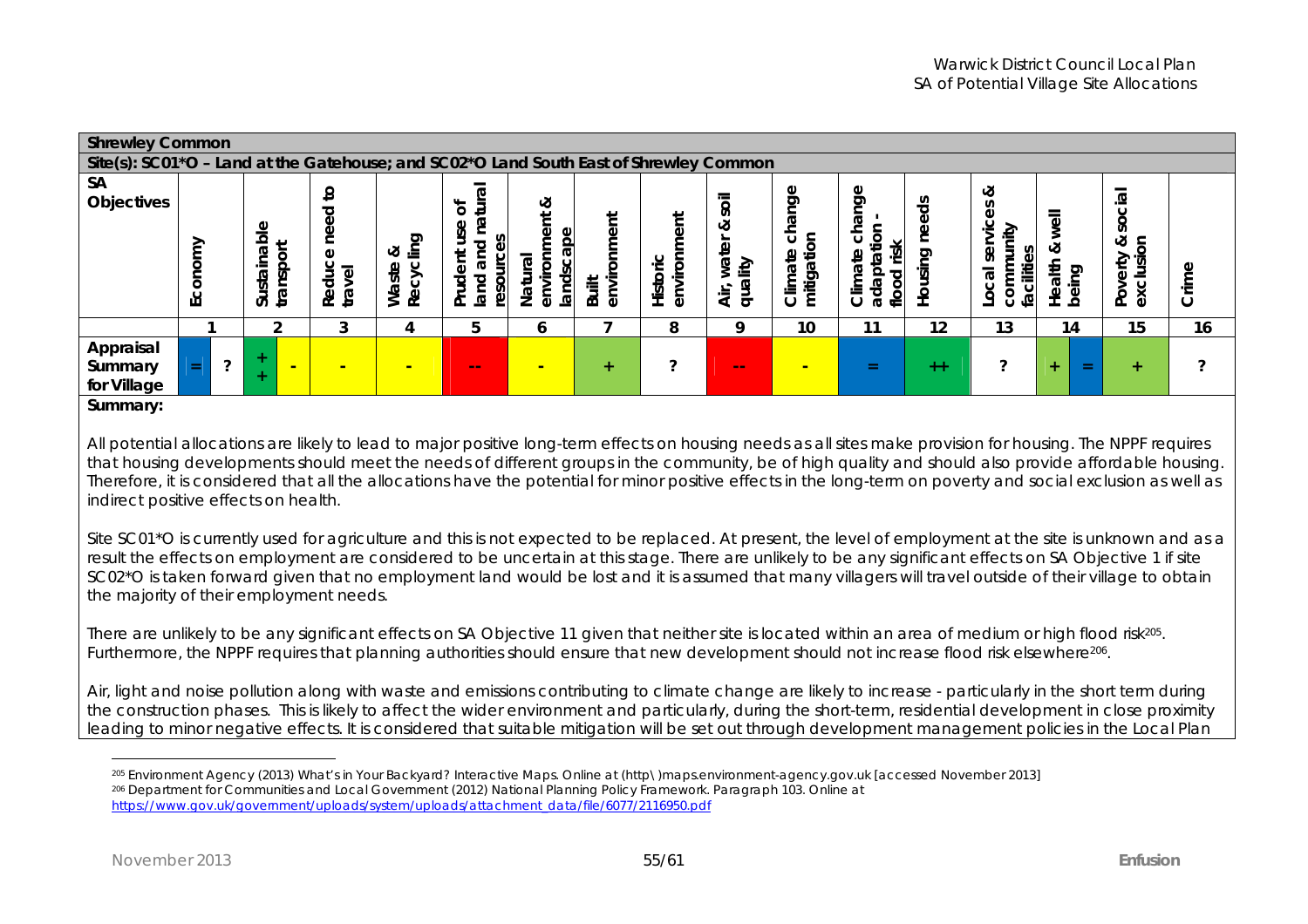and will also be available at the project level to address negative effects. Effectiveness depends on detailed design and implementation - it is recommended that there should be a requirement for an EMP (construction & occupation) including monitoring which should be followed-up. Both sites are directly adjacent the main railway line so there are also likely to be major negative effects with regard to noise and light. It would be recommended that suitable mitigation including appropriate noise attenuation resulting from a noise assessment is put in place for the sites. Given the potential for major negative effects on SA Objective 9, there may also be potential for negative effects on human health; however, it is considered that suitable mitigation to prevent unacceptable risks from pollution will be provided by Local Plan policies and at the project level to ensure that effects are not significant and that the new development is appropriate for its location<sup>207</sup>. In addition, all sites will lead to the direct loss of grade 3 (provisional) agricultural land208 leading to minor negative effects in the long-term. It is not known if the agricultural land is Grade 3a or 3b.

The effect on crime is uncertain at this stage. The effects on crime will depend on the design and layout finalised at the development management level although consideration should be given to inserting a design policy to encourage sustainable design and to take account of the Safer Places: The Planning System and Crime Prevention Guidance (September 2004) and any other relevant guidance. This would increase the potential for positive effects.

The NPPF requires that all development should achieve high quality and inclusive design, establish a strong sense of place, respond to local character and create safe and accessible environment. All allocations are expected to achieve this leading to minor positive effects on the built environment. Potential for an enhanced positive effect if there was a policy that required all residential development to meet Code for Sustainable Homes level 5. This recommendation could also lead to positive effects being realised for climate change mitigation and adaptation, crime, prudent use of land and natural resources and waste and recycling.

With regard to travel and transport, both allocations have excellent access to public transport with a bus stop within 0 - 400 m and there is a pavement which provides safe access for pedestrians into the village centre<sup>209</sup>. Therefore there are likely to be major positive effects on SA Objective 2. However, the sites are likely to increase traffic (in both the short- and the long-term) at the A46/A4177/A425 Stanks junction which according to the Transport Assessment (2012) experiences high traffic flows<sup>210</sup>. Given the small size of both allocations there are likely to be only minor negative effects on traffic in the Village and the junction mentioned under SA Objective 2. Moreover, there could be negative cumulative effects on A46/A4177/A425 junction if the sites at Hampton Magna are developed as well as the sites at Hatton Park, Hatton Station and Shrewley Common.

It is acknowledged that given the location of the potential allocations within a village, there will be a need to travel either to other villages or towns to obtain access to employment as well as services and facilities to meet peoples' needs. Therefore, the effects on SA Objective 3 are considered to be minor negative.

<sup>207</sup> Department for Communities and Local Government (2012) National Planning Policy Framework. Paragraph 120. Online at https://www.gov.uk/government/uploads/system/uploads/attachment\_data/file/6077/2116950.pdf

<sup>208</sup> Defra (2013) Magic – Statutory Rural Designations. Online at http://magic.defra.gov.uk [accessed November 2013].

<sup>209</sup> Google (2013) Google maps. Online at https://maps.google.co.uk/ [accessed November 2013]

<sup>&</sup>lt;sup>210</sup> Warwickshire County Council and Highways Agency (March 2012) Warwick District Council Local Development Framework Core Strategy Strategic Transport Assessment Overview Report. Online at http://www.warwickdc.gov.uk/NR/rdonlyres/0E13ED7C-6364-4D29-A85C-FD72EC235B3D/0/WDCLDFSTAOverviewFinal.pdf [accessed November 2013].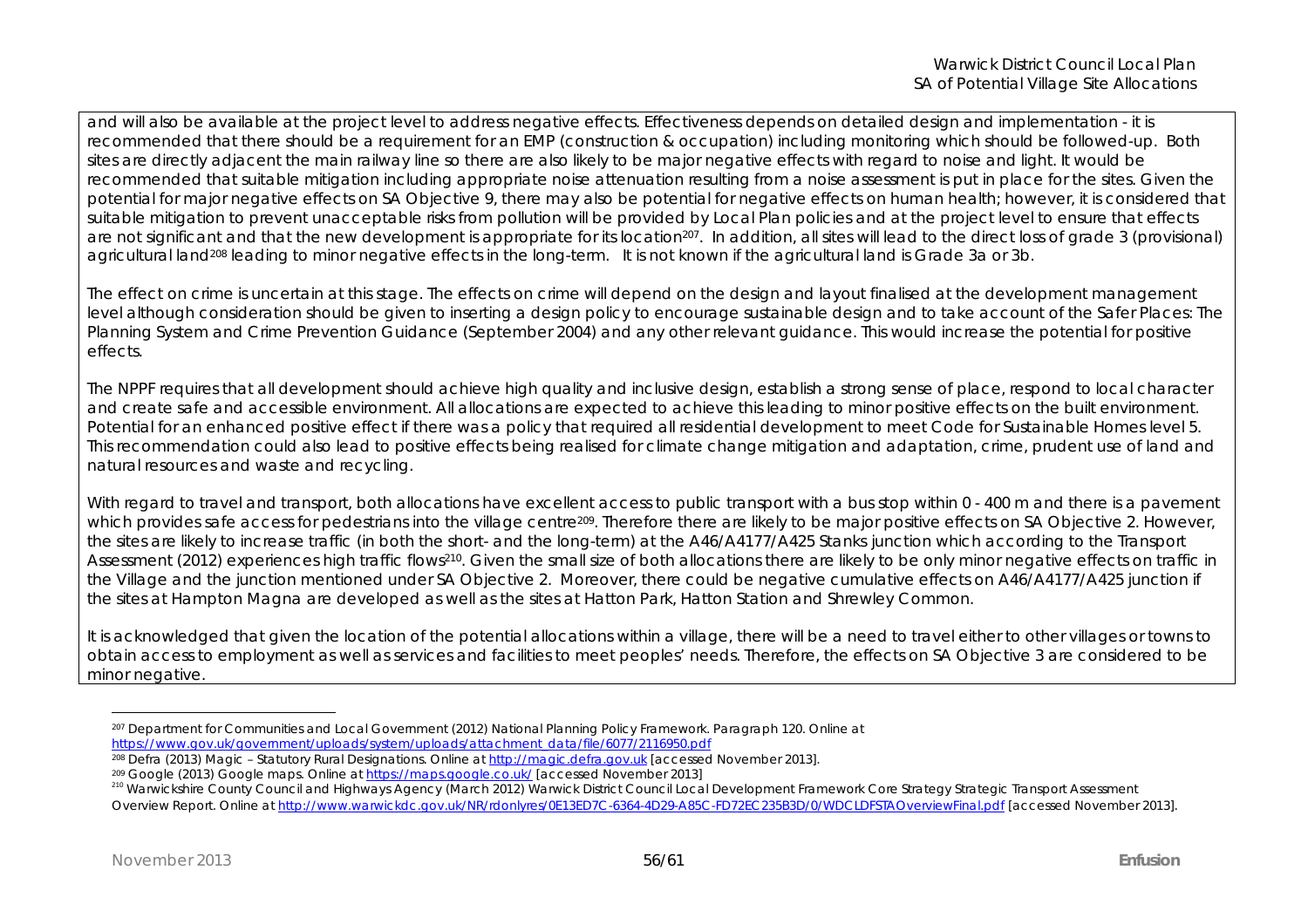The Draft Village Settlement Hierarchy Report classifies Shrewley Common as a small and feeder village which contains important local facilities – a shop, pub and village hall<sup>211</sup>. No further local service or community facility development is planned at the potential allocation sites. All proposed sites have the potential to both support and increase pressure on existing services and facilities. The capacity of existing services and facilities is unknown, therefore the effect is considered uncertain on SA Objective 13.

There is the potential for a major long-term negative effect on the prudent use of land through the loss of Green Belt Land on the edge of the village212. Mitigation to a certain extent is provided by national planning policy and it would be recommended that existing hedgerows are maintained and that additional screening/ landscaping is inserted where appropriate to help blend development at both potential allocations into the landscape. Site SC01\*O – Land at the Gatehouse will also result in the loss of Greenfield land leading to further negative effects where as SC02\*O Land South East of Shrewley Common will allow for the redevelopment of Brownfield land which will result in minor positive effects. It is anticipated that there will be plan policies to require resource-efficient design and construction methods as well as a policy to encourage the use of sustainable resources but until these policies are in place then the effects relating to these topics are considered to be uncertain.

With regard to SA Objective 6, the landscape value of both the sites is considered to be low to medium<sup>213</sup> and therefore there is potential for minor negative long-term effects. In addition, there are no international or local nature conservation designations on or adjacent to either of the allocations although the Shrewley Canal Cutting SSSI is with 100 – 150 m of the sites<sup>214</sup>. There is also a pLWS adjacent to the southern boundaries of the sites. The SSSI and pLWS could potentially be indirectly affected by development at either one of the sites through noise, air and light pollution during the short-term (during construction) and in the long-term. Given the capacity of the sites it is considered that negative effects on the SSSI are unlikely. In addition, the ecological value of the sites has been assed as being low to medium and as a result the presence of protected species is considered to be more likely leading to minor negative effects on biodiversity. It would be recommended that strong environmental policies are developed to protect and encourage enhancement of the natural environment and include provision for green infrastructure and site specific landscaping. This would mitigate any negative effects and possibly lead to positive effects being realised in the long-term for this SA Objective.

There are no healthcare facilities within the village although the sites have excellent access to public transport and therefore the effects are considered to be neutral on SA Objective 14. In addition with regard to Health, it would be recommended that where possible provision should be made for open space and/or Green Infrastructure at each of the sites. This would increase the certainty of positive effects on Health.

With regard to SA Objective 8, there are no designated listed buildings, Conservation Areas or Scheduled Monuments on or adjacent to the sites<sup>215</sup>. However, the potential for archaeology is unknown at this stage and as a result the effects on the historic environment are considered to be uncertain.

<sup>211</sup> Warwick District Council (June 2013) Draft Village Settlement Hierarchy Report June 2013. Online at

http://www.warwickdc.gov.uk/WDC/Planning/Planning+policy/Local+Development+Framework/Evidence+Base/ [accessed November 2013]

<sup>212</sup> Warwick District Council (May 2012) local Plan – Helping Shape the District, Preferred Options. Online at http://www.warwickdc.gov.uk/NR/rdonlyres/4E01EA4B-85C2-48D5-A649-6FAB2EF4533F/0/LocalPlanPreferredOptionsCompletewithAppendicesandCoversRFS.pdf

<sup>213</sup> Warwick County Council Landscape and Ecology Team

<sup>214</sup> Defra (2013) Magic – Statutory Rural Designations. Online at http://magic.defra.gov.uk [accessed November 2013].

<sup>215</sup> English Heritage (2013) National Heritage List for England. Online at http://list.english-heritage.org.uk/mapsearch.aspx [accessed November 2013]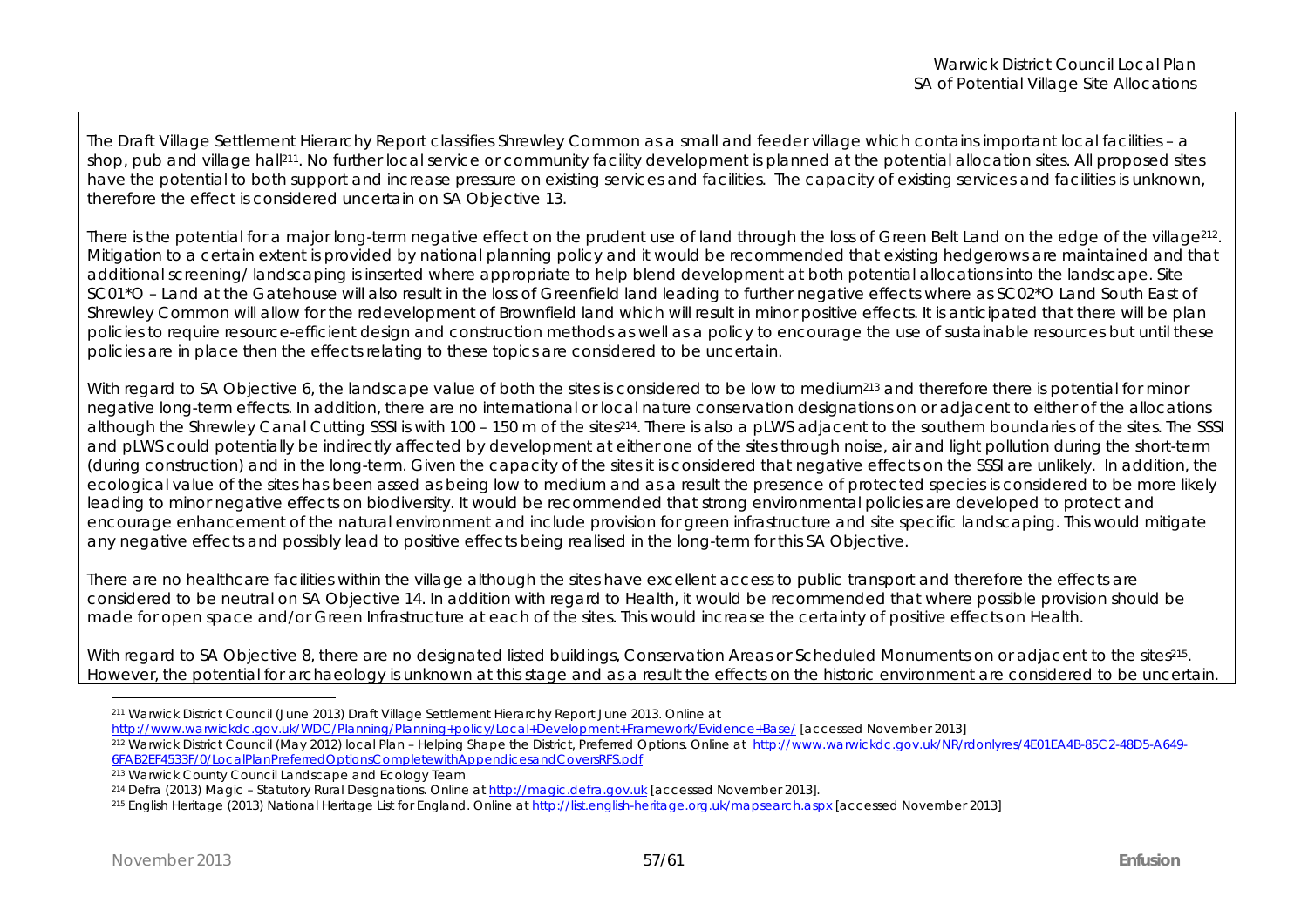It is considered that suitable mitigation will be set out through development management policies in the Local Plan and will also be available at the project level to address any potential negative effects.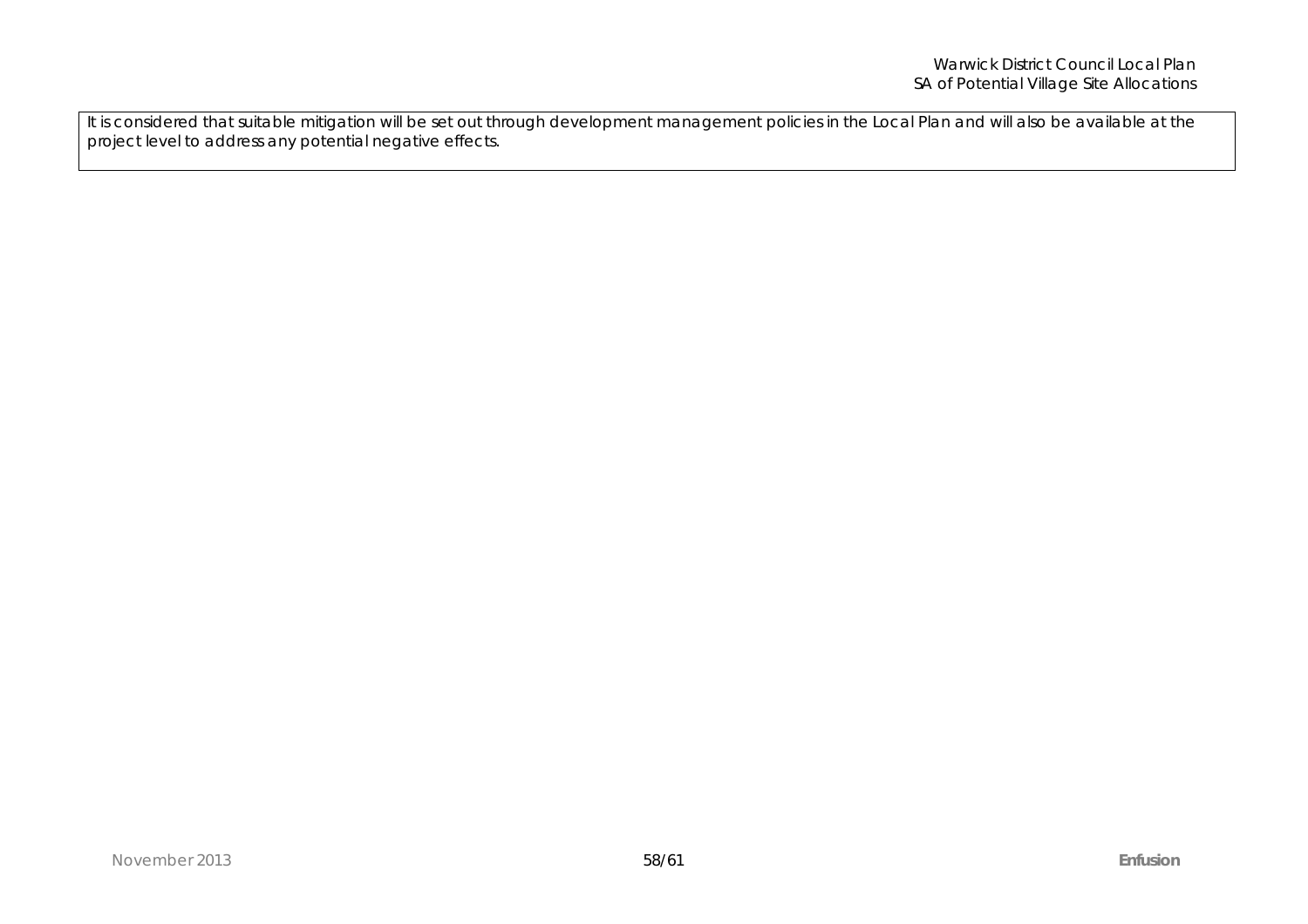| <b>Hill Wootton</b>                              |             |                                             |                                                        |                                |                                                                                                     |                                                                      |                      |                                 |                                                                                                    |                                 |                                                                          |                        |                                                                                        |                                                                   |                                        |       |
|--------------------------------------------------|-------------|---------------------------------------------|--------------------------------------------------------|--------------------------------|-----------------------------------------------------------------------------------------------------|----------------------------------------------------------------------|----------------------|---------------------------------|----------------------------------------------------------------------------------------------------|---------------------------------|--------------------------------------------------------------------------|------------------------|----------------------------------------------------------------------------------------|-------------------------------------------------------------------|----------------------------------------|-------|
| Site(s): HW1*O - Land South of Hill Wootton Road |             |                                             |                                                        |                                |                                                                                                     |                                                                      |                      |                                 |                                                                                                    |                                 |                                                                          |                        |                                                                                        |                                                                   |                                        |       |
| <b>SA</b><br><b>Objectives</b>                   | nomy<br>ပ္ပ | $\frac{e}{\alpha}$<br>transport<br>Sustaina | $\overline{5}$<br>ರ<br>D<br>ρ<br>Φ<br>Reduce<br>travel | ರಾ<br>∞<br>≐<br>Waste<br>Recyc | $\overline{\mathfrak{a}}$<br>Ĕ<br>৳<br>g<br>use<br>စိ<br>ठ<br>Prudent<br>ã<br><b>Sinosa</b><br>land | ∞<br>ent<br>landscape<br>≻<br>-<br>ŏ<br><b>G</b><br>Ĕ<br>envir<br>πā | environment<br>Built | ent<br>-<br>Historic<br>enviror | $\overline{\overline{6}}$<br>Ō<br>త<br>ater<br>quality<br>Š<br>$\overline{\phantom{0}}$<br>∸.<br>⋖ | change<br>mitigation<br>Climate | pp<br>char<br>tation<br>Climate<br>÷<br>٥<br>ada<br>$\tilde{\mathbf{5}}$ | eds<br>₫<br>using<br>오 | త<br>hunity<br>٠<br>ه<br>ő<br>割<br>comn<br>$\overline{\sigma}$<br>ن<br>9<br><u>[ac</u> | $\overline{\overline{\Phi}}$<br>⋧<br>త<br>dili<br>Health<br>being | cial<br>Š<br>త<br>exclusion<br>Poverty | Crime |
|                                                  |             | າ                                           | 3                                                      | 4                              | 5                                                                                                   | <sub>o</sub>                                                         |                      | 8                               | 9                                                                                                  | 10                              | 11                                                                       | 12                     | 13                                                                                     | 14                                                                | 15                                     | 16    |
| Appraisal<br>Summary<br>for Village              | $=$         | $+$<br>$+$                                  |                                                        | -                              | $\sim$ $-$                                                                                          | 2<br>$\overline{\phantom{a}}$                                        | ÷                    | 2<br>$\blacksquare$             | $-$<br>-                                                                                           |                                 | $=$                                                                      | $++$                   | $\blacksquare$                                                                         | $=$<br>$\pm$                                                      |                                        | っ     |
| Summary:                                         |             |                                             |                                                        |                                |                                                                                                     |                                                                      |                      |                                 |                                                                                                    |                                 |                                                                          |                        |                                                                                        |                                                                   |                                        |       |

The potential allocation is likely to lead to major positive long-term effects on housing needs as the site makes provision for housing. The NPPF requires that housing provided should meet the needs of different groups in the community, be of high quality and should also provide affordable housing. Therefore, it is considered that the allocation will have the potential for minor positive effects in the long-term on poverty and social exclusion as well as indirect positive effects on health and well-being.

There are unlikely to be any significant effects on SA Objectives 1 and 11 given that no employment land is included in the allocation, many villagers will travel outside of their village to obtain the majority of their needs and wants and that it is not located within an area of medium or high flood risk<sup>216</sup>. Furthermore, the NPPF requires that planning authorities should ensure that new development should not increase flood risk elsewhere<sup>217</sup>.

Air, light and noise pollution along with waste and emissions contributing to climate change are likely to increase - particularly in the short term during the construction phases. This is likely to affect the wider environment and particularly, during the short-term, residential development in close proximity leading to minor negative effects. It is considered that suitable mitigation will be set out through development management policies in the Local Plan and will also be available at the project level to address negative effects. Effectiveness depends on detailed design and implementation - it is recommended that there should be a requirement for an EMP (construction & occupation) including monitoring which should be followed-up. Development would lead to the loss of grade 2 agricultural land<sup>218</sup>, potential for major negative effects.

<sup>216</sup> Environment Agency (2013) What's in Your Backyard? Interactive Maps. Online at (http\)maps.environment-agency.gov.uk [accessed November 2013] 217 Department for Communities and Local Government (2012) National Planning Policy Framework. Paragraph 103. Online at

https://www.gov.uk/government/uploads/system/uploads/attachment\_data/file/6077/2116950.pdf

<sup>&</sup>lt;sup>218</sup> Defra (2013) Magic - Statutory Rural Designations. Online at http://magic.defra.gov.uk [accessed November 2013].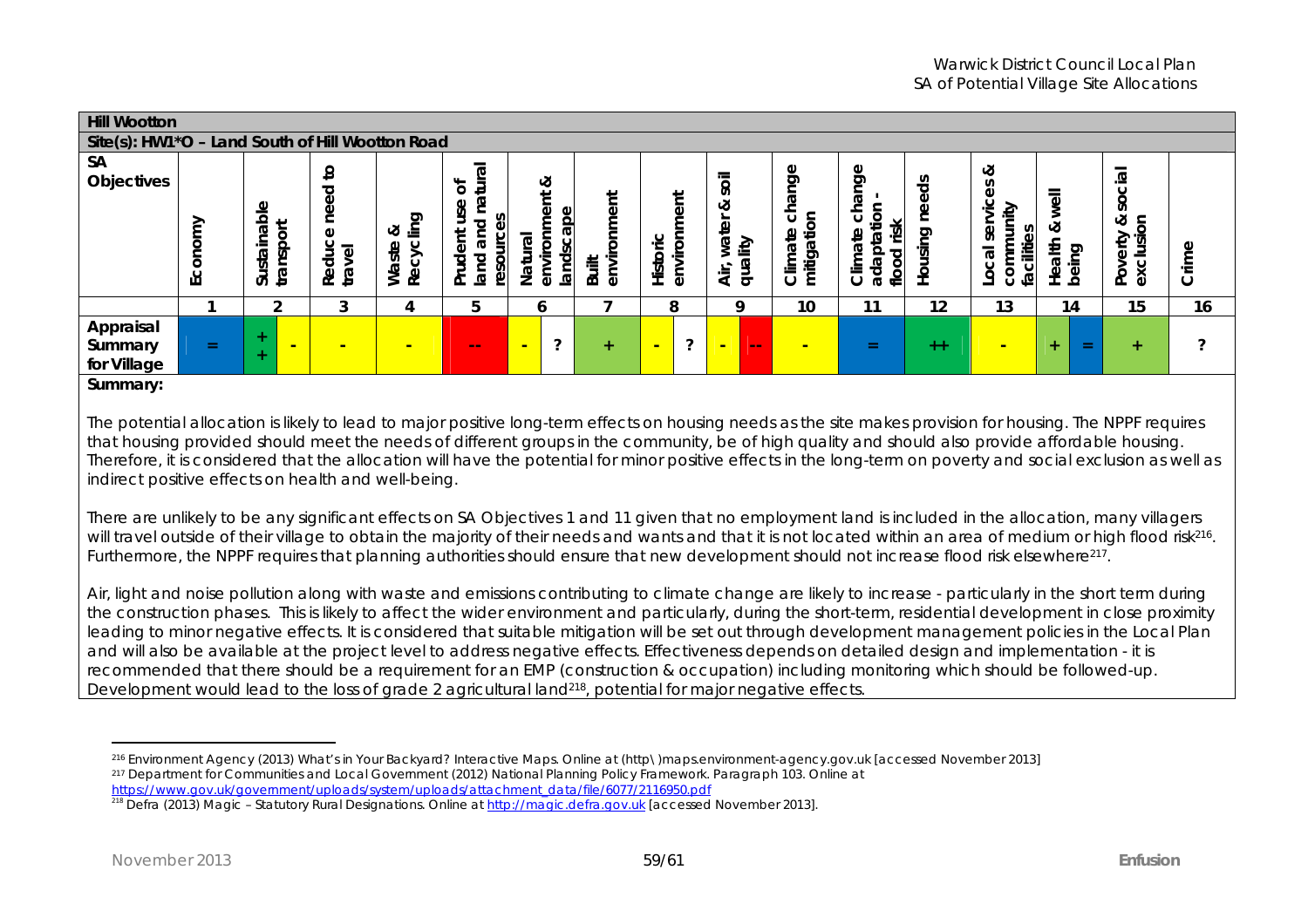The sites are also on a minor aquifer which is of high vulnerability<sup>219</sup> and therefore development could lead to minor negative effects on water quality which is considered under SA Objective 9. It is recommended that strong policies are developed to protect the water environment and the incorporation of SUDs into schemes should also be sought, where it is feasible. This should reduce the potential negative effects and could also potentially lead to positive benefits.

The effect on crime is uncertain at this stage. The effects on crime will depend on the design and layout finalised at the development management level although consideration should be given to inserting a design policy to encourage sustainable design and to take account of the Safer Places: The Planning System and Crime Prevention Guidance (September 2004) and any other relevant guidance. This would increase the potential for positive effects.

The NPPF requires that all development should achieve high quality and inclusive design, establish a strong sense of place, respond to local character and create safe and accessible environment. The allocation is expected to achieve this leading to minor positive effects on the built environment. Potential for an enhanced positive effect if there was a policy that required all residential development to meet Code for Sustainable Homes level 5. This recommendation could also lead to positive effects being realised for climate change mitigation and adaptation, crime, prudent use of land and natural resources and waste and recycling.

With regard to travel and transport, the site has excellent access to public transport with a bus stop within 0 - 400 m and there is potential for a pavement to be incorporated to provide safe access for pedestrians into the village centre and to the bus stop<sup>220</sup>. Therefore there are likely to be major positive effects on access to public transport under SA Objective 2. However, the site is likely to increase traffic on the A429 (Coventry Road) which according to the Transport Assessment (2012) experiences high traffic flows<sup>221</sup> although given its small size there are likely to be only minor negative effects (both in the short and long-term) on traffic under SA Objective 2.

It is acknowledged that given the location of the potential allocation within a village, there will be a need to travel either to other villages or towns to obtain access to employment as well as services and facilities to meet peoples' needs. Therefore, the effects on SA Objective 3 are considered to be minor negative.

The Draft Village Settlement Hierarchy Report classifies Hill Wootton as a very small village and hamlet and does not have any community facilities or shops<sup>222</sup>. No further local service or community facility development is planned at the potential allocation site. Given lack of services, any development it here is likely to lead to minor negative effects in the long-term on SA Objective 13 unless provision of community facilities is made.

<sup>219</sup> Environment Agency (2013) What's in Your Backyard? Interactive Maps. Online at (http\)maps.environment-agency.gov.uk [accessed November 2013]

<sup>&</sup>lt;sup>220</sup> Google (2013) Google maps. Online at <u>https://maps.google.co.uk/</u> [accessed November 2013]

<sup>&</sup>lt;sup>221</sup> Warwickshire County Council and Highways Agency (March 2012) Warwick District Council Local Development Framework Core Strategy Strategic Transport Assessment Overview Report. Online at http://www.warwickdc.gov.uk/NR/rdonlyres/0E13ED7C-6364-4D29-A85C-FD72EC235B3D/0/WDCLDFSTAOverviewFinal.pdf [accessed November 2013]. 222 Warwick District Council (June 2013) Draft Village Settlement Hierarchy Report June 2013. Online at

http://www.warwickdc.gov.uk/WDC/Planning/Planning+policy/Local+Development+Framework/Evidence+Base/ [accessed November 2013]